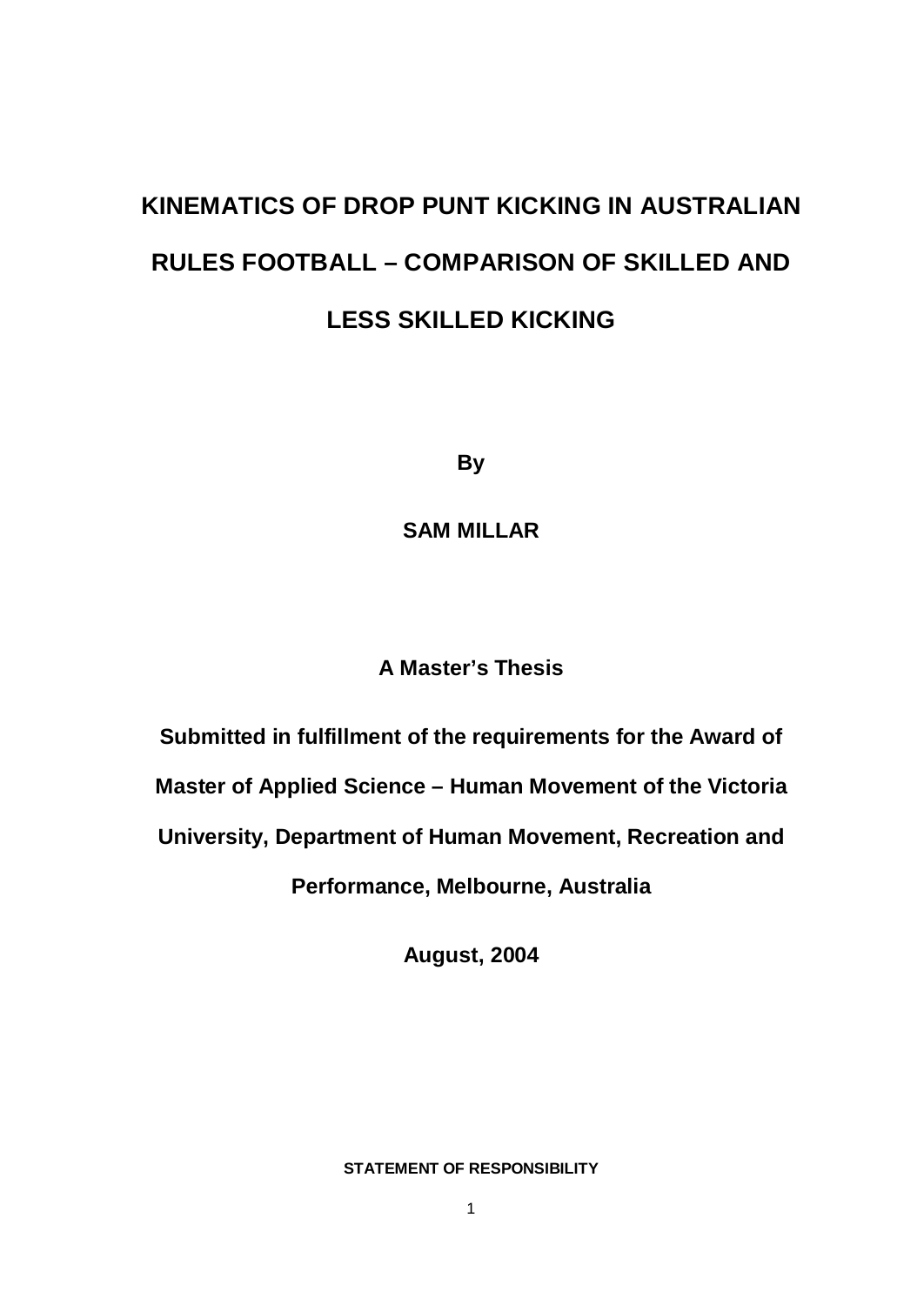I hereby certify that I am responsible for the work submitted in this thesis, that the original work is my own except as specified in acknowledgements and that neither the thesis or the original work contained therein has been submitted to this or any other institution for a higher degree.

> Sam Millar Victoria University Melbourne, Australia August, 2004

#### **ACKNOWLEDGEMENT**

I would like to thank my supervisors Mr Tim Wrigley and Mr Patrick McLaughlin for their assistance over the period of my candidature. I must also acknowledge the obliging participation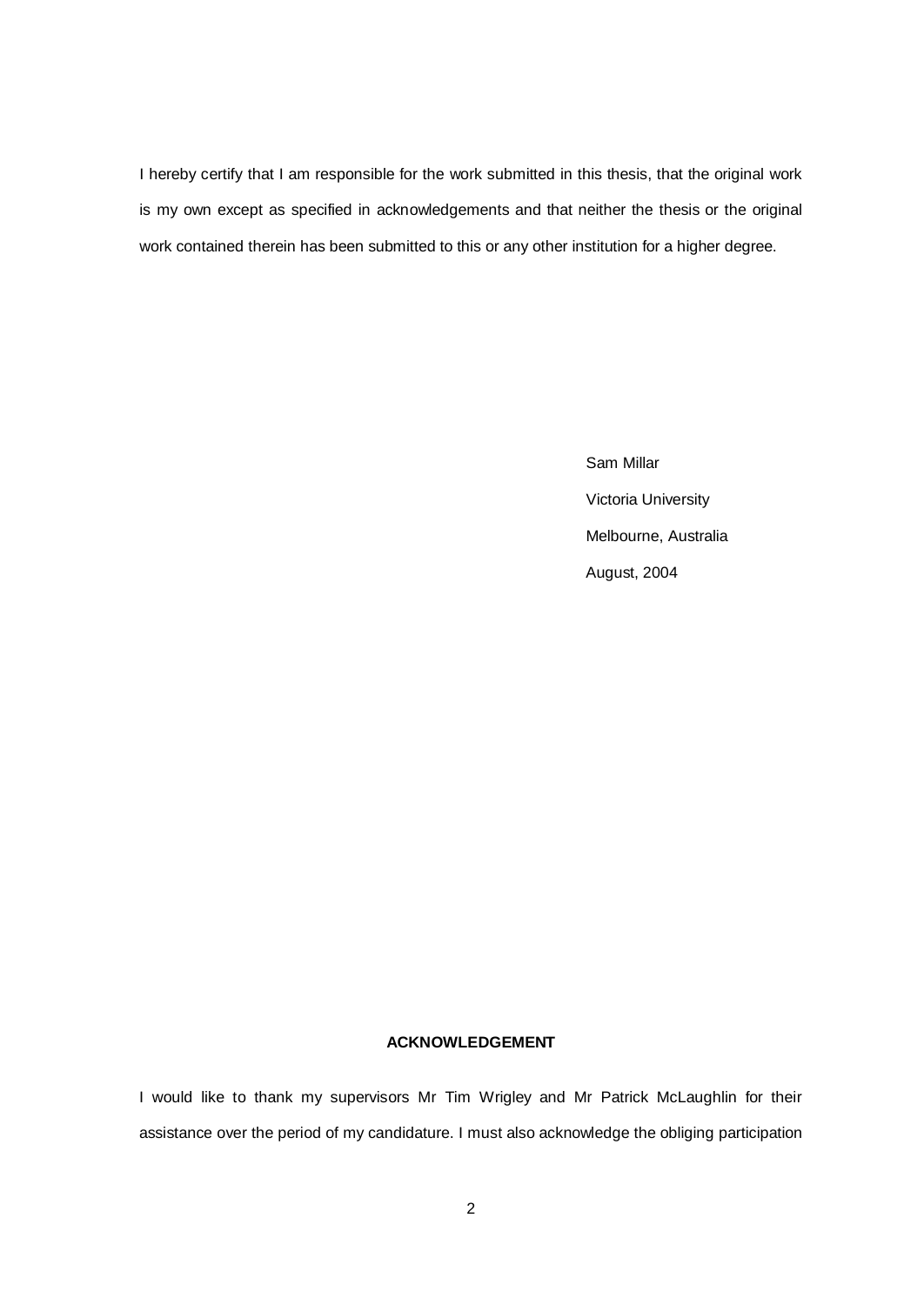of the subjects who participated in the study. In addition I must thank my wife, family and church family for enduring this project with me. Thankfully life can now go on.

#### **ABSTRACT**

The types of kick that are performed in the football codes fall into two broad categories: punt kick and place kick. One type of punt kick is the major means of ball movement in Australian Rules football – the drop punt kick.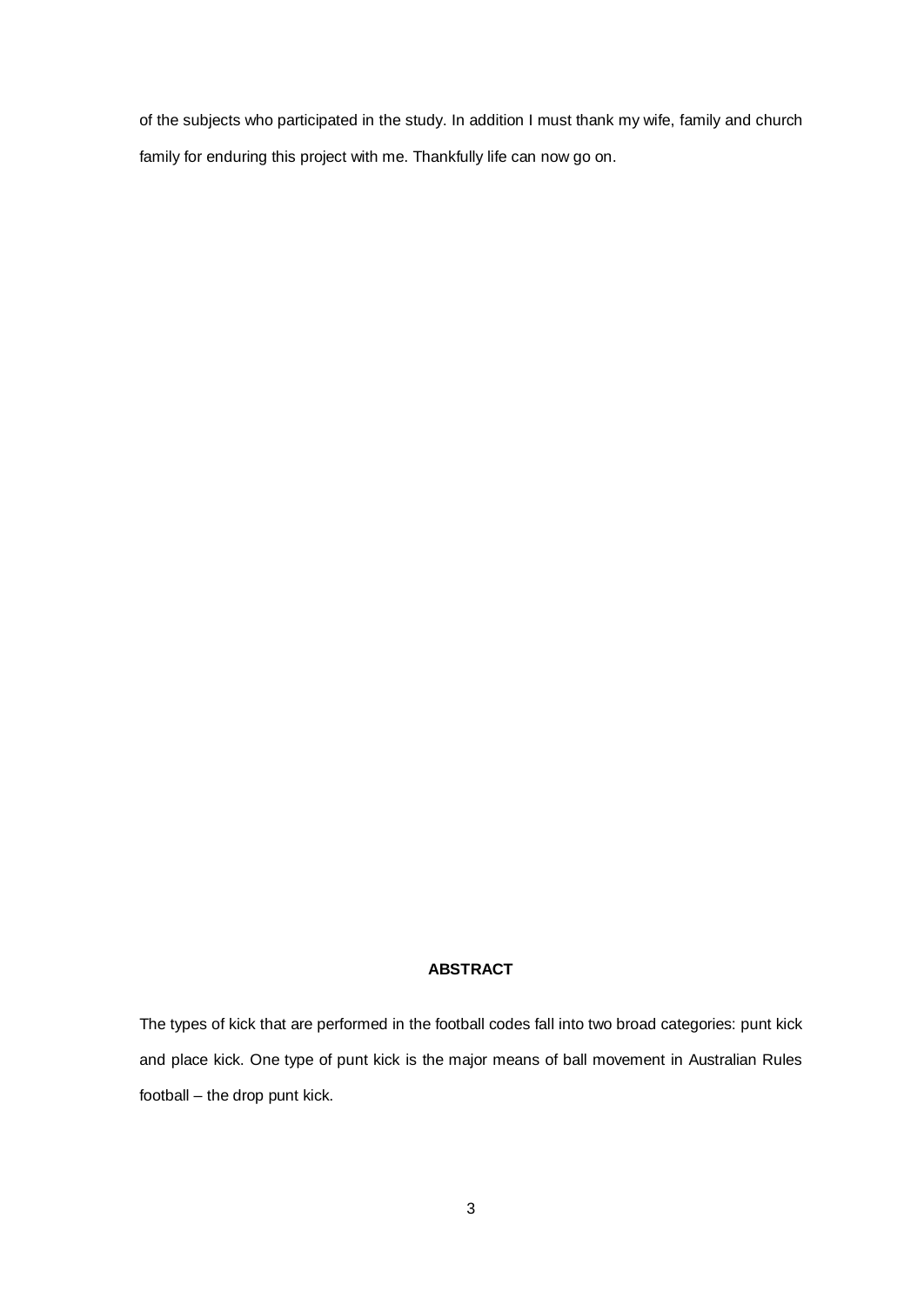Past studies have investigated the biomechanics of kicking. The pattern of segmental interaction during the kicking motion – known as the proximal to distal sequence  $(PDS)$  – is the most consistent finding that is reported in the biomechanics of kicking literature. In this sequence the proximal segment (thigh) initiates the forward swing of the kicking limb towards the ball and the forward rotation of the distal segment (shank) follows. PDS motions are also typified by a higher angular velocity of the distal segment (shank).

Studies that have compared the difference between skilled and less skilled kickers in Australian Rules football have found that the difference in performance is the result of 1) the position of the shank at the end of the backswing is higher above horizontal (further in the clockwise direction) for the skilled than it is for the less skilled, 2) the maximum angular velocity of the thigh during the forward swing is greater for the skilled than it is for the less skilled and 3) the skilled kickers demonstrate greater mean maximum angular velocity of the shank at foot – ball contact. Apart from these findings there is inadequate information about the mechanical features of a skillful drop punt kick.

The objective of this study was to quantify and compare the kinematics of skilled and less skilled kicking. A general profile of the drop punt kick and the reliability of the kinematic variables were also reported.

The reliability study was conducted first. Six subjects were tested on two occasions to establish the reliability of the equipment and methods. Variables were deemed to be reliable if they demonstrated an ICC equal or greater than  $r = 0.80$ . Of the 95 variables that were analysed 42% had an ICC greater than  $r = 0.79$  and 25% were classified as having questionable to moderate reliability because  $r = 0.50 - 0.79$ . Only reliable variables were used to compare the skilled and less skilled groups.

Six elite skilled kickers and six elite less skilled kickers were used in the main study. All subjects used were AFL players at the time of the data collection. Two-dimensional video footage was taken of each kick using a high speed camera (200Hz). The camera was positioned so that its line of sight was perpendicular to the sagittal plane of motion. The video footage of each trial was processed through the Peak Motus motion analysis system.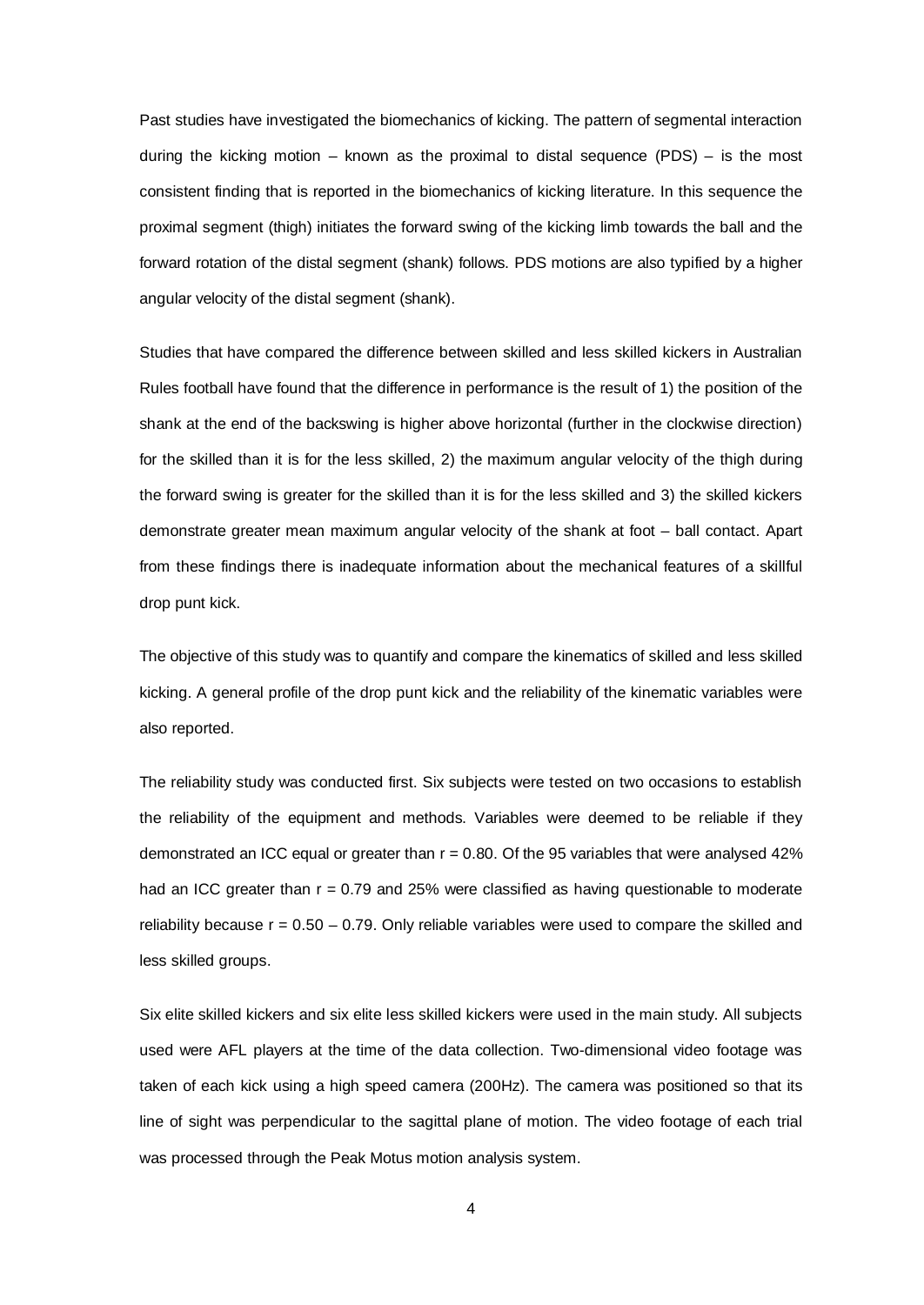The start of the kicking motion was identified by the maximum cw angle of the thigh. The time of foot – ball contact was the end of the motion. There were two phases that were identified during this time; transition and forward swing. The duration of each was 50% of movement time.

The results of the current study showed that the skilled kickers held the ankle in a more plantarflexed position than did the less skilled kickers (skilled 46.7 degrees, less skilled 39.21 degrees,  $r = 0.70$ ,  $ES = -1.06$ ,  $p = .071$ ) at the time of foot – ball contact. This result indicates that a common trait amongst skilled kickers is the presence of a taut instep at foot – ball contact. This is one trait of skilled kickers that is often referred to by skills coaches within the AFL.

| angle at maximum knee extension<br>angular velocity | <b>Skilled</b><br>mean<br>degrees | SD<br>degrees | <b>Less</b><br>skilled<br>mean<br>degrees | <b>SD</b><br>degrees | ES  | D         |
|-----------------------------------------------------|-----------------------------------|---------------|-------------------------------------------|----------------------|-----|-----------|
| ankle plantarflexion angle at max knee              | 18.0                              | 6.2           | 30.3                                      | 12.3                 | .09 | $0.064**$ |

extension angular velocity

**Table A** Comparison of ankle plantarflexion angle at max knee extension angular velocity.

The maximum angular velocity of the shank (1402 degrees/second) was higher than that of the thigh (805 degrees/second). The mean knee extension angle at foot – ball contact was 50 degrees and the maximum knee extension angle occurred after foot – ball contact (150% movement time).

There was no difference between groups in the magnitude of the angles or angular velocities (p > 0.2). There was a difference in the time between the maximum angular velocity of the thigh and the maximum angular velocity of the shank ( $p < 0.05$ ). From this result we suggested that skilled kickers are distinguished from less skilled kickers based on the timing of the critical events not the magnitude of critical events.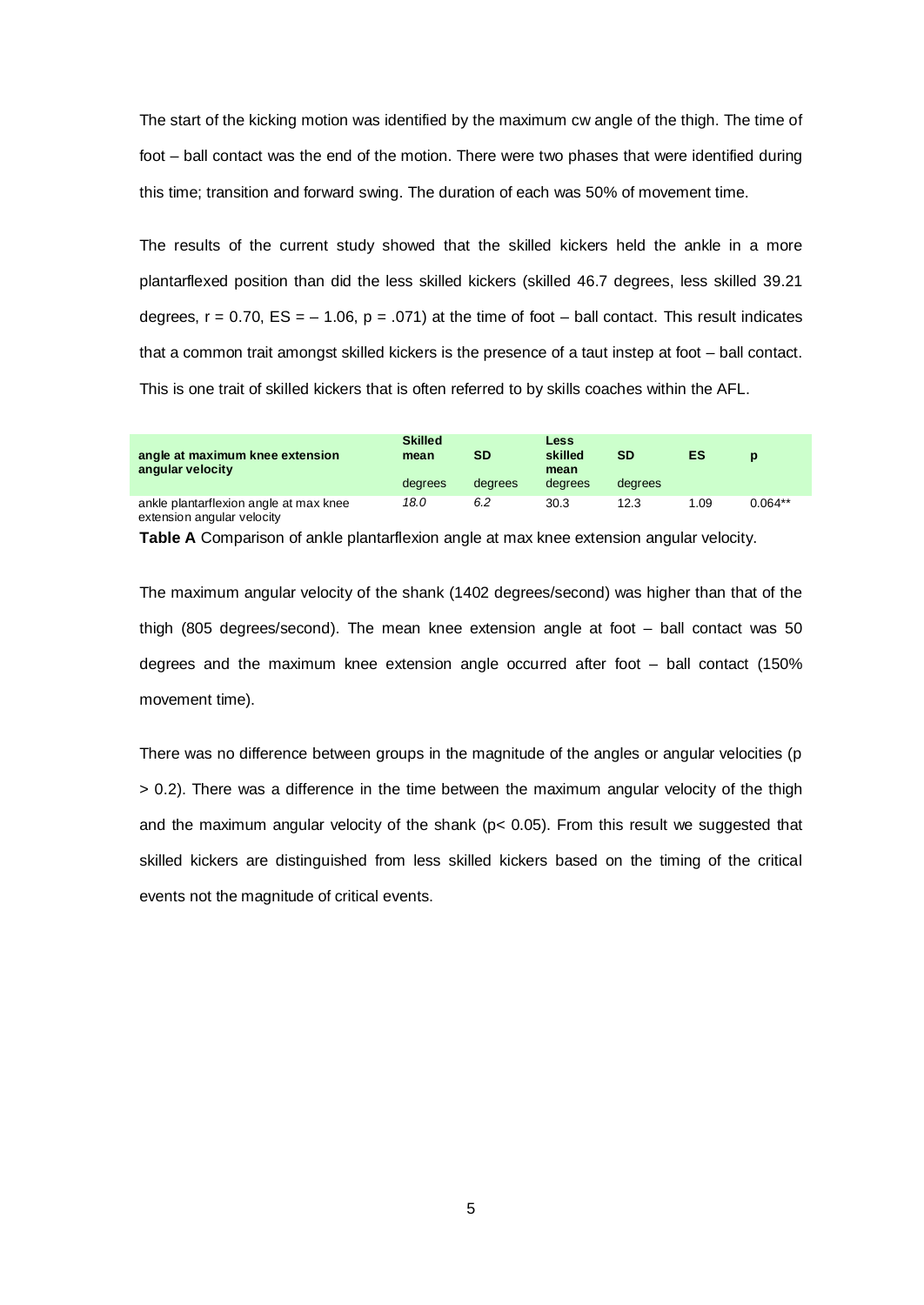# **TABLE OF CONTENTS**

**TABLE OF CONTENTS 6**

**TABLES 12**

**FIGURES 15**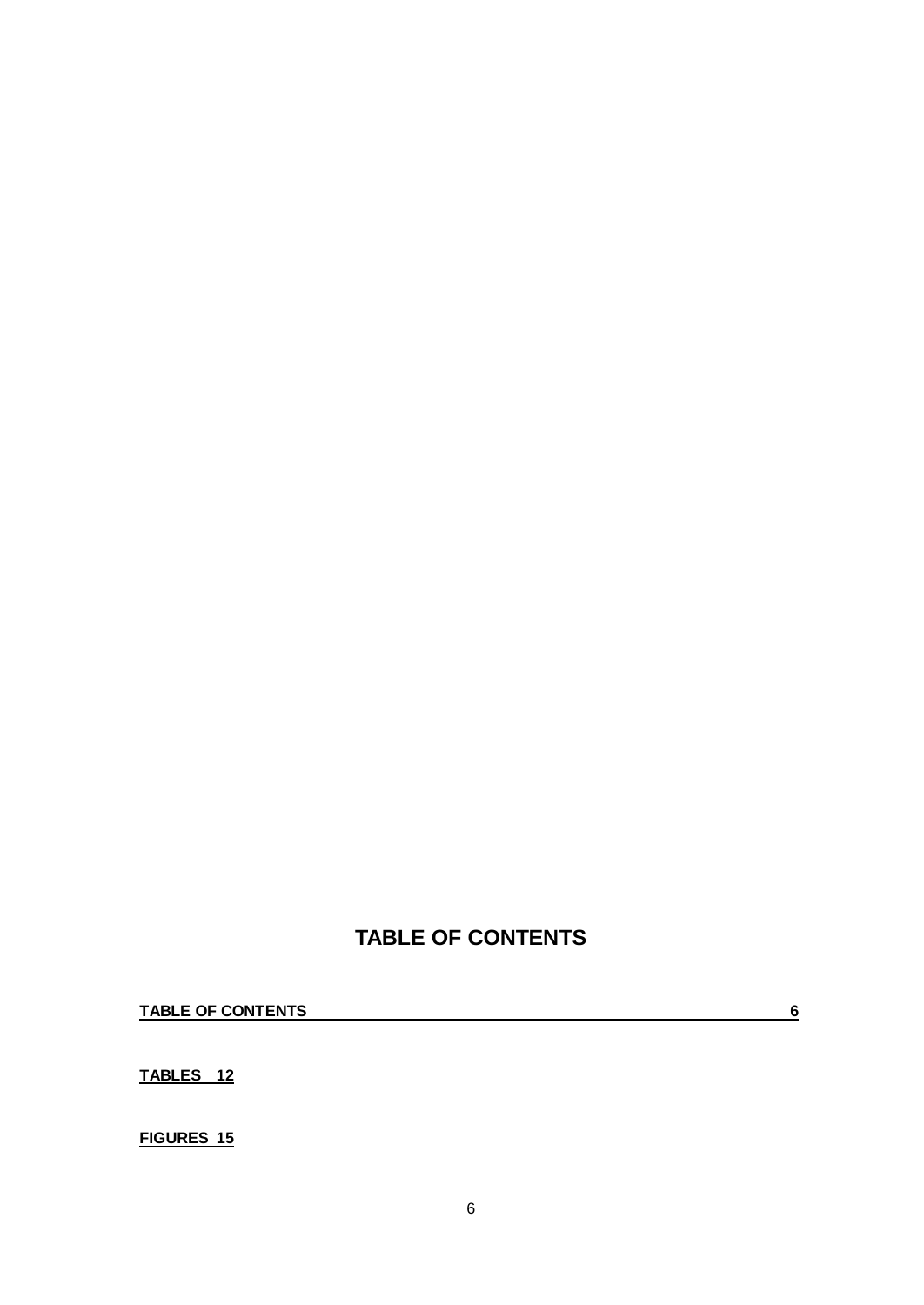# 1.0 INTRODUCTION

| 1.1     |                                                                               |          |
|---------|-------------------------------------------------------------------------------|----------|
| 1.2     |                                                                               |          |
| $1.3$   |                                                                               |          |
| 1.3.1   |                                                                               |          |
| 1.3.1.1 |                                                                               |          |
| 1.3.1.2 |                                                                               |          |
| 1.3.1.3 |                                                                               |          |
| 1.3.1.4 |                                                                               |          |
| 1.3.1.5 |                                                                               |          |
| 1.4     |                                                                               |          |
| 1.5     |                                                                               |          |
| 2.0     | <b>LITERATURE REVIEW</b>                                                      | 23       |
| 2.1     |                                                                               |          |
| 2.1.1   |                                                                               |          |
| 2.1.2   |                                                                               |          |
| 2.1.3   |                                                                               |          |
| 2.1.4   |                                                                               |          |
| 2.1.5   |                                                                               |          |
| 2.1.5.1 |                                                                               |          |
| 2.1.5.2 |                                                                               |          |
| 2.1.5.3 | Currently                                                                     | accepted |
|         |                                                                               |          |
| 2.1.6   | Kinematic profile of a typical kick - Summary of key kinematic findings 42    |          |
| 2.2     |                                                                               |          |
| 2.2.1   |                                                                               |          |
| 2.2.2   | Kinematic determinants of differences in ball velocity and distance kicked 41 |          |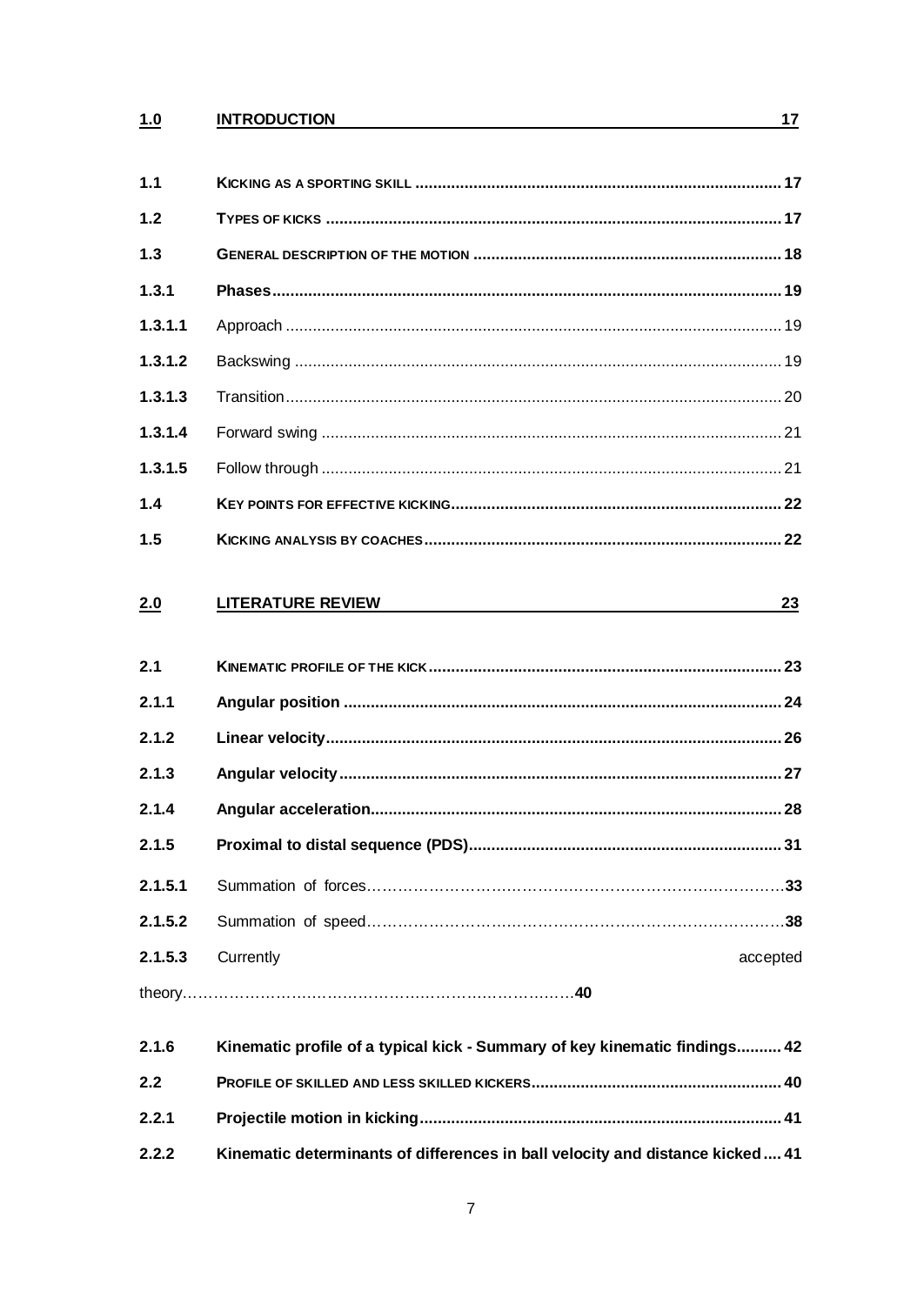| 2.2.3 | Kinematic differences between skilled and less skilled kickers in soccer and |  |
|-------|------------------------------------------------------------------------------|--|
|       |                                                                              |  |
| 2.2.4 | Kinematic differences between skilled and less skilled kickers in Australian |  |
|       |                                                                              |  |
| 2.3   |                                                                              |  |
| 2.3.1 |                                                                              |  |
| 2.3.2 |                                                                              |  |
| 2.3.3 |                                                                              |  |
| 2.3.4 |                                                                              |  |
| 2.3.5 |                                                                              |  |
| 2.3.6 |                                                                              |  |
| 2.4   |                                                                              |  |
| 2.4.1 |                                                                              |  |
| 2.4.2 |                                                                              |  |

#### $3.0$ **METHODS**

 $\frac{58}{56}$ 

| 3.1    |  |
|--------|--|
| 3.2    |  |
| 3.3    |  |
| 3.4    |  |
| 3.5    |  |
| 3.5.1  |  |
| 3.6    |  |
| 3.7    |  |
| 3.8    |  |
| 3.8.1  |  |
| 3.9    |  |
| 3.9.1  |  |
| 3.10   |  |
| 3.10.1 |  |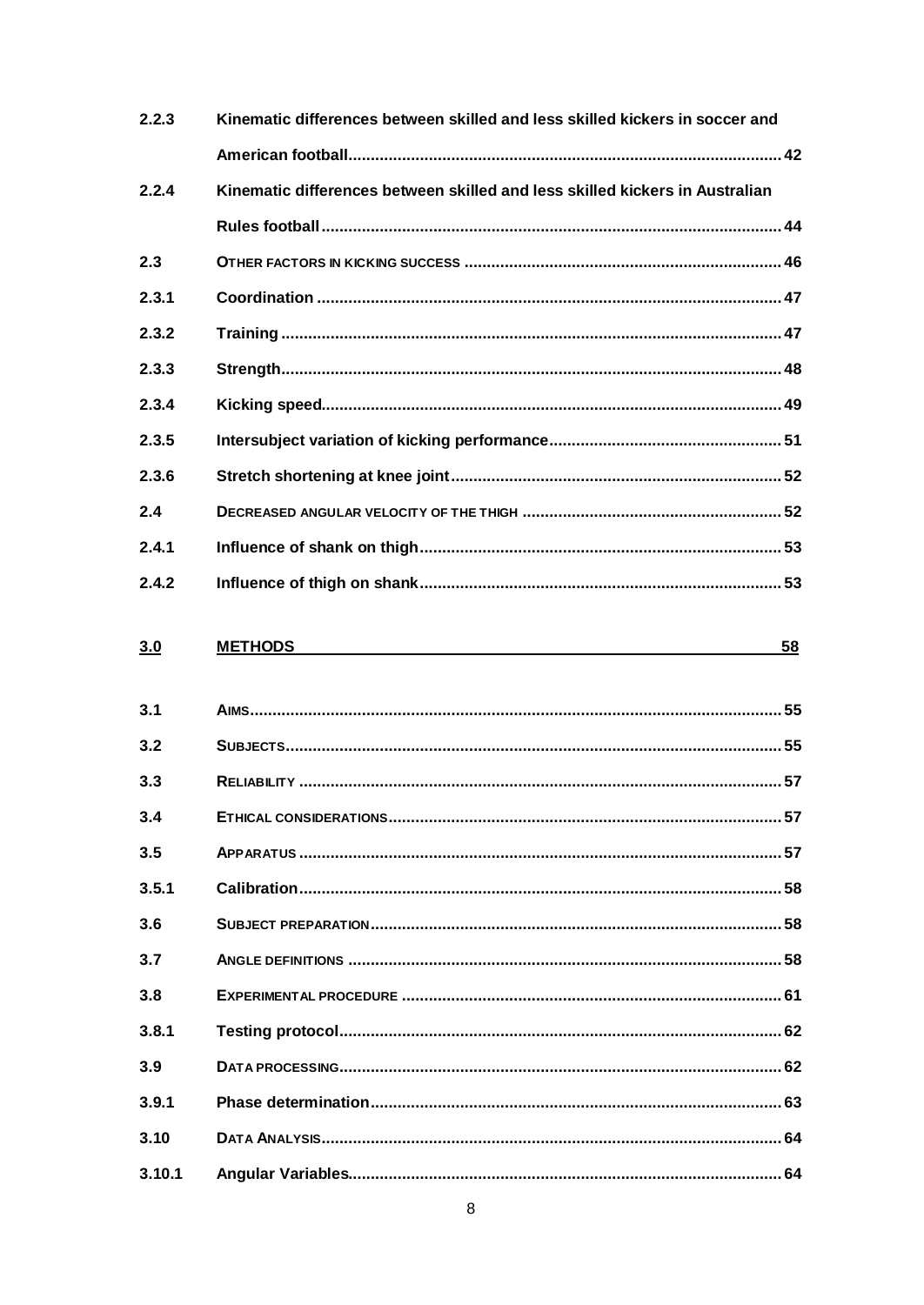| 3.10.2  |                                                                              |
|---------|------------------------------------------------------------------------------|
| 3.10.3  |                                                                              |
| 3.11    |                                                                              |
| 3.11.1  |                                                                              |
| 3.11.2  |                                                                              |
| 3.11.3  |                                                                              |
| 3.11.4  |                                                                              |
| 4.0     | <b>RESULTS</b><br>68                                                         |
| 4.1     |                                                                              |
| 4.1.1   |                                                                              |
| 4.1.2   |                                                                              |
| 4.1.3   |                                                                              |
| 4.2.4   |                                                                              |
| 4.2     |                                                                              |
| 4.2.1   |                                                                              |
| 4.2.2   |                                                                              |
| 4.2.3   |                                                                              |
| 4.2.4   |                                                                              |
|         |                                                                              |
| 4.2.5.1 | Movement time between the time of maximum knee flexion angle and the maximum |
|         |                                                                              |
| 4.2.5.2 | Movement time between the time of maximum thigh cw angular velocity and      |
|         |                                                                              |
| 4.2.6   |                                                                              |
| 4.2.7   |                                                                              |
| 4.2.8   |                                                                              |
| 4.3     |                                                                              |
| 4.3.1   |                                                                              |
| 4.3.2   |                                                                              |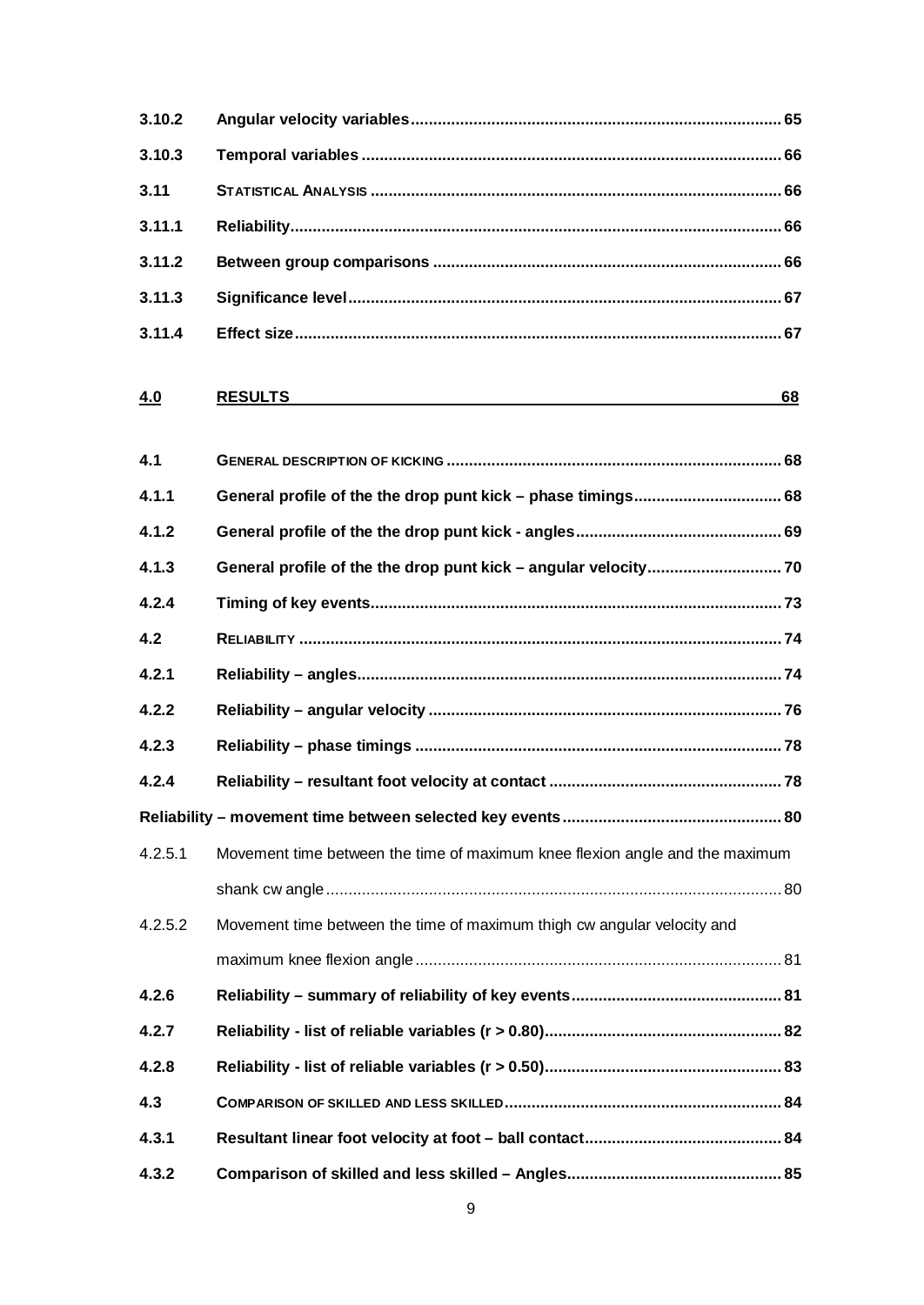| 4.3.2.1 |                                                                                      |    |
|---------|--------------------------------------------------------------------------------------|----|
| 4.3.2.2 |                                                                                      |    |
| 4.3.2.3 |                                                                                      |    |
| 4.3.2.4 |                                                                                      |    |
| 4.3.2.5 | Knee extension angle at maximum knee extension angular velocity  87                  |    |
| 4.3.3   | Comparison of skilled and less skilled - Angular velocity 88                         |    |
| 4.3.3.1 |                                                                                      |    |
| 4.3.3.2 |                                                                                      |    |
| 4.3.3.3 | Angular velocity at foot - ball contact for the skilled and less skilled groups 91   |    |
| 4.3.4   |                                                                                      |    |
| 4.3.4.1 | Movement time between maximum ccw thigh angular velocity and maximum knee            |    |
|         |                                                                                      |    |
| 4.3.4.2 | Movement time between maximum shank cw angle and maximum knee flexion angle          |    |
|         | 95                                                                                   |    |
| 4.3.5   |                                                                                      |    |
| 4.3.6   |                                                                                      |    |
| 4.3.7   | Comparison of skilled and less skilled for the variables with r > 0.50  97           |    |
|         |                                                                                      |    |
| 5.0     | <b>DISCUSSION</b>                                                                    | 99 |
|         |                                                                                      |    |
| 5.1     | KICKING IN SOCCER, AMERICAN FOOTBALL AND AUSTRALIAN RULES: SIMILARITIES AND          |    |
|         |                                                                                      |    |
| 5.1.1   |                                                                                      |    |
| 5.1.1.1 | Increase in shank angular velocity and decrease in thigh angular velocity during the |    |
|         |                                                                                      |    |
| 5.1.1.2 | Time of maximum ccw thigh angular velocity in relation to maximum knee flexion       |    |
|         |                                                                                      |    |
| 5.1.1.3 | Maximum knee flexion occurred after maximum cw rotation of the shank 102             |    |
| 5.1.2   |                                                                                      |    |
| 5.1.2.1 |                                                                                      |    |
| 5.1.2.2 |                                                                                      |    |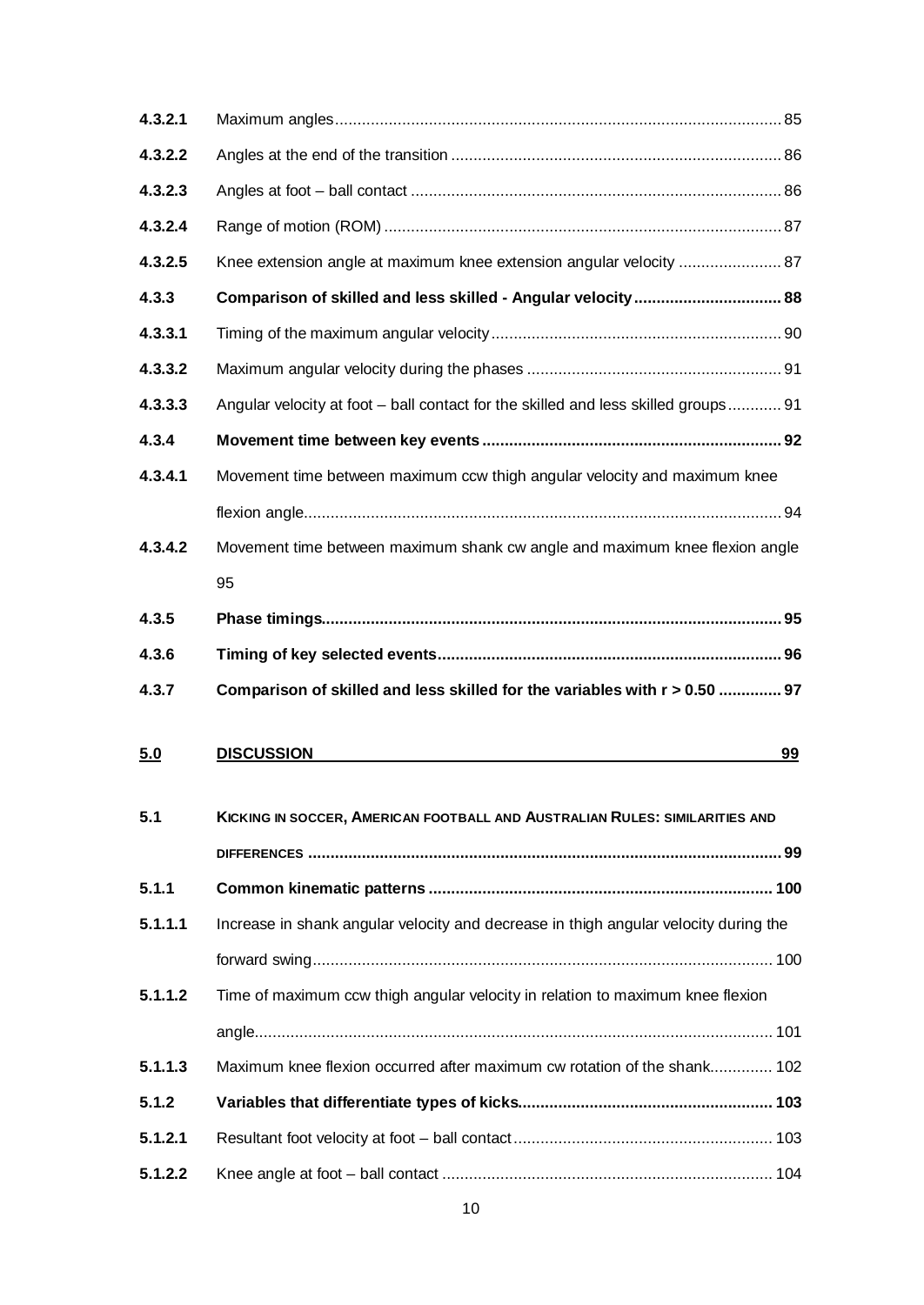| 5.1.3             |                                                                       |
|-------------------|-----------------------------------------------------------------------|
| 5.2               |                                                                       |
| 5.3               | VARIABLES THAT DIFFERENTIATED THE SKILLED AND LESS SKILLED  108       |
| 5.3.1             | Movement time from maximum ccw thigh angular velocity to maximum ccw  |
|                   |                                                                       |
| 5.3.2             |                                                                       |
| 5.3.3             |                                                                       |
| 5.3.4             | Movement time from maximum ccw thigh angular velocity to maximum knee |
|                   |                                                                       |
| 5.3.5             |                                                                       |
| 5.3.6             |                                                                       |
| 5.3.7             |                                                                       |
| 5.4               |                                                                       |
| 5.4.1             |                                                                       |
| 5.4.2             |                                                                       |
| 5.5               |                                                                       |
| 5.5.1             |                                                                       |
| 5.6               |                                                                       |
| 5.6.1             |                                                                       |
| 5.6.2             |                                                                       |
| 5.6.3             |                                                                       |
| 5.6.4             |                                                                       |
| 5.6.5             |                                                                       |
| 5.7               |                                                                       |
| 5.8               |                                                                       |
|                   |                                                                       |
| 6.0               | <b>REFERENCES</b><br>122                                              |
| <b>APPENDICES</b> | 129                                                                   |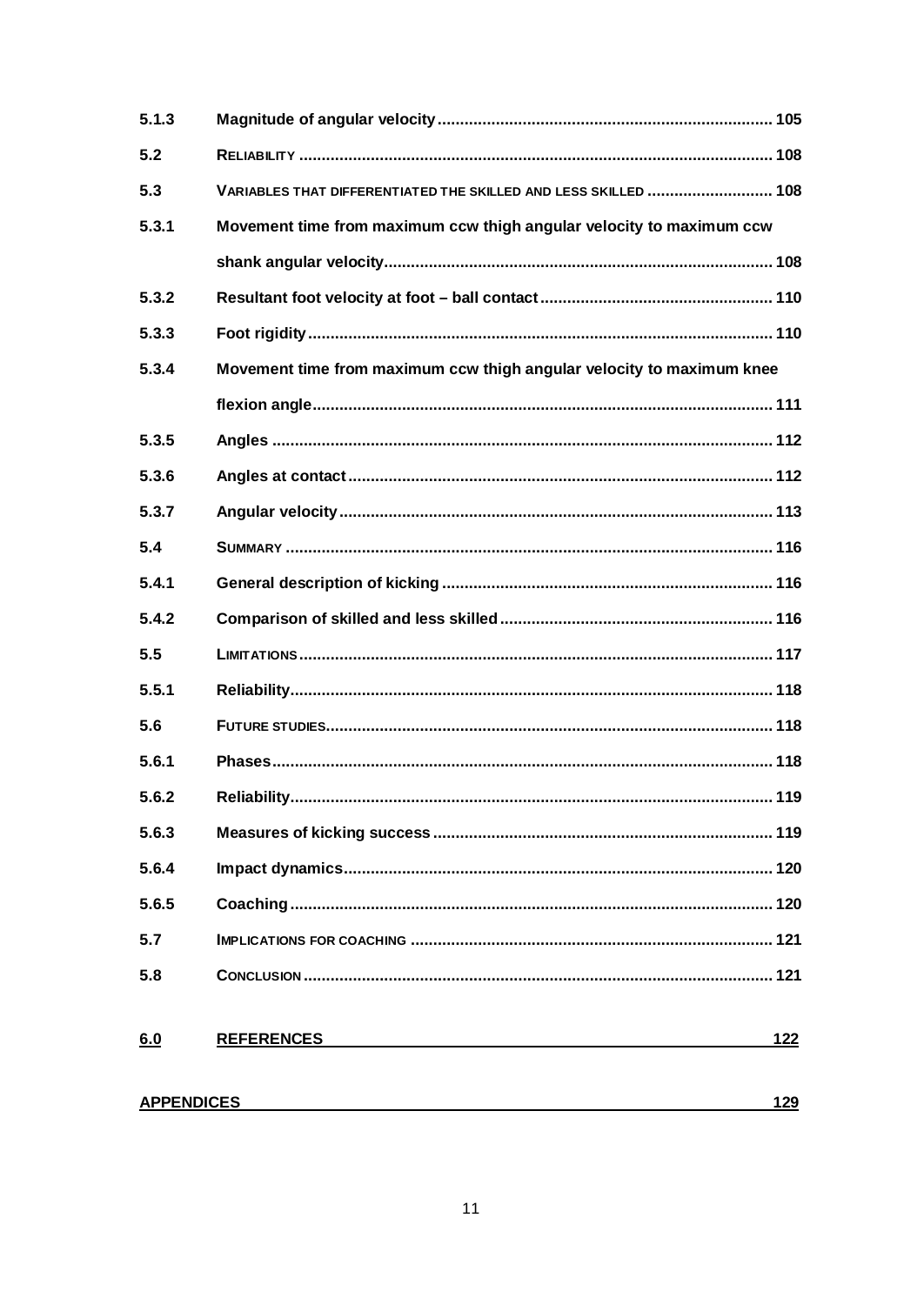# **TABLES**

| Table A | Comparison of ankle plantarflexion angle at max knee extension angular      |
|---------|-----------------------------------------------------------------------------|
|         |                                                                             |
| Table 1 | Summary of the findings of Robertson and Mosher (1985) and Wahrenburg et    |
|         | al (1978) and their relationship to the predictions associated with the     |
|         |                                                                             |
| Table 2 | Means of average resultant joint moments (RJM) and motion-dependant         |
|         | interactive moments in N.m. Adapted from Putnam (1991, p 135).  40          |
| Table 3 | Comparison of the results presented by Putnam (1991) and Putnam (1983) to   |
|         |                                                                             |
| Table 4 | Variability of an expert American football player compared to a club soccer |
|         |                                                                             |
| Table 5 | The changes to the kinematics of kicking: Results from Anderson and         |
|         |                                                                             |
| Table 6 |                                                                             |
| Table 7 |                                                                             |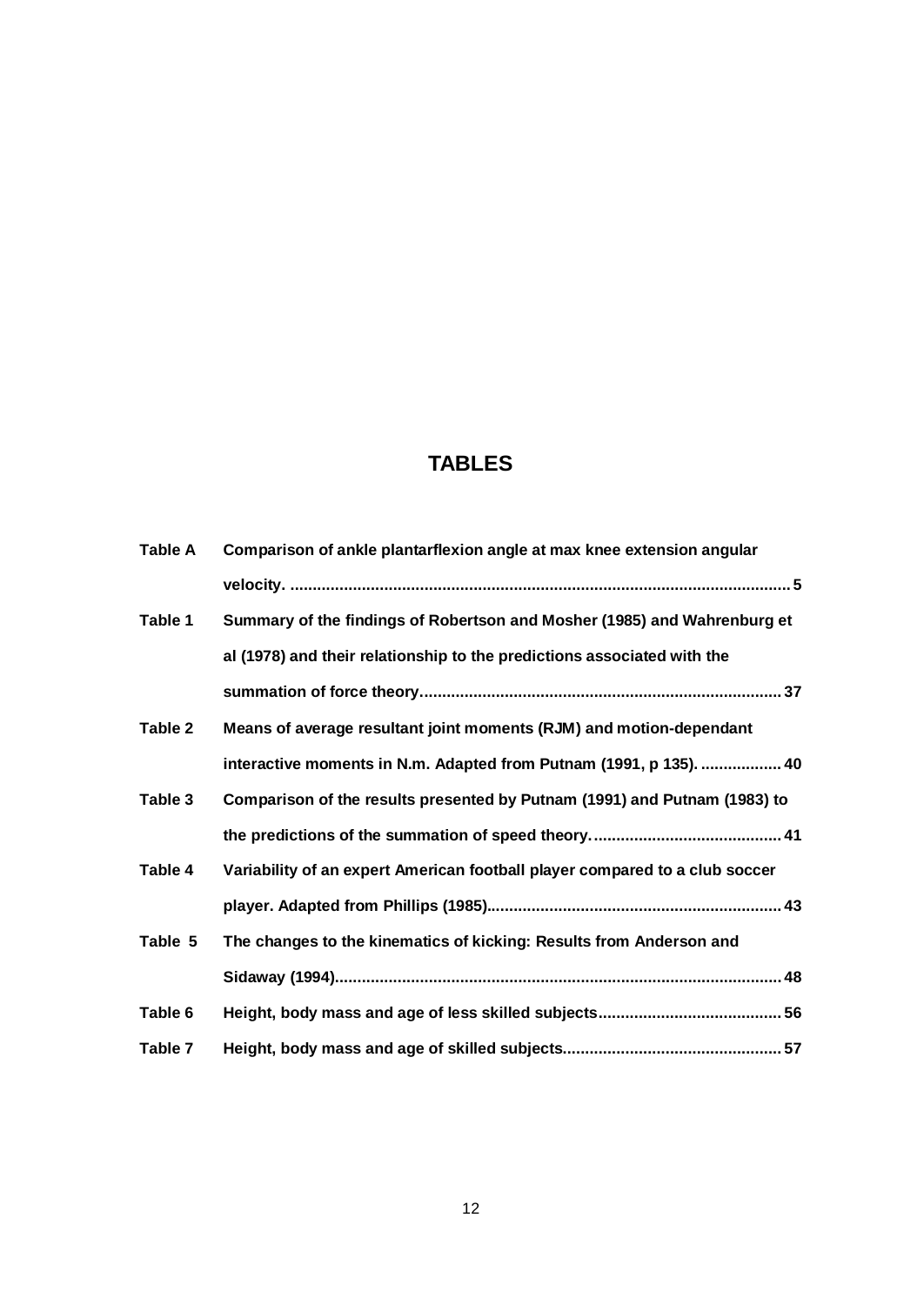| Table 7A | Mean, Standard deviation and t values of Height, body mass and age of skilled |  |
|----------|-------------------------------------------------------------------------------|--|
|          | and less skilled                                                              |  |
|          |                                                                               |  |
| Table 8  |                                                                               |  |
| Table 9  |                                                                               |  |
| Table 10 |                                                                               |  |
| Table 11 |                                                                               |  |
| Table 12 |                                                                               |  |
| Table 13 |                                                                               |  |
| Table 14 |                                                                               |  |
| Table 15 |                                                                               |  |
| Table 16 |                                                                               |  |
| Table 17 |                                                                               |  |
| Table 18 |                                                                               |  |
| Table 19 |                                                                               |  |
| Table 20 | Reliability of the movement time between the time of maximum knee flexion     |  |
|          |                                                                               |  |
| Table 21 | Reliability of the movement time between the time of maximum thigh ccw        |  |
|          |                                                                               |  |
| Table 22 |                                                                               |  |
| Table 23 |                                                                               |  |
| Table 24 |                                                                               |  |
| Table 25 | Resultant linear foot velocity at foot - ball contact comparisons 85          |  |
| Table 26 |                                                                               |  |
| Table 27 |                                                                               |  |
| Table 28 |                                                                               |  |
| Table 29 | Angles at contact of the skilled and less skilled groups.  87                 |  |
| Table 30 |                                                                               |  |
| Table 31 | Ankle plantarflexion angle at maximum knee extension angular velocity data    |  |
|          |                                                                               |  |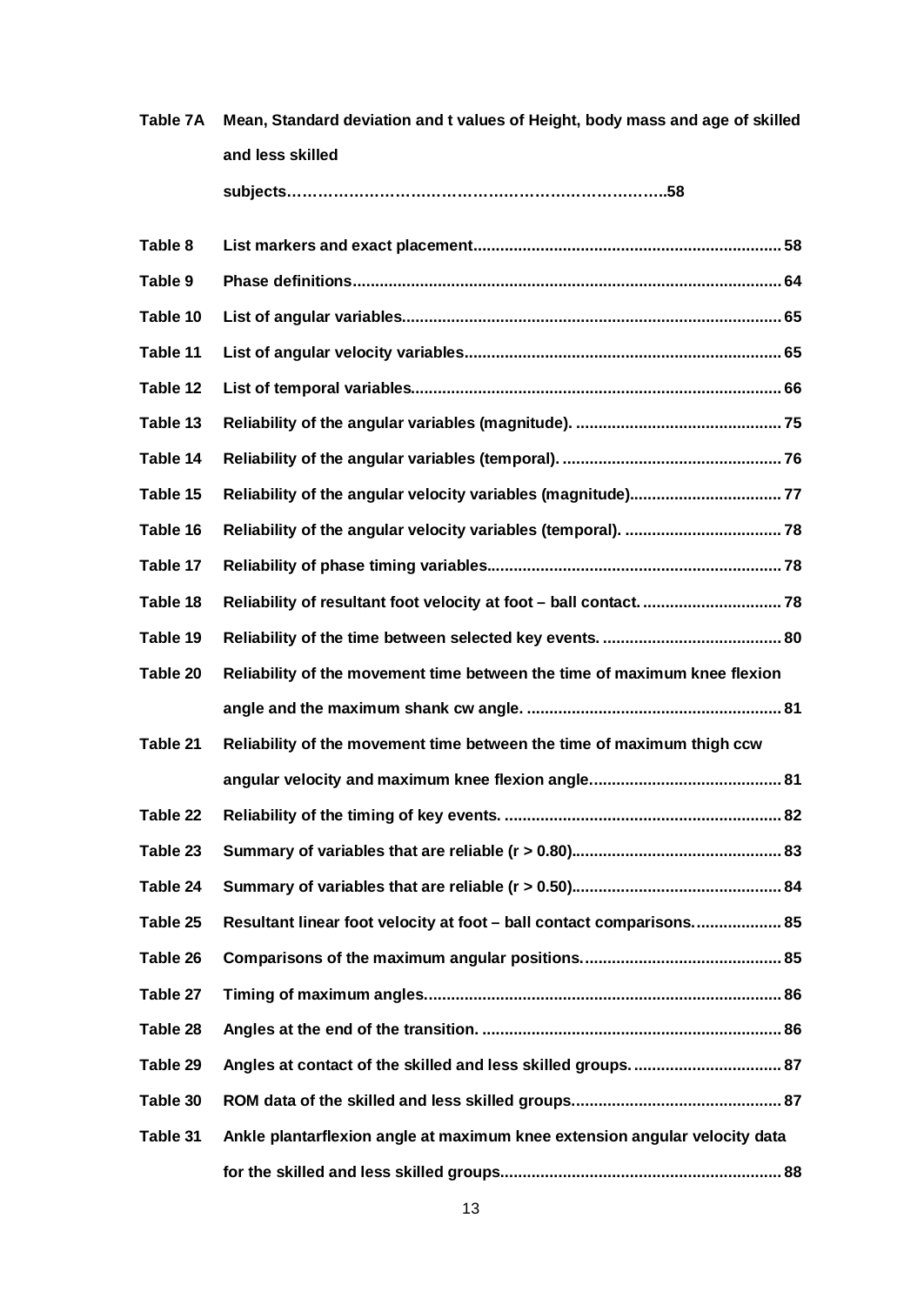- **Table 32 Maximum angular velocity data for the skilled an less skilled groups. ........... 89**
- **Table 33 Timing of maximum ccw thigh angular velocity for the skilled and less skilled groups**

**......................................................................................................................... 91**

- **Table 35 Angular velocities at contact for the skilled and less skilled groups. ............. 92 Table 36 Movement time between key events for the skilled and the less skilled groups.**
	- **92**

| Table 38 | Movement time between maximum cw shank angle and maximum knee flexion     |  |
|----------|---------------------------------------------------------------------------|--|
|          |                                                                           |  |
| Table 39 |                                                                           |  |
| Table 40 | Comparison of skilled and less skilled for the variables with r > 0.50 99 |  |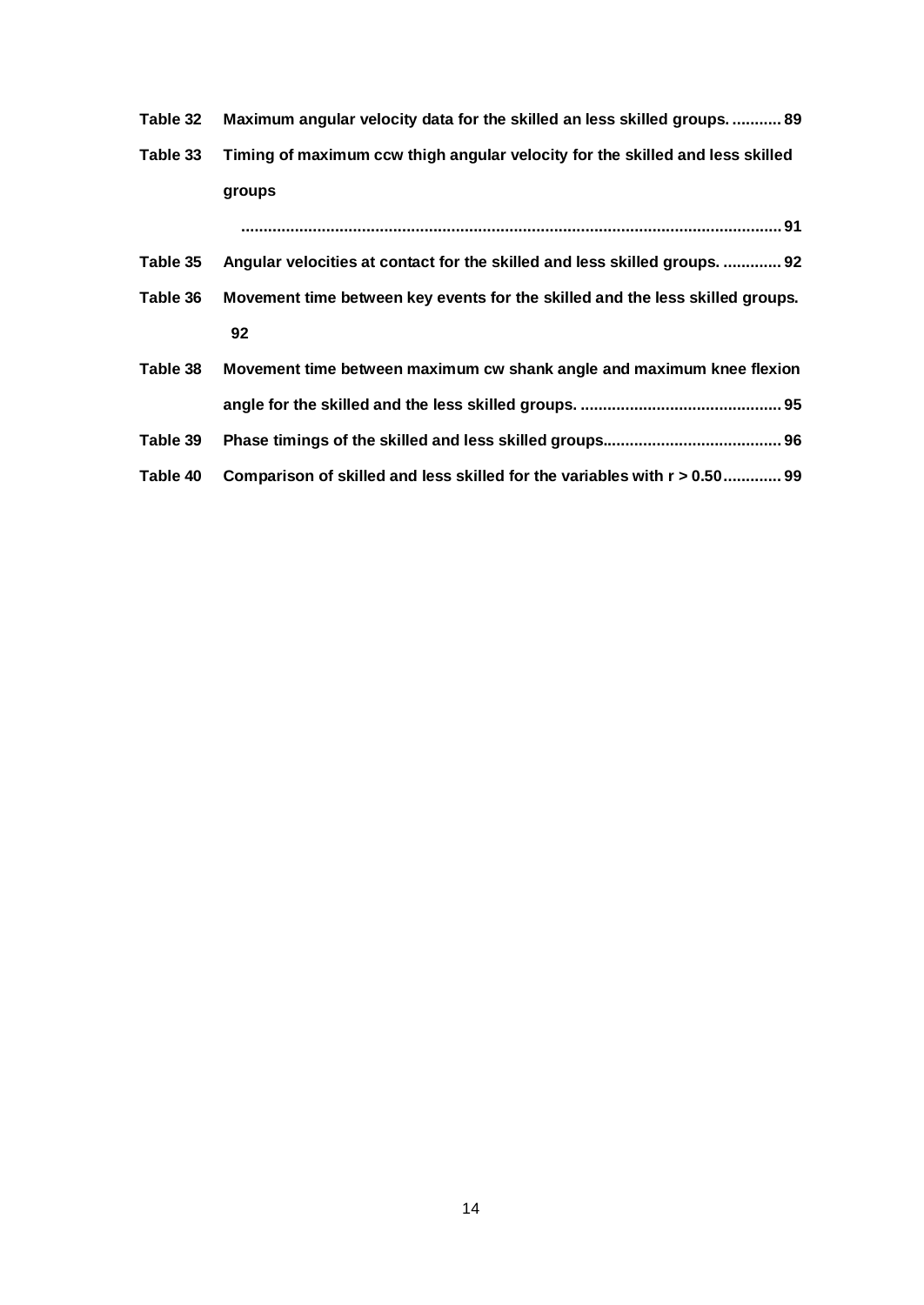# **FIGURES**

| <b>Figure 1</b> |                                                                                       |
|-----------------|---------------------------------------------------------------------------------------|
| Figure 2        |                                                                                       |
| Figure 3        |                                                                                       |
| Figure 4        |                                                                                       |
| Figure 5        | Knee flexion position at the end of the forward swing (foot - ball contact)  21       |
| Figure 6        |                                                                                       |
| Figure 7        | Angular velocity of the proximal and distal segments during the kicking motion.  24   |
| Figure 8        | Position of the thigh, knee and shank at foot - ball contact of a punt kick in        |
|                 |                                                                                       |
| Figure 9        | Knee flexion angle at foot - ball contact during different kicking sports 26          |
| Figure 10       | The relationship between thigh angular acceleration shank angular acceleration,       |
|                 | shank angular velocity and thigh angular velocity for the American football punt      |
|                 |                                                                                       |
| Figure 11       | The relationship between joint moments, knee and hip and angular velocity knee,       |
|                 | hip as depicted by Robertson and Mosher. Adapted from Robertson and Mosher            |
|                 |                                                                                       |
| Figure 12       |                                                                                       |
| Figure 13       | Position of the limb at the end of the backswing for long and short distance kickers. |
|                 |                                                                                       |
| Figure 14       | Angular velocity-time curves for slow, medium and fast kicking speeds. Adapted        |
|                 |                                                                                       |
| Figure 15       |                                                                                       |
| Figure 16       |                                                                                       |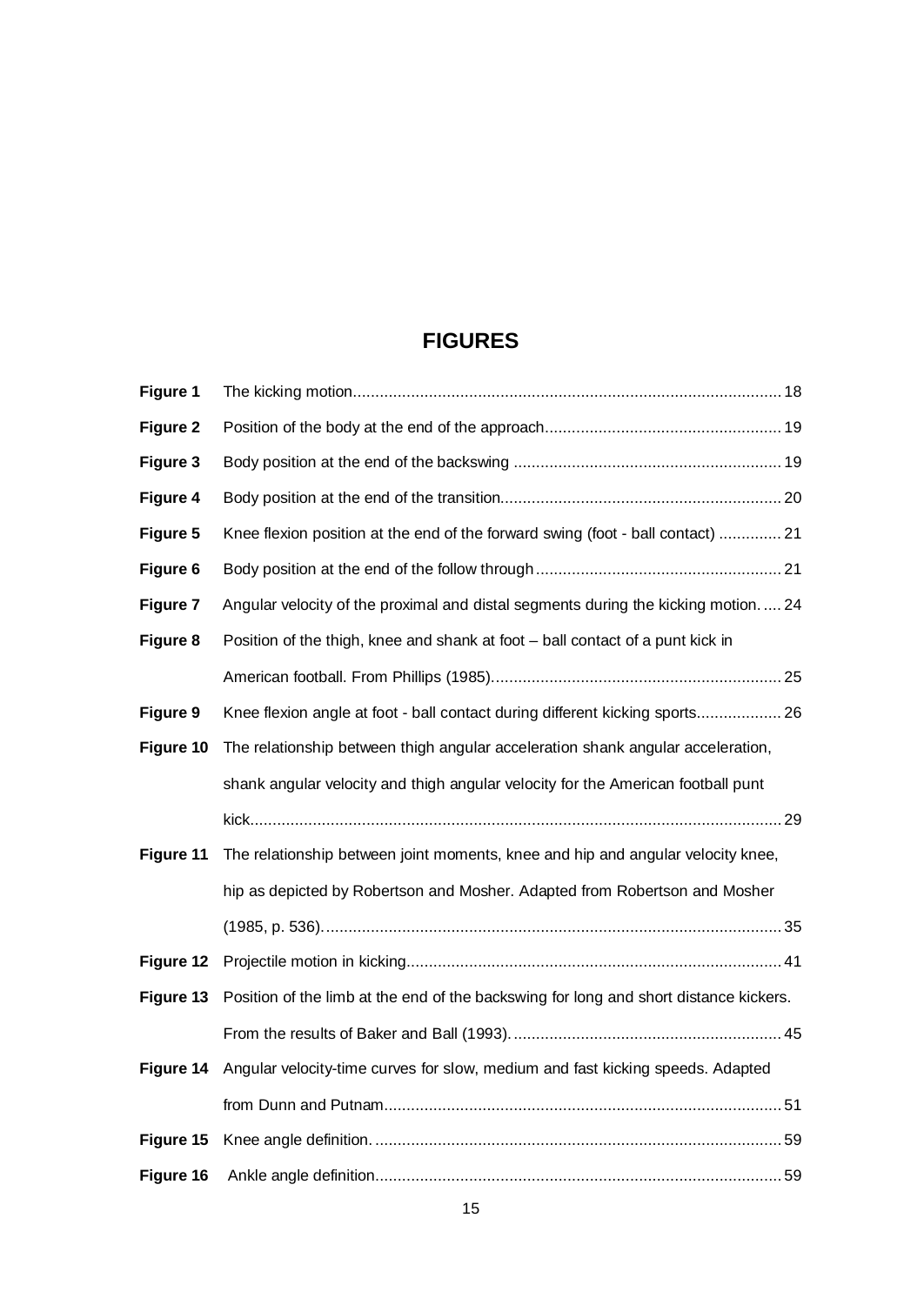| Figure 17 |                                                                                         |
|-----------|-----------------------------------------------------------------------------------------|
| Figure 18 |                                                                                         |
| Figure 19 |                                                                                         |
| Figure 20 |                                                                                         |
| Figure 21 |                                                                                         |
| Figure 22 |                                                                                         |
| Figure 23 |                                                                                         |
| Figure 24 |                                                                                         |
| Figure 25 | Distribution of scores - resultant foot velocity at contact for all subjects.  79       |
| Figure 26 |                                                                                         |
| Figure 27 | Mean thigh angular velocity curves for the skilled and less skilled groups 90           |
| Figure 28 | Movement time between the maximum ccw angular velocity of the thigh and the             |
|           |                                                                                         |
| Figure 29 | Mean shank angular velocity and thigh angular velocity curves for the skilled and       |
|           |                                                                                         |
| Figure 30 |                                                                                         |
| Figure 31 | Timing of key selected events for the skilled and less skilled groups  97               |
| Figure 32 | The increased angular velocity of the shank and decreased angular velocity of the       |
|           |                                                                                         |
| Figure 33 | Mean angular displacement curves of the knee angle and thigh angular velocity. 102      |
| Figure 34 | Resultant foot velocity at foot - ball contact results of soccer, American football and |
|           |                                                                                         |
| Figure 35 | Knee extension angle at foot – ball contact obtained by various researchers  105        |
| Figure 36 |                                                                                         |
| Figure 37 |                                                                                         |
| Figure 38 | Relative timing of the maximum angular velocity of the thigh and shank 109              |
| Figure 39 | Foot angular velocity curves of a skilled and less skilled subject 115                  |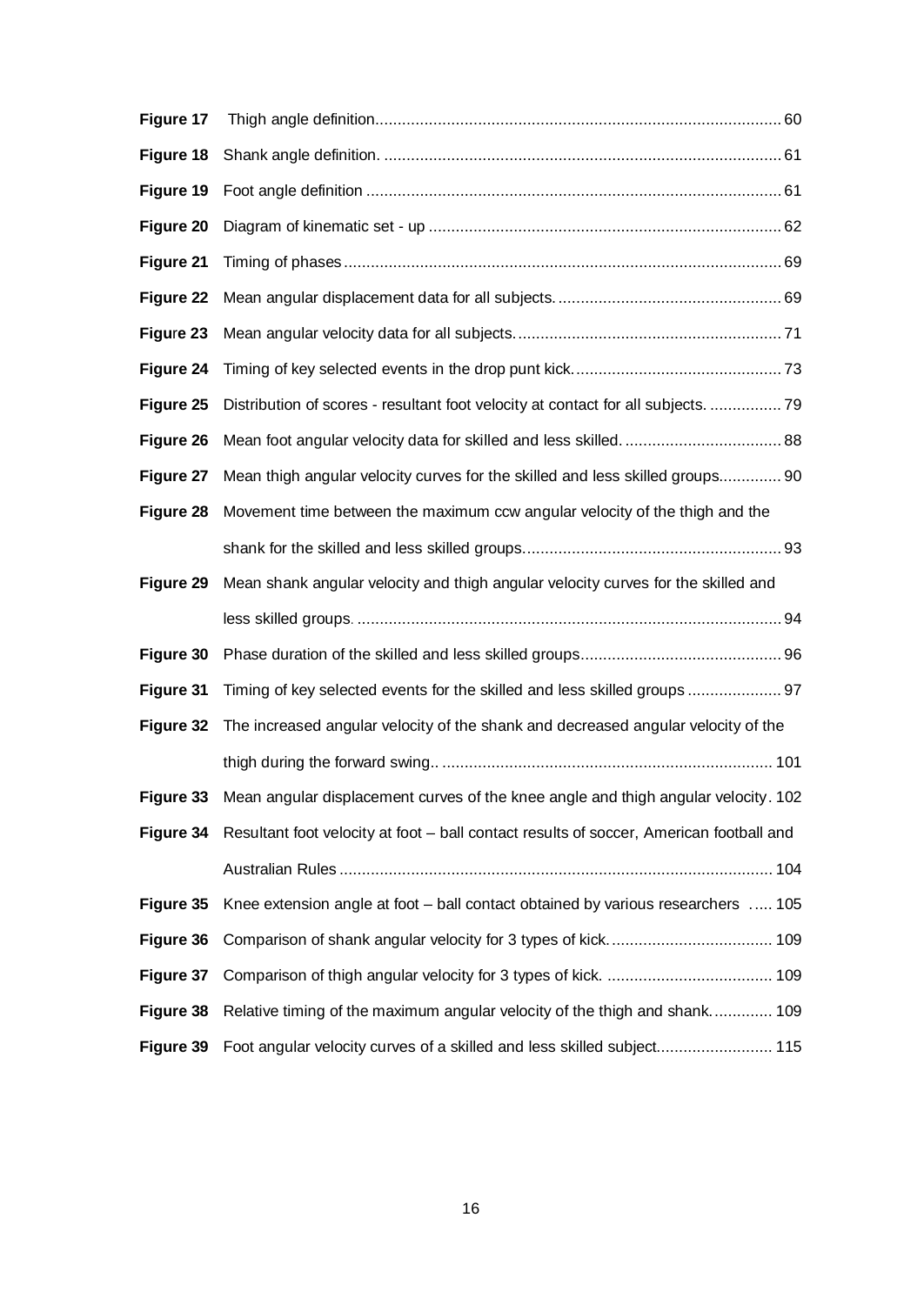### **1.0 INTRODUCTION**

Football is the most popular game in the world. Whilst sports science is impacting on player conditioning, coaching, media coverage and game development, the use of biomechanics as a tool for the coach and player is not common. Drop punt kicking, the major skill of Australian Rules football, is the focus of the current review and investigation. The specific objective of this thesis is to quantify and compare the kinematics of skilled and less skilled kicking.

Before discussing the details of the methodology and the results of this study it is important to provide a description of the kinematics of kicking and a summary of the current understanding of what differentiates skilled from less skilled kickers.

#### **1.1 Kicking as a sporting skill**

The kicking movement is used in many sports and the football codes. Kicking is the major means of ball movement in Australian rules, Gaelic football and soccer. In contrast, Rugby Union, Rugby League and American football rely more on the ball being moved through the use of hand skills such as throwing.

#### **1.2 Types of kicks**

The kicking action varies from one football code to another (McCrudden and Reilly, 1993). The type of ball that is used, the rules and tactical objectives differ between codes. The kicks performed in the football codes fall into two broad categories: punt kicks and place kicks. Punt kicks are dropped to the foot from the hands and place kicks occur when the ball is kicked off the ground. Punt kicks are used in Australian Rules football.

The drop punt kick is the Australian version of the punt kick. It is characterised by the longitudinal axis of the ball spinning back on itself as it moves forward through the air. It is typically regarded as the most accurate type of kick in Australian Rules football. It is used in kicking for goal and passing the ball.

17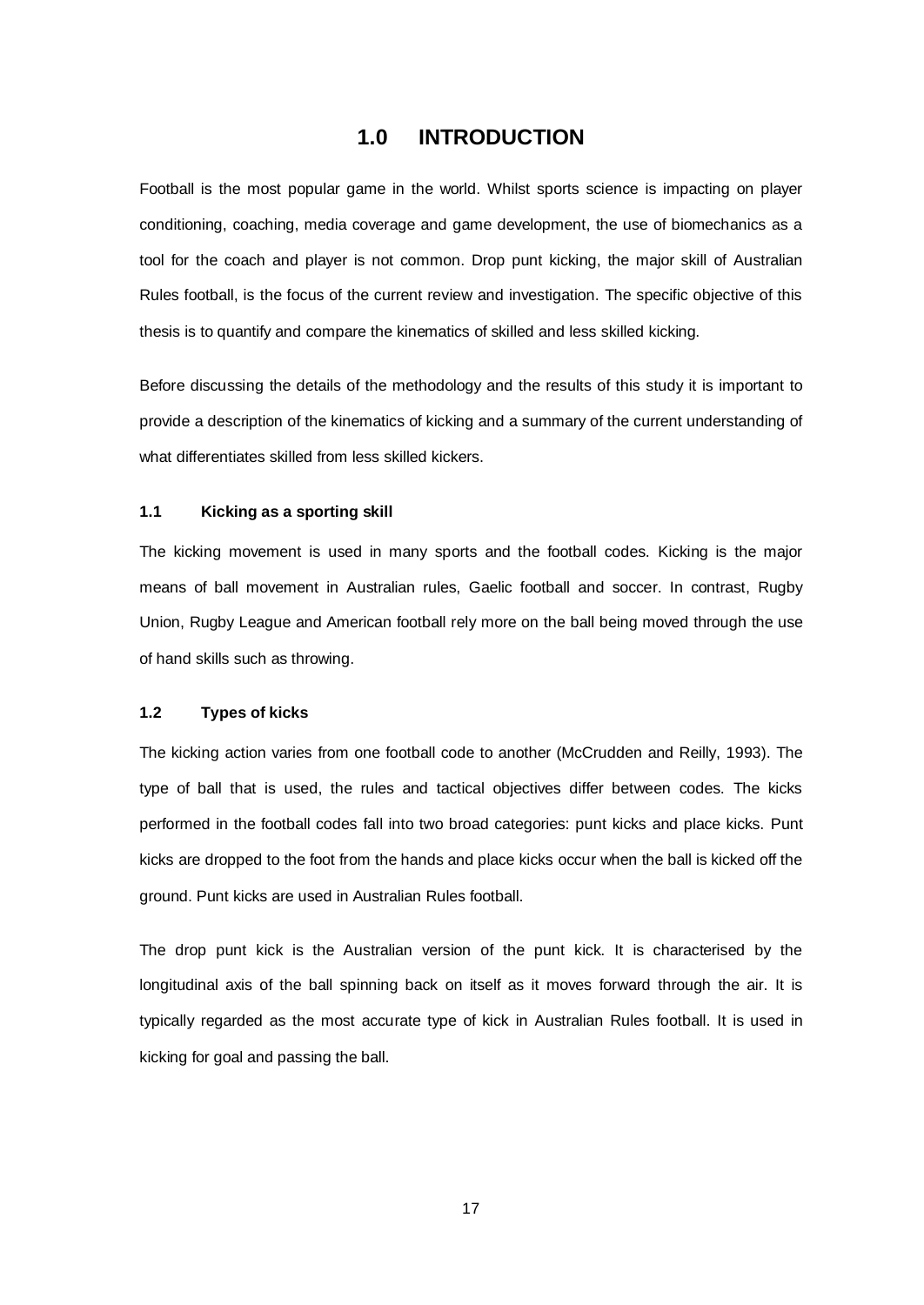#### **1.3 General description of the motion**

Drop punt kicking is a complex movement that involves all the limbs of the body. The arms play a part in the drop of the ball and assist in balancing the rest of the body. The muscles of the trunk provide stability for the pelvis as the limbs rotate. The support leg is the weight bearing leg. Each kick has an approach, backswing, forward swing and a follow through. Some descriptions of the kick refer to an additional phase known as the transition or the wind up phase. This is the phase in between the end of the backswing and the commencement of the forward swing. The body position at the end of each phase is shown in figure 1 below.



**Figure 1** The kicking motion in Australian Rules Football.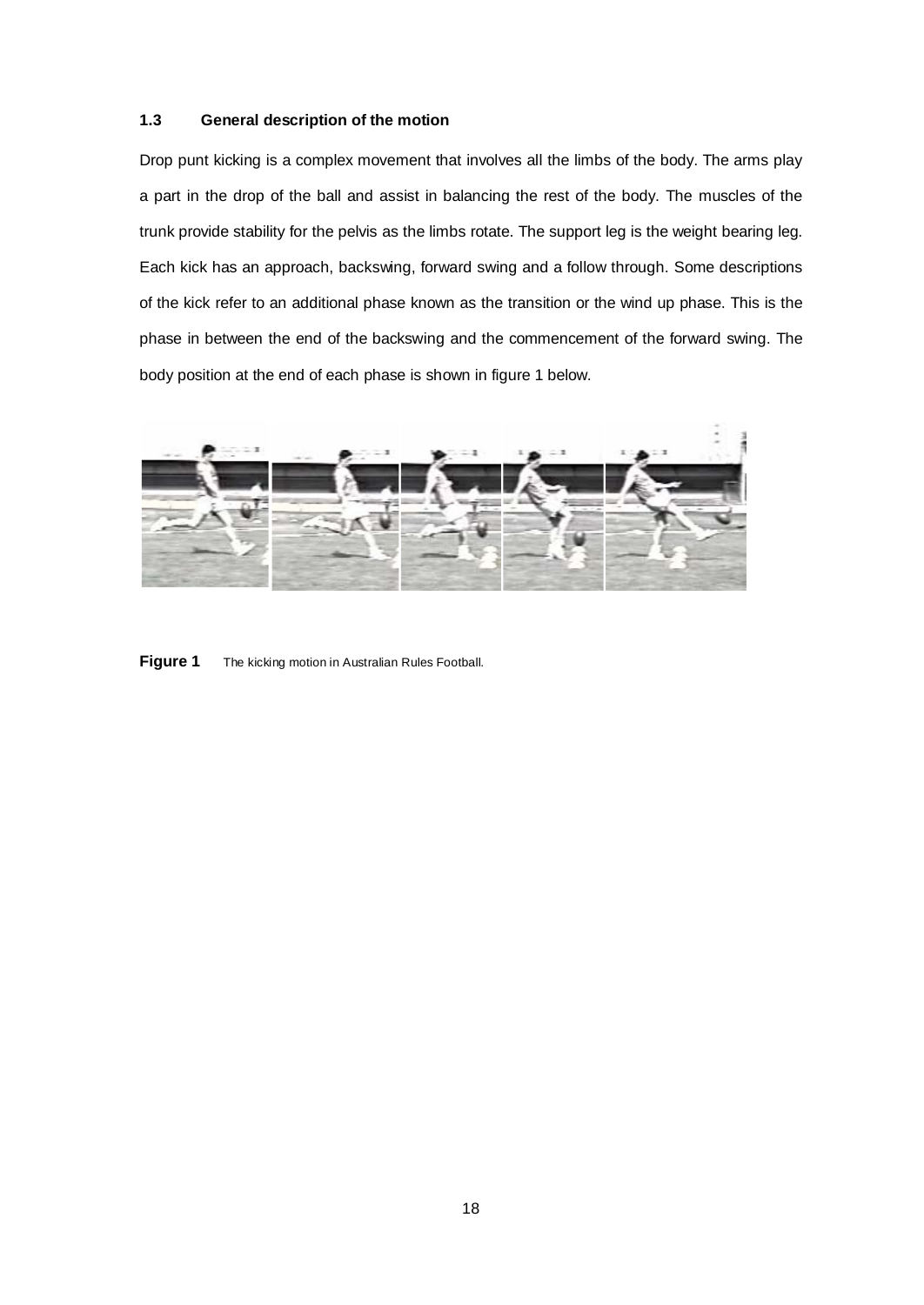#### 1.3.1 Phases

### **1.3.1.1** Approach



#### **Figure 2** Position of the body at the end of the approach

The kick is preceded by a walking or running approach. Hence, there is no definitive starting point of the kicking motion. For the purpose of this thesis the approach commences when the foot of the support leg leaves the ground to begin the final step.

**1.3.1.2** Backswing



#### Figure 3 Body position at the end of the backswing

The backswing commences when the knee begins to flex and ends when the thigh begins to rotate forward (in a counter-clockwise direction for a right foot kick). The backswing prepares the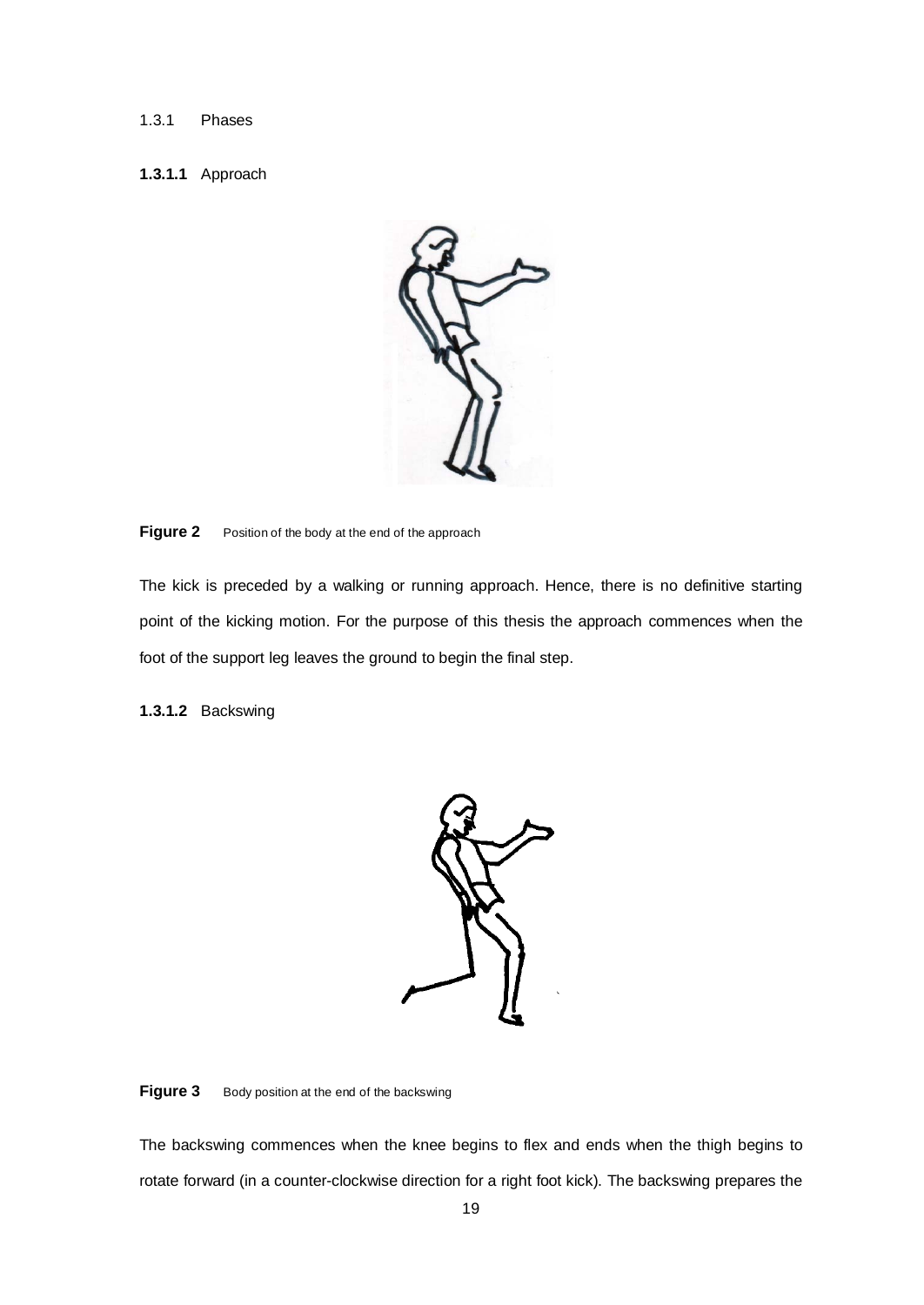kicking limb for rotation towards the ball. As the heel of the support leg contacts the ground the knee of the kicking leg is in a slightly flexed position. The support hand (hand opposite to the kicking side) is removed from the ball and the lumbar spine is slightly hyperextended at this time. The start of the forward rotation of the thigh marks the end of the backswing.

**1.3.1.3** Transition



**Figure 4** Body position at the end of the transition

The transition begins when the thigh starts to rotate counter-clockwise towards the ball and ends when the shank begins to rotate counter clockwise (ccw). During this phase the knee continues to flex. Orchard et al. (1999) called this phase the wind up.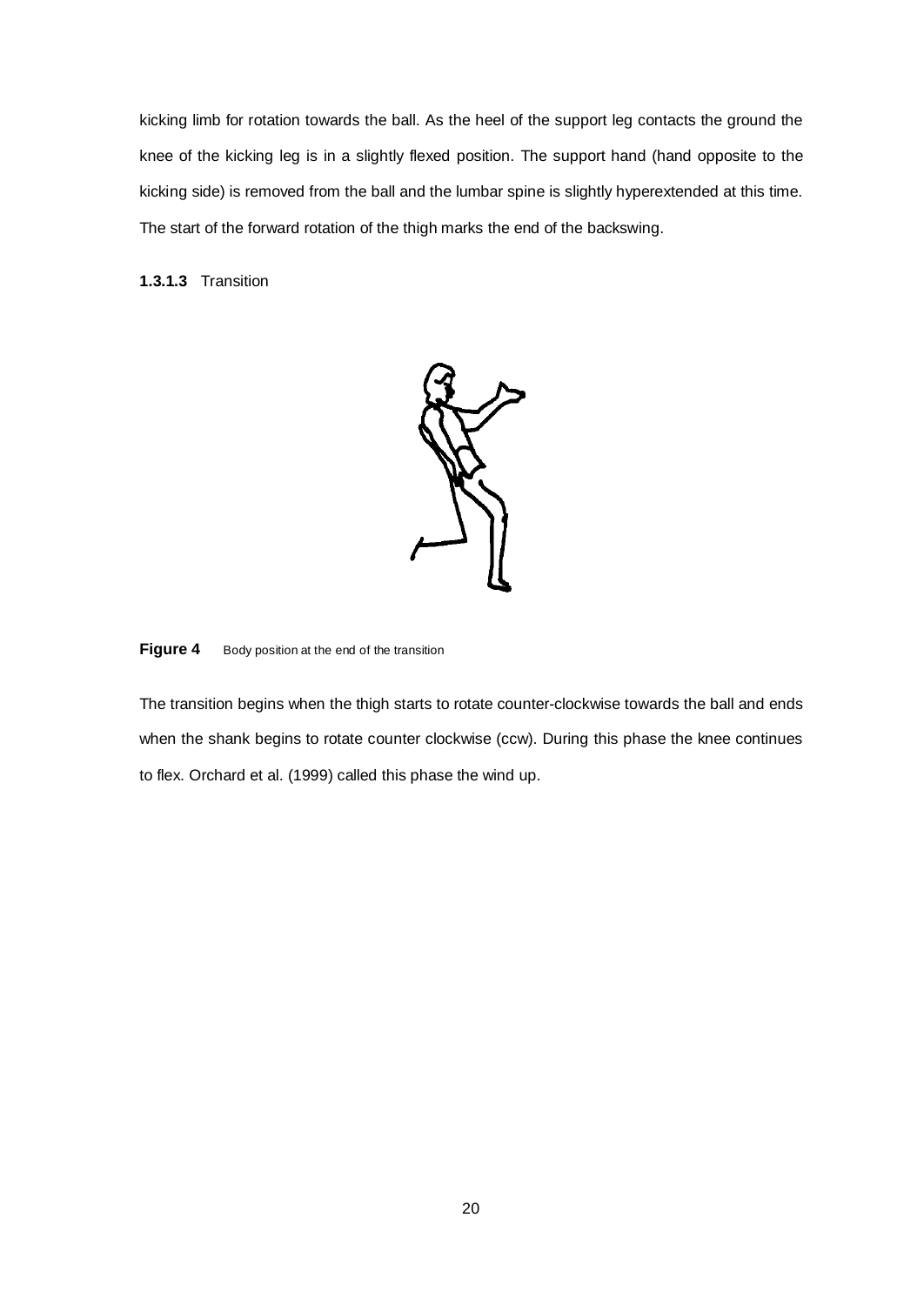#### **1.3.1.4** Forward swing



**Figure 5** Knee flexion position at the end of the forward swing (foot - ball contact)

The present discussion will use the start of the ccw rotation of the shank to define the start of the forward swing. During the forward swing the ankle is plantarflexed and the foot and the knee is extending. Foot – ball contact occurs when the knee is positioned at between 30 and 50 degrees of flexion. The forward swing ends at the time of foot - ball contact.

**1.3.1.5** Follow through



Figure 6 Body position at the end of the follow through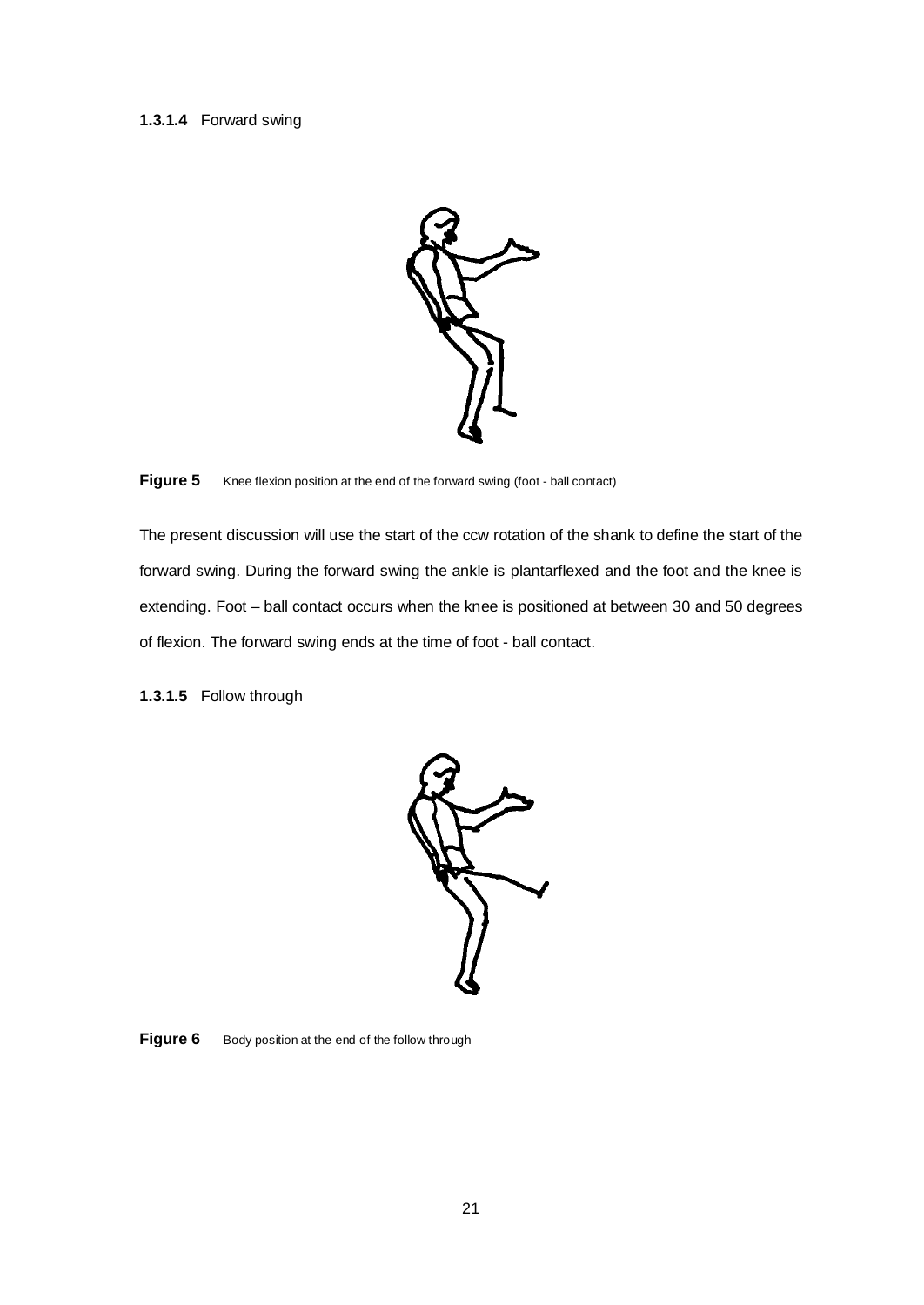The follow through begins after foot - ball contact. The thigh and the shank continue to rotate counter-clockwise after foot – ball contact. The follow through is completed when the knee starts to flex.

#### **1.4 Key points for effective kicking**

The most recent coaching literature such as Parkin et al. (1987) and Wheadon (1997) attribute kicking success to some basic movement characteristics.

- The path of the foot should come through in a straight line in the direction of the kick.
- A long backswing (position of hip extension and maximum knee flexion).
- An upright body position during the kick.
- A taut instep. The ankle should be fixed in a position of plantarflexion so that the ball will contact the bony surface of the foot.
- Watching the ball all the way onto the foot.
- Holding the ball straight as it is released from the hands.
- Foot ball contact should not be too high off the ground.

The coaching points that are listed above are all derived from subjective evidence. Clearly, there is scope for a more precise definition of what constitutes a successful kick.

#### **1.5 Kicking analysis by coaches**

Parallel with the evolution of each football code has come an increased demand for skillful execution of the kick. However, there are very few coaching devices used for skill assessment within Australian Rules football. Due to the lack of biomechanical data available, the mechanical determinants of the kick are neglected in subjective approaches to coaching. Technique analysis is primarily performed by the naked eye. The only measures of performance that exist are distance and accuracy. The complexity of the motion and the speed at which it is performed necessitate more objective measures of success.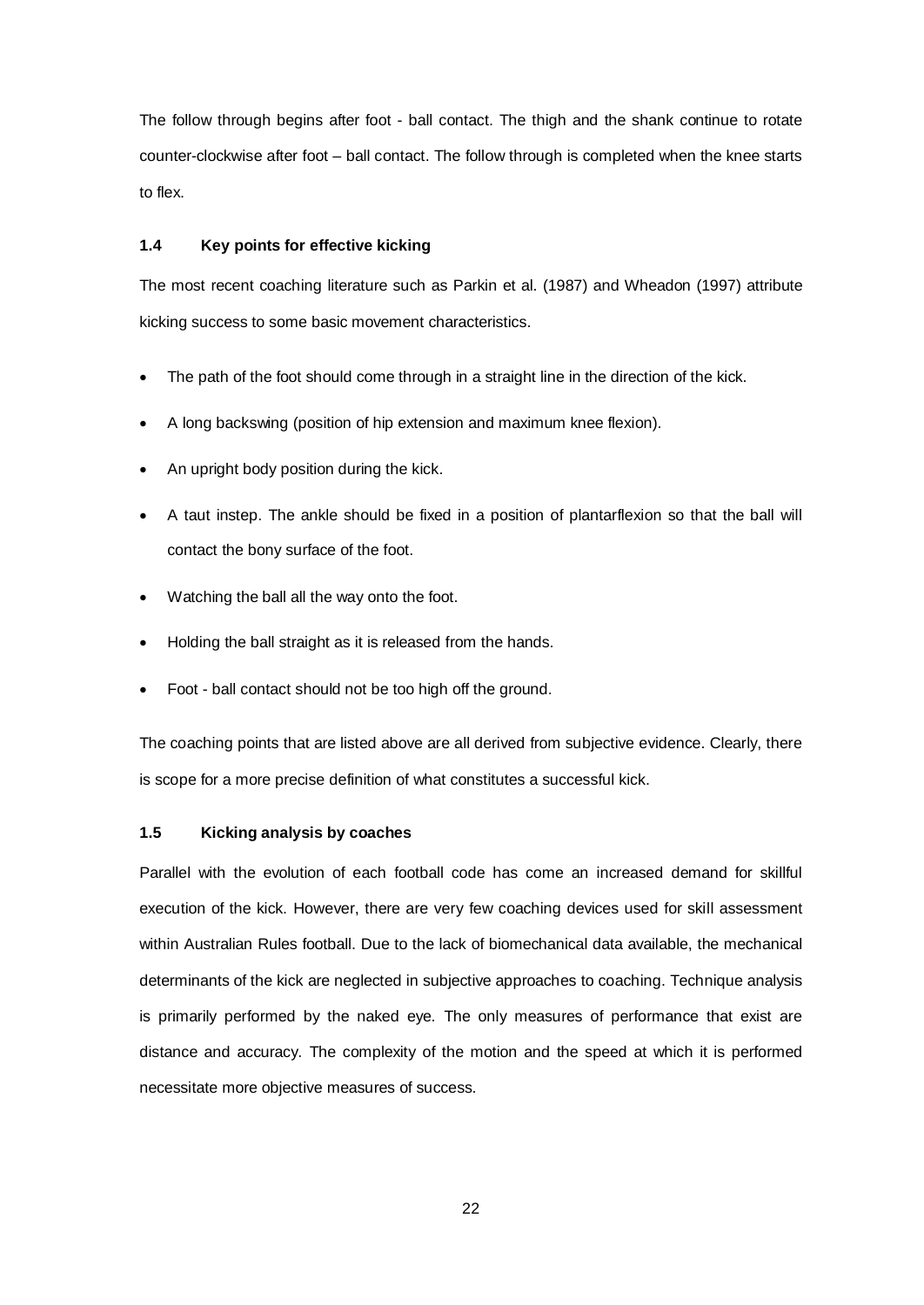## **2.0 LITERATURE REVIEW**

An understanding of the fundamental biomechanics associated with the kicking motion is an important pre-requisite for the comparison of skilled and less skilled kickers. There are some common patterns that exist in all the variations of the kick. This review is not limited to findings in the literature that pertain only to the drop punt in Australian Rules football.

#### **2.1 Kinematic profile of the kick**

Prior to making comparisons between skilled and less skilled kickers it is important to consider the general kinematics of the kicking motion. The kinematics of the rotating segments during the kick can be described in terms of the magnitude and timing of angular positions, displacements, angular velocities and angular accelerations. The kick has also been described in terms of linear motion.

Research into the biomechanics of kicking has been dominated by investigating the motion of the kicking limb. More specifically, research has focused on the kinematics of the forward swing. The kicking limb is not a single unit, rather a series of linked segments - thigh, shank and foot. The nature of this system means that the segments do not work in isolation. They combine in a series of segmental interactions that enable the required velocity of the striking mass to be attained (Putnam, 1991).

The velocity at the distal end of the limb is attained through a typical pattern of segmental interaction referred to as the proximal to distal sequence (PDS) (Putnam, 1993). In this sequence the proximal segment typically initiates the forward swing and the forward rotation of the distal segment follows. The timing of forward rotation is such that the proximal segment has already reached its maximum angular velocity and has begun to slow down well before the most distal segment attains maximal angular velocity (Putnam, 1991). The angular velocity of the distal segment is greater than that of the proximal segment (figure 7). This pattern has been consistently shown - although mainly in American football - in several studies using different subjects kicking at various intensities (Putnam, 1983, 1991, 1993; Dunn and Putnam, 1987a).

23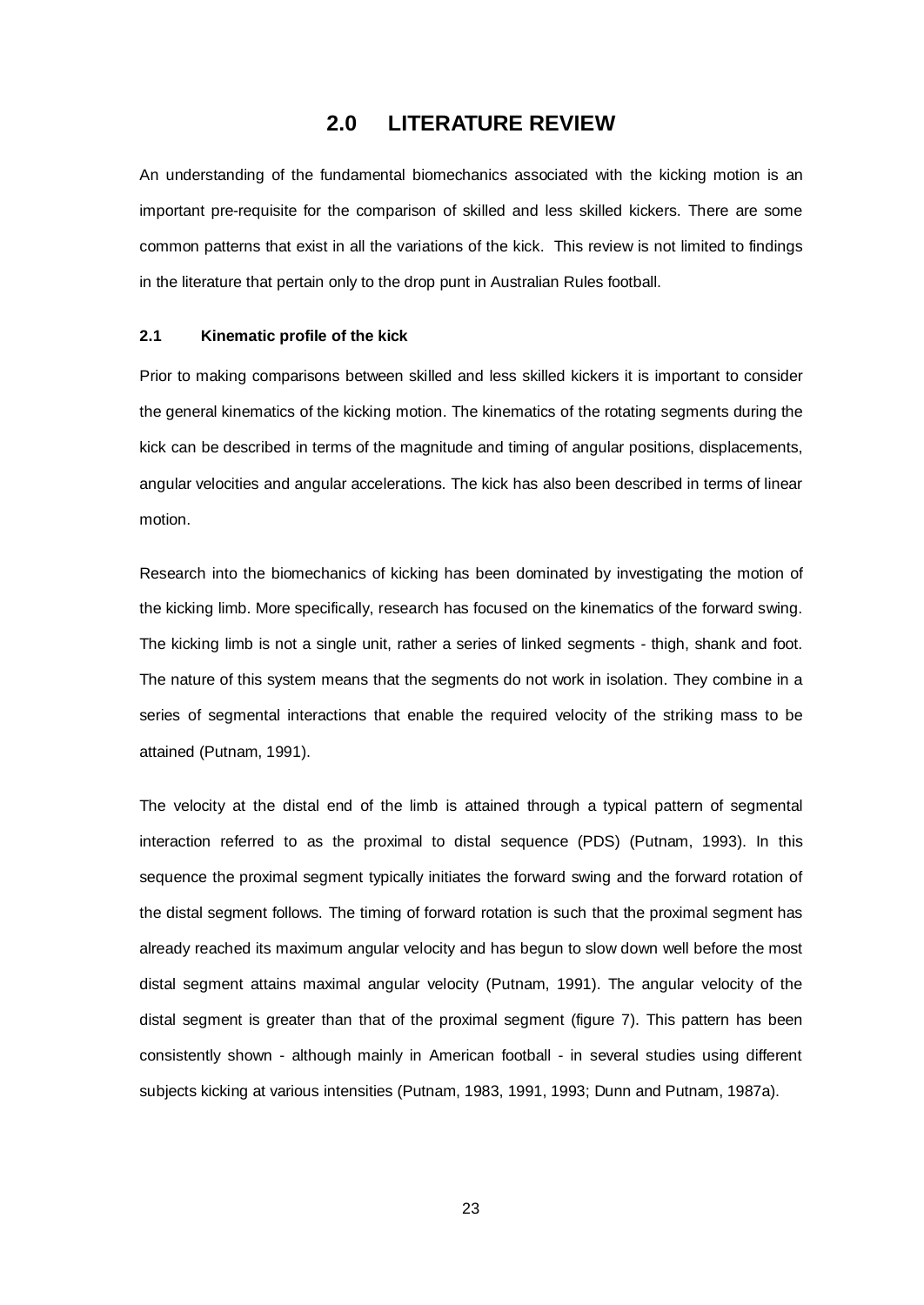

**Figure 7** Angular velocity of the proximal (thigh **A**) and distal (shank ■) segments during the kicking motion. 0% time represents the start of the forward motion of the thigh, 100% represents foot – ball contact. Adapted from Putnam (1991, p.134).

#### 2.1.1 Angular position

The angular position of the segments is important throughout the movement because it reflects the timing of joint and segmental actions (Putnam, 1991). The data presented in the literature has primarily focused on the angular position of segments at, or just prior to, foot–ball contact (Phillips, 1985; Baker and Ball, 1993; Brown et al. 1993; Orchard et al. 1999).

#### *Angular position at foot – ball contact*

Phillips (1985) found that the knee was not fully extended at foot - ball contact in soccer and American football kicking. The knee angle was 38 degrees (SD=2.96 degrees) of flexion at foot ball contact. The results of the American football player showed that the mean thigh angle was 55 degrees (SD=1.32 degrees) and the shank was 87 degrees (SD=1.87) just prior to foot - ball contact (Figure 8). A more detailed outline of Phillips' study is presented in section 2.1.3.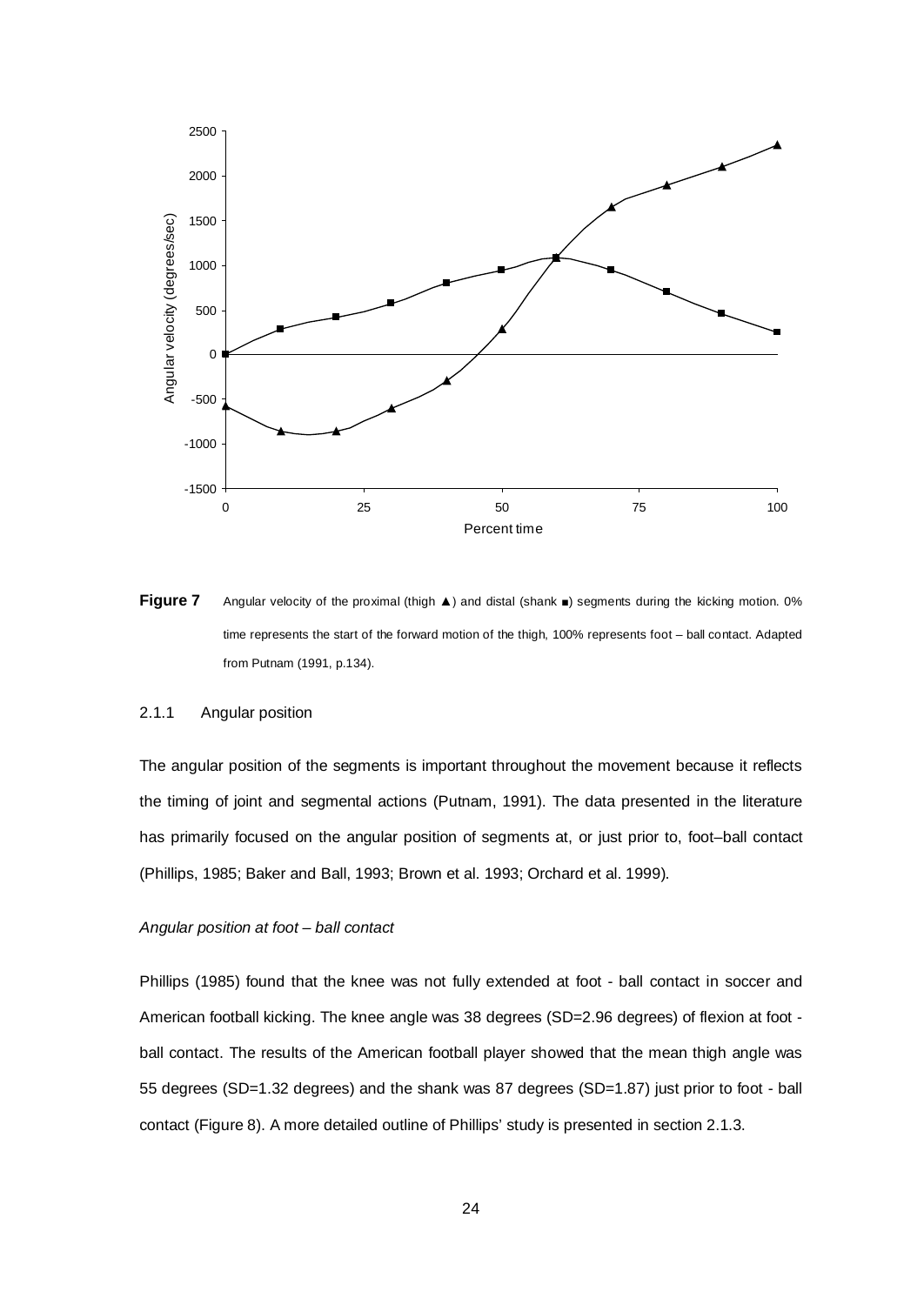

Knee

**Figure 8** Position of the thigh, knee and shank at foot – ball contact of a punt kick in American football. From Phillips (1985).

Brown et al. (1993) measured the three dimensional kinematics of place kicking in soccer. The following joint angles at contact were reported: knee 42.5 degrees of knee flexion (SD=9.0) degrees) and 51 degrees of hip flexion (SD=10.2 degrees). The results of these studies (Phillips, 1985; Brown et al. 1993; Baker and Ball, 1993) demonstrated that the knee angle at foot - ball contact for kicks performed in soccer (42.5 – 48.2 degrees), Australian Rules (30-50 degrees) and American football (38 degrees).

Traditional Australian Rules coaching literature suggests that the leg must be straight (knee angle must be close to 0 degrees) at foot–ball contact (Parkin et al. 1987). However, the findings of Baker and Ball (1993) and Orchard et al. (1999, 2003) confirm that the knee is not fully extended at the time of foot–ball contact in drop punt kicking**:** the knee flexion angle was shown to be 30 degrees (mean) of flexion by Baker and Ball (1993) and approximately 50 degrees of flexion by Orchard et al. (1999). Both studies concluded that the knee continues to extend after foot - ball contact.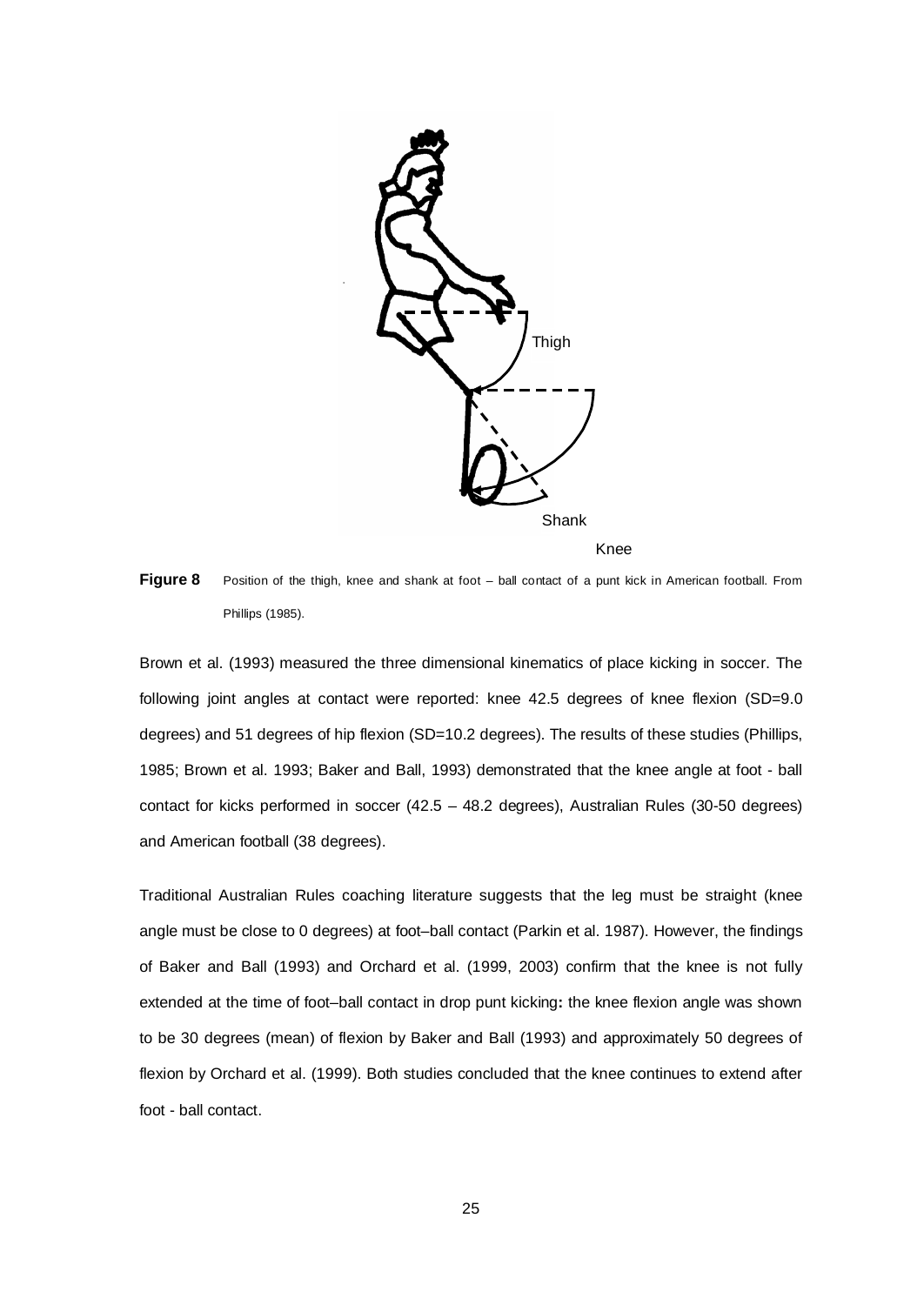The results of these studies that have measured knee angle at contact are compared in figure 9 (below).





#### 2.1.2 Linear velocity

Linear velocity of the joints and segments has been used in studies to predict kicking success, compare the distance of kicks in Australian Rules football (Baker and Ball, 1993), categorise kicking speed in soccer (Dunn and Putnam, 1987a) and compare the effectiveness of approach angles (Isokawa and Lees, 1988) and run - ups in soccer (Opavsky, 1988).

Linear velocity of the foot is the most common measure. The results obtained for foot velocity range from 15.5 metres/second in Australian Rules football (Baker and Ball, 1993) to 18.32 metres/second in soccer (Opavsky, 1988) to 26.5 metres/second in American football (Plagenhoef, 1971). These results are inclusive of kicks performed in rugby, soccer, American football and Australian Rules football.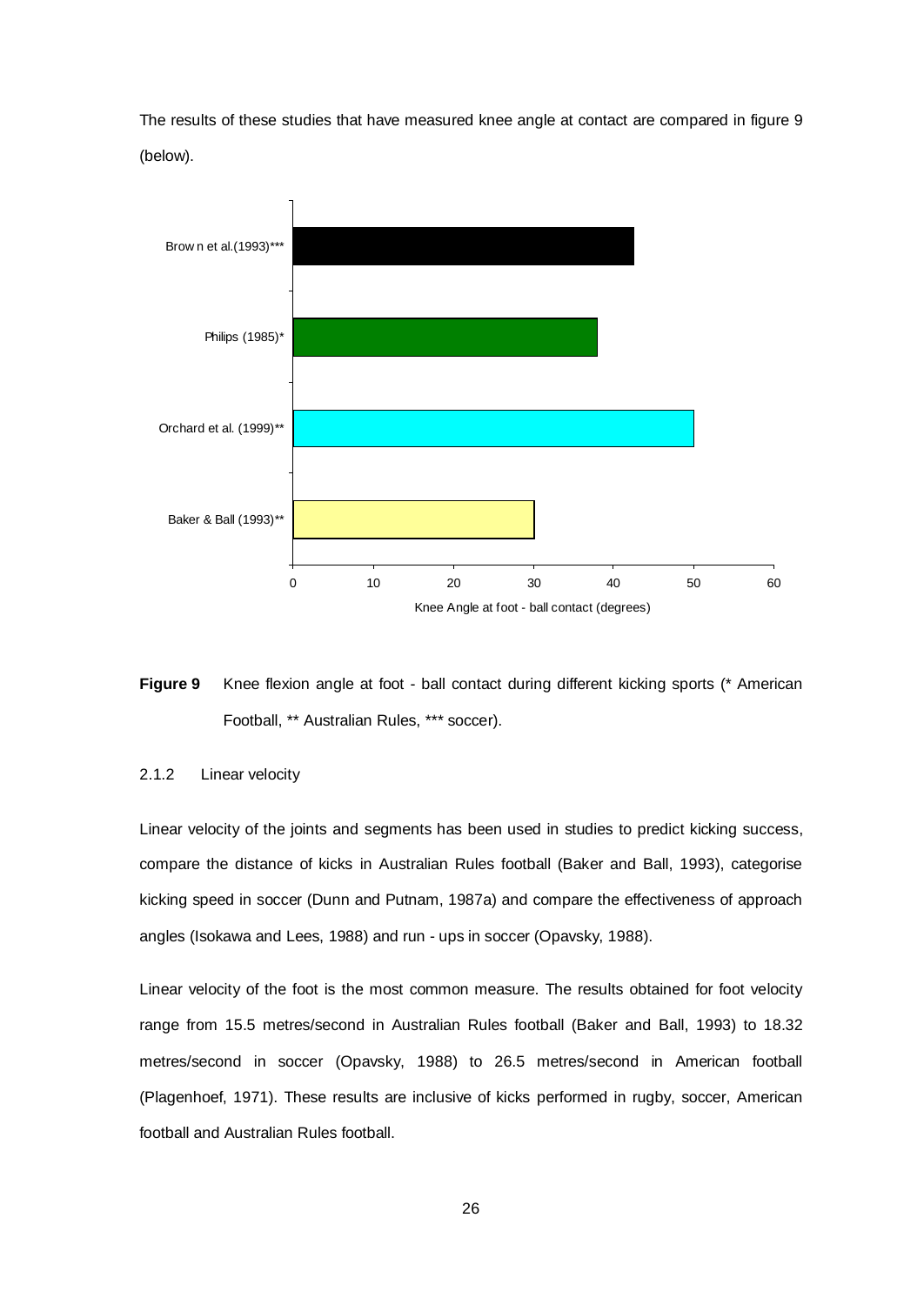Plagenhoef (1971) measured the linear velocity of the foot in various forms of soccer kick and the American football punt kick. The American football side approach kick showed the highest mean ball velocity (31.5 metres/second). This kick was also accompanied by the highest foot velocity just prior to impact (26.5 metres/second). Plagenhoef concluded that placement of the ball on the foot is more important than foot velocity in relation to attaining maximum ball velocity.

Baker and Ball (1993) measured peak velocities of the toe (15.38 – 18.32 metres/second), ankle  $(10.77 - 13.07$  metres/second), knee  $(4.11 - 7.36$  metres/second) and hip  $(1.48 - 3.13)$ metres/second). Putnam and Dunn (1987) found that the mean ankle velocity during a punt kick was 18.2 metres/second. Opavsky (1988) indicated that the maximum linear velocity for the thigh and shank were 4 metres/second and 8 metres/second respectively. He also added that the maximum value for the thigh  $(20 - 25 \text{ ms prior to contact})$  occurs prior to that of the shank (10 ms prior to contact). The maximum velocity of the foot occurred closest to contact (5 ms prior to contact).

#### 2.1.3 Angular velocity

Angular velocity has been used to analyse the PDS and to predict the linear foot velocity and the success of the kick. Angular velocity of the distal segments (shank and foot) has been shown by some investigators to be the primary determinant of the flight (distance) of the ball (Macmillan, 1975, 1976).

#### *Segment angular velocity*

Putnam (1983) examined the relationship of the thigh and shank in American football punt kicking. Only the forward swing was measured. Eighteen subjects were filmed in the sagittal plane with a camera set at 300 frames/second. The results showed that maximum thigh angular velocity occurred before maximum shank angular velocity. The maximum mean angular velocity of the thigh was 1089 degrees/second occurred 72 ms prior to contact. Mean maximum shank angular velocity of 2292 degrees/second occurred at foot – ball contact (standard deviations were not reported). Baker and Ball (1993) found that the maximum angular velocity of the shank (1554 degrees/second) was also greater than the thigh (973 degrees/second) in Australian Rules drop punt kicking. The timing of these maximum values was not reported. Opavsky (1988)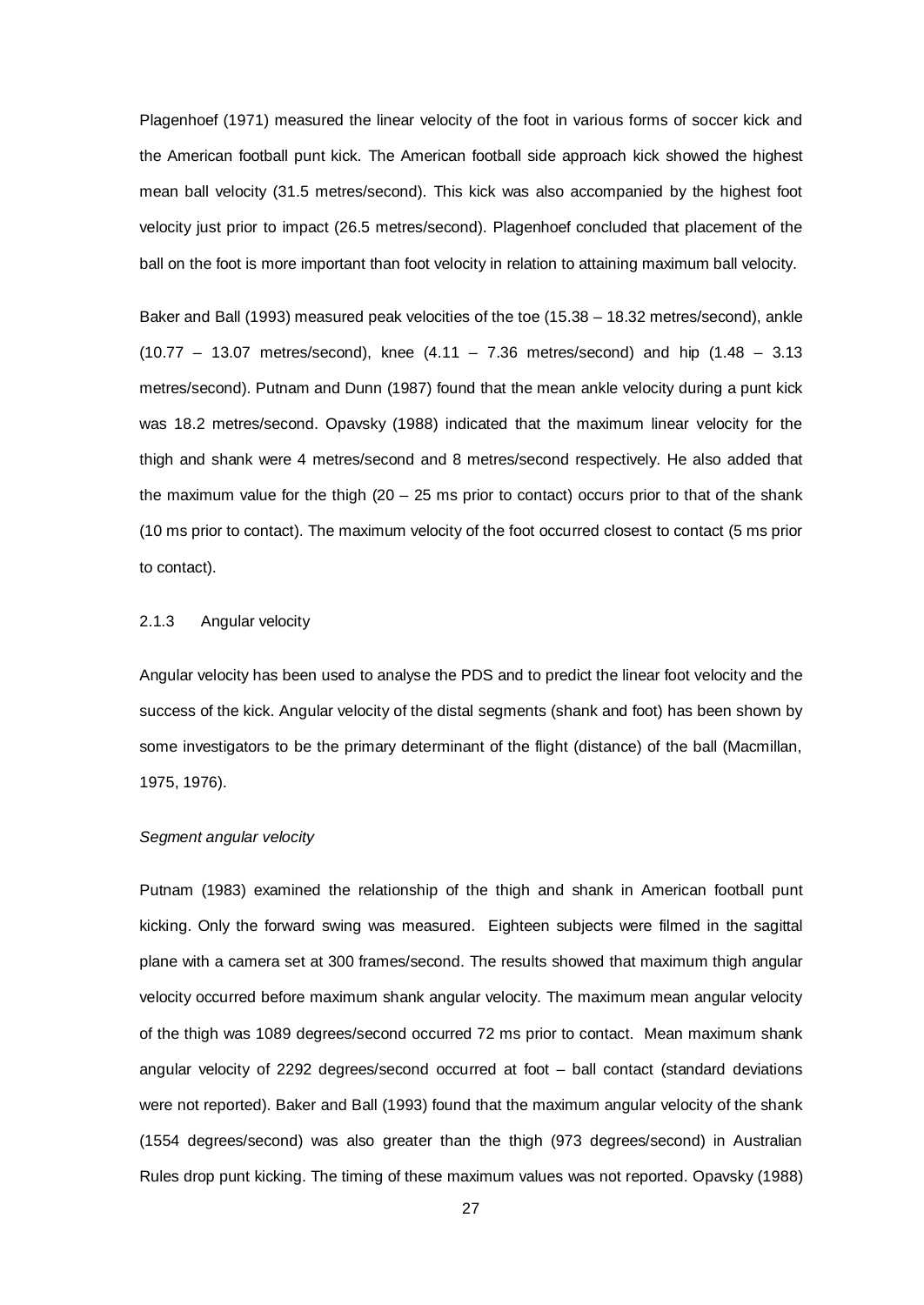reported maximum foot angular velocity 1074 degrees/second. This occurred 9 ms (mean) prior to contact.

Wickstrom (1975) suggested that the thigh is almost stationary at foot - ball contact. Subsequent studies have revealed that the thigh is rotating at this time. However, the angular velocity at which it rotates is far less than that of the shank. Aitcheson and Lees (1983) demonstrated that the thigh angular velocity at impact in a soccer kick ranged between 150 – 247 degrees/second. Day (1987) reported thigh angular velocities up to 317 degrees/second and Macmillan (1976) reported a mean thigh angular velocity of 302 degrees/second at foot - ball contact. The results obtained by Putnam (1991) indicated that the maximum angular velocity of the thigh occurred at approximately  $60\%$  ( $68 - 76$  ms prior to foot – ball contact) of swing time. These results are depicted in figure 7. The peak angular velocity of the shank coincided with 100% of swing time, at foot - ball contact. Total swing time was defined by the start of forward thigh rotation and foot ball contact. The duration of the swing times ranged from 170 – 190 ms.

#### *Joint angular velocity*

The maximum knee extension angular velocities that are reported in the literature are quite diverse. Robertson and Mosher (1985) measured the hip angular velocity of seven members of an Olympic soccer team who performed soccer kicks with a stationary ball. The authors found that maximum hip flexion angular velocity was 688 degrees/second. This occurred 50 ms prior to foot – ball contact. Maximum knee extension angular velocity was 1089 degrees/second and occurred at foot – ball contact. Putnam (1983) reported a mean angular velocity of 2148 degrees/second in American football punt kicking. Macmillan (1975) found maximum knee extension angular velocity ranged from 1532 to 2008 degrees/second in Australian Rules football.

#### 2.1.4 Angular acceleration

#### *Segment angular accelerations*

Angular acceleration of the shank is much greater than that of the thigh. Maximum angular acceleration of the shank (e.g.  $34380$  degrees/second<sup>2</sup> in Putnam (1983) for an American

28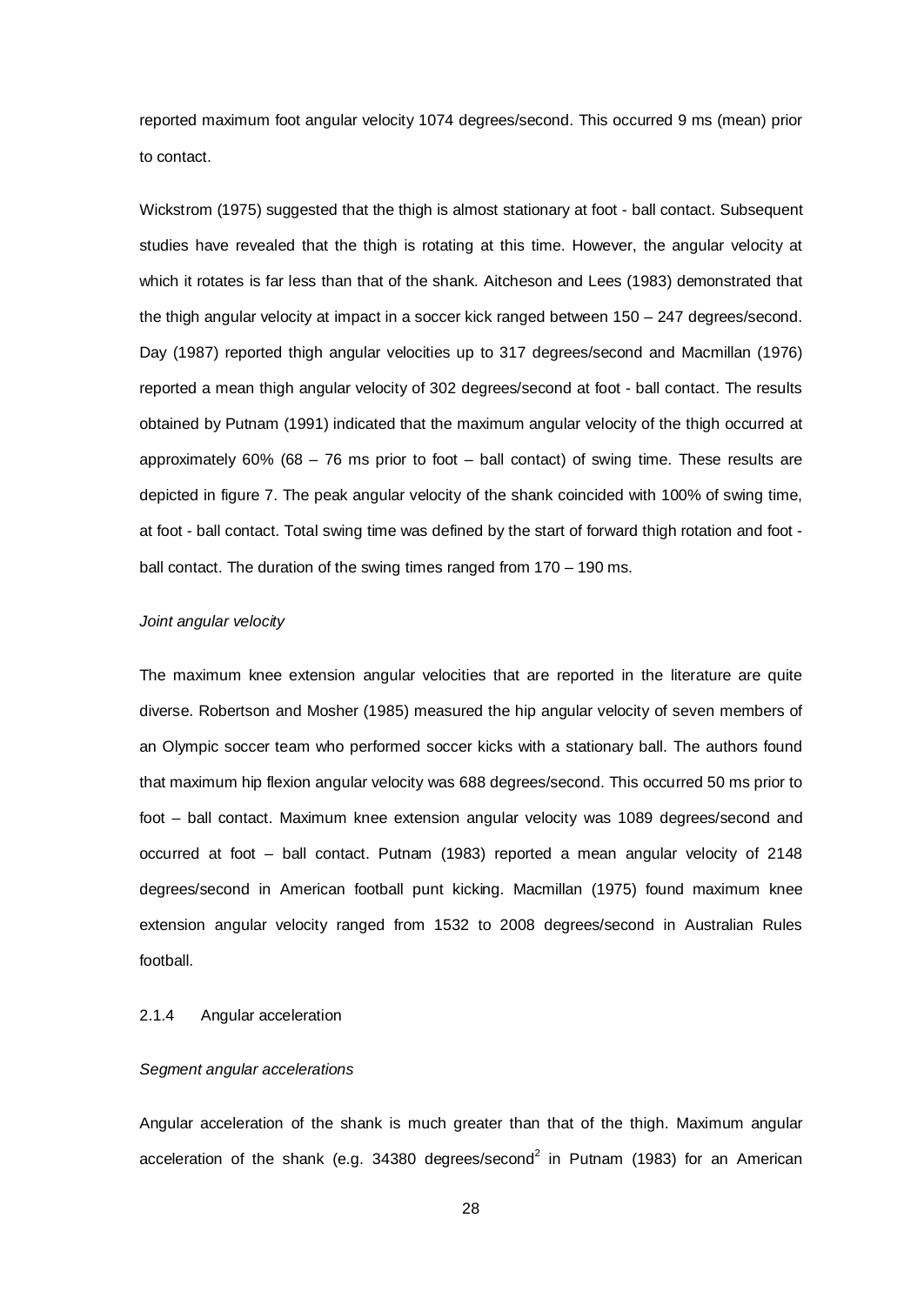football punt kick) occurs during the initial stages of the forward rotation. The maximum thigh angular acceleration (e.g. 14898 degrees/second<sup>2</sup>) occurs just prior to the completion of the backswing with a maximum deceleration for the punt kick (e.g. 17184 degrees/second<sup>2</sup>) occurring at 40 ms prior to contact (Putnam, 1983). An example of angular acceleration of the segments can be seen in figure 10.



**Figure 10** The relationship between thigh angular acceleration (- - - -), shank angular acceleration (- -▲- -), shank angular velocity (---▲---) and thigh angular velocity (--------) for the American football punt kick. Zero time represents foot – ball contact, -.18 second represents the start of the forward swing. Adapted from Putnam (1983, p.690).

2.1.5 Proximal to distal sequence (PDS)

The PDS was introduced in section 2.1. The PDS has been demonstrated in the literature by numerous authors across a variety of sporting motions including the volleyball serve, kicking in judo and the football codes, the tennis serve and the golf swing (Milburn, 1982; Putnam, 1983;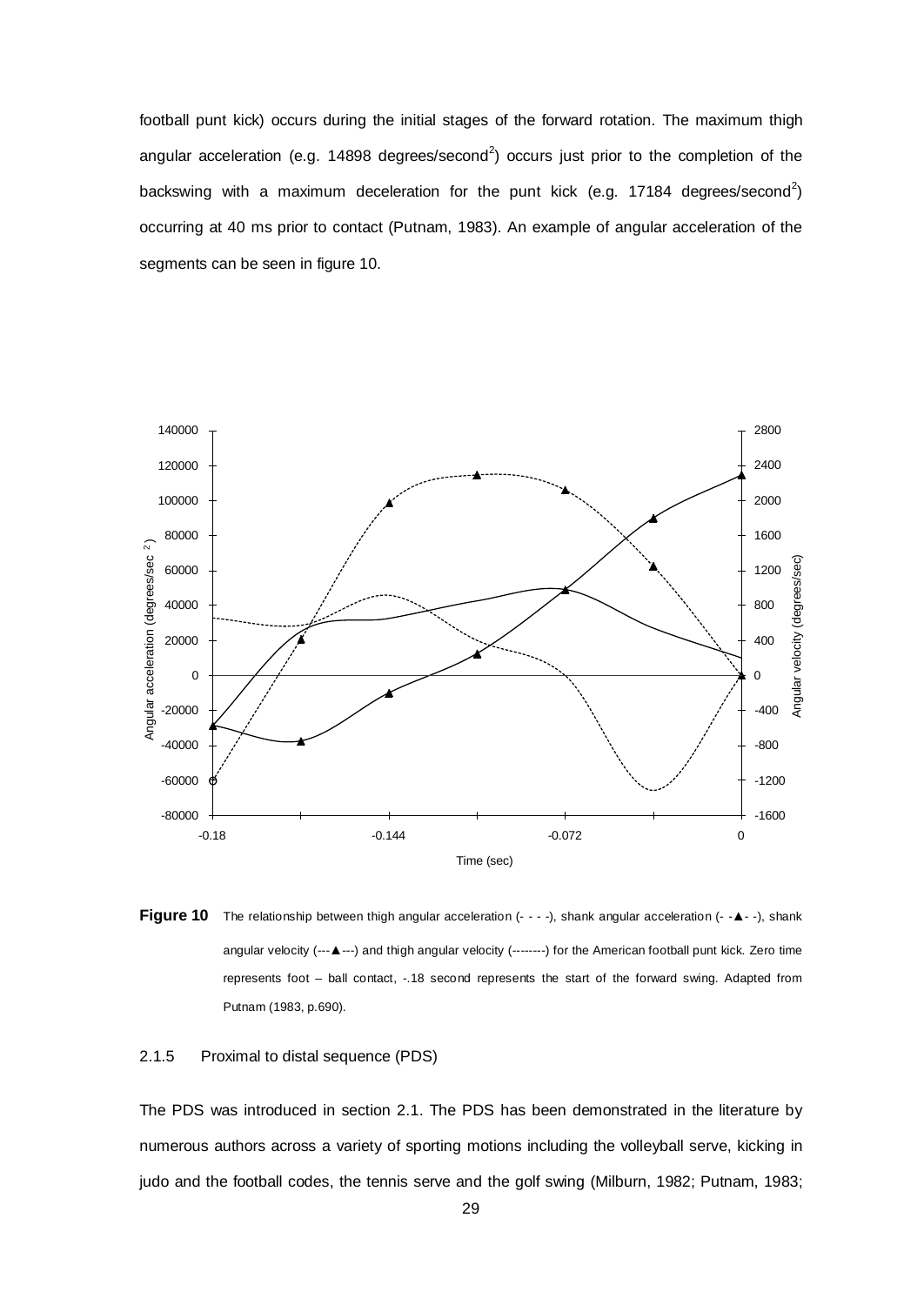Robertson and Mosher, 1985; Luhtanen, 1987; Putnam and Dunn, 1987; Dunn and Putnam, 1987a; Elliott et al. 1989; Putnam, 1991). There has been no research conducted on the PDS in Australian Rules kicking. The outcome of research that has investigated the mechanism of the PDS is presented in the forthcoming paragraphs.

There has been some debate in regard to the mechanism by which this sequence occurs. Two theories have been proposed that are mutually exclusive. Both acknowledge the PDS but differ in their explanation of how velocity is attained at the distal end of the distal segment. The two theories suggest that the greater angular velocity of the distal segment (shank in the case of kicking) is 1) a product of the force that is generated from proximal to distal (summation of force theory) or 2) a product of the speed that is generated from proximal to distal (summation of speed theory).

The summation of force theory was first proposed by Dyson (1977). The theory suggests that distal segment end velocity is attained by a precisely timed series of muscle contractions. Hence, the rotation of each segment within the system is a result of muscle force acting directly on that segment (Wahrenburg et al. 1978; Putnam, 1991).

The summation of speed theory was first proposed by Bunn (1972). The theory is based on the notion that the speed at the distal end of the linked system is generated by summing the individual speeds of all segments participating in the sequence (Bunn, 1972; Putnam, 1991). The rotations of the segment are timed to maximise the increase of speed from proximal to distal. The summation of speed is attained when each segment's motion is started at the point of greatest angular velocity of the preceding segment.

#### **Key features of summation of force theory (in relation to kicking)**

- Maximum angular velocities are reached in sequence (PDS).
- The rotation of each segment is a result of the muscle force acting directly on that segment.
- Angular velocity of the shank is the result of the force generated by the knee extensor muscles (agonist muscles).

30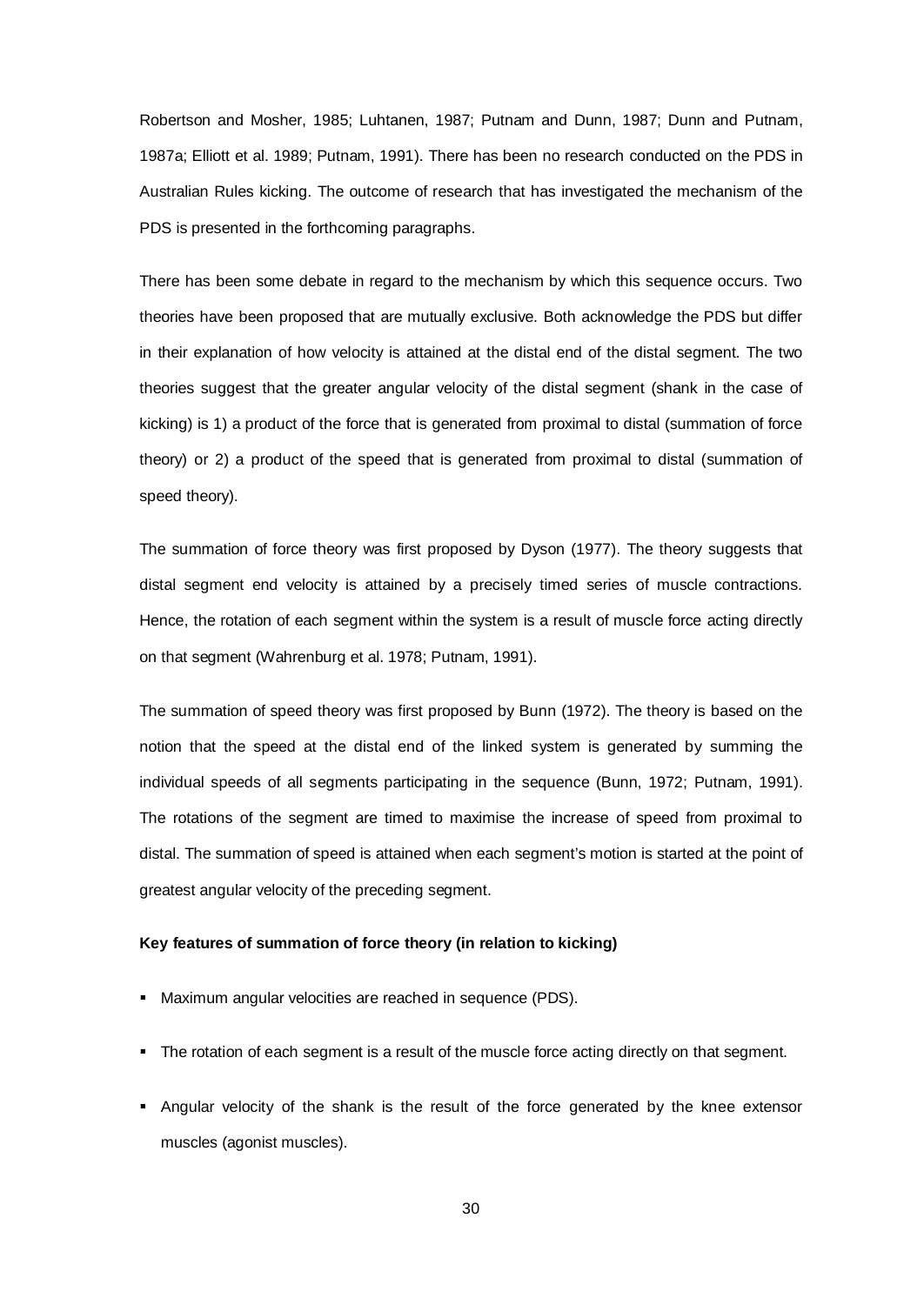- Transition from knee flexion to extension is accompanied by peak knee extensor activity.
- Knee extensors are dominant at the knee joint just prior to contact.

#### **Key features of summation of speed theory (in relation to kicking)**

- Maximum angular velocities are reached in sequence (PDS).
- The rotation of the shank is influenced by the angular velocity of the thigh.
- The distal segment (shank) starts its motion at the moment of greatest angular velocity of the proximal segment (thigh).
- Angular velocity of the shank is dependent on the orientations of each segment (in relation to the other segments and gravity), timing of segmental rotations and knee fixation.
- The decreased thigh angular velocity during the forward swing is the result of the angular acceleration of the shank, not the activation of the hip extensors.

#### 2.1.5.1 Summation of force

Robertson and Mosher (1985) and Wahrenburg et al. (1978) both investigated the theory using the place kick in soccer. The methodologies and results differed.

Robertson and Mosher (1985) used national soccer team representatives as subjects. A soccer place kick was filmed in the sagittal plane by one stationary camera at 100 frames/second. The authors calculated net forces and moments of force, which were used in conjunction with joint angular velocity to calculate power. Positive and negative work was then calculated using the integration of power over time. Positive work was classified as concentric muscle action and negative work was indicative of eccentric muscle action.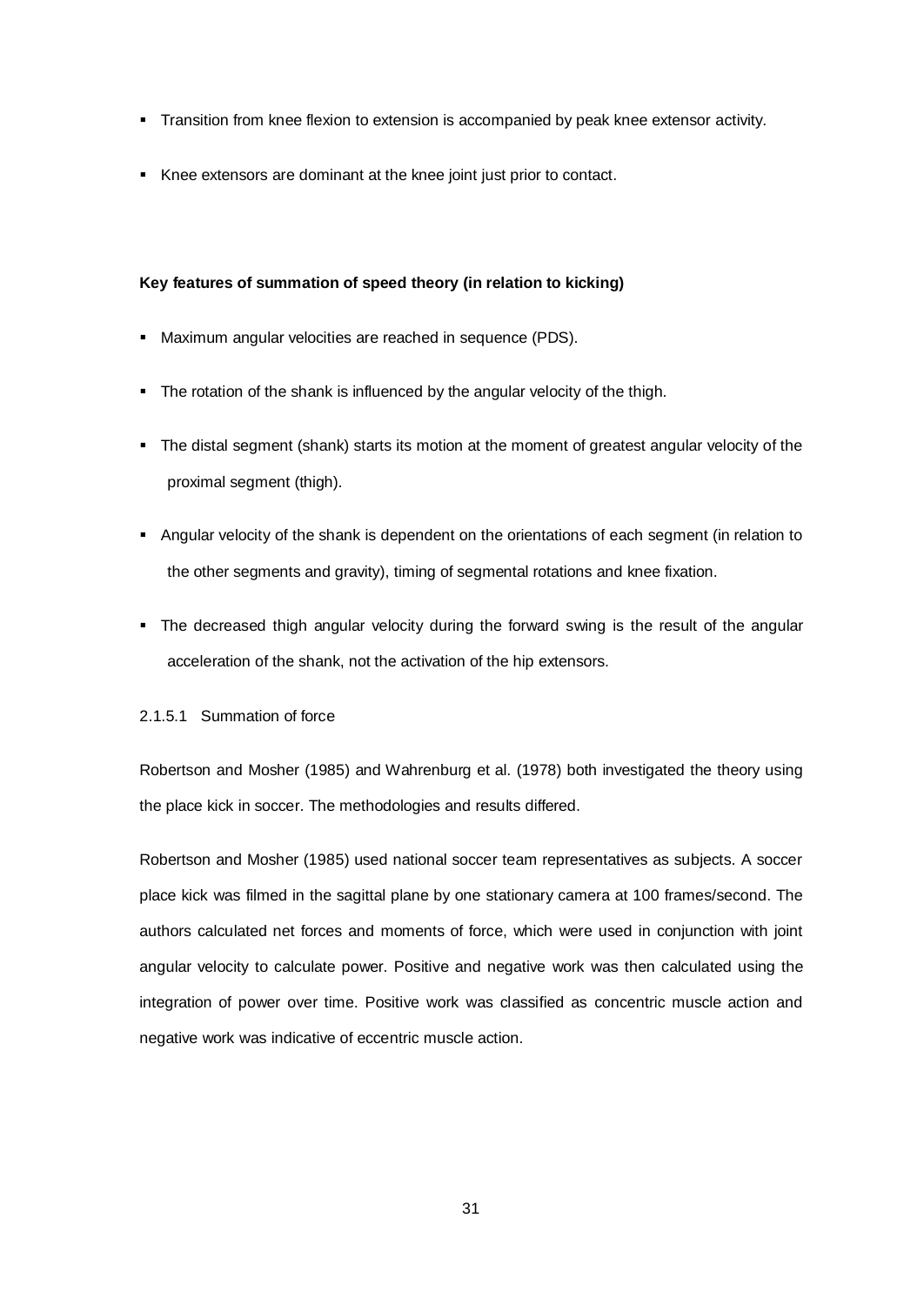

**Figure 11** The relationship between joint moments, [knee (- -■- -) and hip (- -  $\bullet$  - -)] and angular velocity knee [(- $\blacksquare$ ), hip ( $\blacksquare$ ). Zero on the x axis represents foot – ball contact and -0.12 seconds represents the start of the forward swing. Adapted from Robertson and Mosher (1985, p. 536).

The results indicated that during the majority of the forward swing there was a hip flexor moment and positive power (maximum power 1750 watts, maximum moment 225 N.m). From this power data Robertson and Mosher concluded that the hip flexor muscles were acting concentrically to swing the foot towards the ball and then just prior to foot - ball contact the hip extensors were acting eccentrically. The velocity of the hip joint at the time just prior to foot – ball contact was reduced as a result.

There was a net knee extensor moment during the majority of the forward swing. Just prior to foot – ball contact (0.05 seconds prior) the net moment changed from knee extension to knee flexion.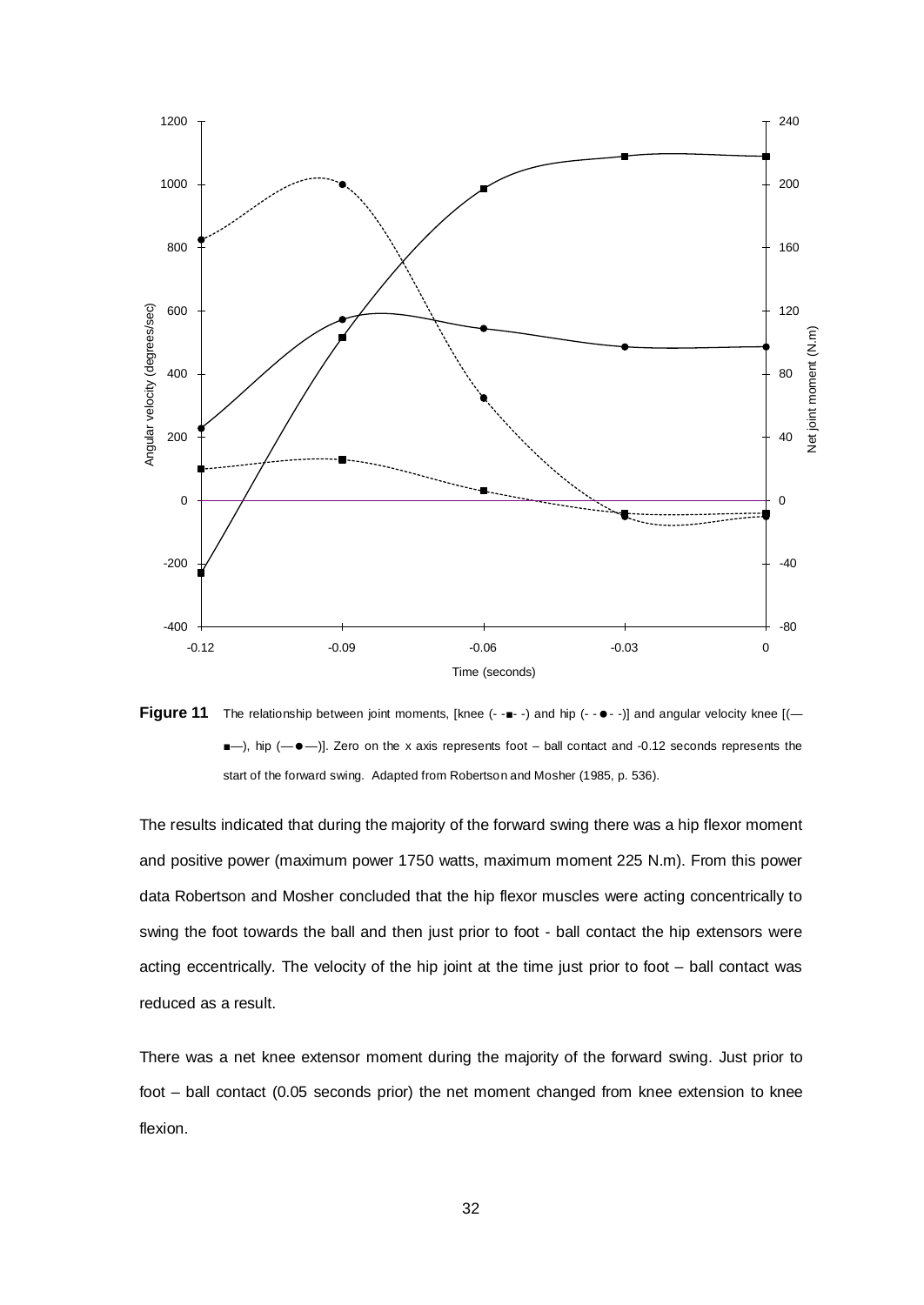In summary, Robertson and Mosher (1985) found that the Knee extensor moments were dominant during the backswing, hip flexion moment was dominant during the forward swing, the hip extensor moment became dominant (compared to hip flexors) just prior to foot - ball contact and the knee flexor moment acted eccentrically to decelerate the shank just prior to foot - ball contact.

The results of Robertson and Mosher supported some of the predictions of the summation of force theory. Some of the criteria for the summation of force theory were not supported. Table 3 provides a summary of how the results presented by Robertson and Mosher supported the theory.

Wahrenburg et al. (1978) used six less skilled subjects. Soccer kicks were performed using a normal soccer ball (A), a heavy ball (3Kg) (B) and a ball that was fixed to a wall (C). Knee muscular moments were measured and the kicks were filmed using one camera in the sagittal plane at 64 frames/second. EMG activity of the rectus femoris, biceps femoris and gastrocnemius was recorded.

The combined results of all three kick types (A, B and C) indicated that the rectus femoris were activated very early in the movement. Peak rectus femoris activity and maximum knee extensor moment (mean = 151 Nm, range =  $50 - 260$  Nm) coincided with the transition from knee flexion to extension (.06 seconds prior to foot – ball contact). However, when the ball was struck, the biceps femoris (antagonists) were highly active.

Wahrenburg et al. (1978) found that the peak rectus femoris activity coincided with maximum knee extensor moment, the maximum knee extensor moment occured early in the sequence (.06 seconds prior to foot – ball contact), peak rectus femoris activity coincided with transition from knee flexion to extension and there was a knee flexor muscular mo ment at the time of foot – ball contact.

33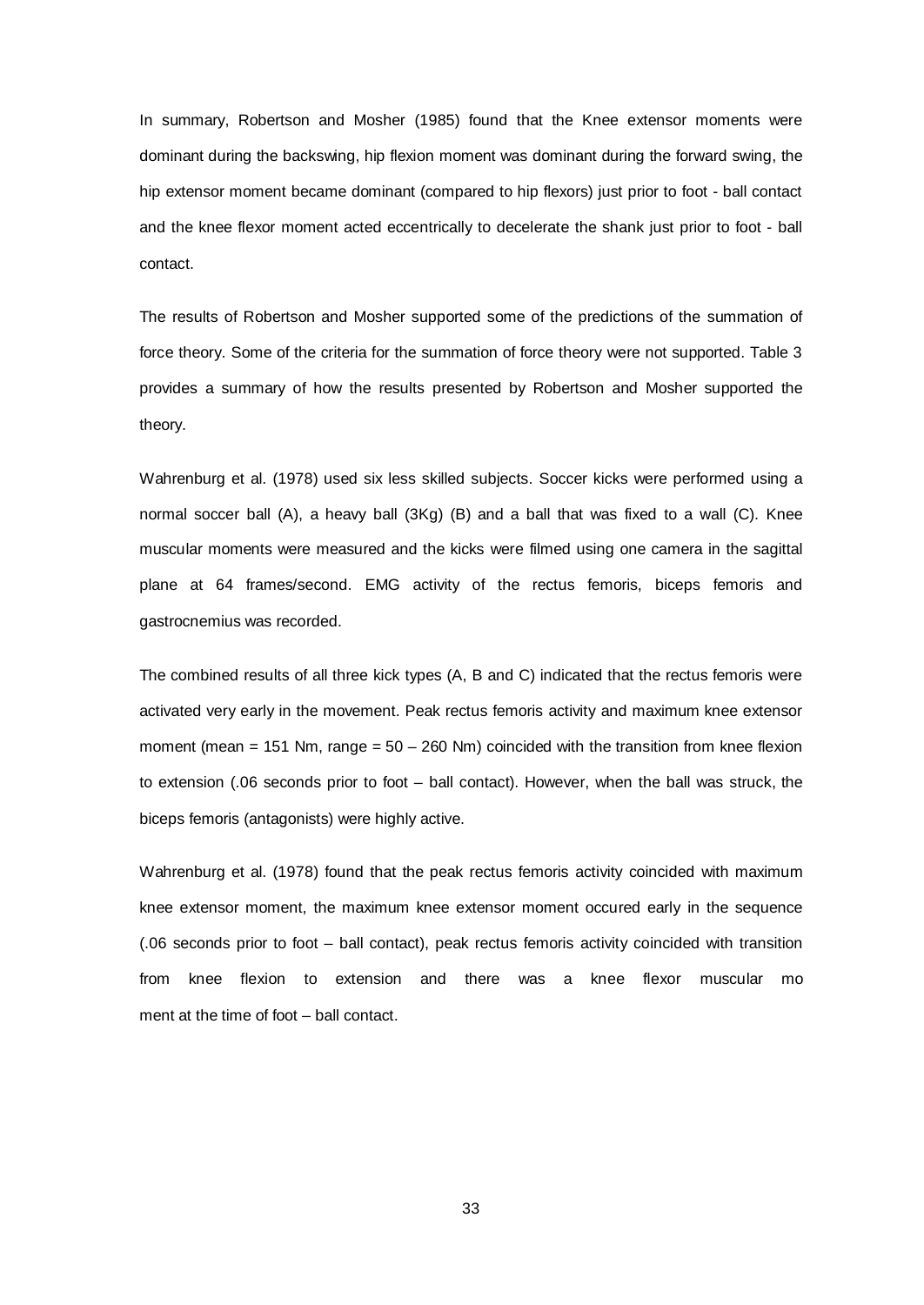| of force theory                                                                                              | The prediction of the summation Results that support the prediction                                                                                                                                                                                                                                                                                                       | Results that do not support the<br>prediction |
|--------------------------------------------------------------------------------------------------------------|---------------------------------------------------------------------------------------------------------------------------------------------------------------------------------------------------------------------------------------------------------------------------------------------------------------------------------------------------------------------------|-----------------------------------------------|
| The rotation of a segment is the<br>result of the muscular force that is<br>acting directly on that segment. | (R & M) Met this criteria for the motion<br>at the hip only. The hip flexor muscles<br>dominated whilst the hip was flexing<br>and the hip extensor muscles were<br>dominant during hip extension and<br>thigh deceleration.                                                                                                                                              |                                               |
| The dominance of agonist muscle<br>activity                                                                  | (W) The activity of the rectus femoris<br>(agonist) was more closely associated<br>with maximum muscular moment than<br>any other muscle group during the<br>forward swing. In this instance the<br>rectus femoris is the agonist during the<br>forward swing. Hence, the knee<br>extensor muscles act concentrically to<br>rotate the shank forward towards the<br>ball. |                                               |
| The knee extensor muscles are                                                                                |                                                                                                                                                                                                                                                                                                                                                                           | (R & M) The knee flexor moment was            |

The knee extensor muscles are active during the forward swing, just prior to contact.

(R & M) The knee flexor moment was dominant at this time.

(W) The biceps femoris activity was dominant prior to foot – ball contact.

**Table 1** Summary of the findings of Robertson and Mosher (1985) (R&M) and Wahrenburg et al (1978) (W) and their relationship to the predictions associated with the summation of force theory.

The findings of Wahrenburg et al. (1978) may be more of a reflection of the methodology than a representation of the typical movement patterns associated with kicking. Both kicks B and C are different to normal kicking technique. The extra force needed to move the heavy ball from the ground (kick B) could have resulted in atypical muscle moments being measured. The occurrence of peak rectus femoris EMG activity (mean for kicks A, B and C combined) at the beginning of knee extension may have been a result of the subjects kicking harder than normal to try to move the heavier ball. The third task - kicking a ball that was fixed to a wall (kick C) - is also vastly different to a normal kicking motion that is accompanied by a follow through.

The use of EMG data enabled Wahrenburg et al. to demonstrate which muscle groups were associated with the net joint moments and provide clear explanation of muscle activity patterns in relation to concentric and eccentric muscle actions.

However, De Proft et al. (1988) showed that less skilled subjects demonstrate a greater amount of agonist activity than skilled subjects in kicking a soccer ball. All the subjects used by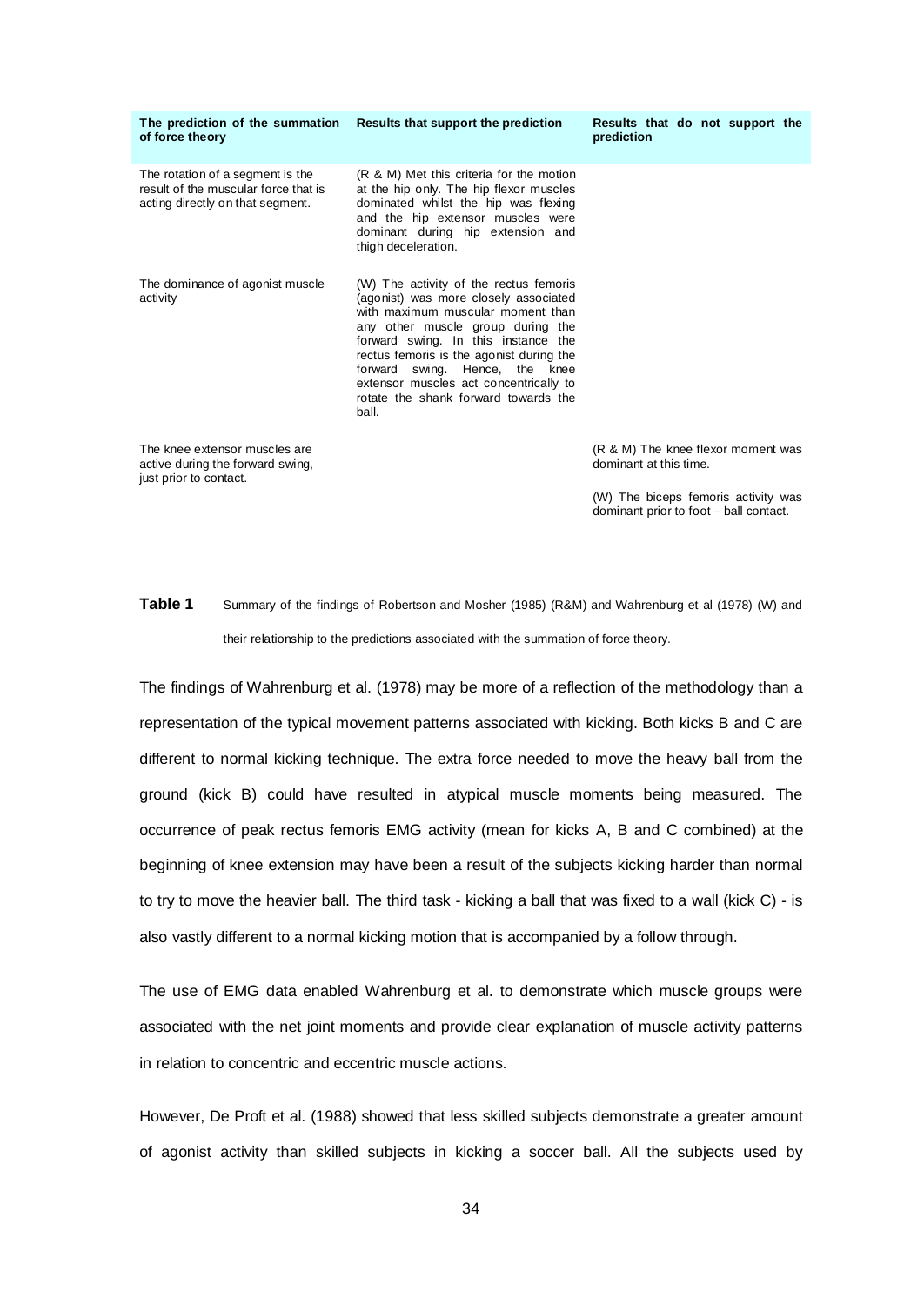Wahrenburg et al. (1978) were less skilled. This possibly created a bias towards the dominance of agonist activity. Their support of the summation of force theory is based on the dominance of agonist activity during the forward swing. If there was a bias towards agonist activity with the subjects then they were more likely to have shown summation of force. Therefore the findings of Wahrenburg et al. (1978) should probably not be used to make general conclusions about a common pattern of muscle activation in skilled kicking.

The subjects used by Robertson and Mosher performed soccer place kicks with a natural kicking action. This is preferred because it is more specific to the actual kick that is performed in a game situation.

Neither of these studies have presented data that clearly supports the summation of force theory. The results of the two studies were similar. Both studies indicated that the start of the knee extensor moment is accompanied by concentric activity of the knee extensor muscles. This finding supports the summation of force theory. But both also found that the antagonist knee flexor muscles are dominant in the lead up to foot – ball contact. This finding is contrary to one of the predictions of summation of force theory that the angular velocity of the shank should be the result of the force generated by the knee extensor muscles. Evidence in support of summation of force theory would have shown that the agonist muscles dominate prior to foot - ball contact.

Robertson and Mosher made many conclusions about the nature of muscle action. They said that the knee extensors are the dominant muscles during the backswing and the forward swing. These conclusions were based on net joint moment data. It is not accurate enough to make conclusions about individual muscle actions based on the measurement of net joint moment alone. They did not measure the activity of the various knee extensor muscles so they cannot conclude that the quadriceps femoris was the dominant muscle at this stage of the movement.

#### 2.1.5.2 Summation of speed

Putnam (1983, 1991, 1993) and Dunn and Putnam (1987) are the only researchers to investigate the summation of speed in relation to kicking. Putnam (1991) conducted an analysis of segment interaction of the PDS in kicking. A model was derived to describe the interaction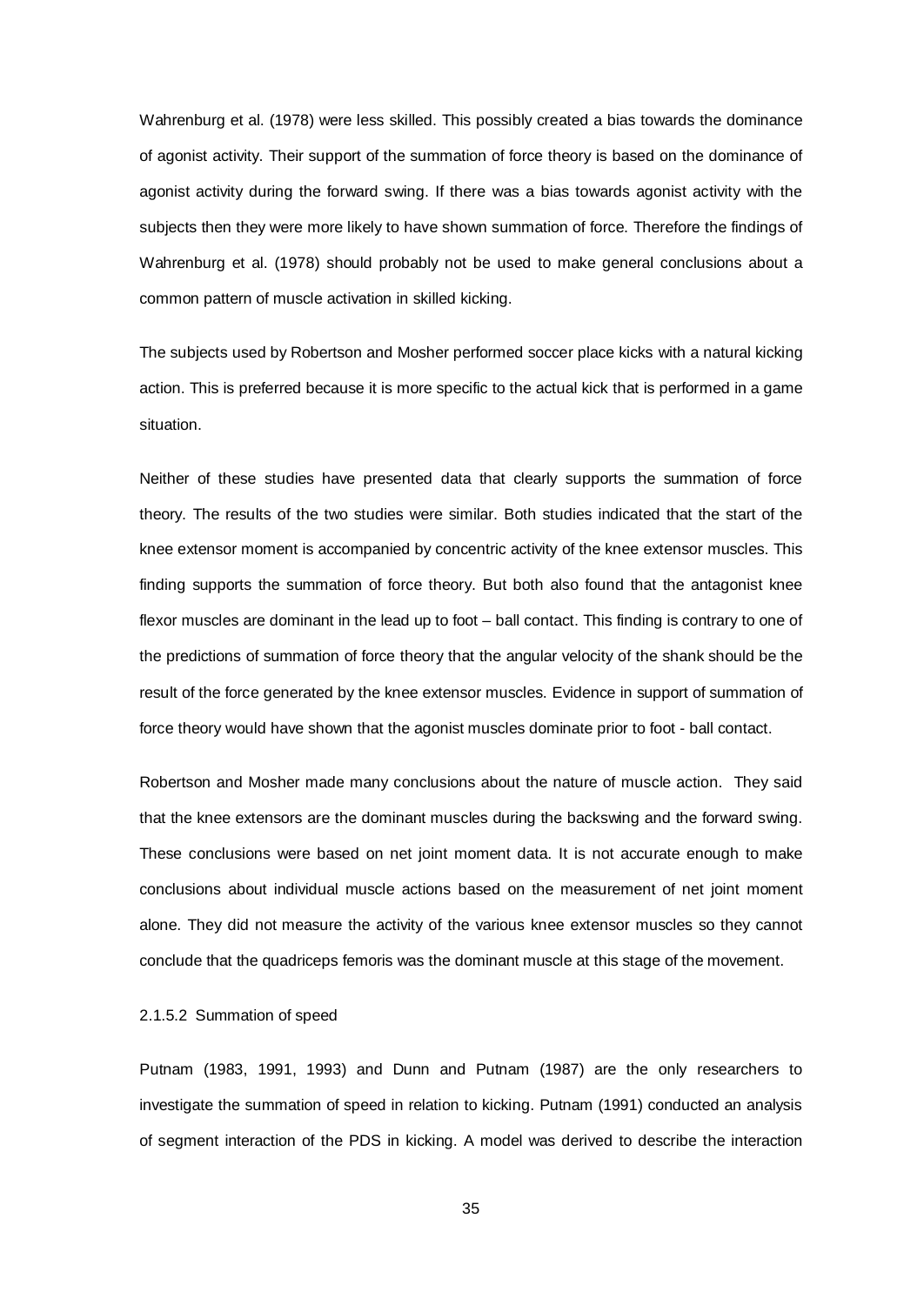between the shank and the thigh in terms of gravity (gravity - dependent moments), motion of the other segment (motion - dependent moments), resultant joint moments and forces.

Within the model, each interactive moment was a function of one motion variable only. This enabled Putnam and colleagues to measure the influence that gravity, the motion of the other segment, and the joint moments and forces had on the motion of both the thigh and shank. Labels were assigned to each segment and interactive moment. For example, the effect that the angular velocity (V) of the thigh (T) has on the motion of the shank (S) was expressed as  $S -$ VT. This can be seen in table 4. For motion-dependent moments, a negative number means that the variable decelerated the segment. A positive number means that it contributed to accelerating the segment. The higher the number, be it positive or negative, the greater the influence of the particular variable on the acceleration of the segment. Knee torque and the weight of the shank were measured as the non motion-dependent variables.

The data was collected using two distinctly different groups. The first group contained four subjects who were skilled in American football punt kicking and the other group consisted of three experienced distance runners and a recreational runner. Each subject in the kicking group performed a punt kick with the ball of their choice (soccer, football or rugby). The kick was filmed in the sagittal plane at 300 frames/second. The beginning of the kick (0% time) was defined as the beginning of thigh forward rotation and the end (100 % movement time) was foot – ball contact. Each kick was divided into three stages; Stage 1 – transition: positive thigh rotation, negative shank rotation; Stage 2 – forward swing 1: start of positive rotation of shank to time that angular velocity of thigh decreases; Stage 3 – forward swing 2: start of decrease in thigh angular velocity to foot - ball contact. Shank and thigh kinematics were taken from one trial for each subject.

Putnam (1991) demonstrated that Angular velocity of the shank (2292 degrees/second) was greater than that of the thigh (1088 degrees/second) during the forward swing, maximum angular velocity of the shank occurred approximately .072 seconds (40% of total movement time) after that of the thigh, the angular velocity of the thigh assisted in the positive angular acceleration of the shank, resultant joint moments were higher for the hip (184, 223, 229 N.m) than the knee (-6, 85, 63 N.m) for all three stages of the kick and the decrease in thigh angular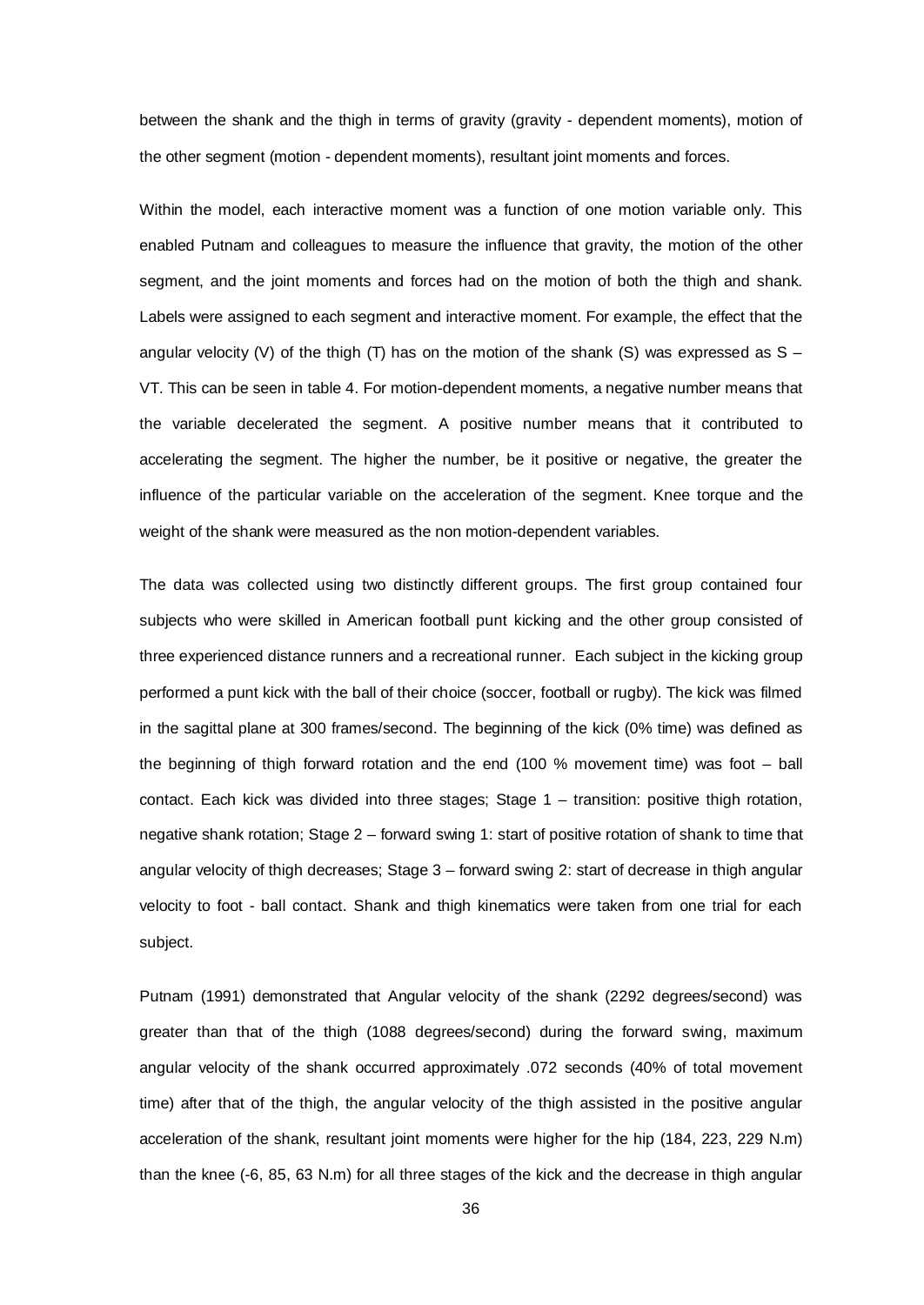velocity, which began at 0.072 second prior to contact, was caused primarily by the influence of the shank's angular motion on the thigh (refer to table 4;  $T - VL = -430$ ).

| Variable                                                                                     | Stage 1  | Stage 2    | Stage 3    |
|----------------------------------------------------------------------------------------------|----------|------------|------------|
| (S-AT) Influence of the linear acceleration of the thigh<br>on the motion of the shank       | -79 (26) | $-7(15)$   | $-6(11)$   |
| (S-VT) Influence of the angular velocity of the thigh<br>on the motion of the shank          | 3(3)     | 82 (22)    | 78 (6)     |
| (T-AS) Influence that the linear acceleration of the shank<br>had on the motion of the thigh | 135 (56) | $-167(47)$ | $-153(44)$ |
| (T-VS) Influence that the angular velocity of the shank<br>had on the motion of the thigh    | -45 (17) | $-44(11)$  | - 430 (24) |
| (T-AH) Influence that the linear acceleration of the hip<br>had on the motion of the thigh   | 3(48)    | 105(14)    | $-3(49)$   |

**Table 2** Means of average resultant joint moments (RJM) and motion-dependant interactive moments in N.m (standard deviations in parentheses). Linear acceleration (A), angular velocity (V), thigh (T), shank (S), hip (H), knee (K). Adapted from Putnam (1991, p 135).

Putnam (1983) also collected data that addressed the predictors of the summation of speed theory. The details of her study are outlined more comprehensively in section 2.5. The prediction that the motion of the thigh acts to angularly accelerate the shank can only be partially supported by her findings. From the beginning of the kick to the time that the thigh began to decrease in angular velocity the thigh did influence the motion of the shank. The influence of the angular velocity of the thigh on the motion of the shank was high (approximately 150 N.m, 0.072 seconds prior to contact). However, towards the end of the kick when the thigh reduced in angular velocity and the shank was rotating rapidly, the magnitude of MS-AVT decreased (approximately 50N.m, 0.036 seconds prior to contact). The effect of the angular motion of the thigh in positively accelerating the shank was never as great for the remainder of the kick.

The results of Putnam (1991) supported some of the key features of the summation of speed theory. The results that support the theory are presented in table 5.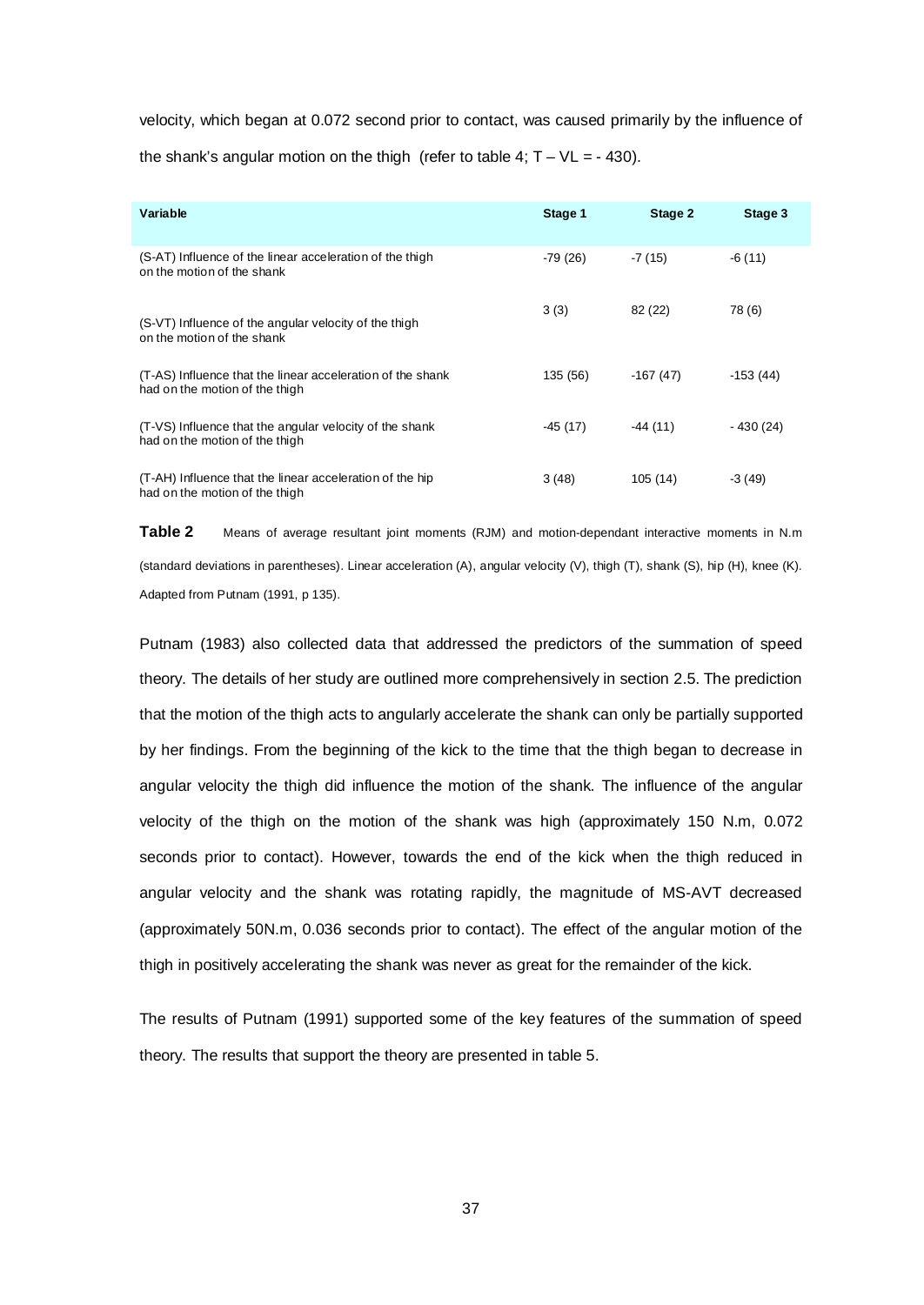| The prediction of the summation of<br>speed theory                                       | Results that do not support the<br>prediction | Results that support the prediction                                                                                                                                                                                                                                                                                                                                                                                                 |
|------------------------------------------------------------------------------------------|-----------------------------------------------|-------------------------------------------------------------------------------------------------------------------------------------------------------------------------------------------------------------------------------------------------------------------------------------------------------------------------------------------------------------------------------------------------------------------------------------|
| Maximum angular velocities of the<br>thigh and the shank are reached in<br>sequence      |                                               | (P) The thigh attained maximum angular<br>velocity at 0.072 sec (60% movement time)<br>and the shank attained maximum angular<br>velocity at the time of ball contact (100%<br>movement time). The maximum angular<br>velocity of the shank (2292 degrees/sec)<br>than<br>the<br>greater<br>thigh<br>(1088<br>was<br>degrees/sec). The speed of the thigh was<br>greatly diminished by the time the shank<br>attained maximal speed |
| The shank starts its motion at the<br>moment of maximum angular velocity<br>of the thigh |                                               | (P) The maximum angular velocity of the<br>thigh coincided with the start of knee<br>extension. The angular velocity of the shank<br>is the same as the thigh at this time and<br>increases thereafter as the thigh angular<br>velocity decreases                                                                                                                                                                                   |
| by the angular velocity of the thigh                                                     |                                               | The rotation of the shank is influenced (Pu) The angular velocity of the thigh (Pu) The angular velocity of the thigh was<br>did not assist in the positive angular shown to assist in the positive angular<br>acceleration of the shank late in the acceleration of the shank early in the                                                                                                                                         |

**Table 3** Comparison of the results presented by Putnam (1991) (P) and Putnam (1983) (Pu) to the predictions of the summation of speed theory.

movement

movement

# 2.1.5.3 Currently accepted theory

The summation of force theory could not be fully supported by Wahrenburg et al. (1978) or Robertson and Mosher (1985). These two studies demonstrated that there is no dominance of knee extensor muscles whilst the shank rotates towards the ball in the final stages of the forward swing. Wahrenburg et al. demonstrated that there was a net knee flexor muscular moment with respect to the knee joint just prior to foot - ball contact. The results presented by Putnam and Dunn (1987) and Robertson and Mosher (1985) also showed that there is a knee flexion moment at this time. Hence, the prediction of the summation of force theory that the angular velocity of the shank and foot is the result of force generated by the knee extensor muscles is not supported.

Barfield et al. (2002) said that one of the criteria of the summation of speed is that the negative angular acceleration of the proximal segment leads to the acceleration of the adjacent segment, and that the results presented by Putnam do not show this. They show that the decrease in thigh angular velocity resulted from a large hip flexor moment that counteracts the effect of the leg on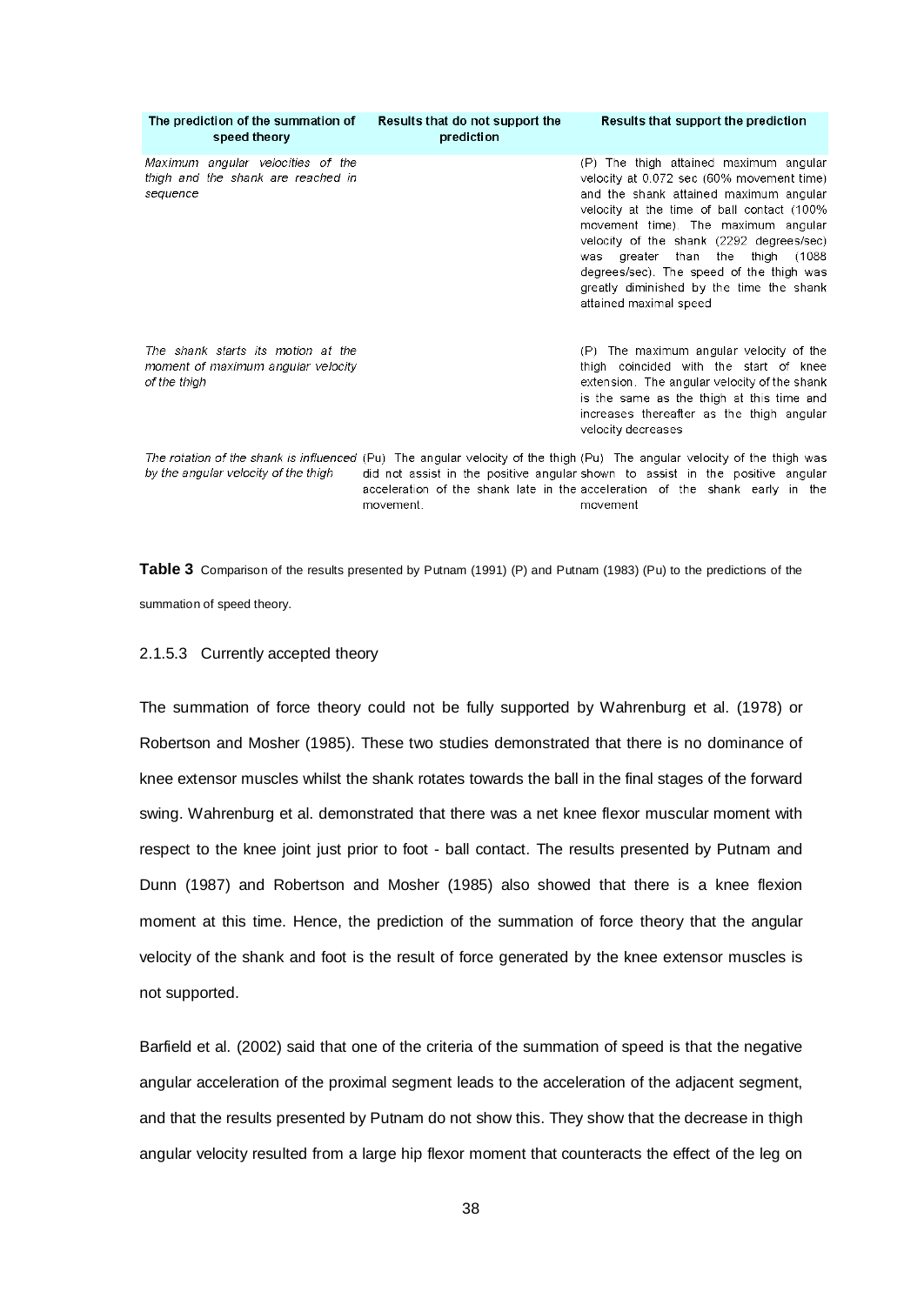the thigh. This contradiction was the catalyst to Barfield et al. (2002) suggesting that the results presented by Putnam (1991) did not support the summation of speed theory.

In relation to the definitions of the summation of speed that were presented earlier in this review (section 2.4), Putnam (1991) has presented the most convincing evidence in support of some of the summation of speed theory. Putnam's results did show that the decreased angular velocity of the thigh during the forward swing was influenced by the angular acceleration of the shank. The decrease in thigh angular velocity is evident even when there is a large hip flexion moment. Hence, the hip extensors are not used to decelerate the thigh.

The influence of the shank's velocity on the thigh indicates that it is the way that the segments interact that is crucial, not the muscle force. Putnam (1991) was able to prove (table 5) that it was not the force that caused the segments to rotate, rather, the motion of the adjacent segments.

The interaction between segments in the kicking motion needs to be examined further before general principles that govern the kicking motion can be established. Better knowledge of the mechanism of the PDS will provide a platform on which to compare whether skilled kickers utilise the features of the PDS more effectively than less skilled kickers.

### 2.1.6 Kinematic profile of a typical kick - Summary of key kinematic findings

- Maximum linear velocity and angular velocity of the thigh occurs before that of the shank (Opavsky, 1988; Putnam, 1991).
- Maximum angular velocity of the shank (1554-2292 degrees/second) is typically greater than that of the thigh (973-1089 degrees/second) (Putnam, 1983; Baker and Ball, 1993) for American football, Australian Rules football and soccer.
- Angular velocity of the shank increases as the angular velocity of the thigh decreases during the forward swing (Dunn and Putnam, 1987b).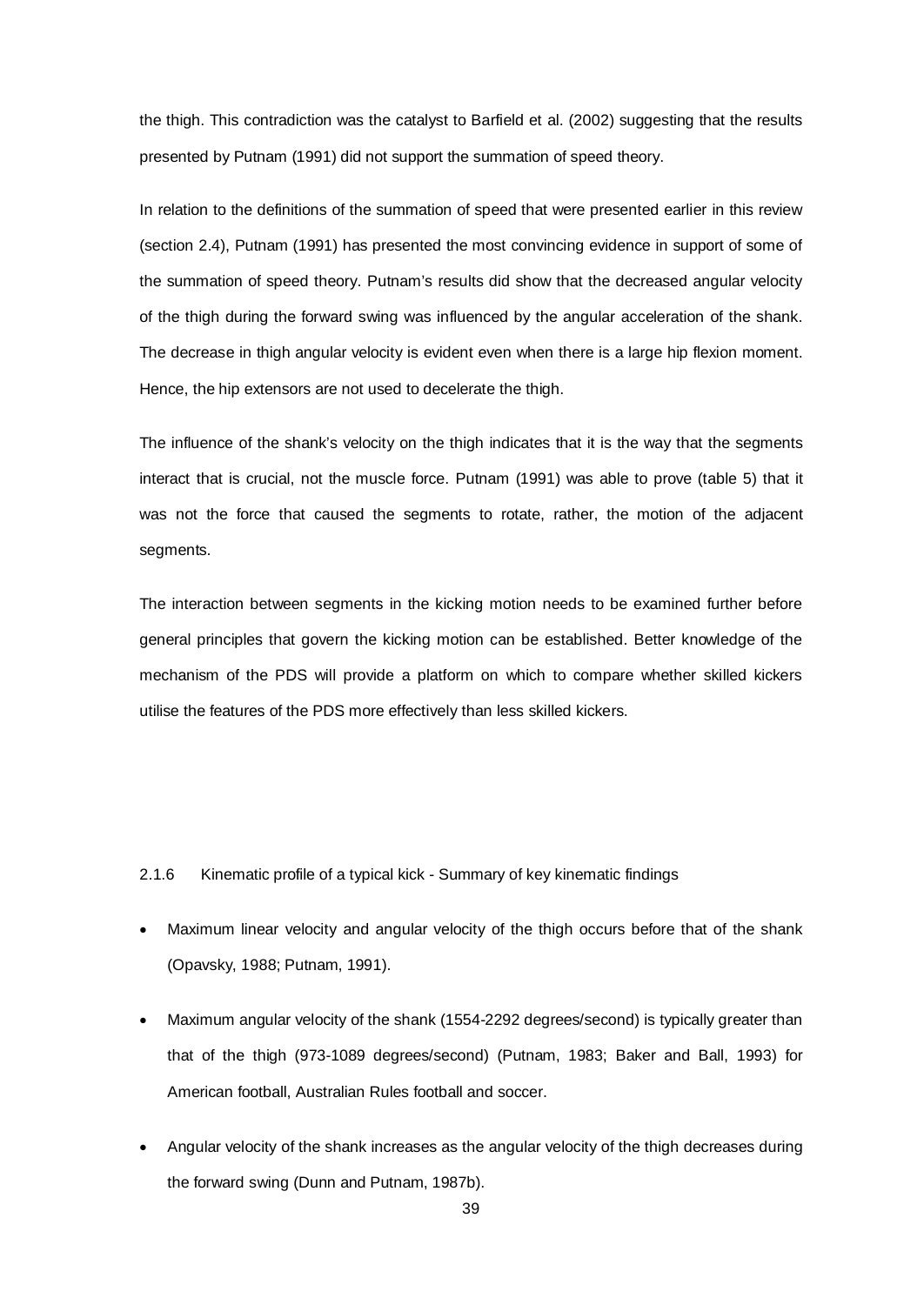• Typical angles at contact; knee 30 – 50 degrees of flexion (Baker and Ball, 1993; Orchard et al. 1999), thigh 52-55 degrees, shank 78-87 degrees (Phillips, 1985).

### **2.2 Profile of skilled and less skilled kickers**

Kicks are performed over a range of distances in Australian Rules. The way that the game is played makes it necessary for players to kick the ball 15 – 60 metres. Players also have different capacities in relation to the distance that they can kick the ball. Some studies have attempted to measure the kinematic differences between the skilled and the less skilled kickers.

#### *Ball velocity*

Ball velocity has been used in several studies as an indicator of kicking distance or kicking success (Plagenhoef, 1971; Togari, 1972; Macmillan, 1975 and 1976; Isokawa, 1981; Opavsky, 1988; Baker and Ball, 1993). Togari (1972) and Isokawa (1981) both reported that ball velocity was related to the velocity of the swing of the kicking limb (r=.80). Opavsky (1988) also found that ball velocity was significantly correlated with swing velocity for the soccer instep kick  $(r=.522, p<.05)$ . The ball velocities obtained by Opavsky ranged from  $14.9 - 22.3$ metres/second. Robertson and Mosher (1985) obtained a mean ball velocity of 26.38 metres/second in soccer kicking. Macmillan (1975) reported a mean ball velocity of 24.1 metres/second in Australian Rules football kicking.

Plagenhoef (1971) suggested that ball velocity is the major indicator of the success of the kick. Phillips (1985) divided the ball velocity into components: resultant, horizontal and vertical. Phillips measured the kinematics of an expert and a club player. The expert kicker performed an American football punt kick and the club player performed a soccer place kick. The results of this study indicated that the vertical ball velocity was greater for the expert compared to that of the club player. The ball projection angle was also higher for the expert kicker (expert 36.2 degrees; club 25.3 degrees). However, Phillips (1985) found that the expert kicker demonstrated a lower mean ball velocity (29.5 metres/second) than did the club player (30.7 metres/second). The higher vertical velocity that was demonstrated by the expert player is probably the result of the type of kick. It is not an indicator that expert kickers are able to impart greater vertical velocity to the ball.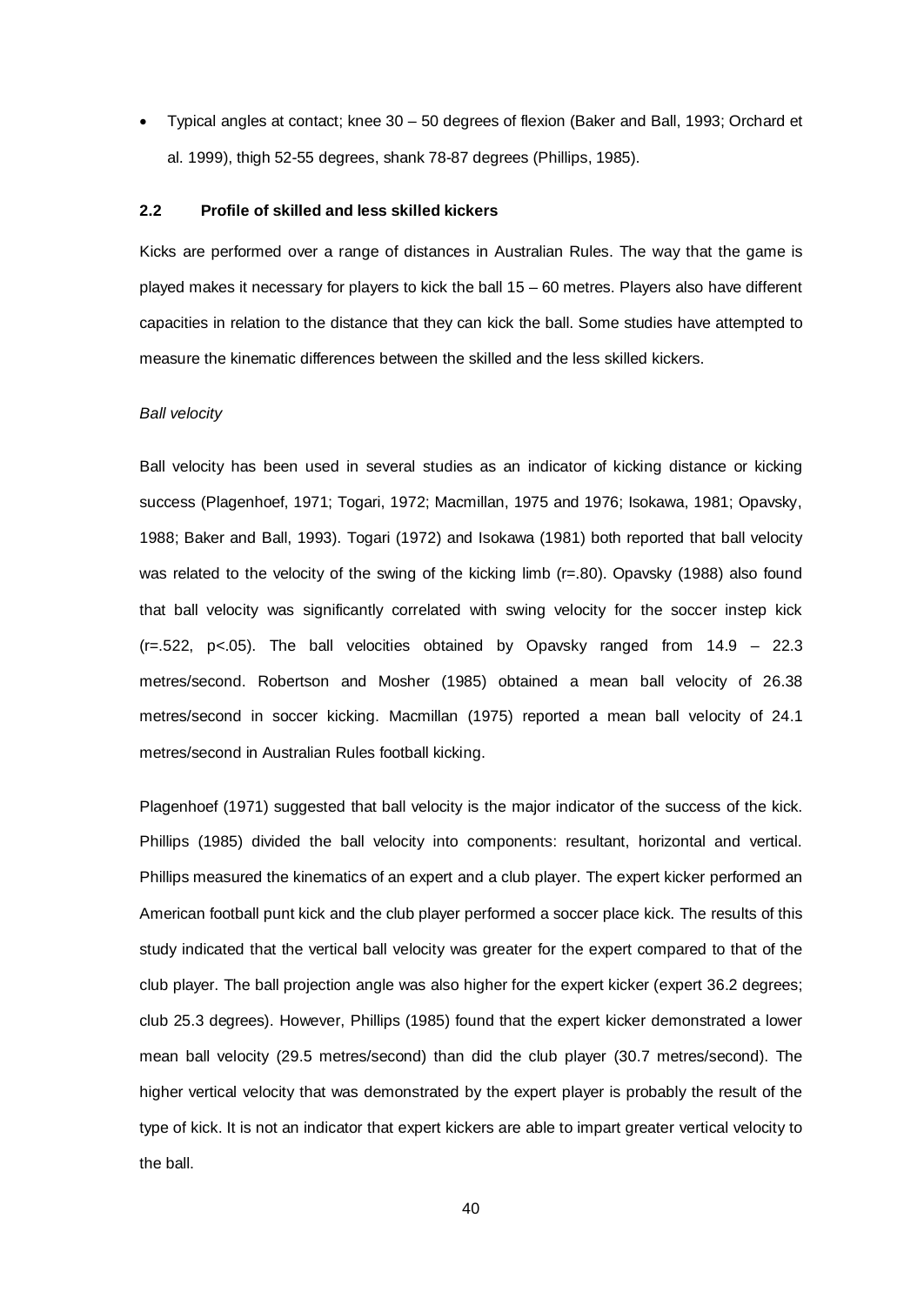# 2.2.1 Projectile motion in kicking

The football is classified as a projectile. The distance that the ball travels is determined by the horizontal and vertical velocities of the ball and the height of release (Enoka, 2002; Hay and Reid, 1988). The outcome of the kick is dependent on the trajectory and distance of ball travel. The trajectory is the vertical angle and the range is the horizontal distance. When the ball leaves the foot it has a trajectory and a range. As the football moves through the air there is also air resistance, however for the purposes of this discussion the effects of air resistance are assumed to be negligible. The simplified diagram below shows the components that contribute to the flight of the ball.



### **Figure 12** Projectile motion in kicking

## 2.2.2 Kinematic determinants of differences in ball velocity and distance kicked

It is presumed that the variations in kicking distance and ball velocity are accompanied by altered kinematics, compared to the profile of a typical kick (section 2.1.2). Macmillan (1975, 1976) investigated the relationship between these variables of the kick and the altered kinematics.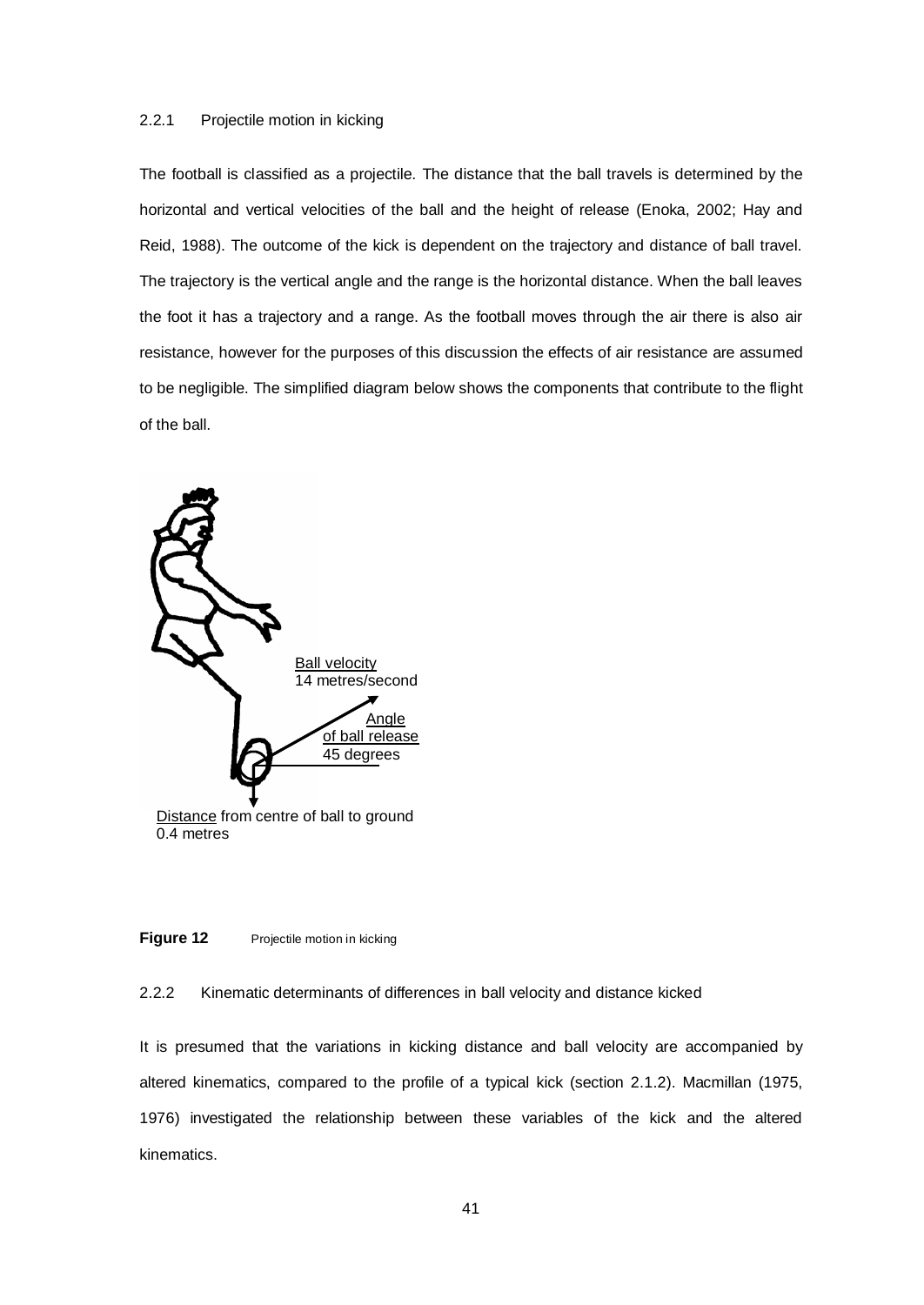Macmillan (1975) showed that the angular velocity at the knee is one variable that is associated with different outcomes of the Australian Rules football kick. The results indicated that the velocity of the foot (an indicator of ball velocity (Plagenhoef, 1971)) was highly correlated (r =.74 - .95) with knee angular velocity. He suggested that the practical significance of this finding was that kickers could control the velocity of the foot, and consequently the velocity of the ball by controlling the angular velocity of knee extension.

Macmillan (1976) measured the kinematics of the drop punt kick in Australian Rules football. The objective of the study was to ascertain which variables could be used to predict the path of the foot and the result of the kick. Correlation coefficients were calculated for the thigh and knee angular velocity and the success of the kick. The velocity of the foot at foot – ball contact was used as the measure of the success of the kick. The results indicated that the contribution of the thigh and knee angular velocity to the success of the kick varied from subject to subject. For some subjects the knee angular velocity was more important in predicting the path of the foot (r  $= 0.86$  for the thigh and  $r = 0.93$  for the knee angular velocity) and for others the thigh angular velocity was more important ( $r = 0.84$  for the thigh and  $r = 0.66$  for the knee).

Macmillan (1976) concluded that the higher the body velocity the further the ball will travel, yet Macmillan (1975) found that body velocity was not related to foot velocity ( $r = .04 - .27$ ). Macmillan used the results of the two studies to conclude that the velocity of the body contributes to the direction of the movement of the kicking foot, rather than its velocity. More kinematic determinants of ball velocity are discussed in section 2.5. 2.2.3Kinematic differences between skilled and less skilled kickers in soccer and American football

Phillips (1985) compared the kinematics of an expert American football kicker to a highly skilled club soccer player. The professional American football player was filmed kicking an American football version of the place kick. The club soccer player was filmed performing a toe kick with a soccer ball. Both subjects were filmed in the sagittal plane. The frame rate was not reported. Angular positions of the lower extremity just prior to foot–ball contact were measured, as was ball velocity.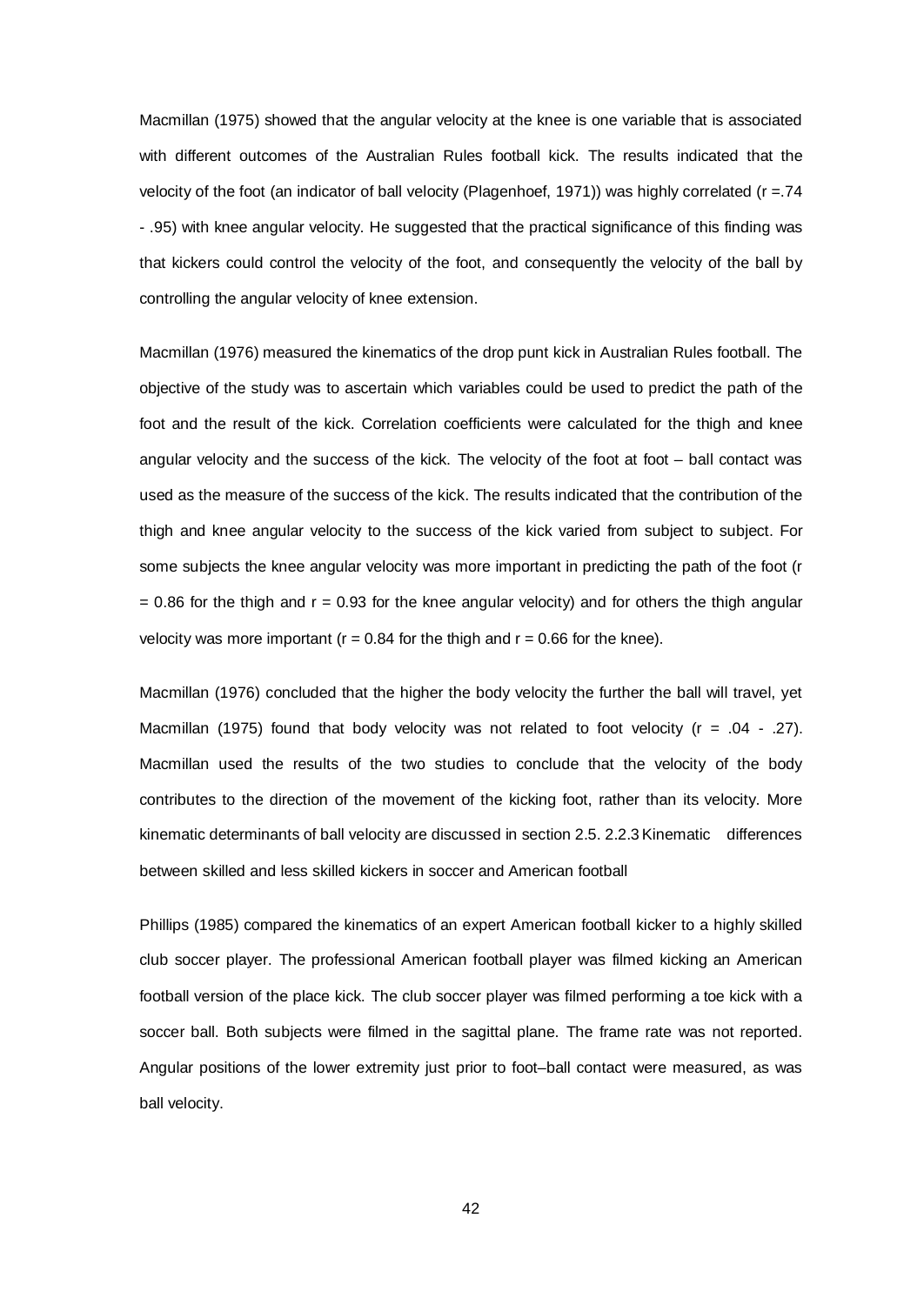The results showed that the position of the thigh at impact was similar for the expert (55 degrees, SD 1.3) and the club player (52 degrees, SD 5.7). There were slight differences in the position of the shank at foot – ball contact (expert 87 degrees, SD 1.87; club 78 degrees, SD 2.8). The statistical significance of the difference was not reported. Knee angle at foot – ball contact was 37.6 degrees (SD 3.0) for the expert and 48.2 (SD 3.1) for the club player.

The author did not indicate which kinematic event was used to define the start of the swing however, there was a difference in the total swing time between the expert (.226 seconds) and the club player (.170 seconds). The expert also demonstrated a greater mean angular velocity of the knee at foot – ball contact (expert 1831 degrees/second; club 1734 degrees/second). The linear displacement of the shank from the commencement of the swing to the foot – ball contact was 234 cm for the club player and 217 cm for the expert player. Knee extension was initiated at 0.067 seconds and 0.049 seconds prior to impact for the expert and club players respectively. The results are shown in table 1.

| Variable                            | Expert      | Club       |
|-------------------------------------|-------------|------------|
|                                     | Mean (SD)   | Mean (SD)  |
| Resultant ball velocity (m.s)       | 29.5(.48)   | 30.7(3.13) |
| Swing time (m.s)                    | 226(9.5)    | 170(7.6)   |
| Thigh position at contact (degrees) | 55.3 (1.32) | 52.2(5.65) |
| Shank position at contact (degrees) | 1.87(87)    | 2.78(78.4) |

**Table 4** Expert American football player compared to a club soccer player. Adapted from Phillips (1985).

Phillips suggested that the intra trial differences for the expert kicker were the result of the variation in position of the body at or just before foot – ball contact.

Phillips (1985) did not measure the speed of the approach, however he suggested that the differences between subjects in the study were related to the linear speed of the approach. Based on the findings of Dunn and Putnam (1987b), the speed of the kick only alters the angular velocity of the shank, not the thigh (section 2.3.1). Hence, it is doubtful that the differences between subjects for the position of the shank and thigh at contact are the result of the linear speed of the approach.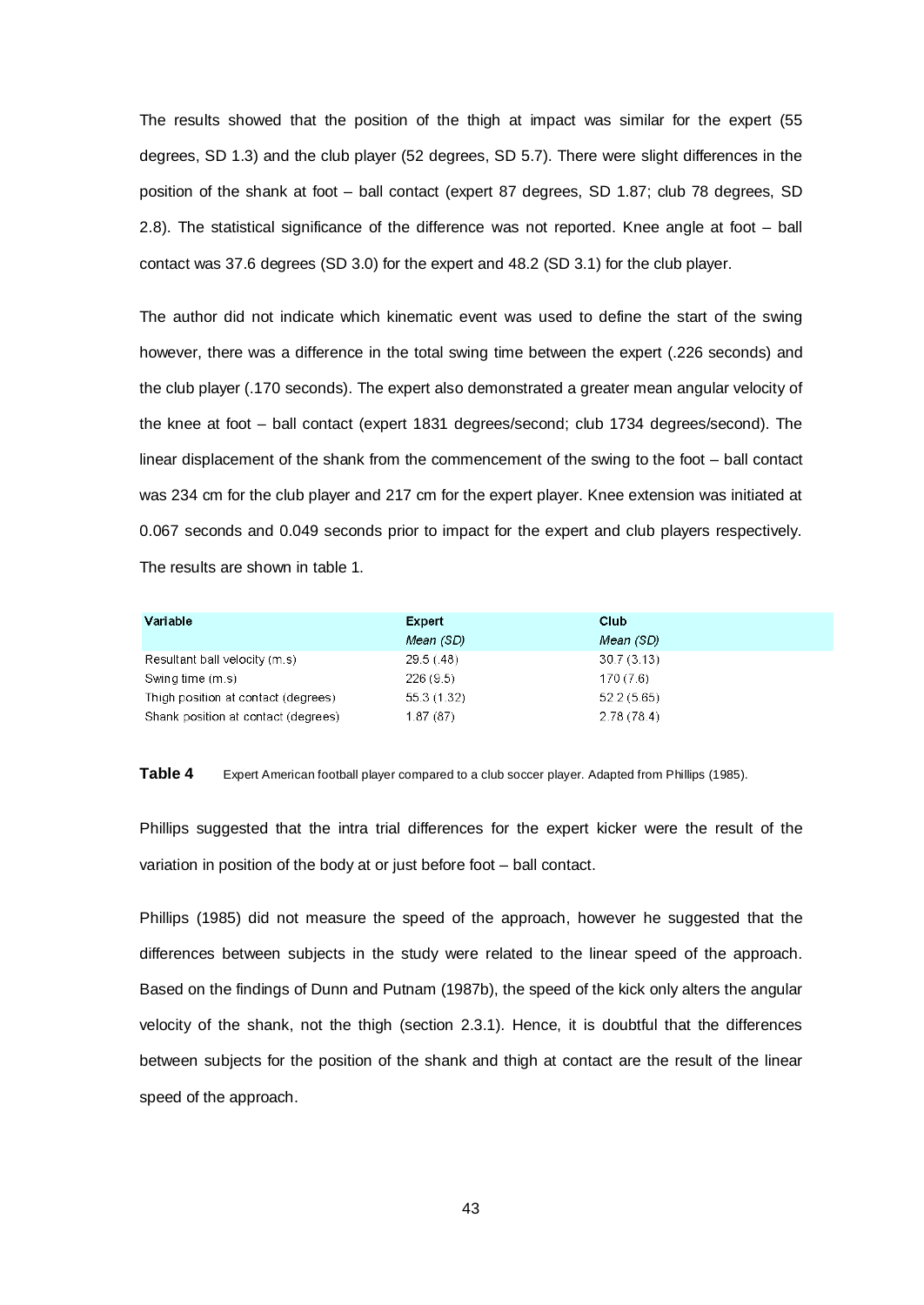The validity of the results presented by Phillips (1985) must be questioned because the expert player performed a different type of kick from the club player. The kinematics of kicking are different for the various kick types. Therefore it is difficult to distinguish how much of the difference was presented by Phillips is the result of the different skill level of the subjects and how much is the variability that exists between the American football punt kick and the soccer place kick.

2.2.4 Kinematic differences between skilled and less skilled kickers in Australian Rules football

One aspect of a skilled kick is the distance that the ball is kicked. Baker & Ball (1993) compared the kinematics of Australian Rules players at different kicking distances. Subjects from the junior national team were divided into two groups: long kickers and short kickers, based on whether their maximum kick was typically long or short (long 46 - 51 metres, short 41 - 45 metres). The data was collected on kicks performed for maximal distance, with a stipulated degree of accuracy (the ball had to pass through a target area to be measured). Each trial was filmed in the sagittal plane by a 200Hz camera. The kick was analysed in its phases: grip and approach, ball release and backswing, forward swing to foot – ball contact and the follow through.

In their initial hypothesis Baker and Ball (1993) suggested that a player who exhibits a large angle of hip extension and knee flexion on completion of the backswing will have a greater range over which to perform the forward swing. The results in relation to the backswing showed that the thigh position at the end of the backswing was 64 degrees for the short kicking group and 60 degrees for the long kicking group (figure 12). The difference was not significant (p>0.02). Shank position at the end of the backswing was 18 degrees above horizontal for the long kicking group and 7 degrees above the horizontal for the short kicking group (162 degrees and 173 degrees by the definitions used in the current project (page  $59 - 61$ ) This difference was significant (p<0.02).

44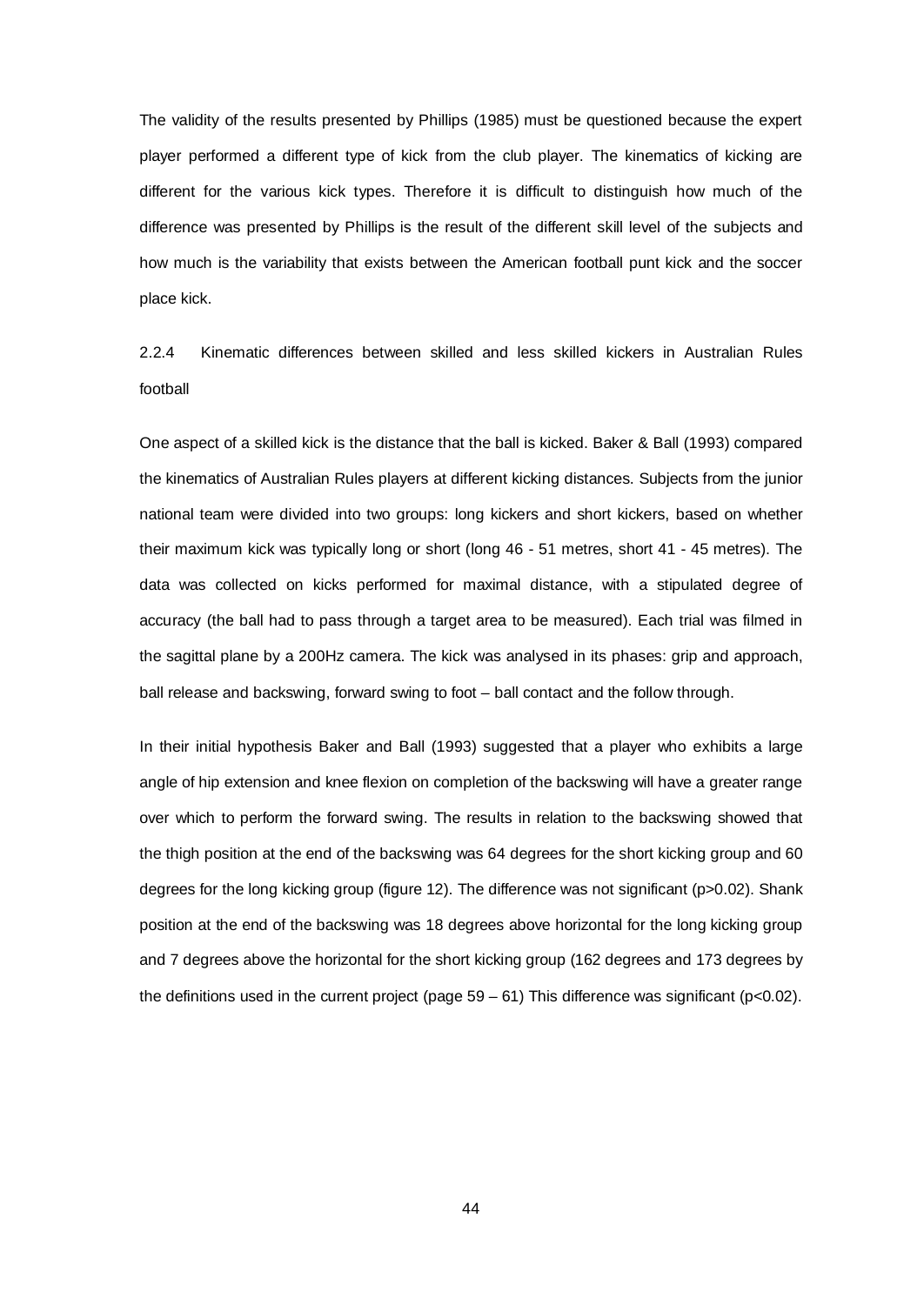

Figure 13 Position of the limb at the end of the backswing for long (----) and short (---) distance kickers. The difference was significant for the angle of the shank (p<0.02) and the knee (p<0.05) but not for the thigh (p>0.02). From the results of Baker and Ball (1993).

During the forward swing (start of the ccw rotation of the thigh to foot  $-$  ball contact) the minimum knee angle was 64 degrees of flexion for the long kicking group and 69 degrees of flexion for the short kicking group. This difference was significant (p<0.05). Therefore the knee angle of the long kicking subjects was more flexed than that of the short kicking subjects during the forward swing. The long kicking group also demonstrated a significantly greater (p<0.05) maximum angular velocity of the thigh during the forward swing (long kicking group - 973 degrees/second, short kicking group - 907 degrees/second).

At foot - ball contact the longer kicking group demonstrated a greater angular velocity of the shank (1554 degrees/second) than the short kicking group (1405 degrees/second). The knee angular velocity of the long kicking group was also greater at contact (long group – 1540 degrees/second, short group – 1390 degrees/second). These differences between the groups were both significant (p<0.05). The momentum of the foot was significantly greater for the longer kicking group (20.65 kg.m/s) than the short kicking group (17.31 kg.m/s).

Baker and Ball also reported some qualitative technique considerations such as the characteristics of ball release and the approach. The results obtained from this analysis showed that the length of the approach did not influence the length of the kick. The grip on the ball during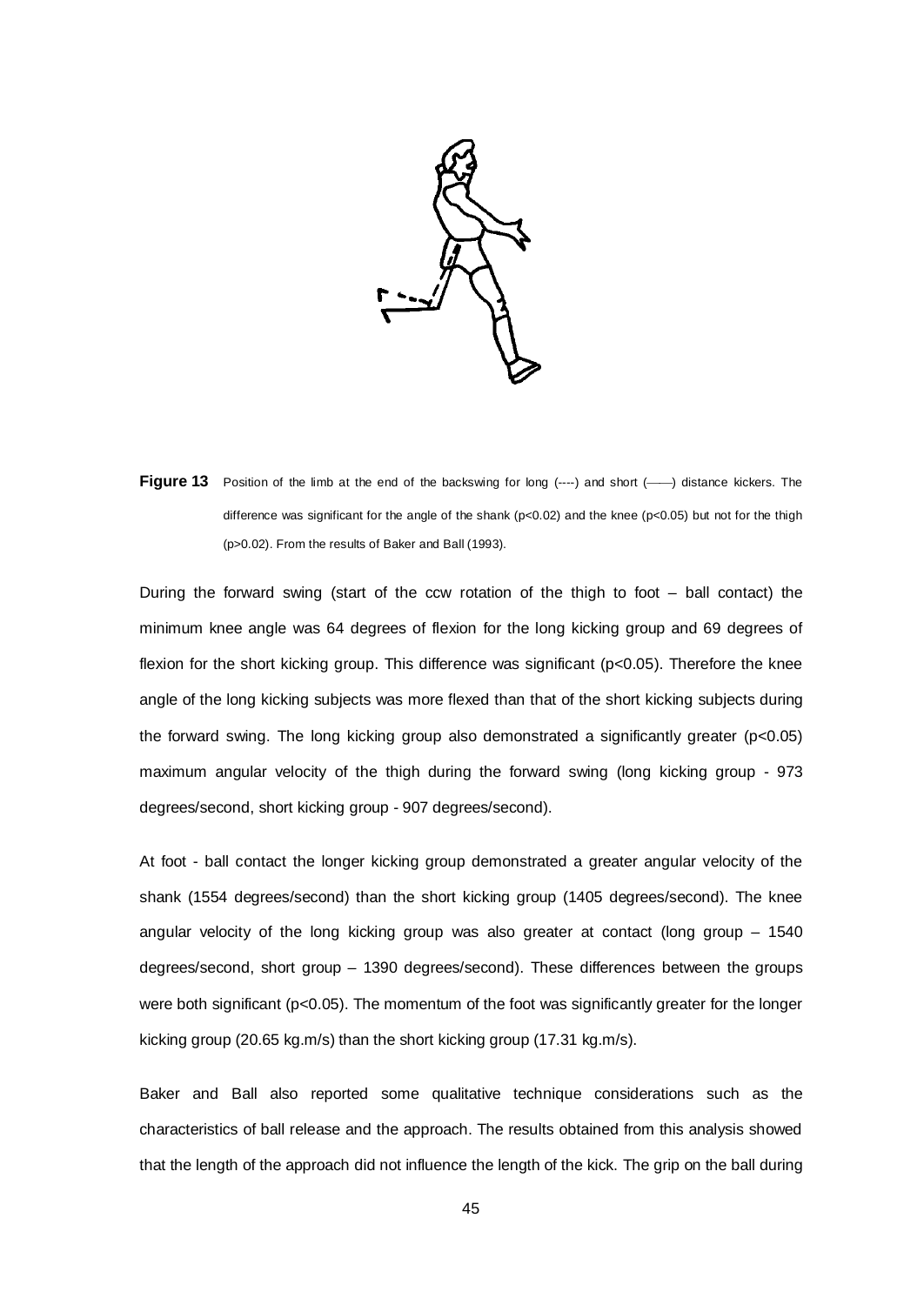the approach was also compared for the two groups. The results indicated that the long distance kickers gripped the ball in the most consistent fashion, with the fingers near the top of the laces.

The results also indicated that more effective kickers (long group) released the ball closer to the navel and over the plane of the kicking limb. The ball was released from the hands just prior to the time when the thigh of the swinging limb reached its maximal posterior position. This finding supports traditional coaching literature that suggests the ball be released at the completion of the backswing (Parkin et al. 1987). Any influence that the timing of ball release has on segmental interaction has not been investigated.

In summary, the differences between long and short distance kickers were:

- there was no difference between the long distance kickers and the short distance kickers in the position of the thigh at the end of the backswing.
- long kicking subjects orientated the shank further in the cw direction (further above horizontal) than did the short kickers.
- long distance kickers demonstrated greater mean maximum angular velocity of the thigh during the forward swing.
- long distance kickers demonstrated a greater mean maximum angular velocity of the shank at foot – ball contact.

### **2.3 Other factors in kicking success**

A kick is not performed as a closed skill in a football match. Hence, researchers have measured the influence that several variables have on the kinematics of the kick. The variables that have been measured in the literature include kicking speed (Dunn and Putnam, 1987b), approach speed, ball pressure and weight (Orchard et al. 2003), kicking distance (Baker and Ball, 1993), kicking over a defensive wall (Brown et al. 1993), and inter subject variability (Phillips, 1985). Of most relevance to the present study are the studies that have compared the kinematics of kicking of subjects with different kicking ability (Phillips, 1985; Anderson and Sidaway, 1994; Baker and Ball, 1993). The aspects of movement control and the effect of practice on kicking performance has also been reported (Barfield, 1998; Davids et al. 2000).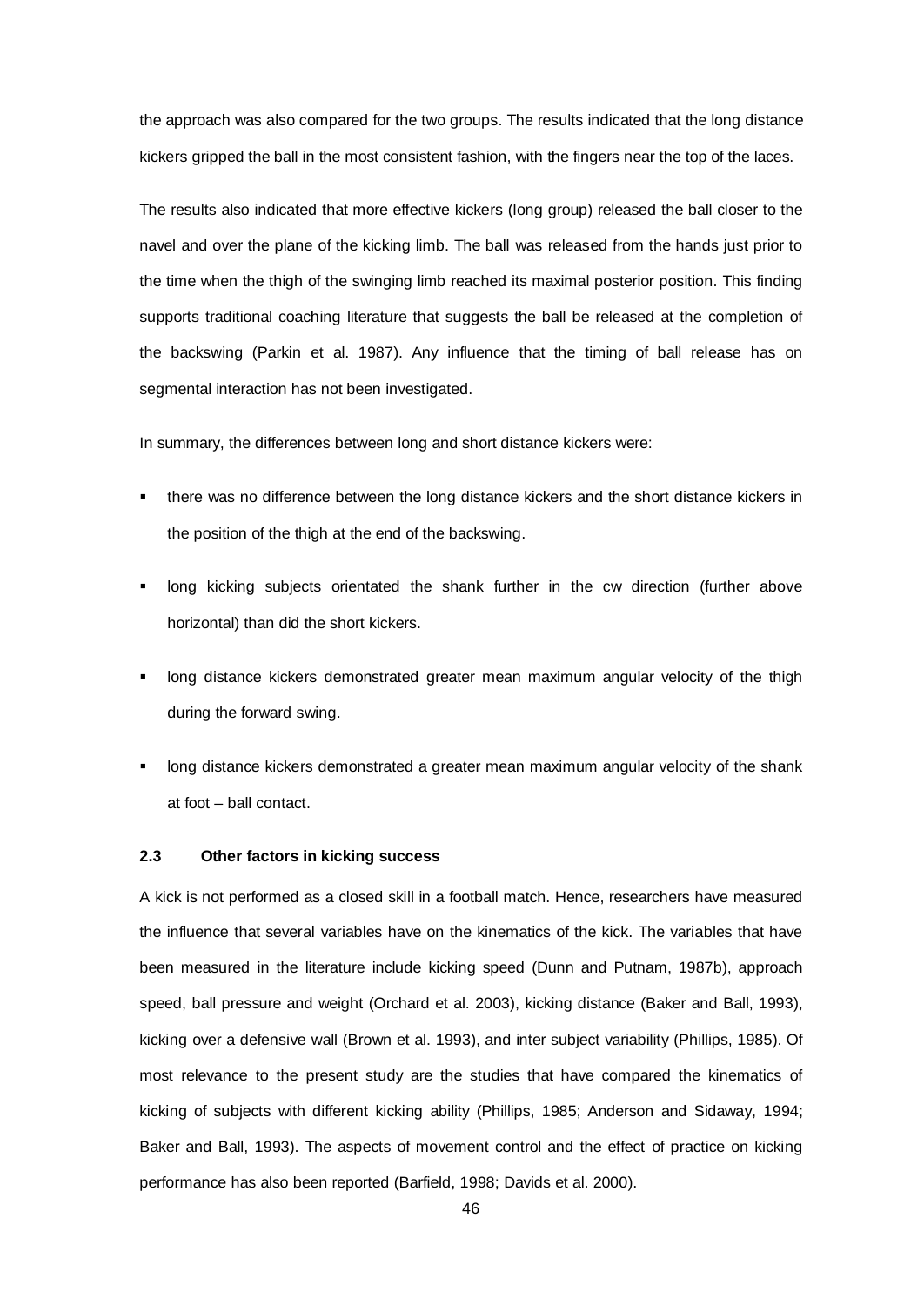What makes the skillful kickers skillful? Do they have stronger, more powerful leg muscles or are they able to coordinate the motion of the segments and joints in a way that optimises the motion of the ball? Can the skill of kicking be enhanced by training, and if so, to what extent? The forthcoming paragraphs discuss some of these points and what other researchers have found in relation to these questions.

#### 2.3.1 Coordination

Research has indicated that the success of the kick is not dependent simply on the attainment of a high velocity of the striking mass. Anderson and Sidaway (1994) showed that the increased soccer kicking performance that resulted from practice was the result of greater coordination of the movement of the segments in relation to one another. This suggestion was based on the finding that the time between the maximum angular velocity of the shank and thigh for the novice kickers became close to the pattern showed by the expert kickers after 10 weeks of kicking practice.

### 2.3.2 Training

One study has shown that practice of the skill can enhance kicking performance. Anderson and Sidaway (1994) investigated the coordination changes associated with practice of the instep kick in soccer. They compared novice and expert soccer players. Three college soccer players were filmed to ascertain if there was an optimum pattern of coordination. Five males and one female participated in an introductory soccer class. Each one who enrolled in the kicking course was tested before and after the 10 weeks of classes. The instep kick of each was filmed before and after the practice period.

The initial hypothesis was that the subjects would be able to increase the maximum linear velocity of the foot as a result of the practice. The results supported this hypothesis. The results indicated that several changes were made in this time. The maximum linear foot velocity increased from 14.9 metres/second to 21.9 metres/second. The maximum angular velocity of the knee and the hip also increased with practice.

47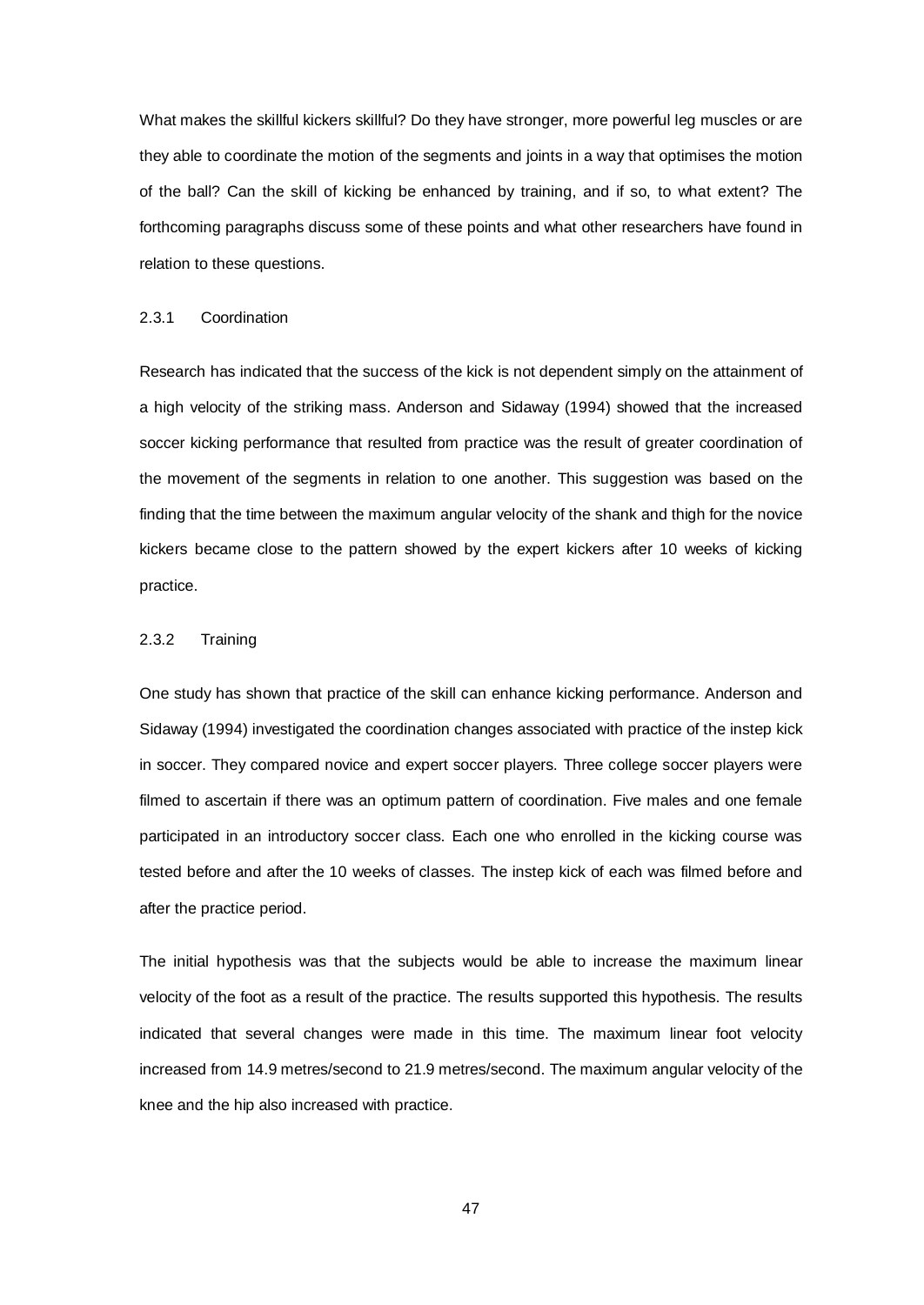The timing of the key events also changed. For example, the maximum hip angular velocity occurred 13% movement time after the knee began to extend. In the post practice trials the knee began to extend 2% after the maximum hip angular velocity. The post practice temporal relationship was close to that of the expert kickers.

The results presented by Anderson and Sidaway (1994) are summarised in Table 2. They indicate that the skill of kicking can be refined with practice. The variables that changed with practice seem to be important in the success of the kick.

| Variable/Temporal relationship                  | Change with practice                                          |
|-------------------------------------------------|---------------------------------------------------------------|
| Time between the maximum knee angular velocity  | Prior to practice the maximum foot linear velocity occurred   |
| and the maximum foot linear velocity            | before maximum knee angular velocity                          |
|                                                 | After practice it occurred at the same time                   |
| Maximum knee flexion in relation to the maximum | After practice maximum knee flexion occurred earlier in       |
| hip angular velocity                            | relation to the time of the maximum hip angular velocity      |
| Magnitude of knee flexion prior to hip flexion  | After practice there was an increase in knee flexion prior to |
|                                                 | hip flexion                                                   |
| Maximum knee angular velocity and maximum       | Increased in magnitude following practice                     |
| foot linear velocity                            |                                                               |

Table 5 The changes to the kinematics of kicking: Results from Anderson and Sidaway (1994).

### 2.3.3 Strength

It is obvious when observing a game of Australian Rules football that the players who are skilled kickers have various body shapes. Not all players with the reputation of being a skilled kicker are tall with a large muscle mass.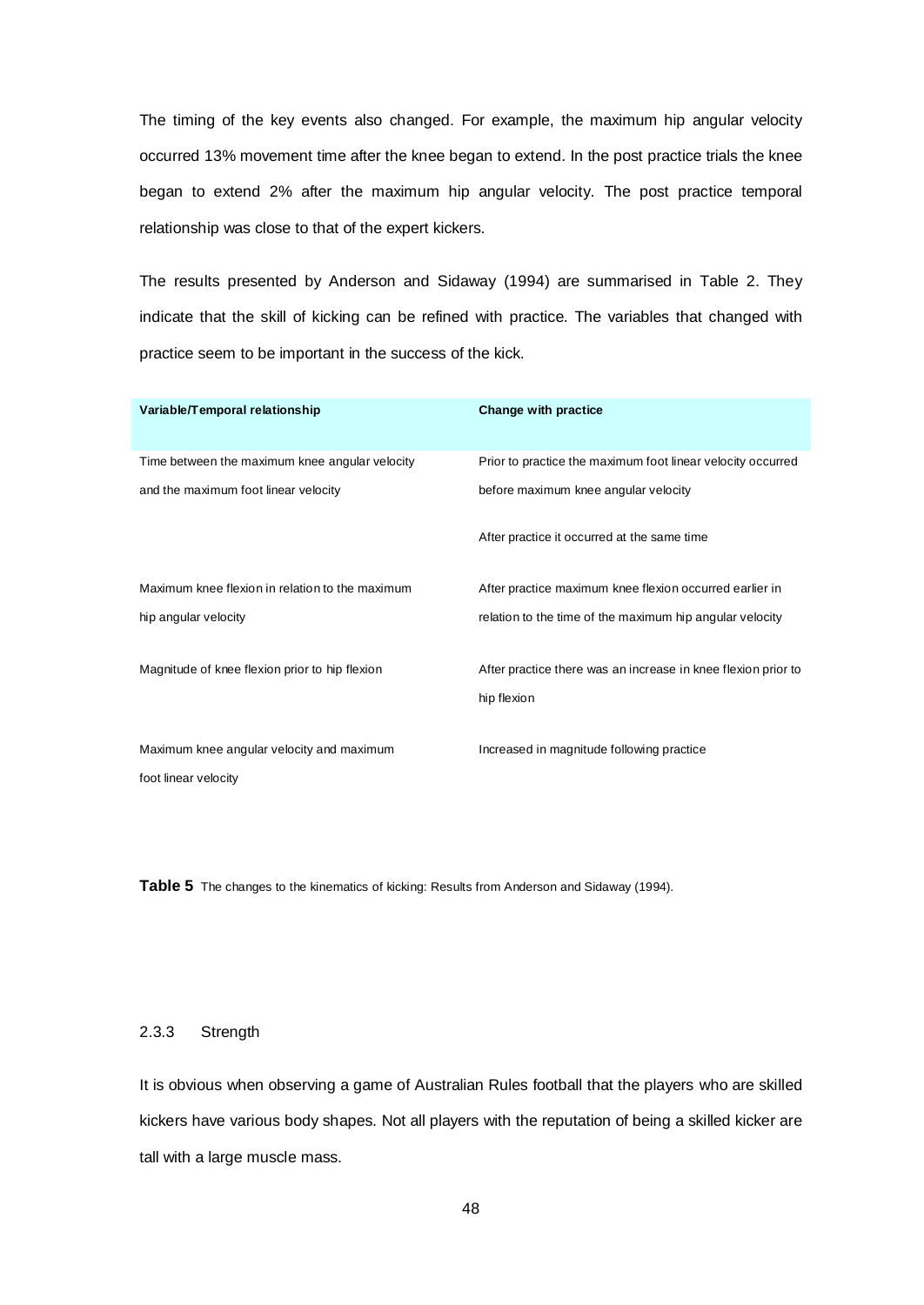The relationship between muscle strength and skilled kicking has been investigated by some researchers (Cabri et al. 1988; De Proft et al. 1988; Narici et el. 1988; McLean and Tumilty, 1993; Saliba and Hyrsomallis, 2001).

McLean and Tumilty (1993) found there to be no relationship between strength and the distance of the kicks performed by elite junior soccer players. Saliba and Hrysomallis (2001) measured the correlation between isokinetic strength (knee flexion and knee extension) and kick performance in sub-elite Australian Rules players. Analysis of the data revealed that knee flexion strength (240 degrees/second) was the highest correlated variable with the distance (r=.42).

In contrast Cabri et al. (1988) measured the correlation between isokinetic strength and the distance of a soccer kick. They found a high correlation between kick distance and knee flexor (r  $= 0.77$ ) and knee extensor ( $r = .74$ ) strength. A positive relationship was also found between kick distance and hip flexor ( $r = .56$ ) and hip extensor ( $r = .56$ ) strength.

### 2.3.4 Kicking speed

Kicks performed in game situations are performed at a variety of speeds. A player's ability to perform a kick is often affected by the speed at which he is moving when he kicks the ball.

Orchard et al. (2003) compared the angular kinematics of a stationary kick and a running kick as part of his investigation into the relationship between the biomechanics of kicking and the occurrence of quadriceps strain in Australian Rules football. A 200 Hz camera was used to capture video footage of the subjects performing a sprint, standing kick and running kick. The subjects that were used were all AFL players. The results indicated that hip angle at contact was approximately 25 degrees for the stationary kick and 40 degrees for the running kick. The knee angle at contact was approximately 90 degrees for the running kick and 30 degrees for the stationary kick. There was less of a difference in the maximum knee flexion angle approximately 125 degrees for the running kick and 105 degrees for the set kick. These differences were demonstrated in the results however, no data was presented about the maximum distance that could be obtained from a stationary kick compared to a running kick.

49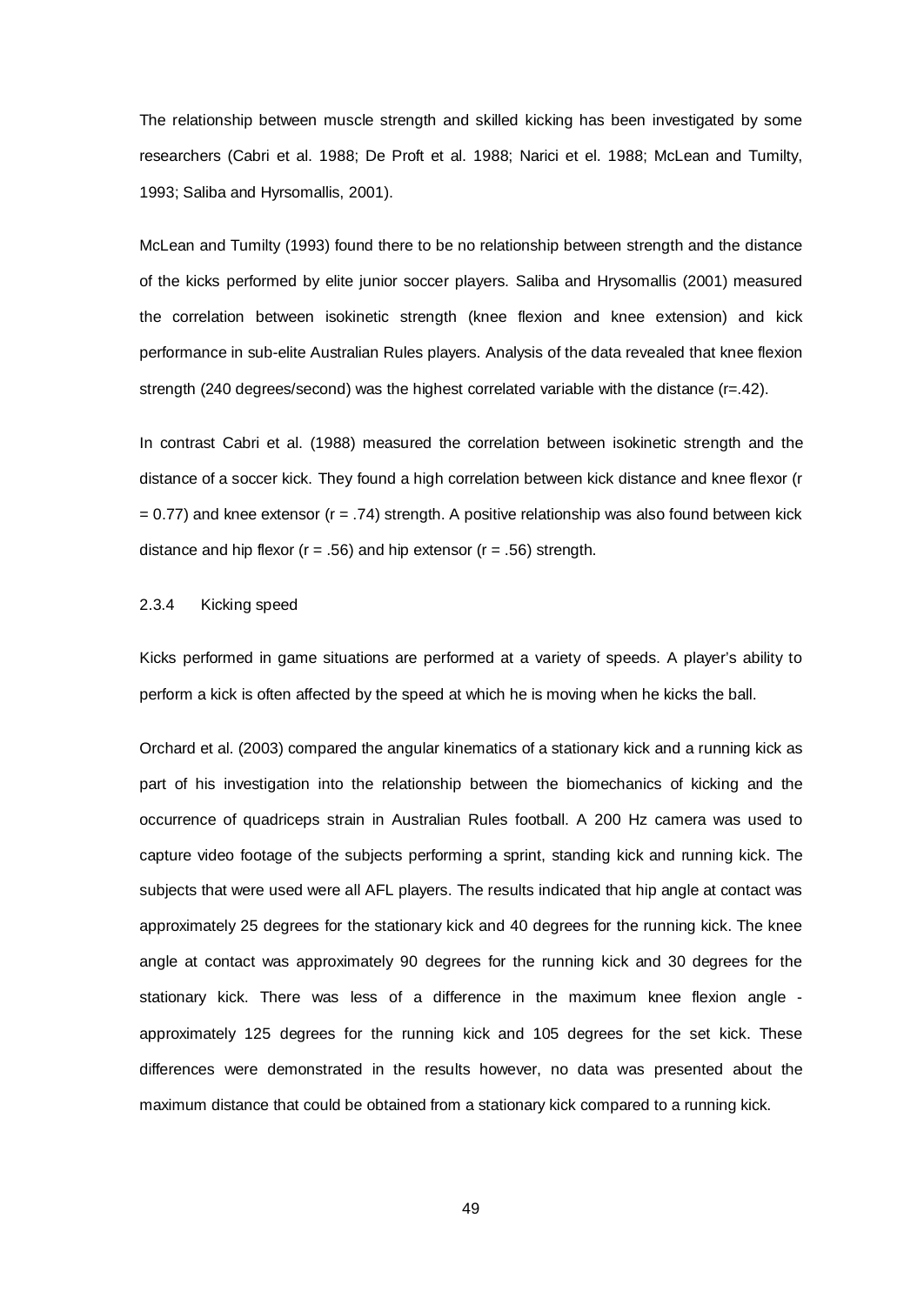Dunn and Putnam (1987b) investigated the kinematic and temporal parameters of American football punt kicks performed at different speeds. Joint and segment angular velocities were measured on the basis of the hypothesis that changes in the movement speed are reflected by increases or decreases in angular velocity of the segments. The subjects performed instep kicks at three different speeds. Ankle speed (metres/second) was used to measure and categorise the speed of the kick. Prior to testing, the subjects were trained to kick at a defined slow (7 metres/second), medium (10.4 metres/second) or fast speed (13.8 metres/second). The slow kicks were filmed at 200 Hz and the other kicks were filmed at 300 Hz.

The results shown in Figure 13 indicate that the angular velocity of the shank at contact was significantly greater as the speed of the kick increased. At the slow, medium and fast kicking speeds the shank angular velocity was 1100 degrees/second, 1430 degrees/second and 1650 degrees/second respectively at contact. There was less difference in the maximal angular velocity of the thigh as the kicking speed increased. Thus the angular velocity of the thigh at the slow, medium and fast kicking speeds was 155, 160 and 200 degrees/second respectively. The angular velocity of the thigh was similar for the three speeds and the angular velocity of the shank was progressively larger with the three kicking speeds. Hence, it can be said that the increased kicking speed is the result of an increase in the angular velocity of the shank and not the thigh.

Robertson and Mosher (1985) found that muscular force is responsible for the rotation of the thigh at the start of the forward swing. Collectively, the findings of Robertson and Mosher (1985), Dunn and Putnam (1987b) and Putnam (1991) indicate that the hip flexor muscles start the motion of the thigh and the speed of the kick is subsequently determined by the angular velocity of the shank.

50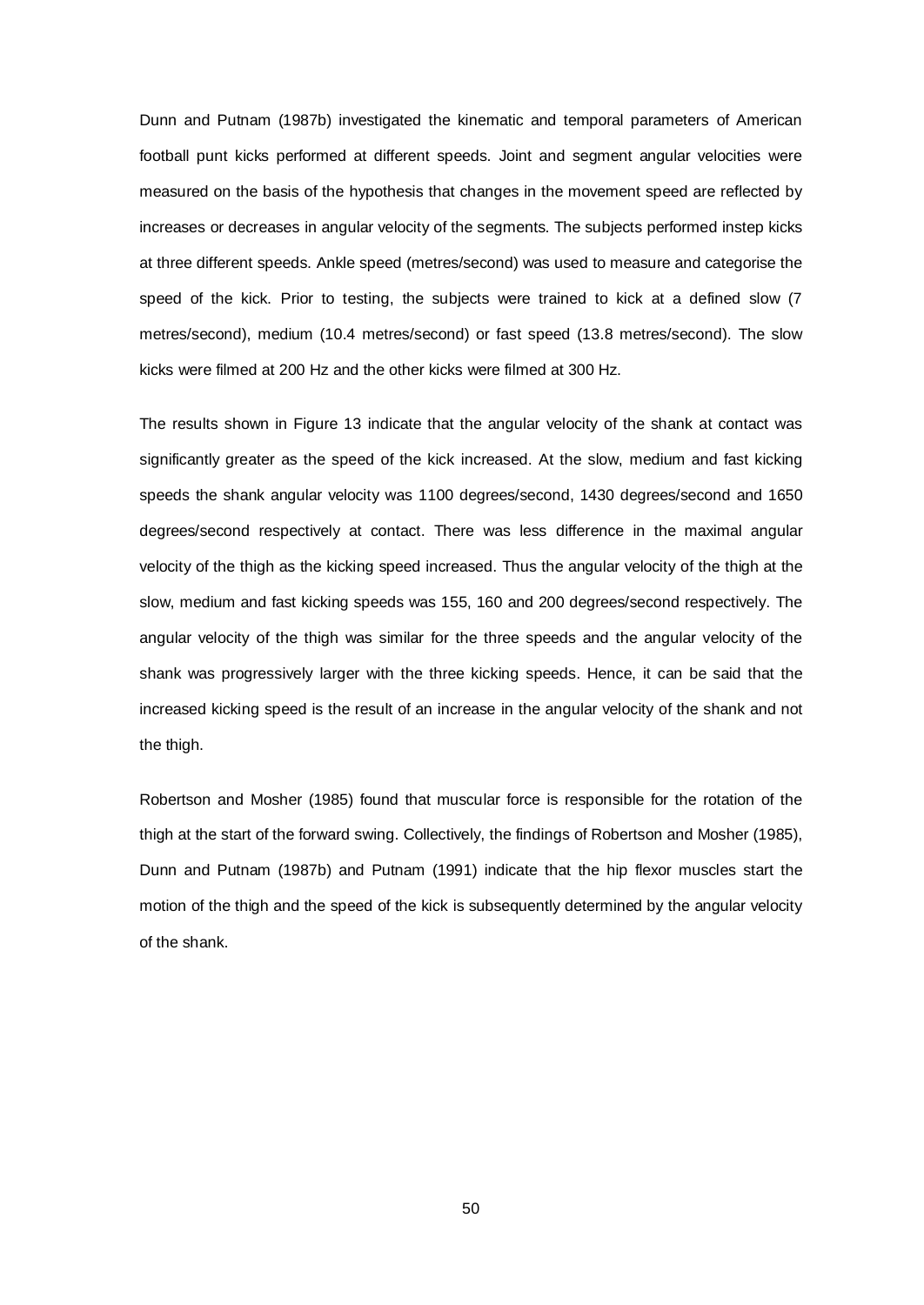



The conclusion of the Dunn and Putnam (1987b) study was that consistent temporal patterns exist in the motion, independent of segment configuration and velocities. Further research is needed to ascertain if a skilled kicker simply increases the magnitude of the velocity of the shank or varies the pattern of segmental interaction in a way that maximises ball propulsion.

### 2.3.5 Intersubject variation of kicking performance

Barfield et al. (2002) made the general statement that elite athletes exhibit less mechanical variation and greater temporal proximity of the kicking movement components compared with novice or less skilled athletes. The intra subject variability in kicking has been measured (Phillips, 1985).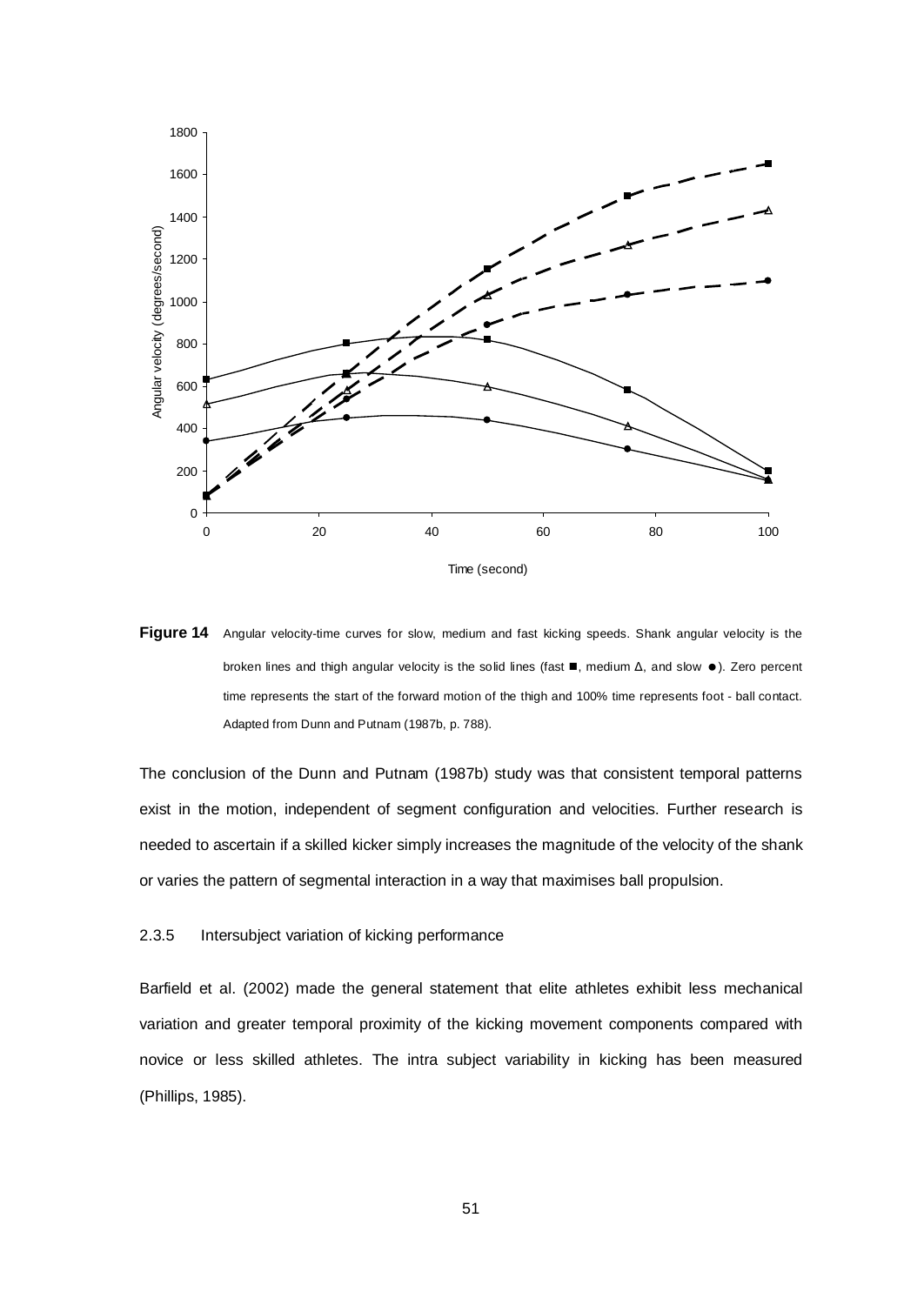Phillips (1985) investigated intra subject variation by comparing the consistency of an expert and club player. The data used in the analysis was obtained from players being filmed whilst performing an American football place kick. The frame rate was not reported. The results indicated that there was greater variability of ball velocity for the club player. The expert player demonstrated minimal variability in angular position of the thigh just prior to foot – ball contact. The position of the thigh just prior to foot – ball contact was most consistent across trials for the expert (range  $= 3.2$  degrees, SD  $= 1.32$  degrees) when compared to the club player (range  $=$ 10.2 degrees, SD = 5.65 degrees*).*

### 2.3.6 Stretch shortening at knee joint

Lees and Nolan (1998) discussed the effect of the transition period. During the transition period the thigh is brought forward and the knee is still flexing. This action serves to stretch the knee extensor muscles before they are required to shorten. In exception the rectus femoris is shortened at the hip whilst it is lengthening at the knee. Bober et al. (1987) used simulated kicking to show that the speed of the kicking movement can be increased by up to 21% when this stretch-shortening action is used to extend the knee joint instead of concentric muscular contraction.

# **2.4 Decreased angular velocity of the thigh**

The distance that a ball is kicked is influenced by the action of the thigh, which slows down or reverses its motion before the knee reaches full extension. Investigating the cause of the increased angular velocity of the shank and the accompanying reduction in angular velocity of the thigh is not the focus of the current study. However, it is appropriate to discuss it briefly here.

Putnam (1983) collected data on the proximal joint torques and "motion-dependent" moments of force (motion dependent moments are defined in section 2.4.2). A camera operating at 300 Hz recorded the subjects performing American football punt kicks. The results of this study showed that the thigh has an influence on the motion of the shank and the shank influences the motion of the thigh.

52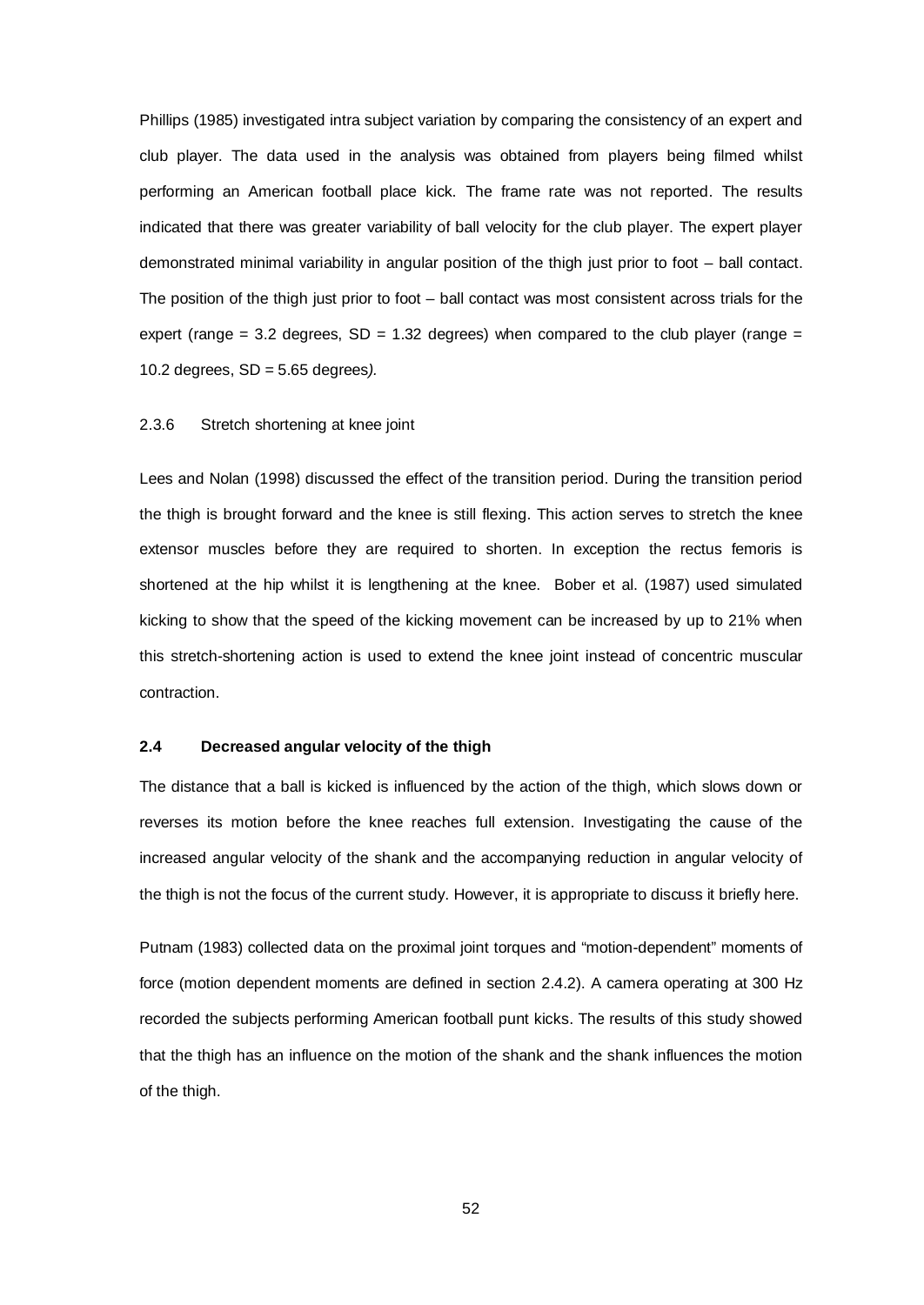### 2.4.1 Influence of shank on thigh

The results of the Putnam (1983) study indicated that the motion-dependent moments were high at the time of maximum increase in shank angular velocity. The moments that represented the effect of the shank on the thigh showed that the rapid increase in the angular velocity of the shank past 90 degrees of knee flexion caused the thigh to slow. The results of this investigation add weight to the suggestion that the rotation of the shank causes the decrease in the angular velocity of the thigh.

# 2.4.2 Influence of thigh on shank

Putnam (1983) also showed that the motion of the thigh influences that of the shank. The angular velocity of the thigh was influential in angularly accelerating the shank in the counterclockwise direction throughout most of the kick.

Summary of findings of Putnam (1983)

- The angular velocity of the thigh had a great influence on the motion of the shank.
- As the angular velocity of the thigh started to decrease so to did the influence of the angular acceleration of the thigh on the motion of the shank.
- The influence of thigh angular acceleration on the shank changed from assisting in the counter-clockwise angular acceleration of the shank to decelerating the shank.

Even though the angular velocity of the thigh did decrease, Putnam suggested that using the hip extensor muscles to decelerate the thigh will not be of benefit to the positive acceleration of the shank. The findings of Baker and Ball (1993) also support this theory. They found that long kickers (973 degrees/second) demonstrate a significantly greater (p<0.05) mean thigh angular velocity than do short kickers (907 degrees/second) during the forward swing.

During the latter part of the kick, Putnam (1983) found that the influence of the angular velocity of the shank on the motion of the thigh was influential in decreasing the thigh angular velocity when the shank was rotating rapidly. From this finding Putnam concluded that the decreased angular velocity of the thigh during the latter portion of the kick does not serve to increase the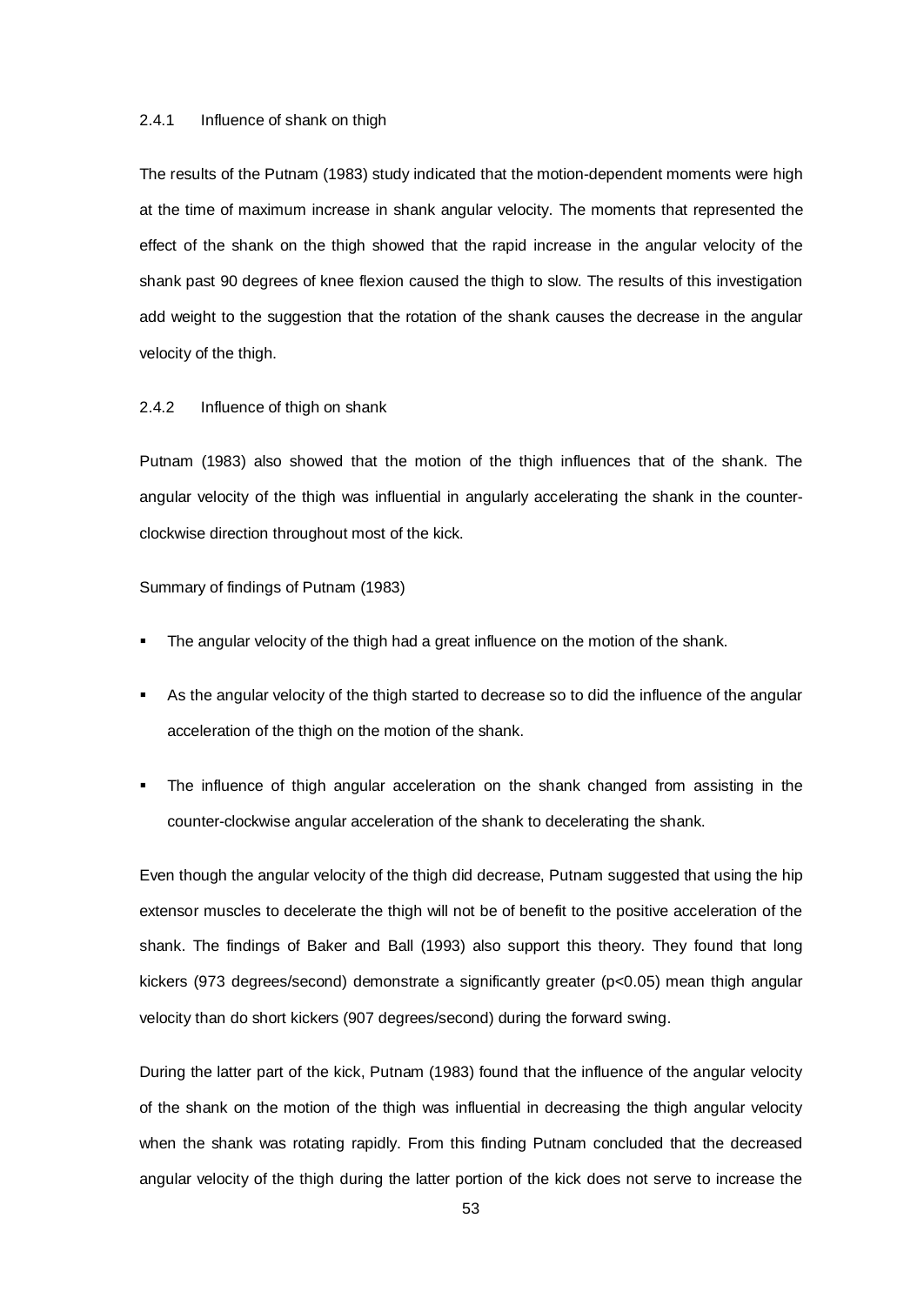angular velocity of the shank but rather, this decrease occurs as a result of the influence of the shank's angular motion on the thigh.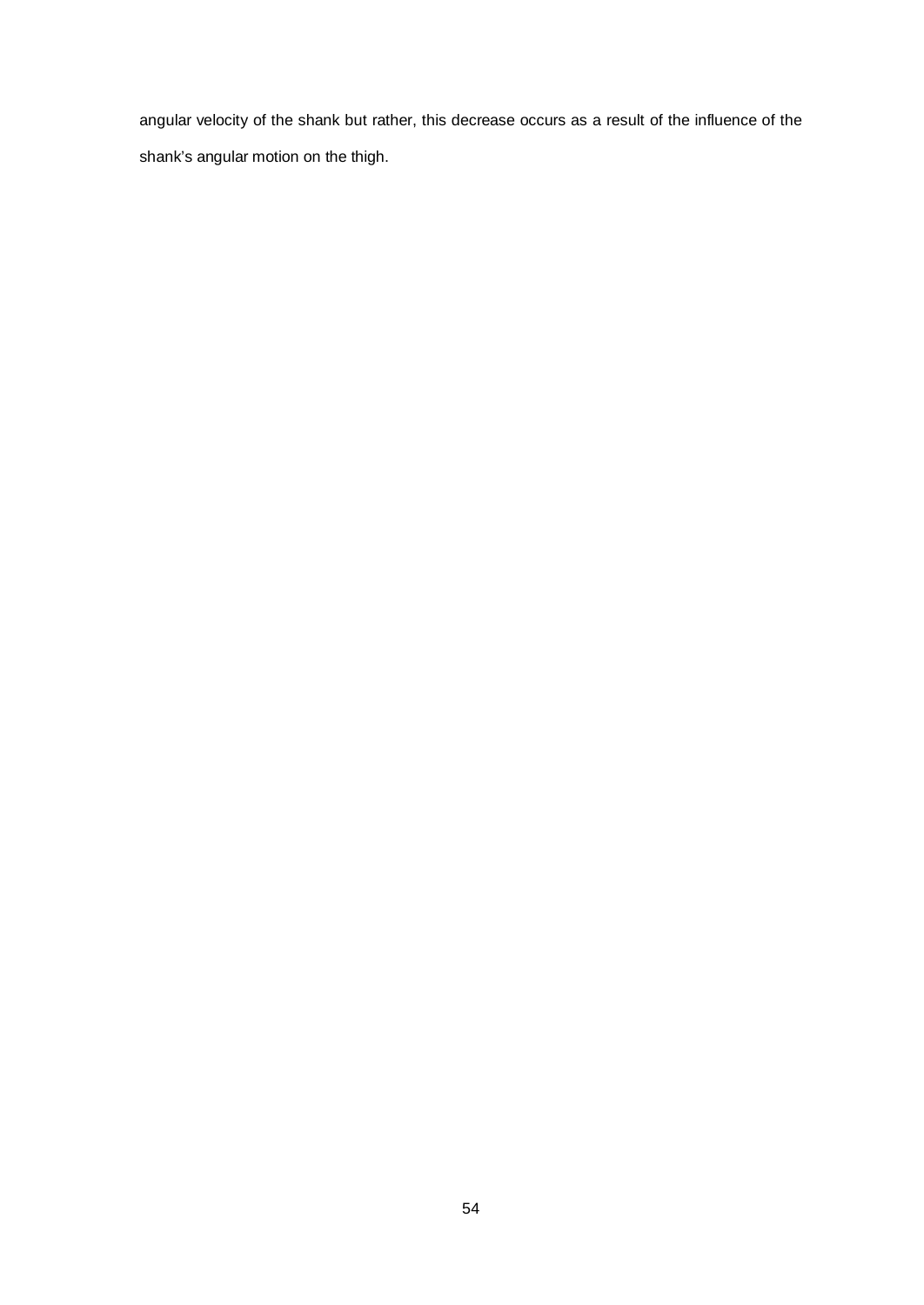# **3.0 METHODS**

# **3.1 Basis of the current study and Aims**

The aim of the current study is to quantify and compare the kinematics of skilled and less skilled kicking. A general profile of the drop punt kick and the reliability of the kinematic variables will also be reported. The study is being conducted to test the following hypothesis':

- The knee is not fully extended at the time of foot ball contact.
- Less skilled kickers demonstrate greater between subject variation than do skilled kickers.
- Less skilled kickers appear to reduce the angular velocity of the shank which results in a lower knee extension angular velocity at foot – ball contact.
- Skilled kickers display greater angular velocities of the shank at foot ball contact.

### **3.2 Subjects**

All subjects in the study were elite Australian Rules footballers who play in the Australian Football League (AFL). The subjects were drawn from four AFL clubs. They were recruited and grouped based on responses received from AFL coaches who were asked who they thought were the most skillful kickers at their club.

Two samples of six players were drawn from the AFL population. One sample, drawn from all four clubs, represented the skilled kickers. The other was taken from one club only. These were categorised as less skilled kicking subjects. Six of these subjects (less skilled only) participated in the reliability study.

The small sample size is the result of the following factors: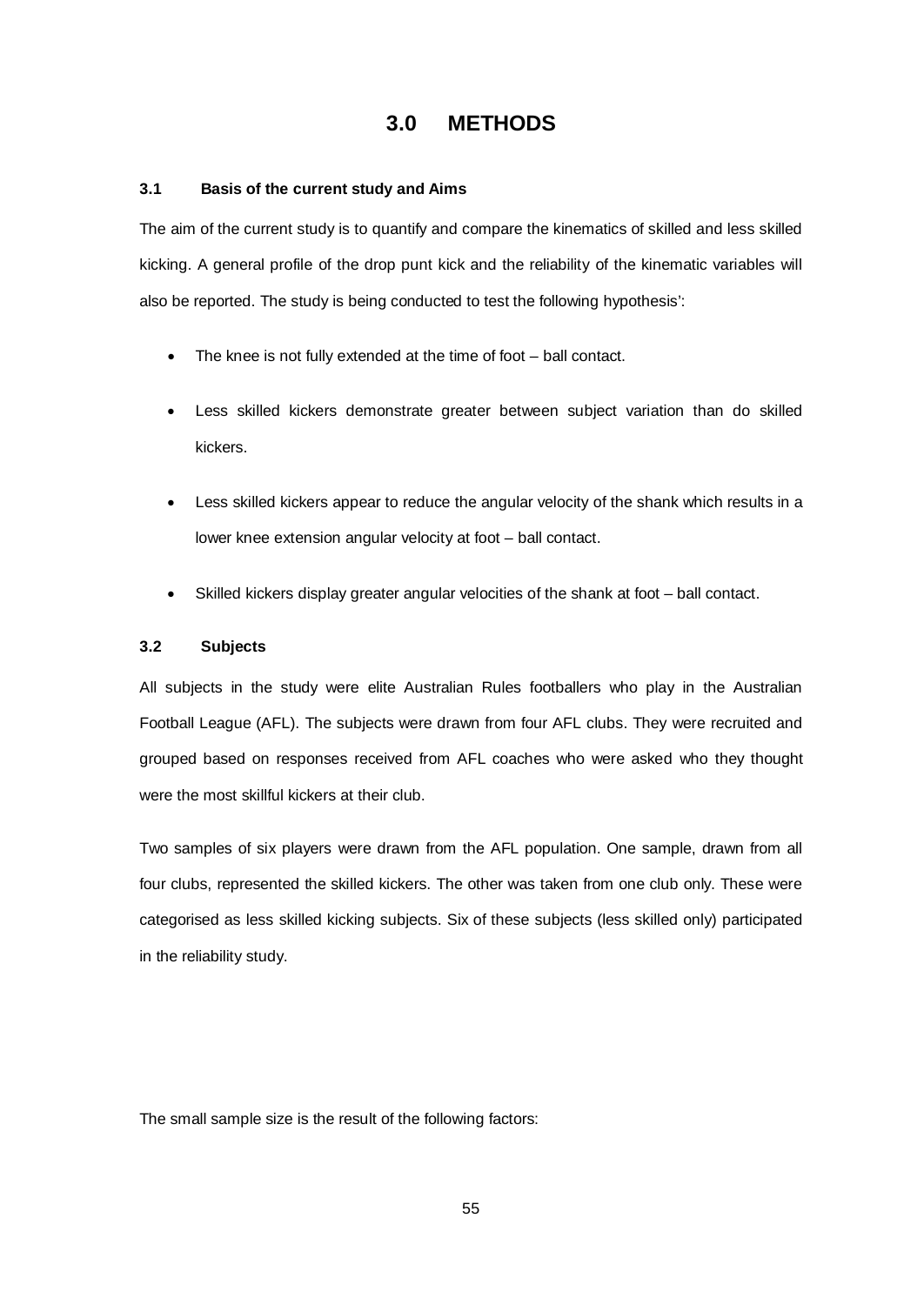- A small sample size ensured that the players in each group were true to the category definition – skilled or less skilled.
- The study was conducted late in the season and throughout the finals. Hence, several players could not participate due to injury, finals commitments or holidays.
- Not all players accepted the offer to participate in the study.

Subjects who participated in the study had to be:

- Currently playing senior football within the AFL.
- Nominated by the coach as being a skilled or less skilled kicker.
- Carrying no current injury that inhibited maximum kicking effort.

The height, mass and age of the subjects are listed in Tables 6 and 7.

| subject # |     | height (cm) body mass age (years)<br>(kg) |    |
|-----------|-----|-------------------------------------------|----|
| 1         | 189 | 88                                        | 19 |
| 2         | 181 | 79                                        | 21 |
| 3         | 186 | 94                                        | 23 |
| 4         | 176 | 76                                        | 19 |
| 5         | 196 | 89                                        | 19 |
| 6         | 185 | 85                                        | 24 |

**Table 6** Height, body mass and age of less skilled subjects

| subject# |     | height (cm) body mass age (years)<br>(kg) |    |
|----------|-----|-------------------------------------------|----|
| 1        | 196 | 85                                        | 18 |
| 2        | 195 | 104                                       | 23 |
| 3        | 197 | 88                                        | 20 |
| 4        | 194 | 99                                        | 22 |
| 5        | 185 | 80                                        | 26 |
| 6        | 191 | 92                                        | 27 |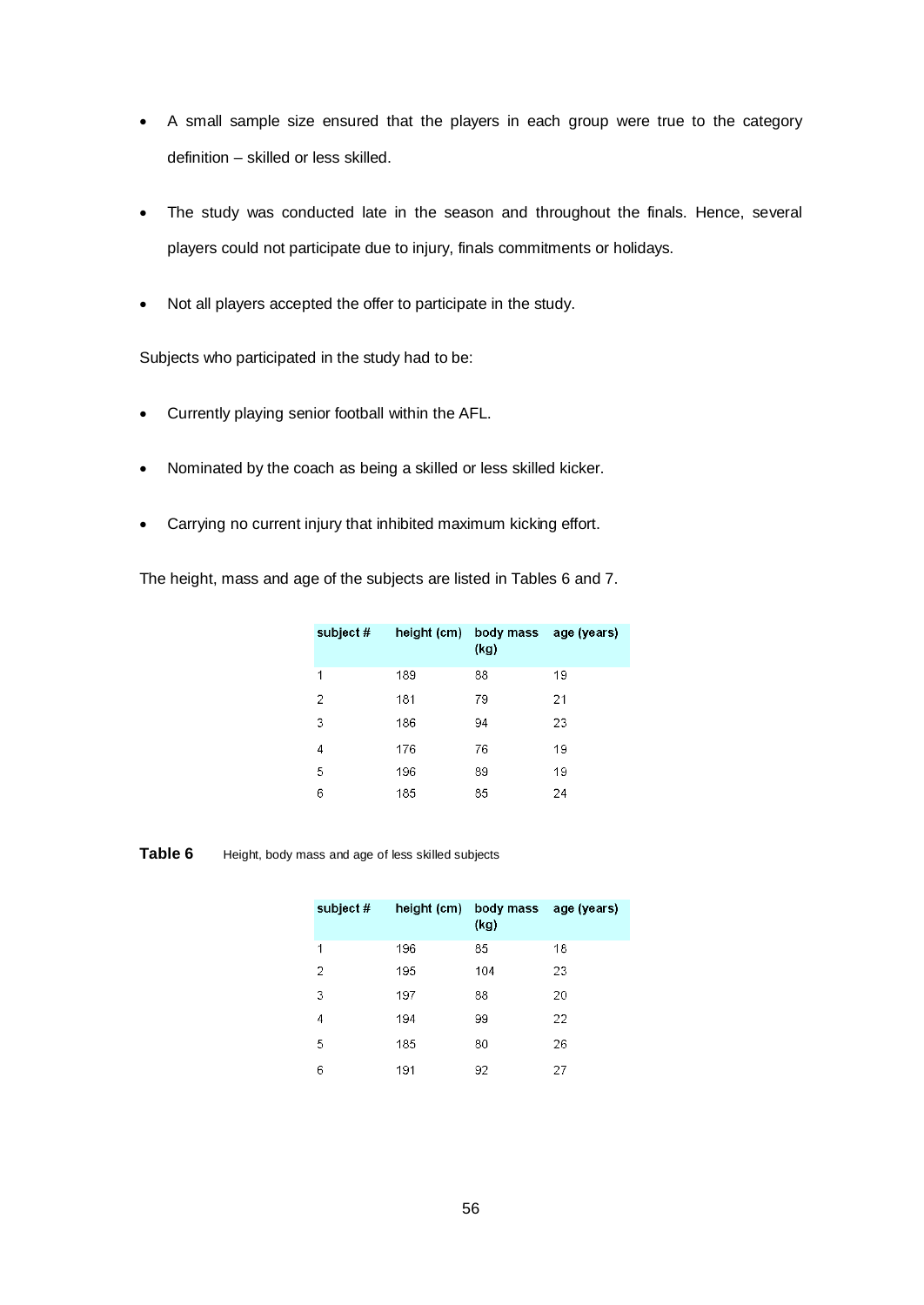### **Table 7** Height, body mass and age of skilled subjects

|        | Mean (standard | Mean (standard | t value |
|--------|----------------|----------------|---------|
|        | deviation)     | deviation)     |         |
| Height | 186 (6.83)     | 193 (4.43)     | $1.41*$ |
| Body   | 85.2 (6.7)     | 91.3(8.9)      | $0.74*$ |
| Age    | 20.8(2.2)      | 22.7(3.4)      | $0.88*$ |

\* Statistically significant at  $p = 0.05$ 

Table 7A Mean, Standard deviation and t values of Height, body mass and age of skilled and less skilled subjects

### **3.3 Reliability**

A study was conducted to assess the reliability of the subjects and the methodology. The reliability study included AFL players from one club, a subset of the recruited sample. Six of the subjects repeated the testing procedure one week after the initial testing session. The subjects were instructed to wear the same clothing as they had for the first testing session. The highest ranking kick for both the sessions was used as the trial for comparison. Both the researcher and the subject were unaware of the results of the first test at the time of the retest.

# **3.4 Ethical considerations**

Prior to agreeing to the study, each player was given information describing what the study entailed and what was required of them. Each subject was also required to fill in an informed consent form. Both these documents can be seen in Appendix 1. This study was approved by the Human Experimentation Ethics Committee of Victoria University.

# **3.5 Apparatus**

One high speed video camera set at 200Hz (JC Labs) was used for the study. This camera was set on a tripod 15 metres from the plane in which the kick took place. The camera was positioned so that its line of sight was perpendicular to the sagittal plane of motion.

Two-dimensional video footage was taken. The objective of this study was to specifically analyse kicking in the sagittal plane. Movement in the frontal or transverse planes was not considered.

57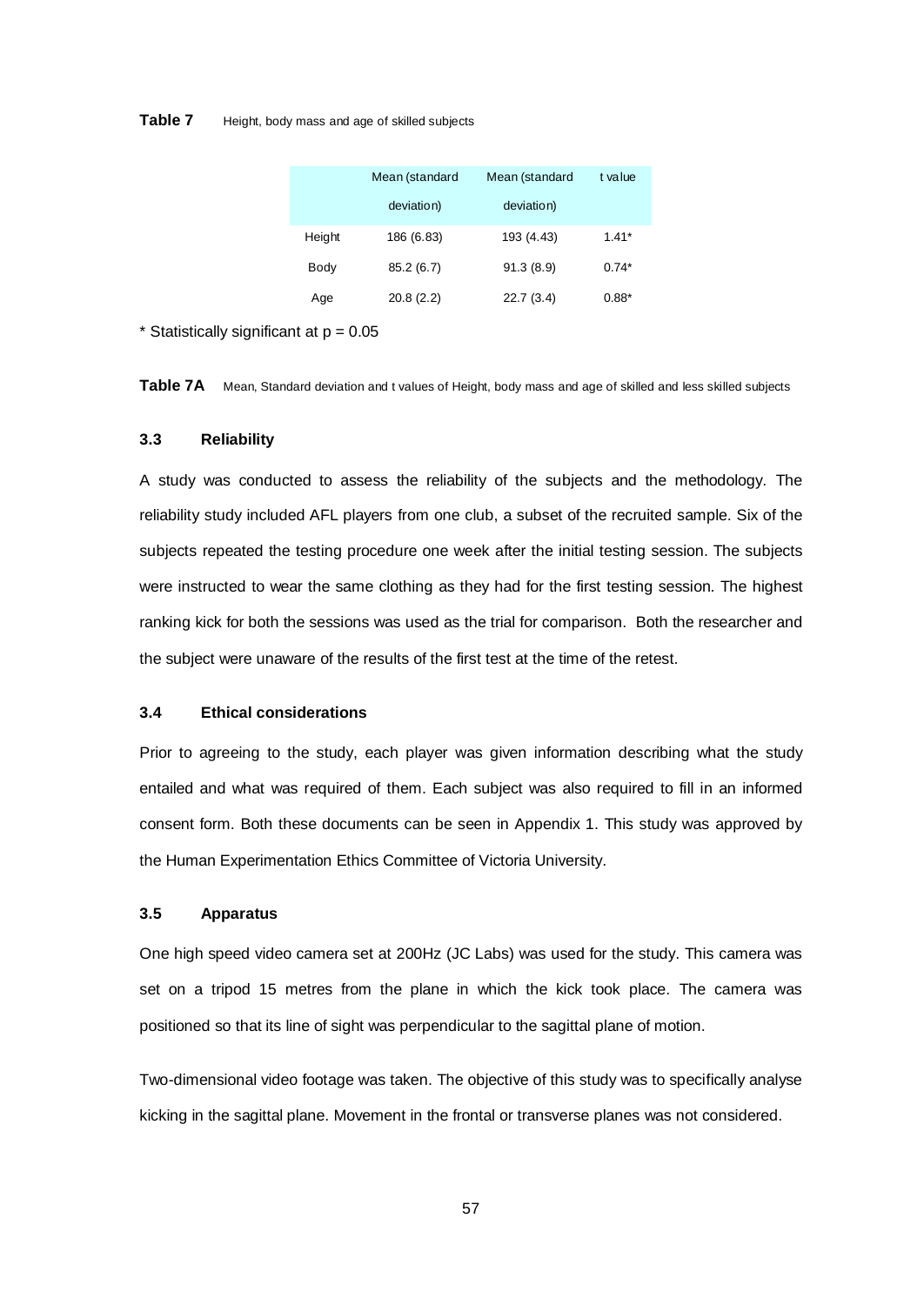# 3.4.1 Calibration

The field of view was calibrated using a scaling rod of a known length (1.6 metres). The field of view was set to film only the kick itself, not the four step approach.

# **3.6 Subject preparation**

Subjects were instructed to wear a training t-shirt, running shorts and dry weather football boots. The subjects did not wear socks, enabling a reflective marker to be placed on the ankle. The markers that were used were 2 cm in diameter. The placement of the markers is outlined in table 8.

| marker | reference for joint centre                                               |
|--------|--------------------------------------------------------------------------|
| hip    | Proximal aspect of the greater trochanter                                |
| knee   | Lateral epicondyle of the tibia                                          |
| ankle  | Lateral malleolus                                                        |
| toe    | The base of the fifth metatarsal (on the shoe)                           |
| hee    | The heel marker was placed at the base of the<br>calcaneus (on the shoe) |
|        |                                                                          |

**Table 8** List markers and exact placement

# **3.7 Angle definitions**

Knee angle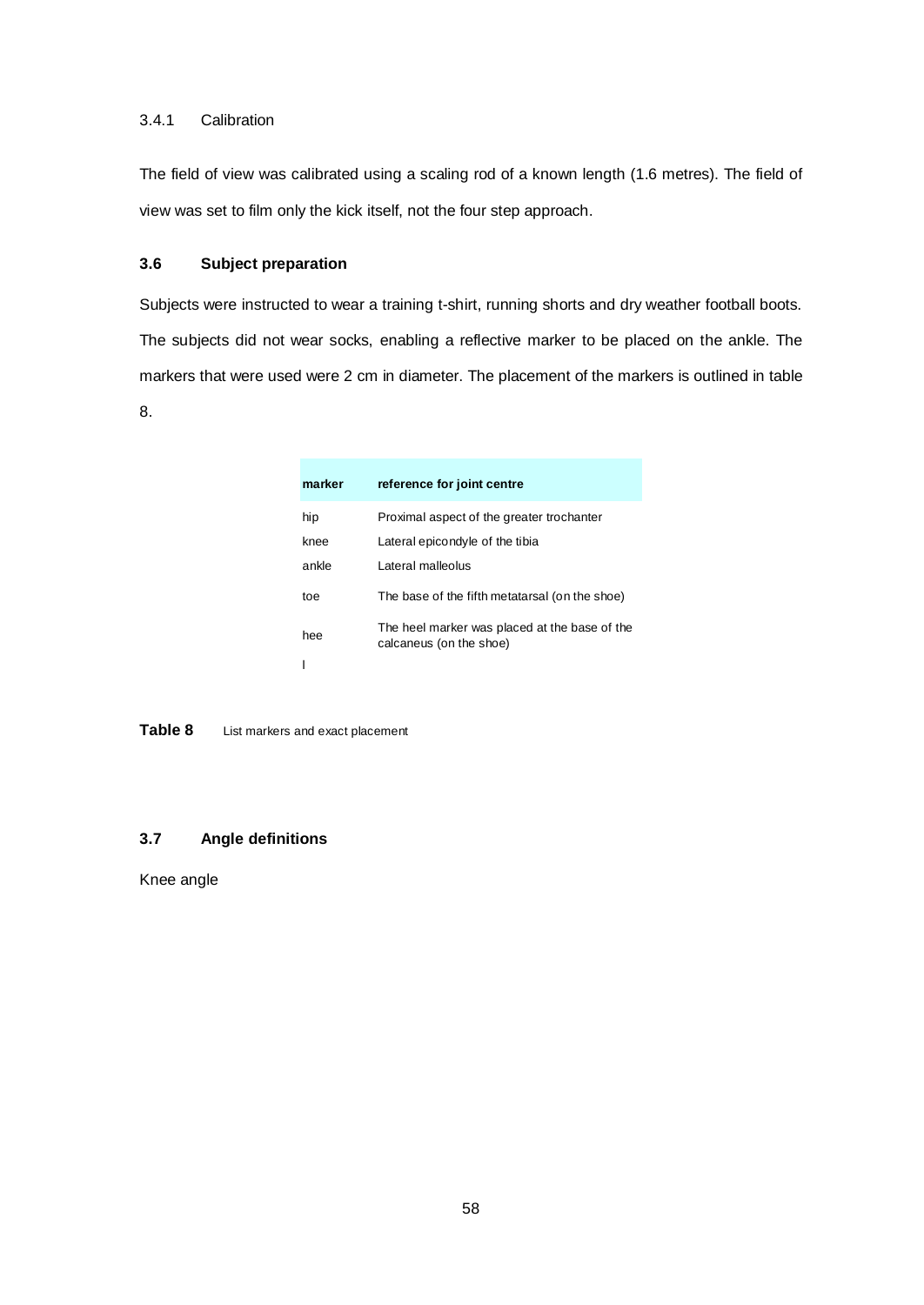

**Figure 15** Knee angle definition.

The knee angle is based on an anatomical angle of 180 degrees (figure 15).

Ankle angle



**Figure 16** Ankle angle definition

The ankle angle is based on an anatomical angle of 90 degrees (figure 16)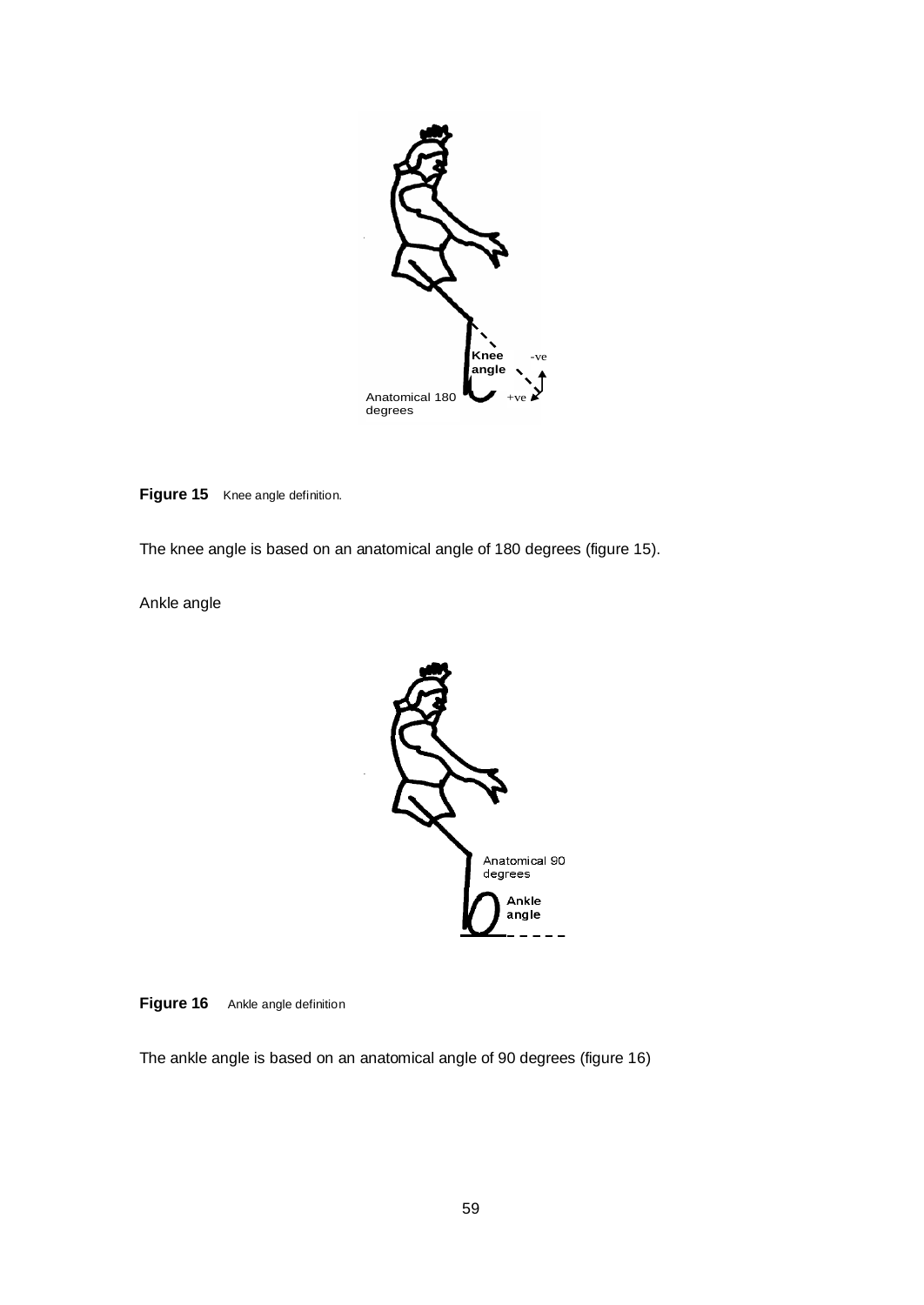# *Segmental angles*

All of the angles that were used for analysis were calculated ccw with respect to the positive x axis (Winter, 1990). Segmental angles are shown in figures 17 – 19.

Thigh angle





Shank angle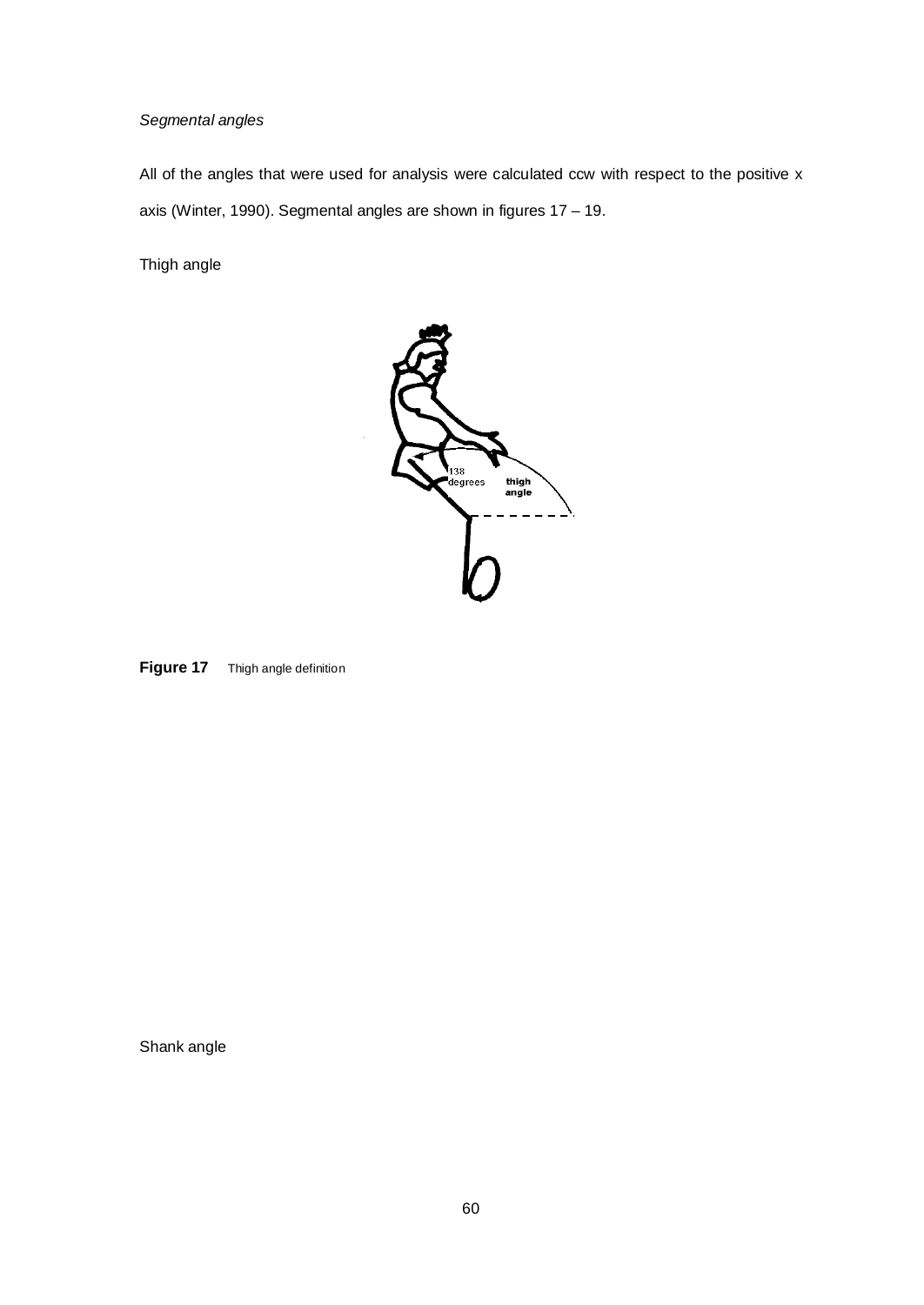

**Figure 18** Shank angle definition.

Foot angle



**Figure 19** Foot angle definition

# **3.8 Experimental procedure**

Figure 20 illustrates the set - up that was used to collect the data.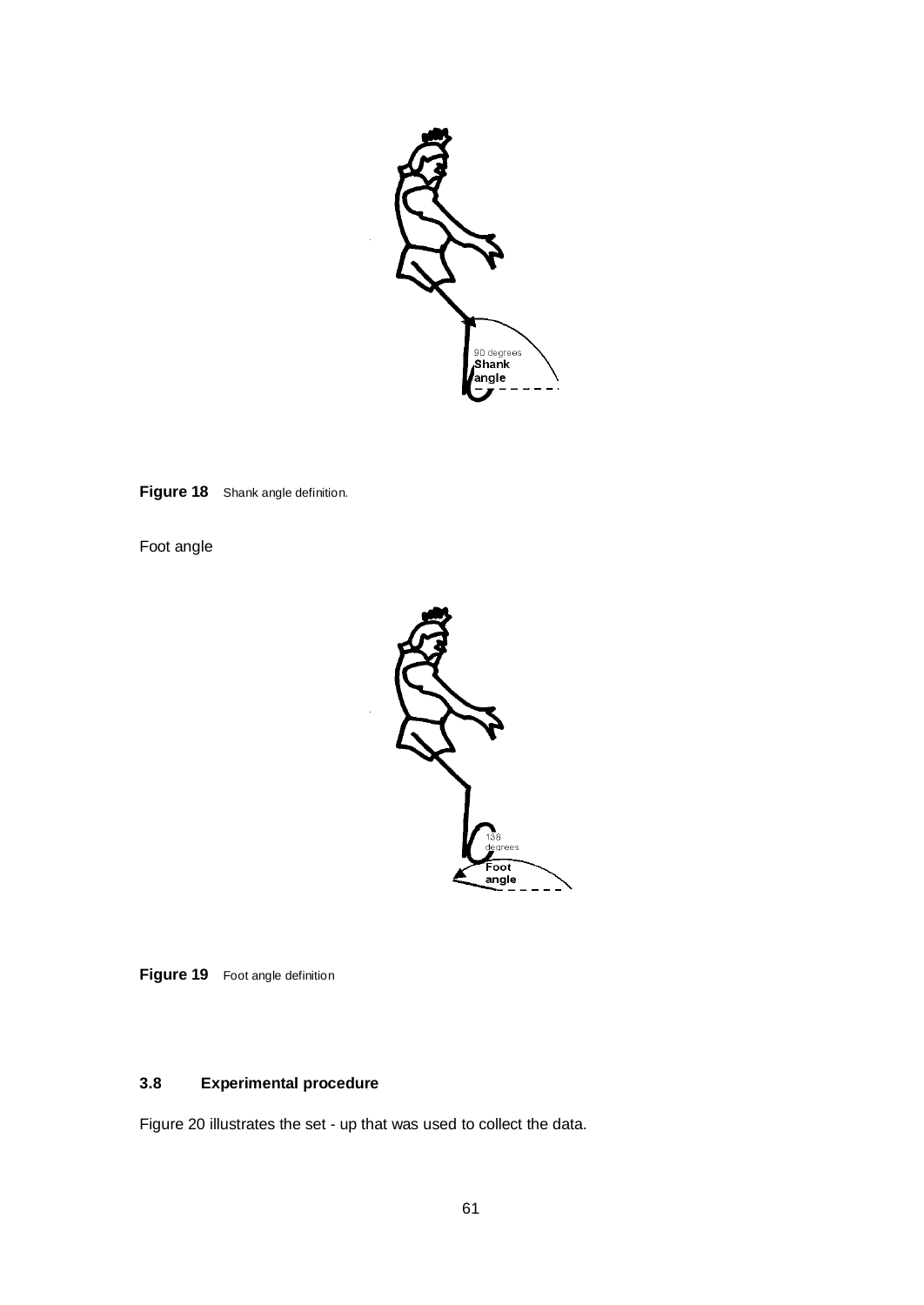

**Figure 20** Diagram of kinematic set - up

# 3.8.1 Testing protocol

### *Warm up*

Each subject performed a standard warm up. This consisted of five minutes bike riding, static and ballistic stretching and 10 kicks of varying intensity. An additional five kicks were allowed to familiarise the subjects with the procedure.

### *Data collection*

Ten drop punt kicks were recorded for each subject. Subjects were instructed to kick as though they were trying to attain maximum distance with each kick. A four step approach was standard for all subjects. The subject rated each kick out of 10, so that any poor kicks could be discarded. Kicks were also discarded if they did not spin as a drop punt (a drop punt is characterised by the ball rotating backwards around its central axis).

# **3.9 Data processing**

The trial that was given the highest ranking by the player was used for analysis. The video footage of each trial was processed through the Peak Motus motion analysis system (Peak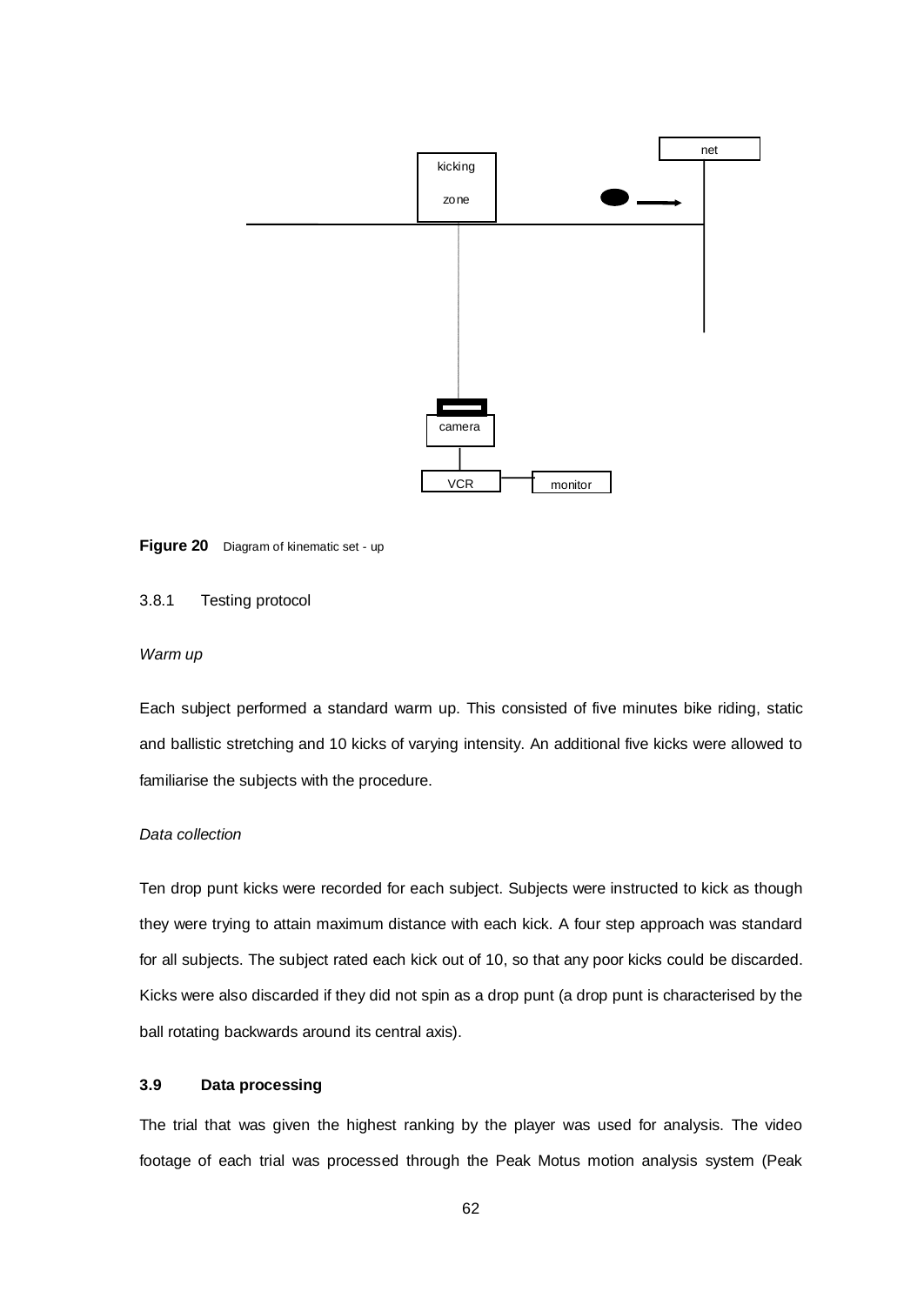Performance Technologies, Englewood, Colorado). The position of each reflective marker was captured by automatic digitisation using this system. These coordinates were used to define the following segments: foot, shank and thigh. The data was filtered using the low - pass Butterworth filter in Peak Motus. Peak Motus also calculated the optimal filter for each point using the 'Jackson knee method' (Source: Peak Motus manual).

Numerical differentiation was then performed to derive angular velocities of the thigh and shank segments and hip, knee and ankle joints.

This data was then transferred to Microsoft Excel for analysis. Once the kinematic data had been exported into Microsoft Excel it was transferred onto a template spreadsheet. A copy of this template spreadsheet has been included as an Appendix 2. Individual subject files were created and linked to a summary spreadsheet.

# 3.9.1 Phase determination

More than .75 seconds of data was recorded for each subject. The method used to define the kick meant that the kick duration was different for each subject. For the purposes of this study, total movement time began at the time of the maximum thigh cw angle (beginning of thigh forward rotation) and concluded at foot - ball contact. The total kick duration was divided into two phases, the transition and the forward swing. The definitions of each are outlined in table 9 and descriptions of these phases are included in section 4.1.1.

| phase            | start                                                   | end                                                  |
|------------------|---------------------------------------------------------|------------------------------------------------------|
| transition       | start of counter clockwise rotation of the thigh        | start of the counter clockwise rotation of the shank |
| forward<br>swing | start of the counter clockwise rotation of the<br>shank | foot-ball contact                                    |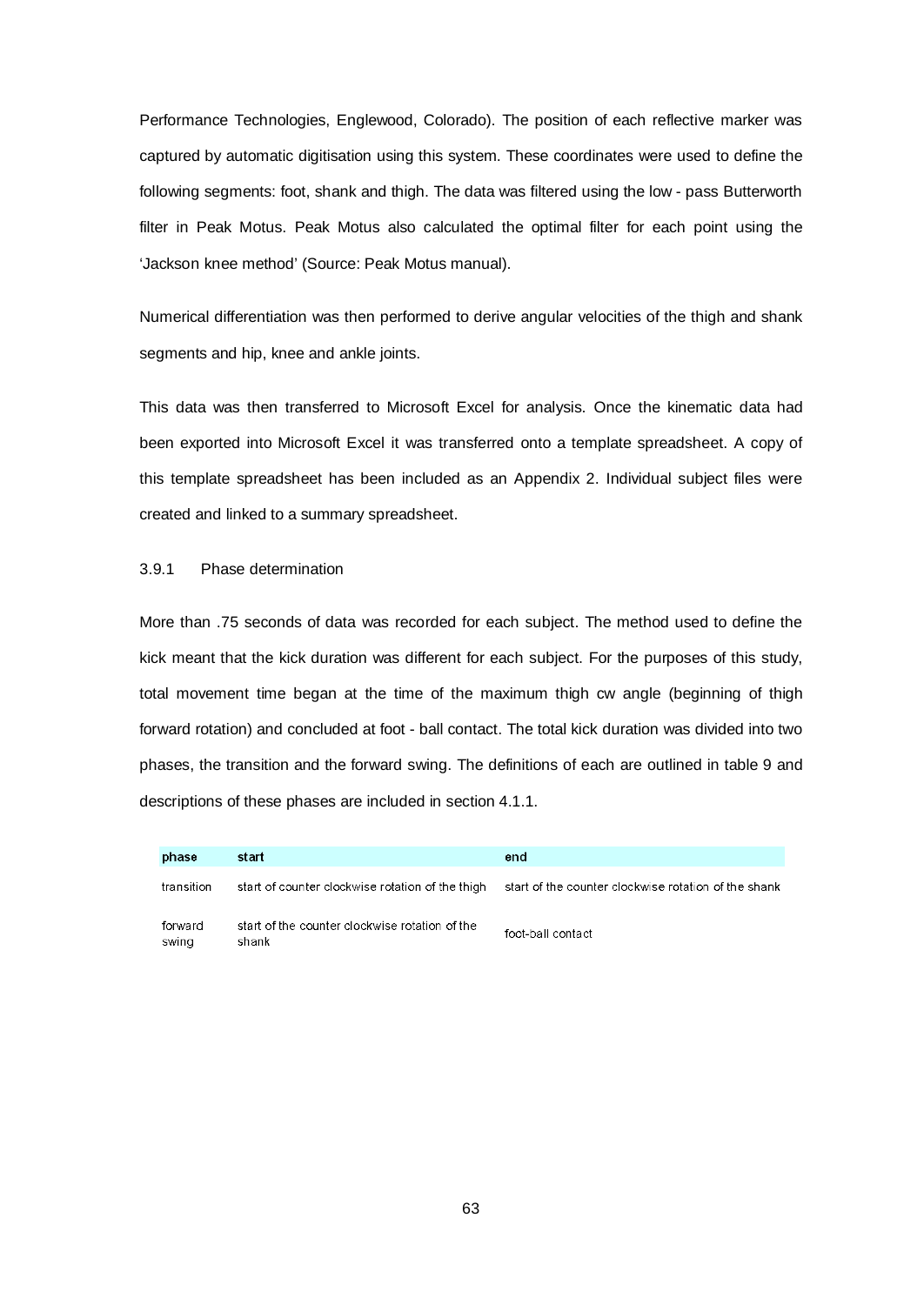# **Table 9** Phase definitions

## **3.10 Data Analysis**

### 3.10.1 Angular Variables

list of angular variables max knee flexion angle max knee extension angle max thigh cw angle max shank cw angle max foot cw angle max ankle plantarflexion angle knee extension angle at contact thigh angle at contact shank angle at contact foot angle at contact ankle plantarflexion angle at contact knee flexion angle at the end of the transition thigh angle at the end of the transition shank angle at the end of the transition foot angle at the end of the transition ankle plantarflexion angle at the end of the transition knee extension angle at max knee extension angular velocity thigh angle at max knee extension angular velocity shank angle at max knee extension angular velocity foot angle at max knee extension angular velocity ankle plantarflexion angle at max knee extension angular velocity knee flexion ROM during transition thigh ccw ROM during transition shank cw ROM during transition foot ROM during transition ankle ROM during transition knee flexion ROM (start of transition to end of transition) knee extension ROM (max knee flexion to contact) thigh ccw rotation ROM (start of transition to contact) shank cw ROM (during transition) shank ccw ROM (start of transition to contact)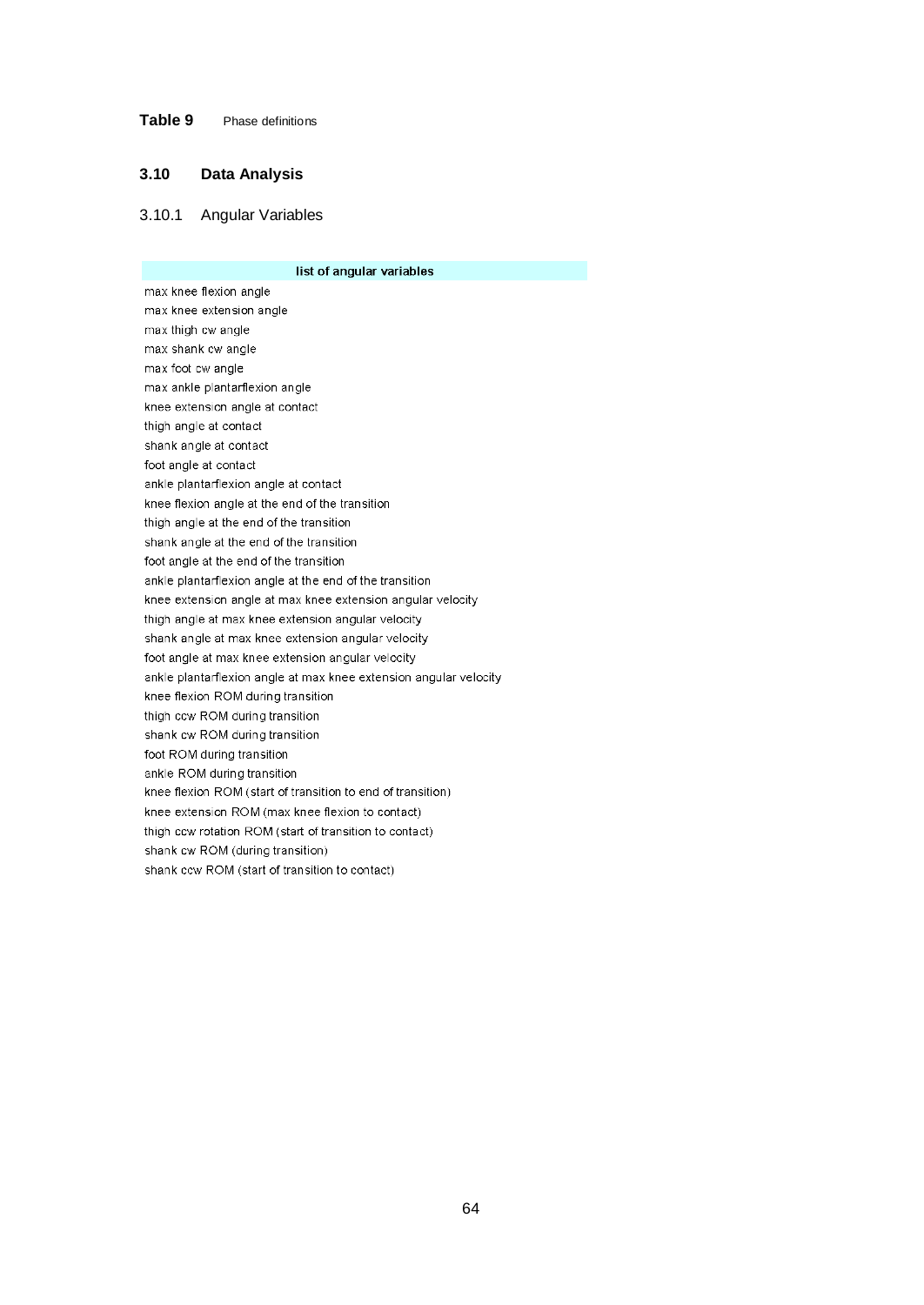# **Table 10** List of angular variables

### 3.10.2 Angular velocity variables

angular velocity variables max knee extension angular velocity max ccw thigh angular velocity max ccw shank angular velocity max cw foot angular velocity max ankle plantarflexion angular velocity max knee flexion angular velocity during transition max ccw thigh angular velocity during transition max cw shank angular velocity during transition max cw foot angular velocity during transition max ankle plantarflexion angular velocity during transition max knee extension angular velocity during forward swing max ccw thigh angular velocity during forward swing max ccw shank angular velocity during forward swing max cw foot angular velocity during forward swing max ankle plantarflexion angular velocity during forward swing knee extension angular velocity at contact ccw thigh angular velocity at contact ccw shank angular velocity at contact cw foot angular velocity at contact ankle plantarflexion angular velocity at contact

Table 11 List of angular velocity variables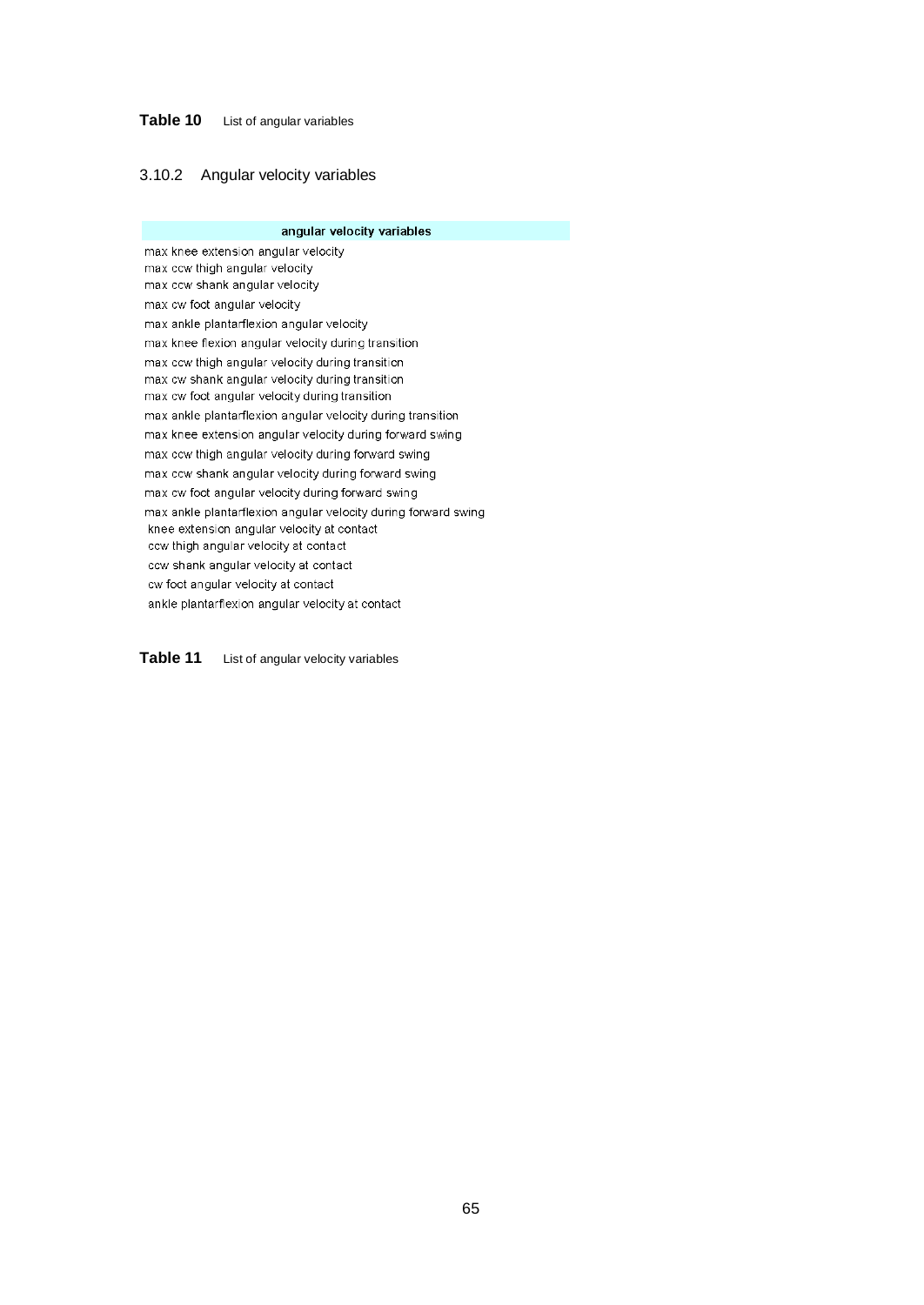# 3.10.3 Temporal variables

temporal variables time of max knee flexion angle time of max knee extension angle time of max thigh cw angle time of max shank cw angle time of max foot ccw angle time of max ankle plantarflexion angle time of max knee flexion angular velocity time of max knee extension angular velocity time of max ccw thigh angular velocity time of max ccw shank angular velocity time of max cw foot angular velocity time of max ankle plantarflexion angular velocity transition duration forward swing duration movement time from max ccw thigh angular velocity to max ccw shank angular velocity movement time from max ccw shank angular velocity to max cw foot angular velocity movement time from max knee extension angular velocity to max cw foot angular velocity movement time from max knee extension angular velocity to max ccw thigh angular velocity movement time from max knee extension angular velocity to max ccw shank angular velocity movement time from max knee flexion angle to max cw shank angle movement time from max ccw thigh angular velocity to max knee flexion angle

### **Table 12** List of temporal variables

# **3.11 Statistical Analysis**

### 3.11.1 Reliability

Trial one and trial two were compared for each subject. A custom Microsoft Excel macro was used to calculate intraclass correlation coefficient (ICC) and the standard error of measurement (SEM) for each variable (Wrigley, 1998). Atkinson and Nevill (1998) suggested that variables are reliable if they have an r value equal to or greater than 0.80.

### 3.11.2 Between group comparisons

All the reliable variables for the skilled and less skilled groups were compared using t test in SPSS. Levene's test for equality of variance was also calculated in SPSS.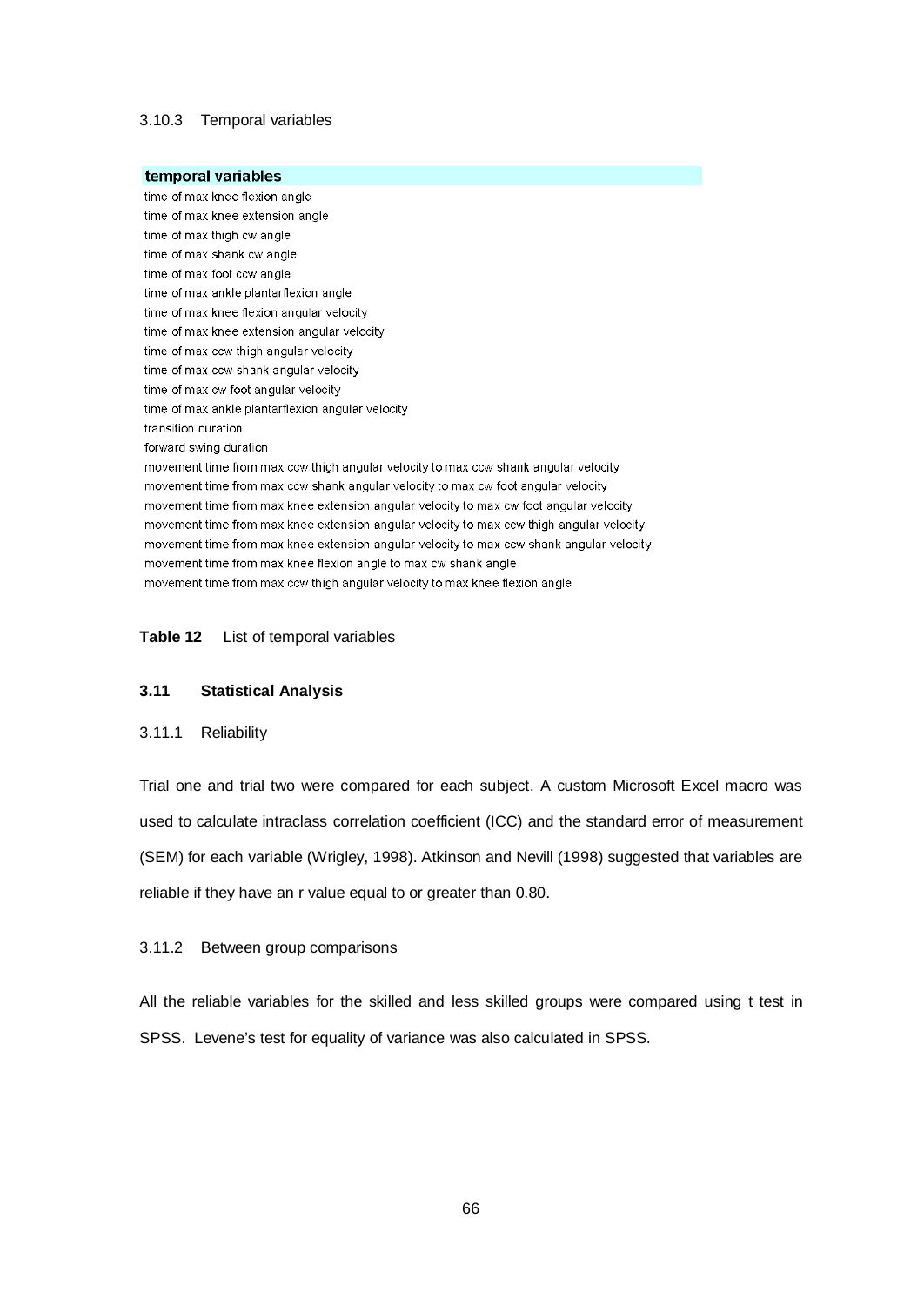Each variable in this study was reported in relation to 0.05, 0.1 and 0.2 levels of significance. 0.05 - 0.2 levels of significance are considered to be quite liberal in terms of detecting statistical significance. For this reason the selection of these levels of significance increases the risk of committing a type 1 error.

### 3.11.4 Effect size

Effect size was reported for all reliable variables. Effect size was measured using the calculation presented by Speed and Anderson (2000).

$$
d=(M_1-M_2)/Sp
$$

Effect sizes were used for two reasons: a) to measure the magnitude of the effect (difference between the two groups) and b) to enable researchers to compare the results of this study to future studies. An effect size of less than 0.41 was classified as a small effect; an effect size between .41 and .70 was considered to be a moderate effect, and an effect size >0.70 was regarded as a large effect, based on Thomas et al. (1991) and Cohen (1988).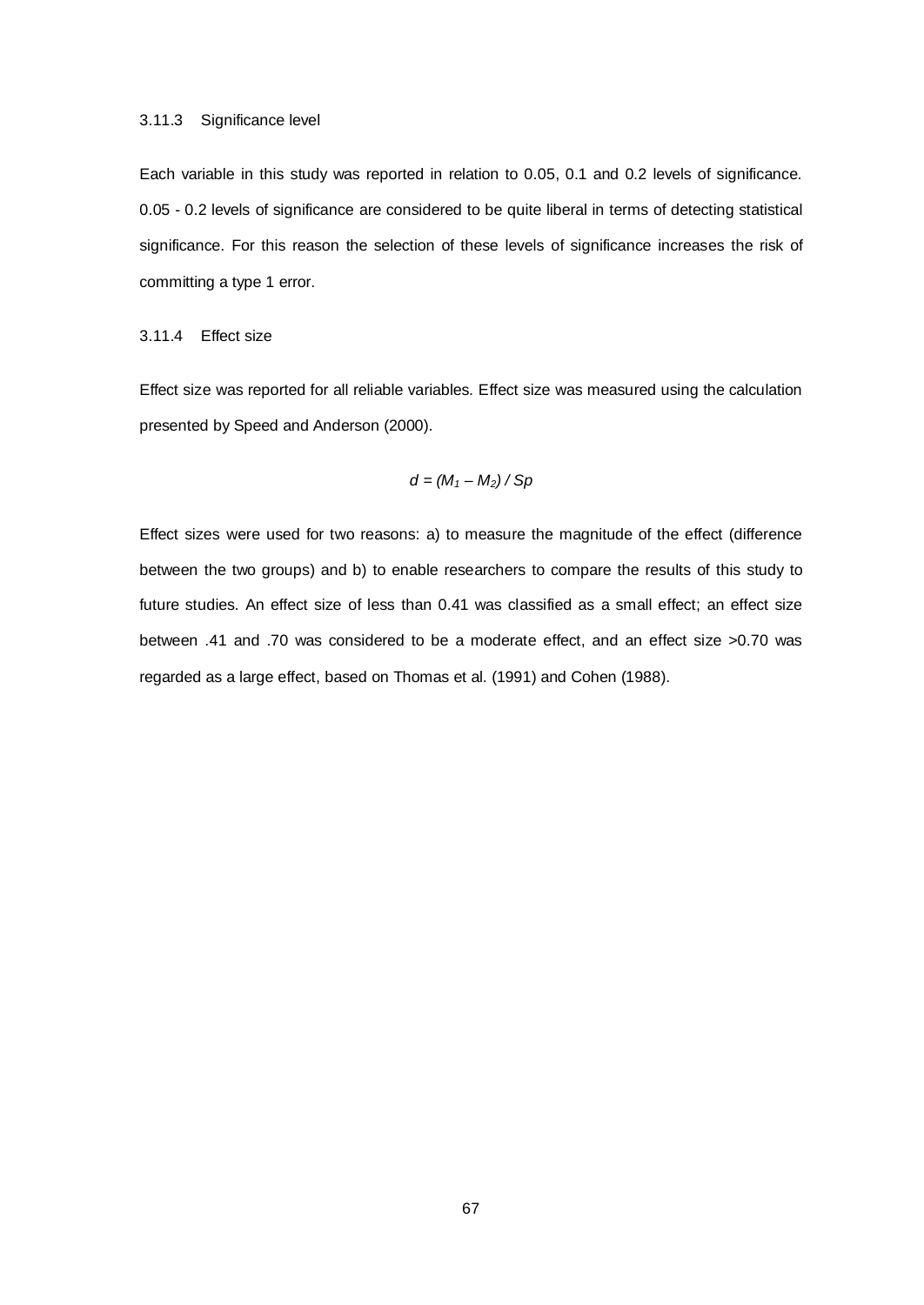# **4.0 RESULTS**

The purpose of this section is to present a profile of the kinematics of the drop punt and to present the results of the comparisons made between the skilled and less skilled groups.

The presentation of results is divided into three sections:

- 1 A general description of the kinematics of kicking: This section is of a descriptive nature and contains no statistical comparisons.
- 2 Reliability results: The results of the reliability study are presented to ascertain the reliability of the methods that were used.
- 3 Comparison of the kinematics of skilled and less skilled kickers: Presentation of the results of the between group comparisons for all the reliable variables.

# **4.1 General description of kicking**

4.1.1 General profile of the the drop punt kick – phase timings

The following diagram and paragraph summarises the data that defines the phases for all subjects. Mean data for all subjects, for each variable, was used to create the figures in section 4.1.

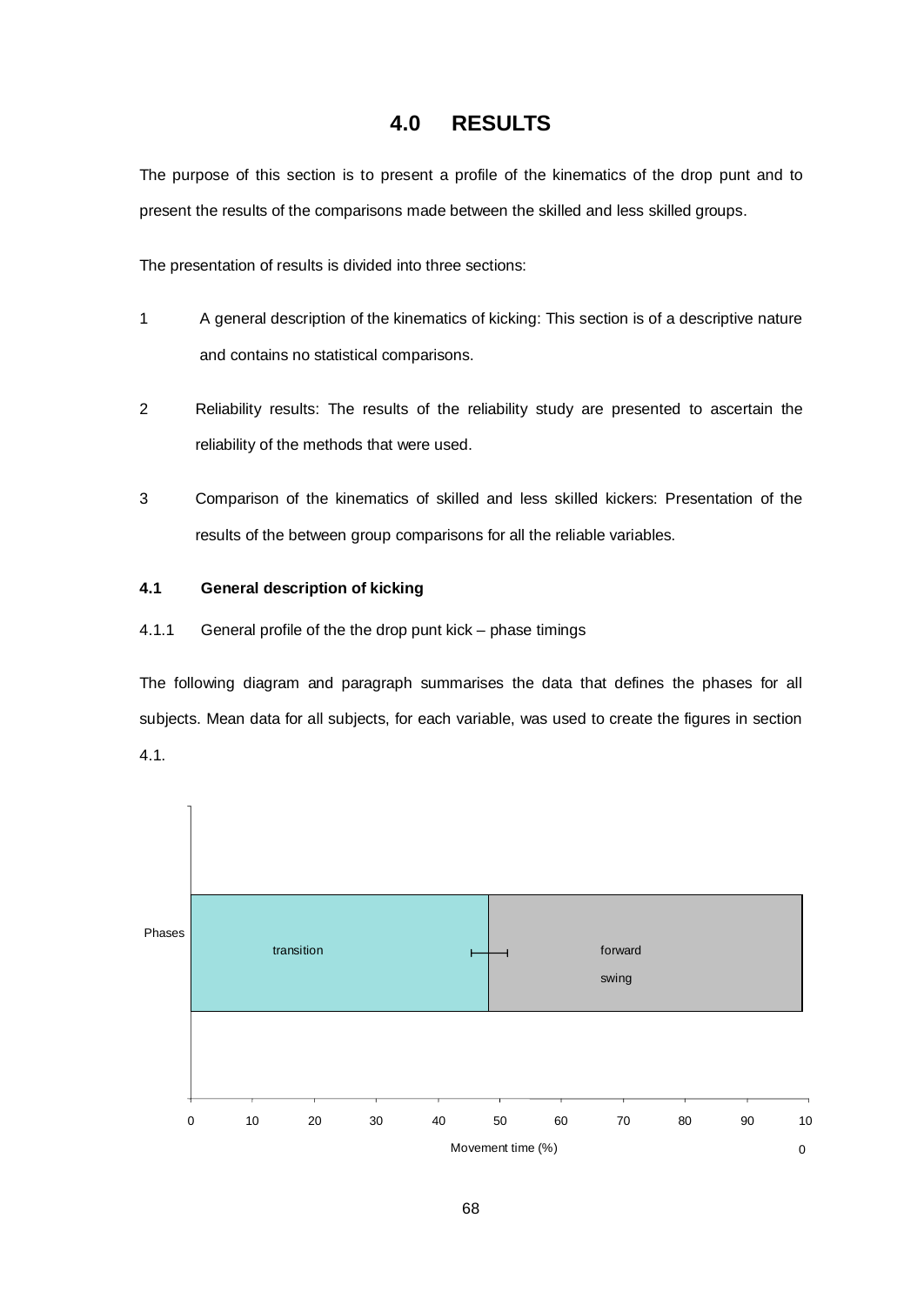# **Figure 21** Timing of phases

The transition duration (time from maximum thigh cw angle to maximum shank cw angle) is the equivalent of 50% of movement time. The forward swing (time from the maximum shank cw angle to foot – ball contact) accounts for the other 50% of the movement time. The kinematic events that occur in each phase are summarised in sections 4.1.2 and 4.1.3.

# 4.1.2 General profile of the the drop punt kick - angles

The following diagram and paragraph summarises the angular displacement data obtained for all subjects. Mean data for all subjects, for each variable, was used to create the chart below.



**Figure 22** Mean angular displacement data for all subjects (■ knee, ▲ shank, о foot, + ankle, - thigh).

0.2 seconds to 0.1 seconds prior to foot - ball contact.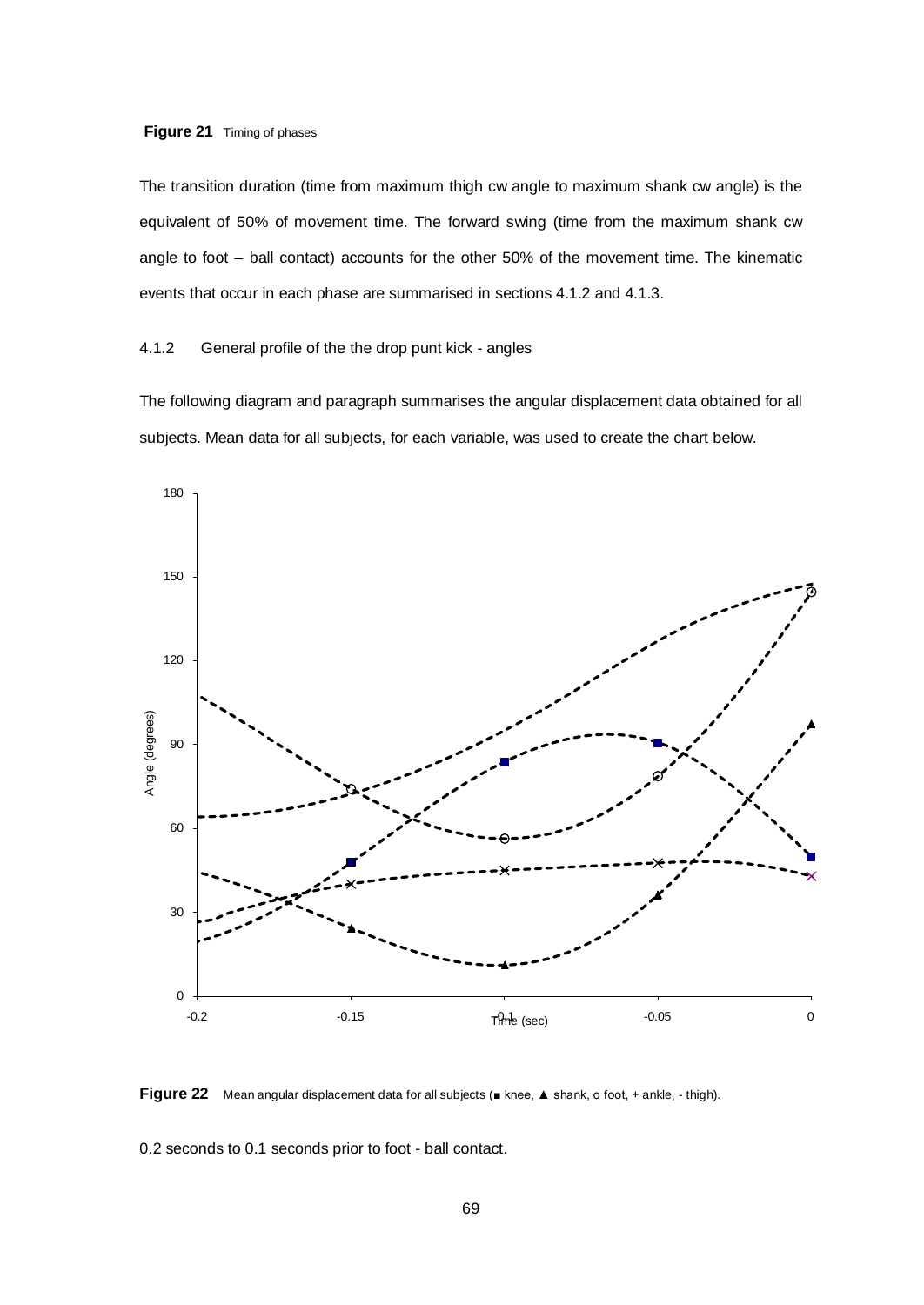- Knee flexion, thigh ccw rotation and shank cw rotation occur simultaneously.
- The angles of the foot follow a similar pattern to the angles of the shank.
- 0.1 to foot ball contact.
- The rotation of the shank changes from cw to ccw.
- The thigh continues to rotate in the ccw direction.
- Knee flexion continues for a short time after the change in the direction of the rotation of the shank.
- Knee extension commences.
- The shank and thigh continue to rotate ccw until foot ball contact.
- **The knee extension angle at contact is around 50 degrees.**
- The angle of the ankle gradually becomes more plantarflexed until just prior to foot ball contact.
- Maximum knee extension angle occurs after foot ball contact.

4.1.3 General profile of the the drop punt kick – angular velocity

The following diagram and paragraph summarises the angular velocity data obtained for all subjects. Mean data for all subjects, for each variable, was used to create the chart below (figure 23).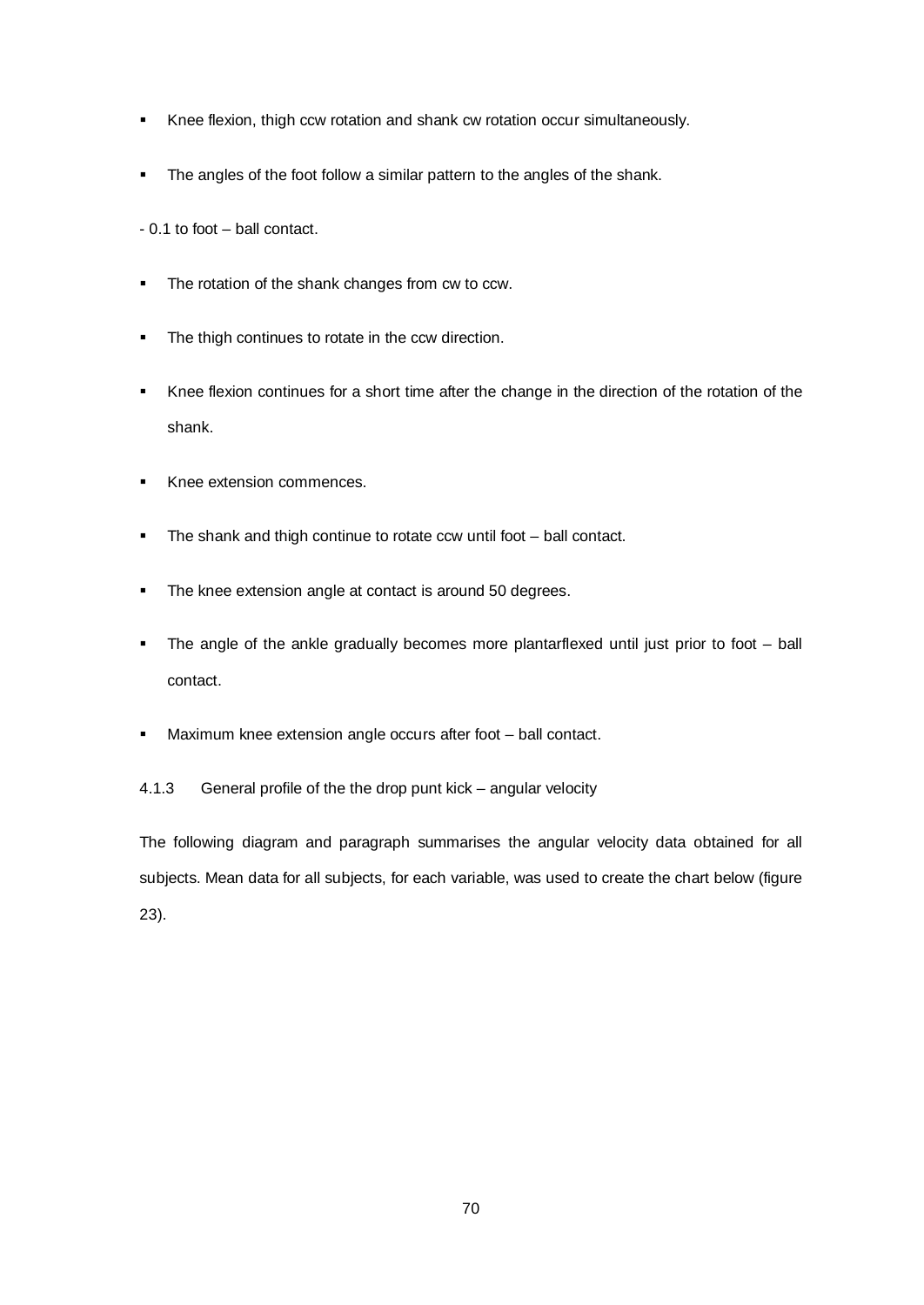

**Figure 23** Mean angular velocity data for all subjects (■ knee, ▲ shank, o foot, + ankle, - thigh).

# **Summary of angular velocity profile of the drop punt:**

0.2 seconds to 0.1 seconds prior to foot - ball contact.

- Knee flexion angular velocity increases and peaks during this time.
- Knee flexion angular velocity decreases.
- Knee extension angular velocity begins to increase.
- Shank and foot angular velocity begin to increase.
- 0.1 to foot ball contact.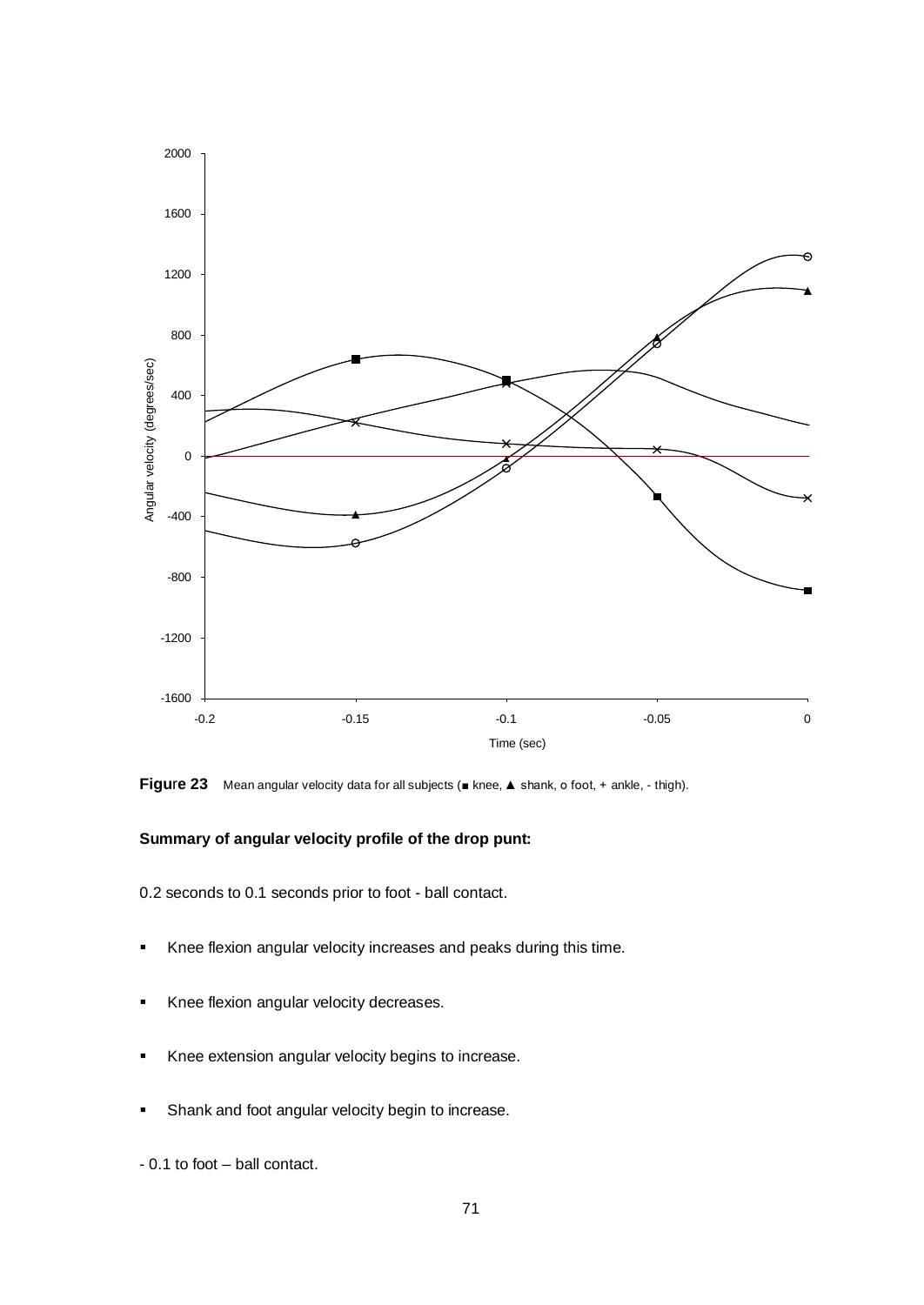- As the angular velocity of the knee changes from flexion to extension the angular velocity of the thigh peaks.
- **Shank ccw and foot cw angular velocity increases.**
- Knee extension angular velocity increases.
- Thigh ccw angular velocity decreases.
- Maximum shank ccw, foot cw and knee extension angular velocity peak at around the time of foot - ball contact.
- **Foot cw angular velocity demonstrates the highest maximum angular velocity and shank** maximum ccw angular velocity the second highest. Maximum knee extension angular velocity is less than that of the shank and the maximum ccw angular velocity of the thigh is even less than the knee.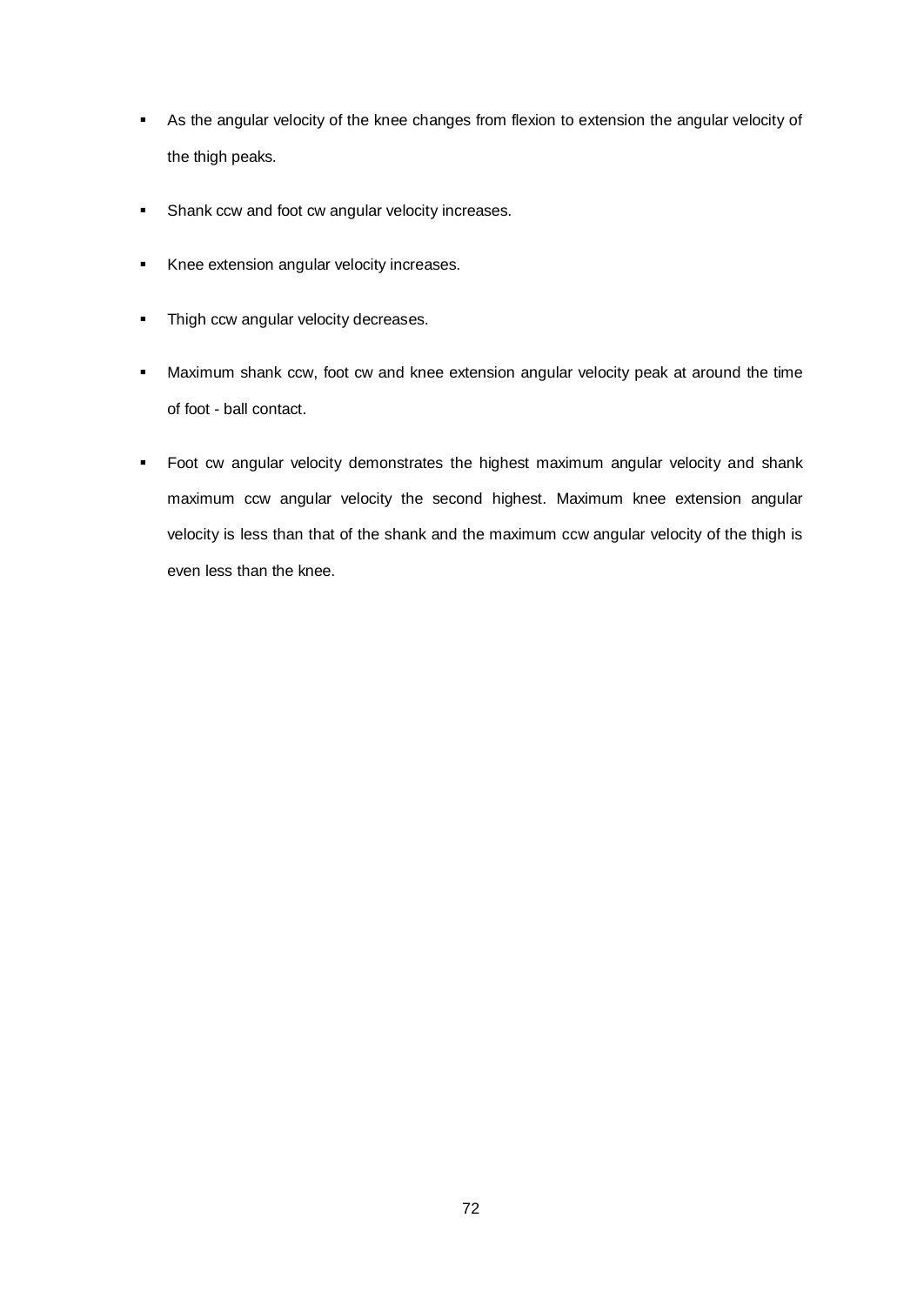#### Timing of key events



Figure 24 Timing of key selected events in the drop punt kick. 0 time represents the time of foot – ball contact. This chart is representative of the mean (SD) values of all subjects.

Summary of the timing of key events:

- Maximum shank cw angle occurs just after maximum knee flexion angular velocity.
- **Maximum knee flexion angle occurs after the maximum shank cw angle.**
- **Maximum ccw thigh angular velocity occurs prior to maximum ccw shank angular velocity.**
- **Maximum cw foot and ccw shank angular velocity occur at approximately the same time.**
- Maximum knee extension angular velocity occurs just after maximum ccw shank angular velocity.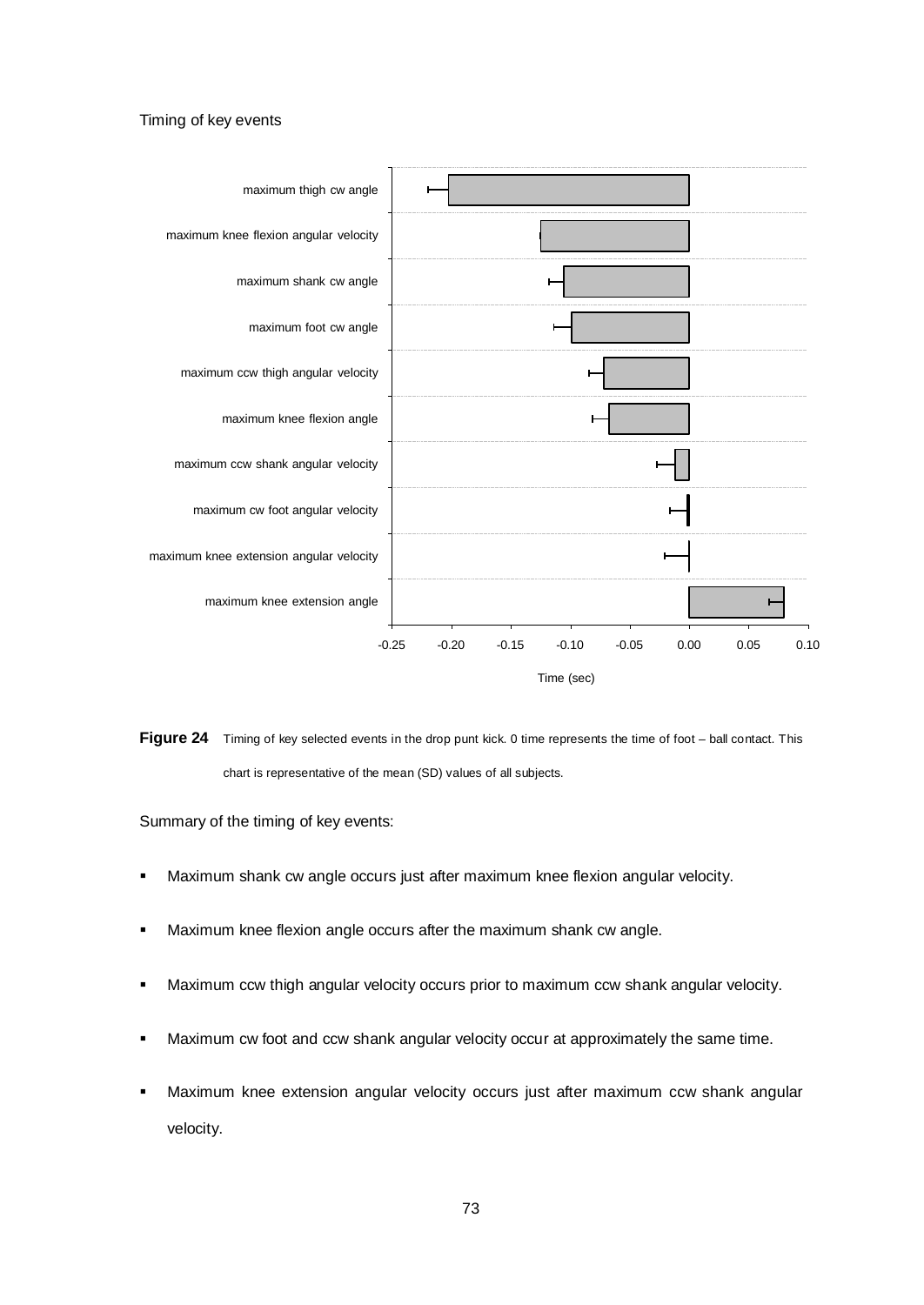## **4.2 Reliability**

## 4.2.1 Reliability – angles

The results of the reliability trials are listed in the tables below. The reliability of the temporal variables is reported for both absolute and relative time. Reliable variables (ICC>0.8) are highlighted. The rationale for deeming the variables reliable if they have an ICC > 0.80 is discussed in 3.9.1.

| maximum angles           | <b>ICC</b> | <b>SEM</b> | <b>SEM</b> | <b>SD</b> | mean    |
|--------------------------|------------|------------|------------|-----------|---------|
|                          |            | degrees    | $%$ mean   | degrees   | degrees |
| max knee flexion angle   | 0.41       | 4.47       | 4.72       | 5.7       | 94.7    |
| max knee extension angle | 0.42       | 4.70       | 167.80     | 2.8       | 2.8     |
| max thigh ccw angle      | 0.99       | 2.02       | 3.68       | 16.8      | 54.9    |
| max shank cw angle       | 0.77       | 4.53       | 65.40      | 9.2       | 6.9     |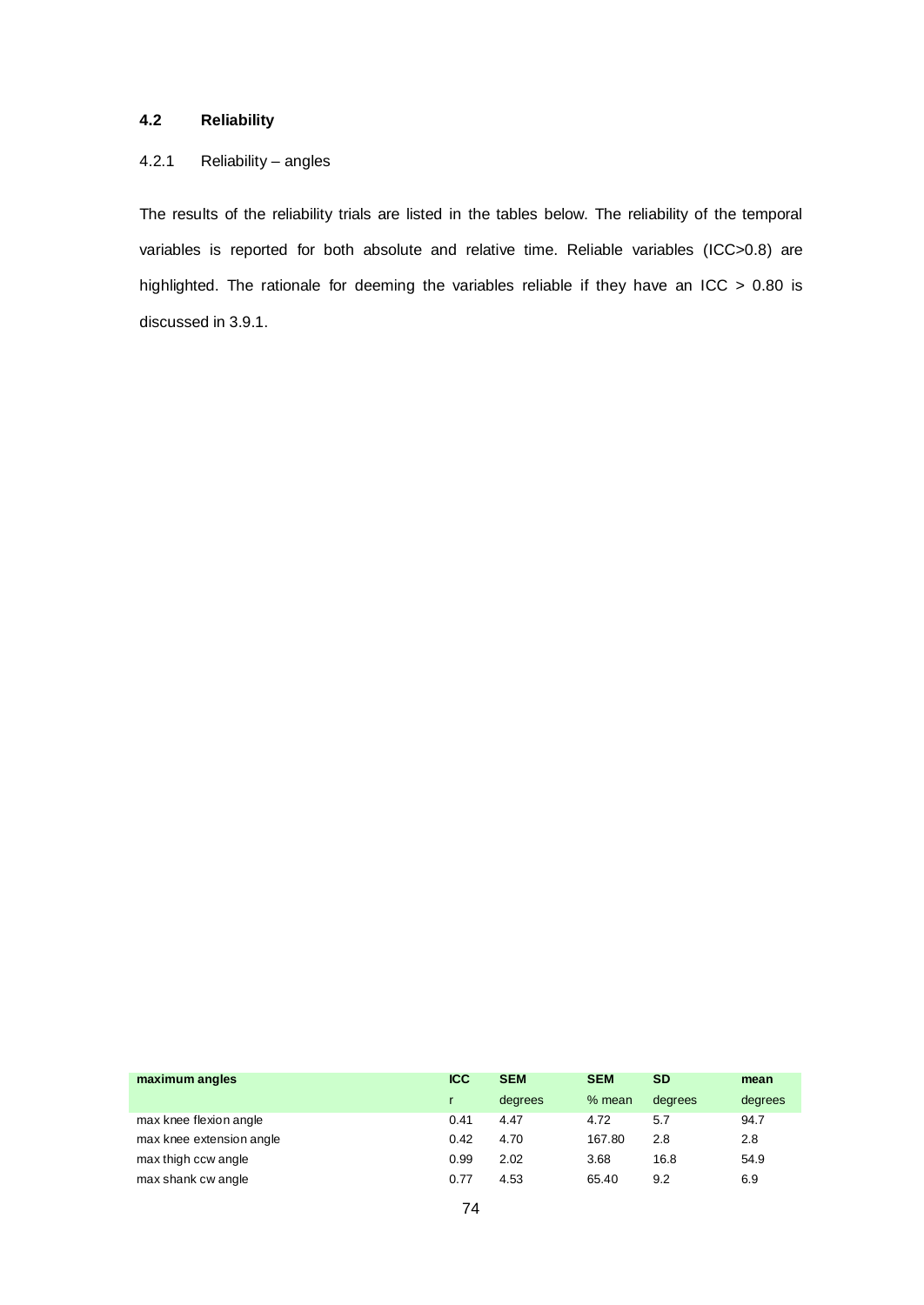| max foot cw angle                                                    | 0.95       | 3.05       | 5.52       | 13.2      | 55.3    |
|----------------------------------------------------------------------|------------|------------|------------|-----------|---------|
| max ankle plantarflexion angle                                       | 0.89       | 2.70       | 5.43       | 7.8       | 49.7    |
| angles at foot - ball contact                                        | <b>ICC</b> | <b>SEM</b> | <b>SEM</b> | <b>SD</b> | mean    |
|                                                                      | r          | degrees    | % mean     | degrees   | degrees |
| knee extension angle at contact                                      | 0.55       | 3.70       | 6.84       | 5.4       | 54.2    |
| thigh angle at contact                                               | 0.99       | 2.67       | 1.96       | 23.5      | 136.3   |
| shank angle at contact                                               | 0.93       | 5.22       | 6.11       | 18.4      | 85.5    |
| foot angle at contact                                                | 0.08       | 6.87       | 4.98       | 6.6       | 138.0   |
| ankle plantarflexion angle at contact                                | 0.70       | 3.07       | 6.96       | 5.4       | 44.1    |
| angles at the end of the transition                                  | <b>ICC</b> | <b>SEM</b> | <b>SEM</b> | <b>SD</b> | mean    |
|                                                                      | r          | degrees    | % mean     | degrees   | degrees |
| knee flexion angle at the end of the transition                      | 0.74       | 3.43       | 4.25       | 6.4       | 80.8    |
| thigh angle at the end of the transition                             | 0.99       | 2.38       | 3.01       | 27.6      | 78.8    |
| shank angle at the end of the transition                             | 0.78       | 4.50       | 64.23      | 9.2       | 7.0     |
| foot angle at the end of the transition                              | 0.95       | 2.97       | 5.33       | 13.2      | 55.7    |
| ankle plantarflexion angle at the end of the transition              | 0.78       | 2.95       | 6.55       | 6.0       | 45.1    |
| angles at maximum knee extension angular                             | <b>ICC</b> | <b>SEM</b> | <b>SEM</b> | <b>SD</b> | mean    |
| velocity                                                             | r.         | degrees    | $%$ mean   | degrees   | degrees |
| knee extension angle at max knee extension angular                   | 0.75       | 1.88       | 3.34       | 3.6       | 56.3    |
| velocity                                                             |            |            |            |           |         |
| thigh angle at max knee extension angular velocity                   | 0.13       | 27.40      | 32.97      | 29.1      | 83.1    |
| shank angle at max knee extension angular velocity                   | 0.48       | 13.94      | 25.04      | 18.8      | 55.7    |
| foot angle at max knee extension angular velocity                    | 0.55       | 12.36      | 24.57      | 18.0      | 50.3    |
| ankle plantarflexion angle at max knee extension<br>angular velocity | 0.87       | 4.22       | 18.36      | 11.3      | 23.0    |
| <b>ROM during transition</b>                                         | <b>ICC</b> | <b>SEM</b> | <b>SEM</b> | <b>SD</b> | mean    |
|                                                                      | r          | degrees    | % mean     | degrees   | degrees |
| knee flexion ROM during transition                                   | 0.95       | 6.49       | 12.40      | 26.6      | 52.3    |
| thigh ccw ROM during transition                                      | 0.96       | 2.32       | 9.73       | 11.5      | 23.8    |
| shank cw ROM during transition                                       | 0.90       | 4.85       | $-16.67$   | 14.6      | $-29.1$ |
| foot ROM during transition                                           | 0.95       | 5.72       | $-13.24$   | 24.7      | $-43.2$ |
| ankle ROM during transition                                          | 0.97       | 2.42       | 16.65      | 14.3      | 14.6    |
| <b>ROM</b>                                                           | <b>ICC</b> | <b>SEM</b> | <b>SEM</b> | <b>SD</b> | mean    |
|                                                                      | r          | degrees    | % mean     | degrees   | degrees |
| knee flexion ROM                                                     | 0.16       | 5.98       | 4.75       | 96.7      | 126.0   |
| knee extension ROM (max knee flexion to contact)                     | 0.53       | 5.10       | 4.57       | 173.1     | 111.5   |
| thigh ccw rotation ROM (start of transition to contact)              | 0.53       | 5.10       | 2.89       | 368.9     | 176.3   |
| shank cw ROM during transition                                       | 0.90       | 4.9        | $-16.7$    | 14.6      | 29.1    |
| shank ccw ROM during forward swing                                   | 0.86       | 4.80       | 3.93       | 128.9     | 122.0   |

Table 13 Reliability of the angular variables (magnitude).

| timing of maximum angles (relative time) | <b>ICC</b> | <b>SEM</b> | <b>SEM</b> | <b>SD</b> | mean  |
|------------------------------------------|------------|------------|------------|-----------|-------|
|                                          |            | $%$ MT     | $%$ mean   | %MT       | %MT   |
| time of max knee flexion angle           | 0.94       | 3.11       | 4.97       | 12.0      | 62.6  |
| time of max knee extension angle         | 0.98       | 2.92       | 1.95       | 18.7      | 149.6 |
| time of max thigh cw angle               | 0.99       | 2.02       | 3.68       | 16.8      | 54.9  |
| time of max shank cw angle               | 0.94       | 5.22       | 12.75      | 20.7      | 41.0  |
| time of max foot ccw angle               | 0.98       | 2.73       | 6.24       | 16.9      | 43.8  |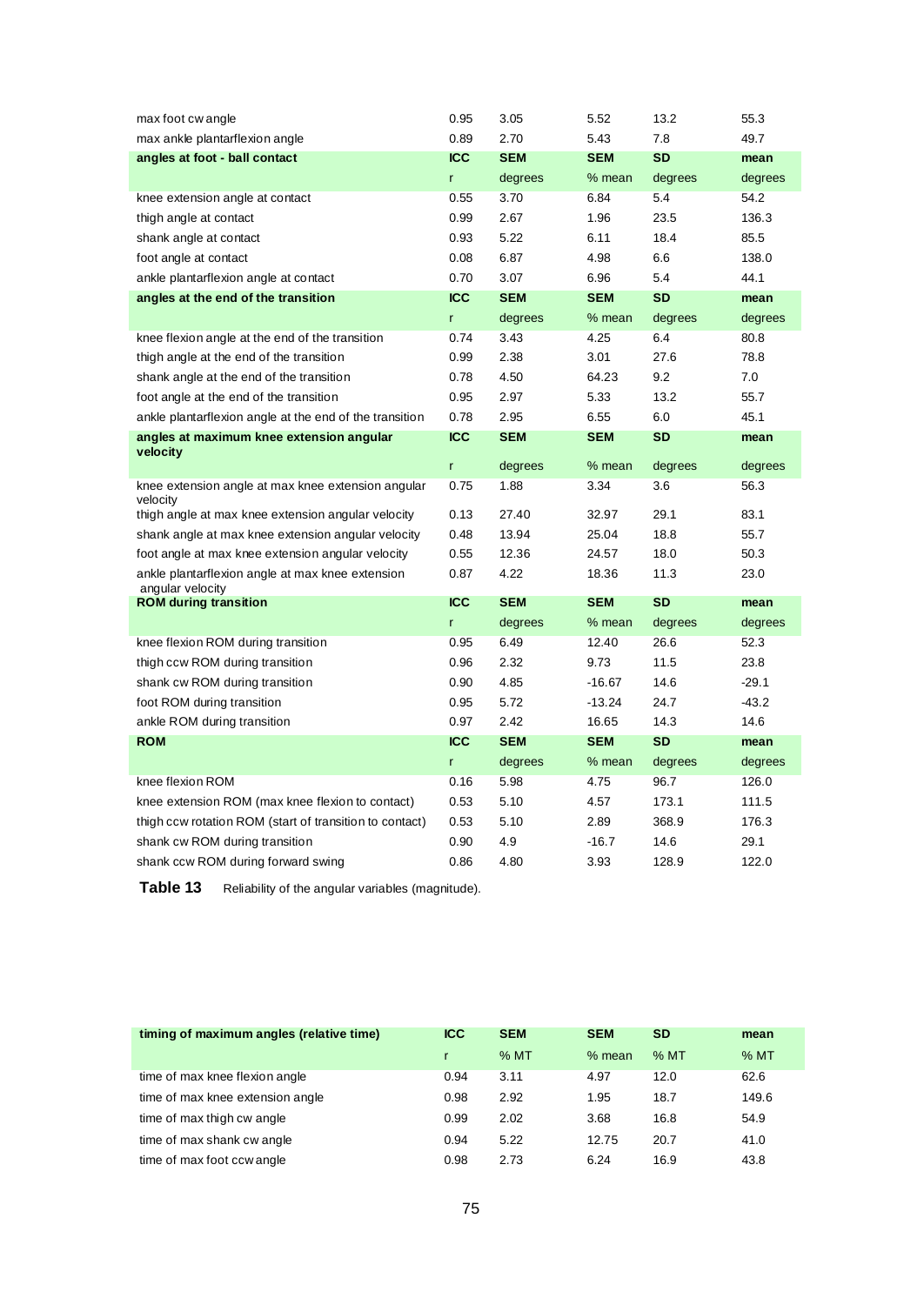| time of max ankle plantarflexion | -0.49 20.23 | 26.49 | 16.9 | 76.4 |
|----------------------------------|-------------|-------|------|------|
|                                  |             |       |      |      |

| timing of maximum angles (absolute time) | <b>ICC</b> | <b>SEM</b> | <b>SEM</b> | <b>SD</b>  | mean          |
|------------------------------------------|------------|------------|------------|------------|---------------|
|                                          |            | time (sec) | $%$ mean   | time (sec) | time<br>(sec) |
| time of max knee flexion angle           | $-0.25$    | 0.01       | $-10.33$   | 0.01       | $-0.06$       |
| time of max knee extension angle         | 0.42       | 0.01       | 6.95       | 0.01       | 0.08          |
| time of max thigh cw angle               | 0.98       | 0.01       | $-3.13$    | 0.04       | $-0.18$       |
| time of max shank cw angle               | $-0.62$    | 0.01       | $-7.37$    | 0.01       | $-0.10$       |
| time of max foot ccw angle               | 0.44       | 0.00       | $-4.85$    | 0.01       | $-0.09$       |
| time of max angle plantarflexion         | $-0.61$    | 0.04       | $-97.08$   | 0.03       | $-0.04$       |

Table 14 Reliability of the angular variables (temporal).

## 4.2.2 Reliability – angular velocity

| maximum angular velocities                          | <b>ICC</b> | <b>SEM</b>  | <b>SEM</b> | <b>SD</b>   | mean        |
|-----------------------------------------------------|------------|-------------|------------|-------------|-------------|
|                                                     | r          | degrees/sec | $%$ mean   | degrees/sec | degrees/sec |
| max knee extension angular velocity                 | 0.19       | 110.86      | $-9.64$    | 122.3       | $-1149.5$   |
| max ccw thigh angular velocity                      | 0.94       | 47.97       | 5.96       | 188.1       | 804.7       |
| max ccw shank angular velocity                      | 0.68       | 91.31       | 6.51       | 157.1       | 1401.7      |
| max cw foot angular velocity                        | 0.82       | 124.50      | 7.49       | 278.6       | 1661.5      |
| max ankle plantarflexion angular velocity           | 0.94       | 30.46       | 6.74       | 115.3       | 451.8       |
| angular velocities during transition                | <b>ICC</b> | <b>SEM</b>  | <b>SEM</b> | <b>SD</b>   | mean        |
|                                                     | r          | degrees/sec | $%$ mean   | degrees/sec | degrees/sec |
| max knee flexion angular velocity during transition | 0.65       | 80.76       | 9.92       | 132.1       | 813.8       |
| max ccw thigh angular velocity during transition    | 0.98       | 41.54       | 8.48       | 257.5       | 490.0       |
| max cw shank angular velocity during transition     | $-0.12$    | 43.30       | $-109.88$  | 41.2        | $-39.4$     |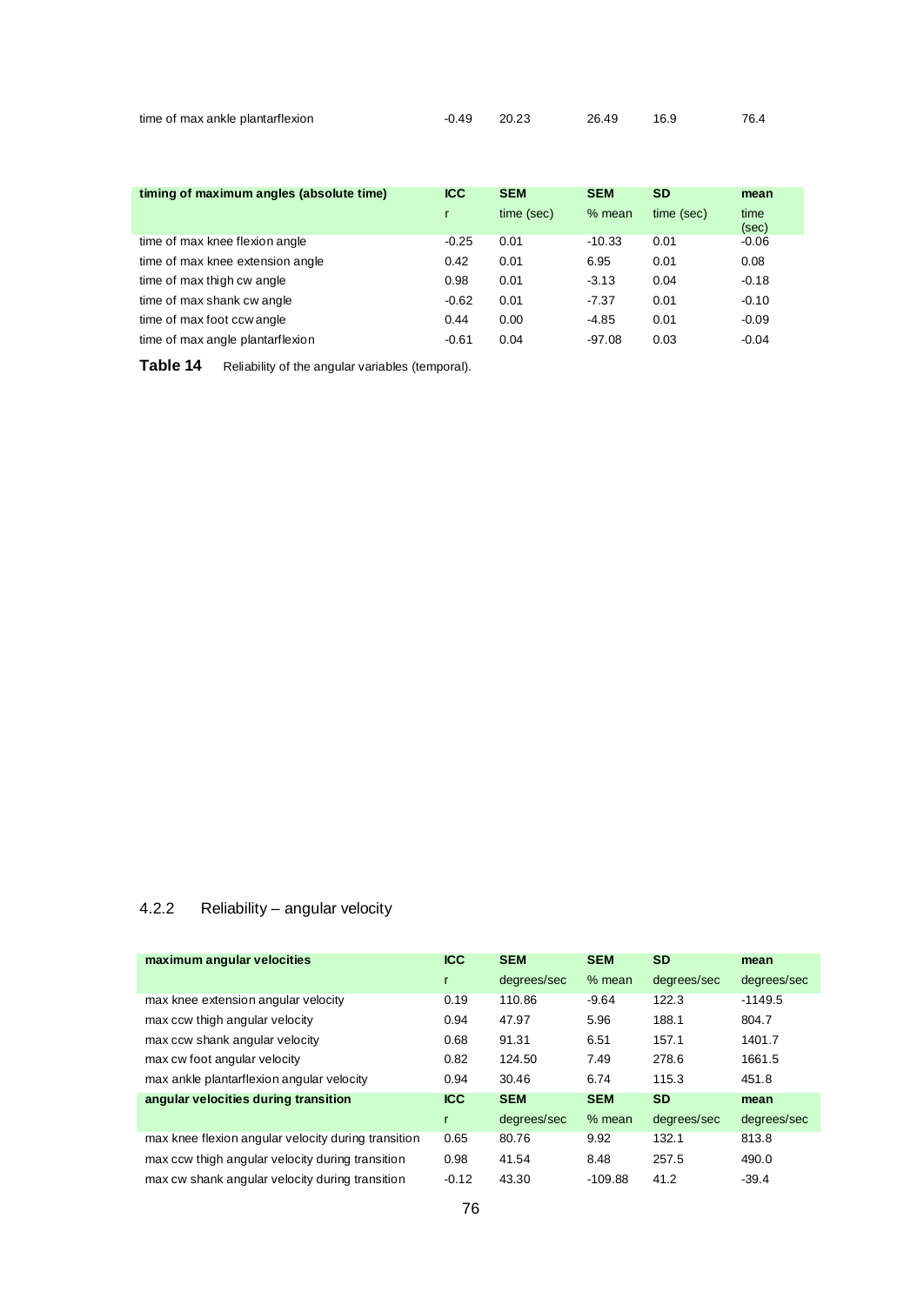| max cw foot angular velocity during transition              | 0.64       | 41.83       | $-36.00$   | 67.7        | $-116.2$    |
|-------------------------------------------------------------|------------|-------------|------------|-------------|-------------|
| max ankle plantarflexion during transition                  | 0.98       | 31.60       | 9.93       | 196.3       | 318.1       |
| maximum angular velocities during forward<br>swing          | <b>ICC</b> | <b>SEM</b>  | <b>SEM</b> | <b>SD</b>   | mean        |
|                                                             | r          | degrees/sec | $%$ mean   | degrees/sec | degrees/sec |
| max knee extension angular velocity during<br>forward swing | 0.12       | 52.92       | 8.42       | 56.2        | 628.3       |
| max ccw thigh angular velocity during forward<br>swing      | 0.90       | 63.52       | 8.00       | 194.0       | 794.2       |
| max ccw shank angular velocity during forward<br>swing      | 0.61       | 152.87      | 11.51      | 237.3       | 1328.6      |
| max cw foot angular velocity during forward swing           | 0.92       | 97.65       | 6.08       | 324.9       | 1606.8      |
| max ankle plantarflexion during forward swing               | 0.08       | 50.76       | 41.01      | 52.8        | 123.8       |
| angular velocities at foot - ball contact                   | <b>ICC</b> | <b>SEM</b>  | <b>SEM</b> | <b>SD</b>   | mean        |
|                                                             | r          | degrees/sec | $%$ mean   | degrees/sec | degrees/sec |
| max knee extension angular velocity at contact              | 0.62       | 89.66       | -8.60      | 142.2       | $-1043.0$   |
| max ccw thigh angular velocity at contact                   | 0.27       | 84.28       | 29.52      | 97.0        | 285.5       |
| max ccw shank angular velocity at contact                   | 0.25       | 271.51      | 21.57      | 310.2       | 1258.5      |
| max cw foot angular velocity at contact                     |            |             |            |             |             |
|                                                             | 0.97       | 49.33       | 3.14       | 277.2       | 1573.5      |

Table 15 Reliability of the angular velocity variables (magnitude).

| timing of maximum angular velocity (relative time) | <b>ICC</b> | <b>SEM</b> | <b>SEM</b> | <b>SD</b> | mean  |
|----------------------------------------------------|------------|------------|------------|-----------|-------|
|                                                    |            | %MT        | $%$ mean   | %MT       | %MT   |
| time of max knee flexion angular velocity          | 0.58       | 2.70       | 9.68       | 4.0       | 27.9  |
| time of max knee extension angular velocity        | 0.37       | 7.81       | 7.49       | 9.7       | 104.3 |
| time of max ccw thigh angular velocity             | 0.91       | 3.57       | 5.12       | 11.4      | 69.8  |
| time of max ccw shank angular velocity             | 0.45       | 15.19      | 14.76      | 20.1      | 102.9 |
| time of max cw foot angular velocity               | 0.43       | 6.59       | 6.50       | 8.6       | 101.4 |
| time of max ankle plantarflexion angular velocity  | 0.07       | 31.54      | 27.86      | 30.5      | 113.2 |

| timing of maximum angular velocity (absolute<br>time) | <b>ICC</b> | <b>SEM</b> | <b>SEM</b> | <b>SD</b>  | mean       |
|-------------------------------------------------------|------------|------------|------------|------------|------------|
|                                                       |            | time (sec) | $%$ mean   | time (sec) | time (sec) |
| time of max knee flexion angular velocity             | 0.58       | 0.00       | $-3.75$    | $-0.13$    | $-0.13$    |
| time of max knee extension angular velocity           | 0.19       | 110.86     | 230.77     | 0.01       | 0.01       |
| time of max ccw thigh angular velocity                | 0.94       | 47.97      | $-78.12$   | 0.04       | $-0.05$    |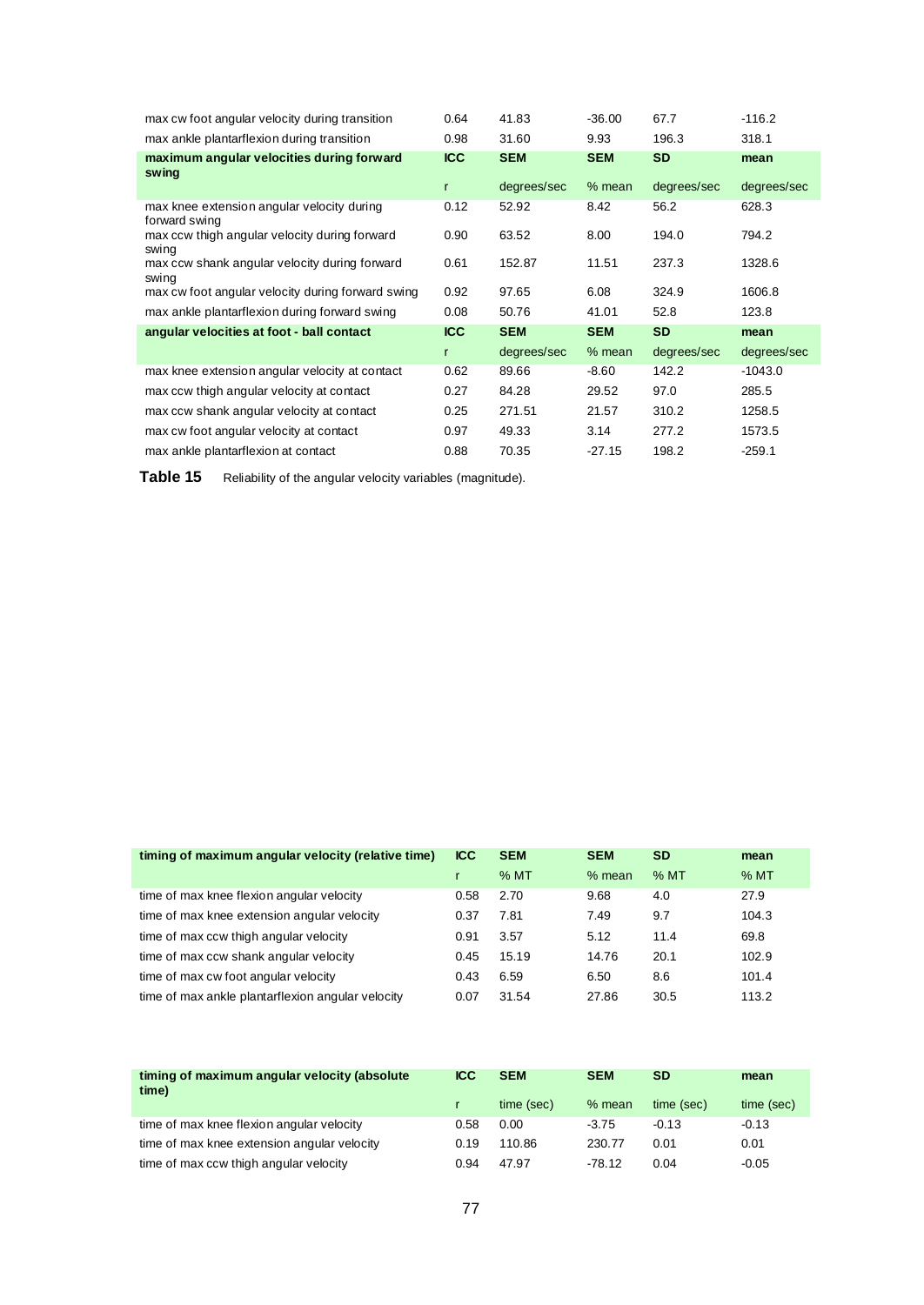| time of max ccw shank angular velocity            | 0.54 | 0.02   | -3616.63 | 0.02 | $0.00\,$ |
|---------------------------------------------------|------|--------|----------|------|----------|
| time of max cw foot angular velocity              | 0.82 | 124.50 | 324.32   | 0.02 | $0.00\,$ |
| time of max ankle plantarflexion angular velocity | 0.09 | 0.03   | 196.88   | 0.03 | 0.02     |

Table 16 Reliability of the angular velocity variables (temporal).

## 4.2.3 Reliability – phase timings

| phase duration (relative time) | <b>ICC</b> | <b>SEM</b> | <b>SEM</b> | SD     | mean   |
|--------------------------------|------------|------------|------------|--------|--------|
|                                |            | $%$ MT     | $%$ mean   | $%$ MT | $%$ MT |
| transition duration            | 0.98       | 3.38       | 8.66       | 20.9   | 39.0   |
| forward swing duration         | 0.23       | 2.41       | 4.62       | 2.7    | 52.1   |

| phase duration (absolute time) | <b>ICC</b> | <b>SEM</b> | <b>SEM</b> | <b>SD</b>  | mean          |
|--------------------------------|------------|------------|------------|------------|---------------|
|                                | r          | time (sec) | $%$ mean   | time (sec) | time<br>(sec) |
| transition duration            | 0.98       | 0.01       | 6.97       | 0.04       | 0.08          |
| forward swing duration         | 0.51       | 0.01       | 5.14       | 0.00       | 0.10          |

Table 17 Reliability of phase timing variables.

## 4.2.4 Reliability – resultant foot velocity at contact

| resultant foot velocity at foot - ball contact | <b>ICC</b> | <b>SEM</b>         | <b>SEM</b> | <b>SD</b>   | mean        |
|------------------------------------------------|------------|--------------------|------------|-------------|-------------|
|                                                |            | degrees/sec % mean |            | dearees/sec | dearees/sec |
| resultant foot velocity at contact             | 0.92       | 0.61               | 4.19       | 21          | 14.6        |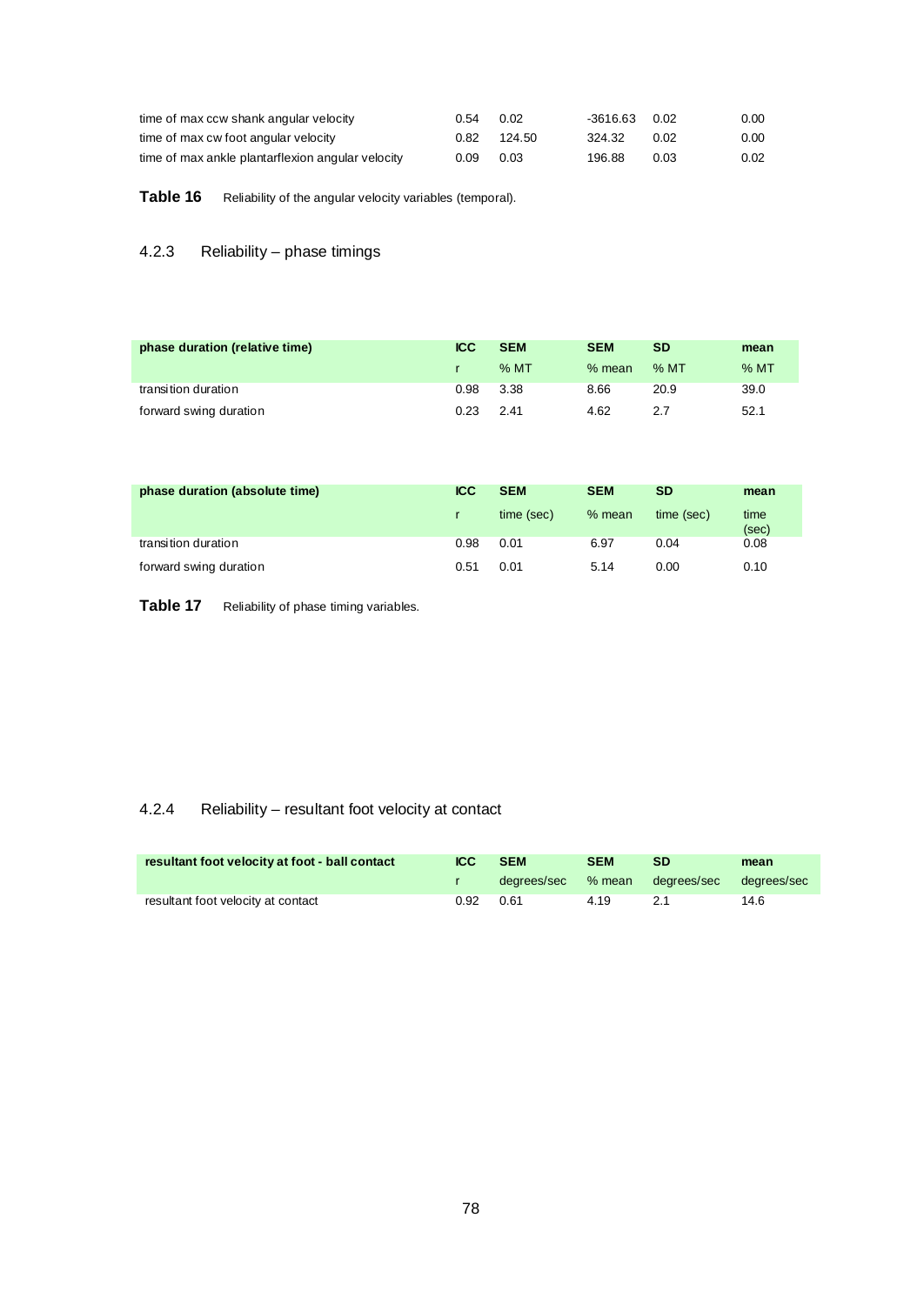

Table 18 Reliability of resultant foot velocity at foot – ball contact.

**Figure 25** Resultant foot velocity at contact for all subjects.

The reliability of the resultant foot velocity at foot – ball contact was affected by the presence of one outlying score (figure 25) of 9.8 metres/second in trial 2. The subject who provided this result yielded a resultant foot velocity at foot – ball contact of 14.5 metres/second for the other trial. The reliability of the resultant foot velocity at foot – ball contact was measured with and without this subject. When the subject was included the r value was 0.61. The reliability was much higher ( $r = 0.92$ ) when the ICC was calculated without this subject.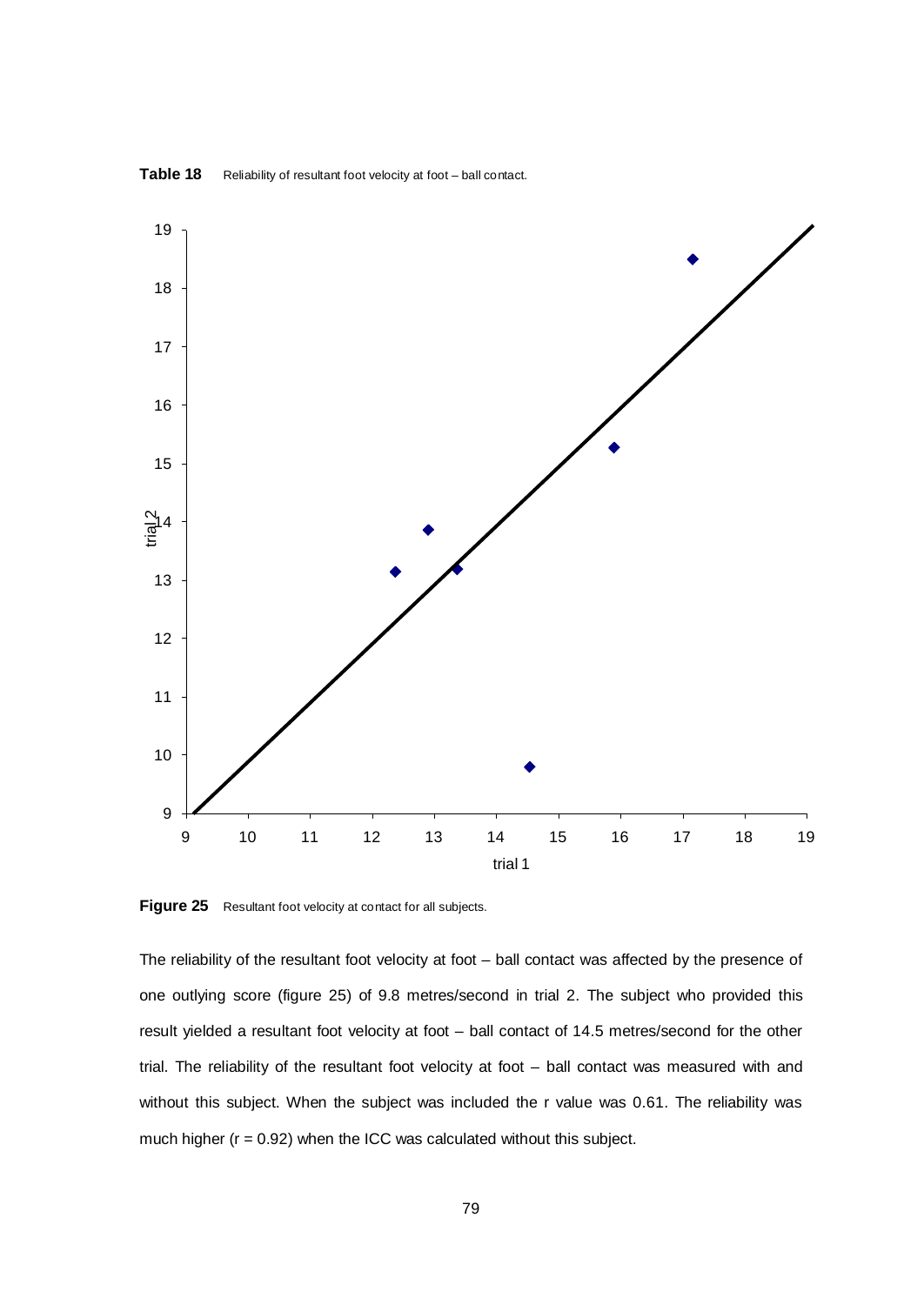## Reliability – movement time between selected key events

| movement time between selected key events<br>(relative time)                                | <b>ICC</b>                       | <b>SEM</b> | <b>SEM</b> | <b>SD</b> | mean   |
|---------------------------------------------------------------------------------------------|----------------------------------|------------|------------|-----------|--------|
|                                                                                             |                                  | $%$ MT     | $%$ mean   | $%$ MT    | %MT    |
| movement time from max ccw thigh angular velocity to<br>max ccw shank angular velocity      | 0.95                             | 0.03       | $-10.38$   | 0.1       | $-0.3$ |
| movement time from max ccw shank angular velocity<br>to max cw foot angular velocity        | 0.42                             | 0.02       | $-520.77$  | 0.0       | 0.0    |
| movement time from max knee extension angular<br>velocity to max cw foot angular velocity   | 0.43                             | 0.02       | $-668.33$  | 0.0       | 0.0    |
| movement time from max knee extension angular<br>velocity to max ccw thigh angular velocity | 0.84                             | 0.01       | 14.89      | 0.0       | 0.1    |
| movement time from max knee extension angular<br>velocity to max ccw shank angular velocity | $\overline{\phantom{a}}$<br>0.22 | 0.02       | 486.48     | 0.0       | 0.0    |

| time between selected key events (absolute time)                                            | <b>ICC</b> | <b>SEM</b> | <b>SEM</b> | <b>SD</b>  | mean       |
|---------------------------------------------------------------------------------------------|------------|------------|------------|------------|------------|
|                                                                                             |            | time (sec) | $%$ mean   | time (sec) | time (sec) |
| movement time from max ccw thigh angular velocity<br>to max ccw shank angular velocity      | $-0.12$    | 0.02       | $-30.86$   | 0.02       | $-0.06$    |
| movement time from max ccw shank angular velocity<br>to max cw foot angular velocity        | 0.42       | 0.02       | $-520.77$  | 0.03       | 0.00       |
| movement time from max knee extension angular<br>velocity to max cw foot angular velocity   | 0.30       | 0.02       | 1142.37    | 0.02       | 0.00       |
| movement time from max knee extension angular<br>velocity to max ccw thigh angular velocity | 0.46       | 0.03       | 66.47      | 0.04       | 0.05       |
| movement time from max knee extension angular                                               | $-0.19$    | 0.02       | 405.07     | 0.02       | 0.01       |

velocity to max ccw shank angular velocity

Table 19 Reliability of the time between selected key events.

## 4.2.5.1 Movement time between the time of maximum knee flexion angle and the maximum

### shank cw angle

| movement time from max knee flexion angle<br>to max shank cw angle (relative time) | <b>ICC</b> | <b>SEM</b> | <b>SEM</b> | <b>SD</b> | mean   |
|------------------------------------------------------------------------------------|------------|------------|------------|-----------|--------|
|                                                                                    |            | $%$ MT     | % mean     | % MT      | $%$ MT |
| movement time from max knee flexion angle to max<br>shank cw angle                 | 0.57       | 1.69       | 8.93       | 1.4       | 19.0   |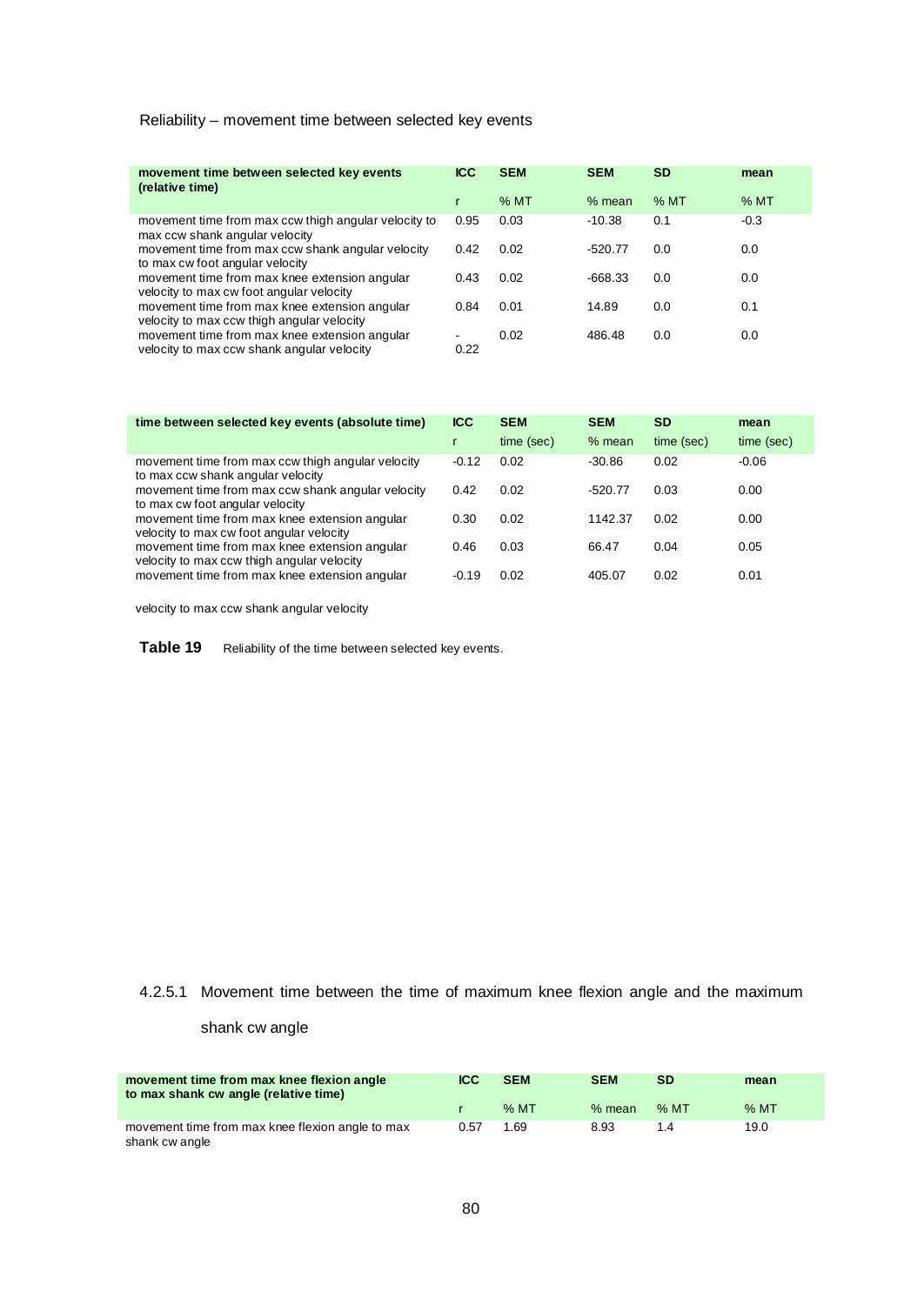| movement time from max knee flexion angle<br>to max cw shank angle (absolute time) | <b>ICC</b> | <b>SEM</b> | <b>SEM</b> | SD         | mean       |
|------------------------------------------------------------------------------------|------------|------------|------------|------------|------------|
|                                                                                    |            | time (sec) | $%$ mean   | time (sec) | time (sec) |
| movement time from max knee flexion angle to max<br>shank cw angle                 | 0.00       | 0.00       | 0.00       | 0.00       | 0.04       |

Table 20 Reliability of the movement time between the time of maximum knee flexion angle and the maximum

shank cw angle.

## 4.2.5.2 Movement time between the time of maximum thigh cw angular velocity and maximum

knee flexion angle

| movement time from max ccw thigh<br>angular velocity to<br>max knee flexion angle<br>(relative time) | <b>ICC</b>                       | <b>SEM</b><br>$%$ MT | <b>SEM</b><br>$%$ mean | <b>SD</b><br>$%$ MT | mean<br>$%$ MT |
|------------------------------------------------------------------------------------------------------|----------------------------------|----------------------|------------------------|---------------------|----------------|
| movement time from max ccw thigh<br>angular velocity to max knee flexion angle                       | $\overline{\phantom{a}}$<br>0.90 | 3.55                 | 101.09                 | 2.7                 | 3.5            |

| movement time from max ccw thigh<br>angular velocity to<br>max knee flexion angle<br>(absolute time) | ICC  | <b>SEM</b> | <b>SEM</b> | SD         | mean       |
|------------------------------------------------------------------------------------------------------|------|------------|------------|------------|------------|
|                                                                                                      |      | time (sec) | %mean      | time (sec) | time (sec) |
| movement time form max ccw thigh angular velocity<br>to max knee flexion angle                       | 0.00 | 0.00       | 0.00       | 0.04       | $-0.01$    |

**Table 21** Reliability of the movement time between the time of maximum thigh ccw angular velocity and maximum

knee flexion angle.

## 4.2.6 Reliability – summary of reliability of key events

| reliability of selected key events      | relative time | absolute time |
|-----------------------------------------|---------------|---------------|
| event                                   | <b>ICC</b>    | <b>ICC</b>    |
|                                         | r             | $\mathbf{r}$  |
| maximum knee extension                  | 0.98          | 0.25          |
| maximum foot angular velocity           | 0.43          | 0.82          |
| maximum shank angular velocity          | 0.45          | 0.54          |
| maximum knee extension angular velocity | 0.37          | 0.19          |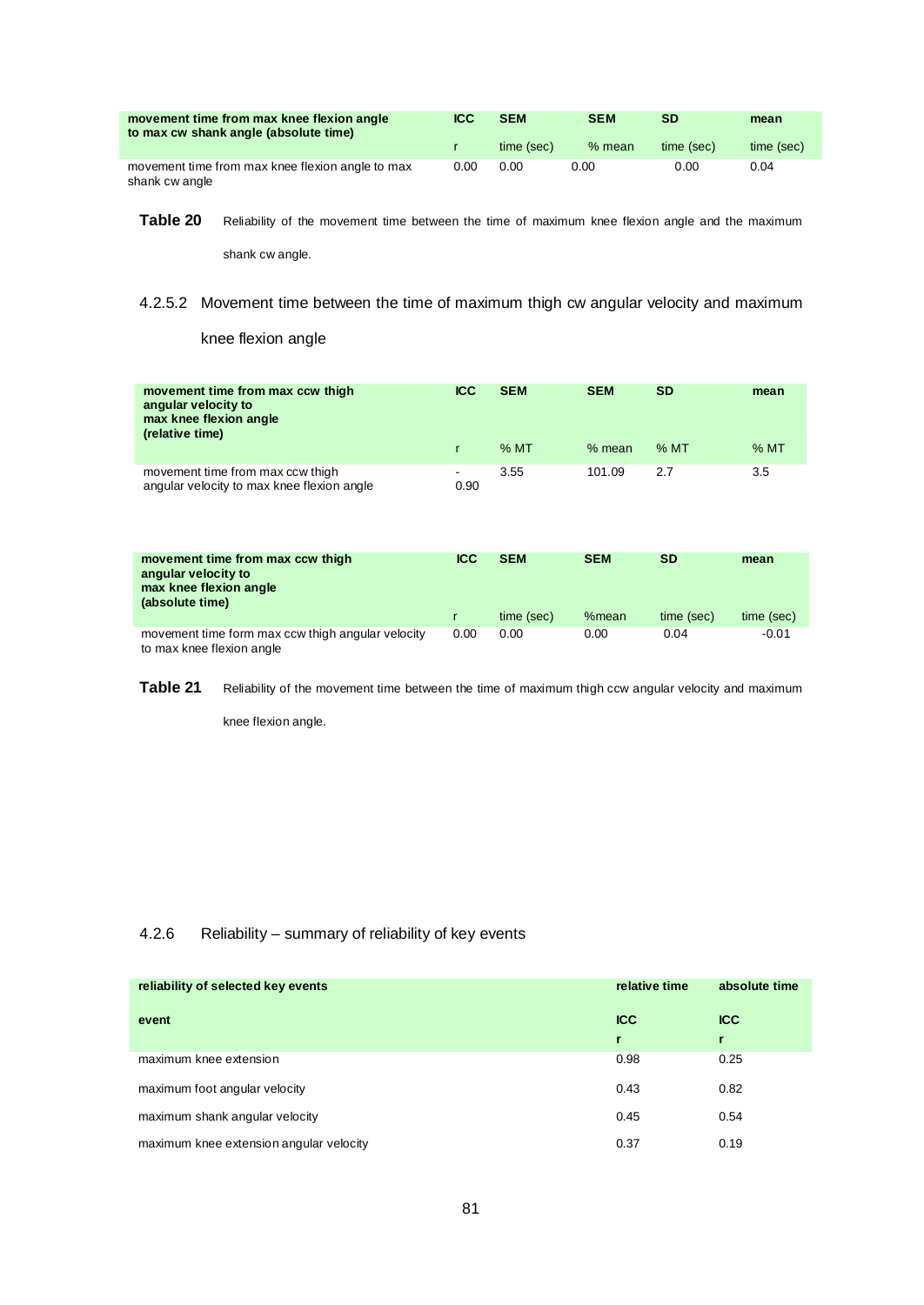| maximum knee flexion                            | 0.94 | 0.62 |
|-------------------------------------------------|------|------|
| maximum thigh angular velocity                  | 0.91 | 0.94 |
| maximum foot angle                              | 0.98 | 0.44 |
| start ccw rotation of shank (end of transition) | 0.94 | 0.62 |
| maximum knee flexion angular velocity           | 0.58 | 0.58 |
| maximum cw position of thigh                    |      | 0.98 |

**Table 22** Reliability of the timing of selected key events**.**

## 4.2.7 Reliability - list of reliable variables (r > 0.80)

| angles                                                            | <b>ICC</b>   |
|-------------------------------------------------------------------|--------------|
|                                                                   | $\mathsf{r}$ |
| max thigh cw angle                                                | 0.99         |
| max foot cw angle                                                 | 0.95         |
| max ankle plantarflexion angle                                    | 0.89         |
| thigh angle at contact                                            | 0.99         |
| shank angle at contact                                            | 0.93         |
| ankle plantarflexion angle at contact                             | 0.70         |
| thigh angle at the end of the transition                          | 0.99         |
| foot angle at the end of the transition                           | 0.95         |
| ankle plantarflexion angle at max knee extension angular velocity | 0.87         |
| knee flexion ROM during transition                                | 0.95         |
| thigh ccw ROM during transition                                   | 0.96         |
| shank cw ROM during transition                                    | 0.90         |
|                                                                   |              |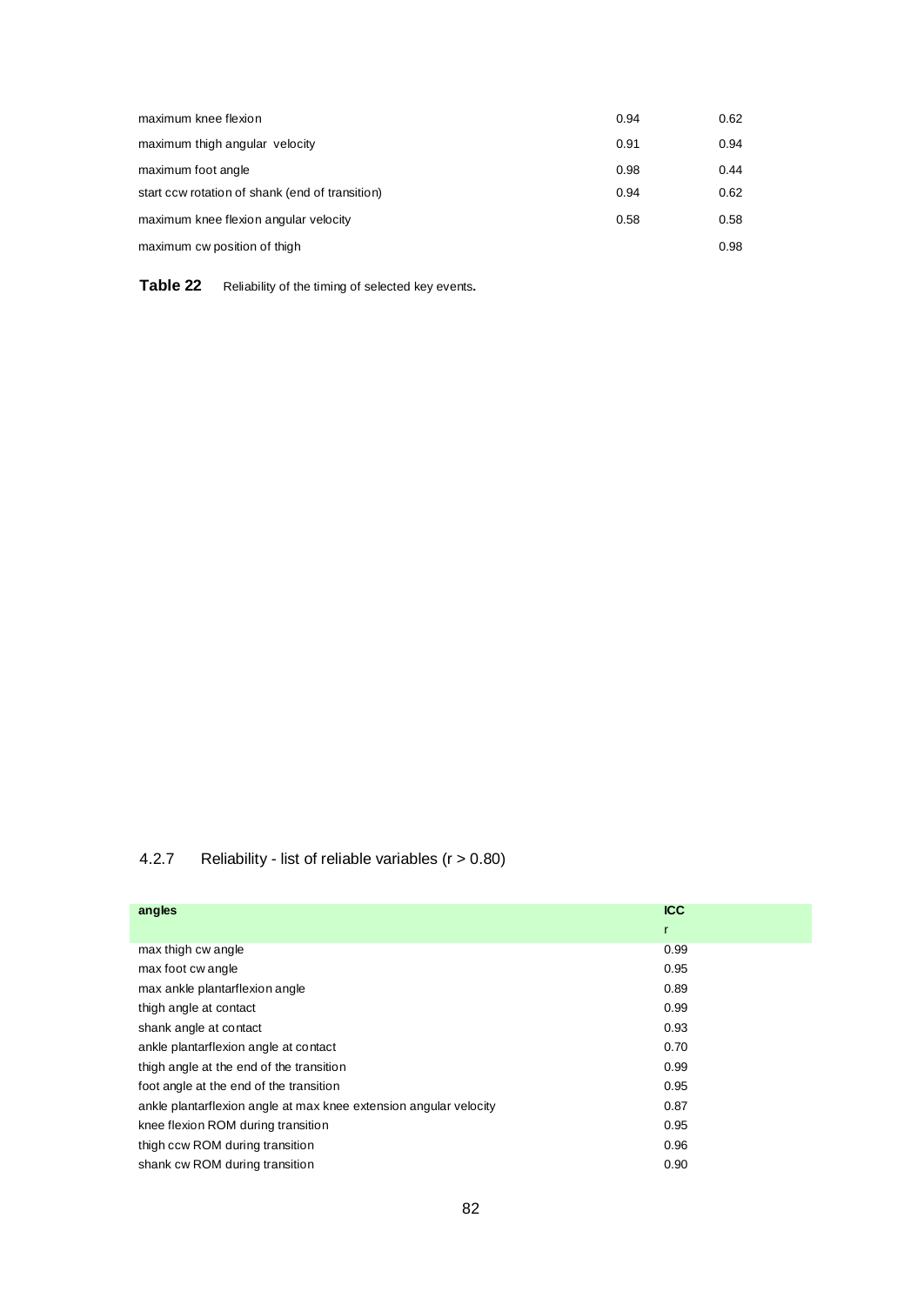| foot ROM during transition                                                               | 0.95         |
|------------------------------------------------------------------------------------------|--------------|
| ankle ROM during transition                                                              | 0.97         |
| shank ccw ROM during forward swing                                                       | 0.86         |
| angular velocities                                                                       | <b>ICC</b>   |
|                                                                                          | $\mathsf{r}$ |
| max ccw thigh angular velocity                                                           | 0.94         |
| max cw foot angular velocity                                                             | 0.82         |
| max ankle plantarflexion angular velocity                                                | 0.94         |
| max ccw thigh angular velocity during transition                                         | 0.98         |
| max ankle plantarflexion angular velocity during transition                              | 0.98         |
| max ccw thigh angular velocity during forward swing                                      | 0.90         |
| max cw foot angular velocity during forward swing                                        | 0.92         |
| cw foot angular velocity at contact                                                      | 0.97         |
| ankle plantarflexion angular velocity at contact                                         | 0.88         |
| resultant foot velocity at contact                                                       | 0.92         |
| temporal variables: relative time                                                        | <b>ICC</b>   |
|                                                                                          | $\mathsf{r}$ |
|                                                                                          |              |
| time of max knee flexion angle                                                           | 0.94         |
| time of max knee extension angle                                                         | 0.98         |
| time of max thigh cw angle                                                               | 0.99         |
| time of max shank cw angle                                                               | 0.94         |
| time of max foot ccw angle                                                               | 0.98         |
| time of max ccw thigh angular velocity                                                   | 0.91         |
| movement time from max ccw thigh angular velocity to max ccw shank angular velocity      | 0.95         |
| movement time from max knee extension angular velocity to max ccw thigh angular velocity | 0.84         |
| movement time from max ccw thigh angular velocity to max knee flexion angle              | $-0.90$      |
| transition duration                                                                      | 0.98         |
| angles: absolute time                                                                    | <b>ICC</b>   |
|                                                                                          | $\mathsf{r}$ |
| time of max thigh cw angle                                                               | 0.98         |
| time of max ccw thigh angular velocity                                                   | 0.94         |
| time of max cw foot angular velocity                                                     | 0.82         |

**Table 23** Summary of variables that are reliable (r > 0.80).

4.2.8 Reliability - list of reliable variables (r > 0.50)

The variables that have moderate reliability ( $r = 0.50 - 0.79$ ) are presented in the table below (Table 24). This subset of reliable variables have been included so that the variables that have a moderate reliability can be identified.

| variable with ICC greater than 0.50                         | <b>ICC</b> |
|-------------------------------------------------------------|------------|
|                                                             |            |
| max shank cw angle                                          | 0.77       |
| knee extension angle at contact                             | 0.55       |
| ankle plantarflexion angle at contact                       | 0.70       |
| knee flexion angle at the end of the transition             | 0.74       |
| shank angle at the end of the transition                    | 0.78       |
| ankle plantarflexion angle at the end of the transition     | 0.78       |
| knee extension angle at max knee extension angular velocity | 0.75       |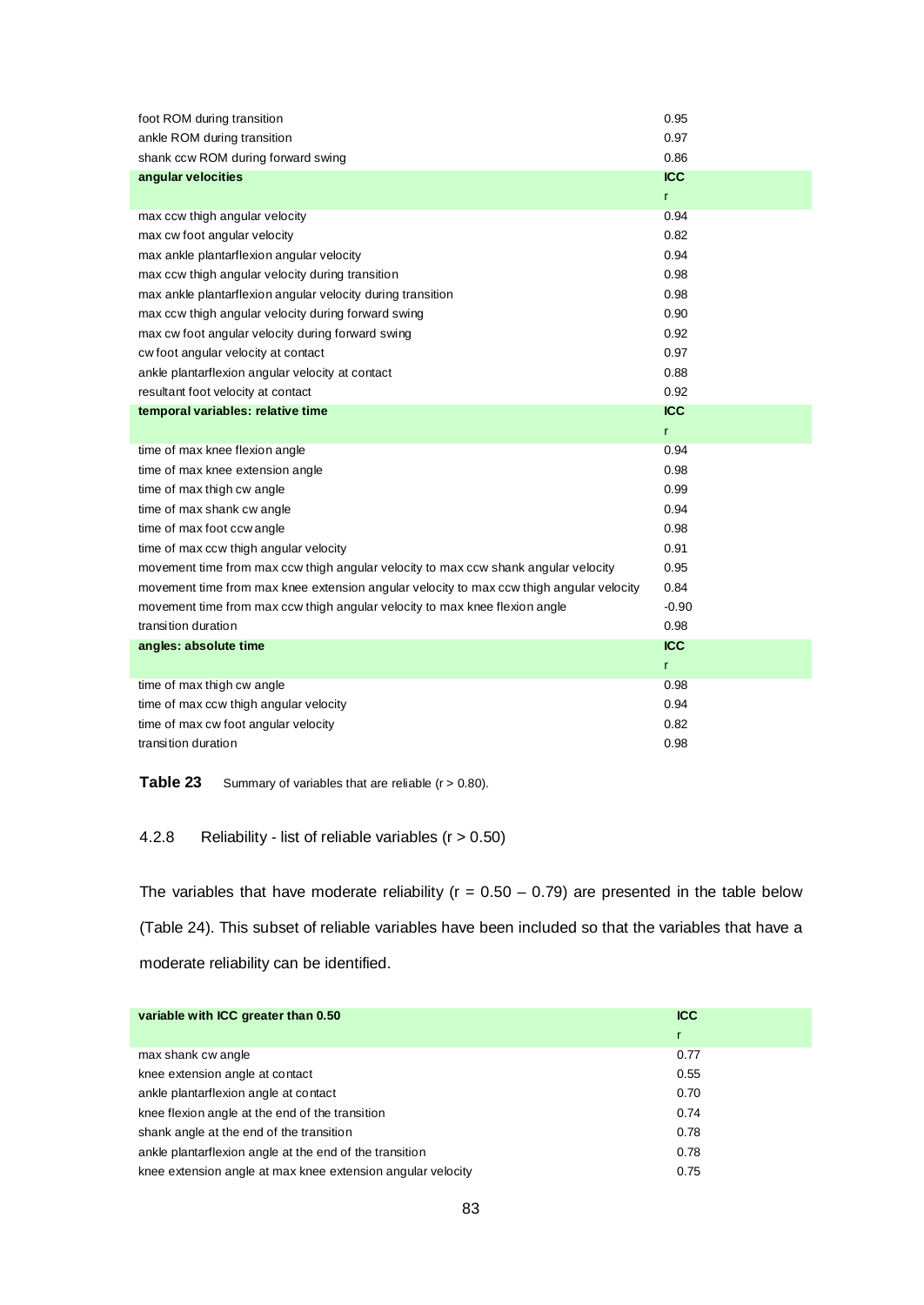| foot angle at max knee extension angular velocity       | 0.55 |
|---------------------------------------------------------|------|
| knee extension ROM (max knee flexion to contact)        | 0.53 |
| thigh ccw rotation ROM (start of transition to contact) | 0.53 |
| max ccw shank angular velocity                          | 0.68 |
| max knee flexion angular velocity during transition     | 0.65 |
| max cw foot angular velocity during transition          | 0.64 |
| max ccw shank angular velocity during forward swing     | 0.61 |
| knee extension angular velocity at contact              | 0.62 |

| relative time variables with ICC greater than 0.50              | <b>ICC</b> |
|-----------------------------------------------------------------|------------|
|                                                                 | r          |
| time of max knee flexion angular velocity                       | 0.58       |
| movement time from max knee flexion angle to max cw shank angle | $-0.57$    |
| forward swing duration                                          | $-0.51$    |
| absolute time variables with ICC greater than 0.50              | <b>ICC</b> |
|                                                                 |            |
|                                                                 | r          |
| time of max shank cw angle                                      | $-0.62$    |
| time of max ankle plantarflexion                                | $-0.61$    |
| time of max knee flexion angular velocity                       | 0.58       |
| time of max ccw shank angular velocity                          | 0.54       |

**Table 24** Summary of variables that are reliable (r > 0.50).

## **4.3 Comparison of skilled and less skilled**

Only reliable variables were used for the comparisons between the skilled and less skilled groups. Hence, variables with  $r < 0.80$  are not used for comparison between groups in this section. The differences that were significant ( $p < 0.2$ ) are indicated by  $*$ , ( $p < 0.1$ ) are indicated by \*\* and ( $p < 0.05$ ) are indicated by \*\*\*. In all the tables the skilled data columns are shown by (s) and the less skilled columns are indicated by a (us).

### 4.3.1 Resultant linear foot velocity at foot – ball contact

There was no difference between the skilled and less skilled group in the resultant foot velocity at foot – ball contact ( $p = 0.78$ ).

| resultant foot velocity at foot -<br>ball contact | <b>Skilled</b><br>mean | <b>SD</b>     | Less skilled<br>mean | SD            | ES | $\mathbf{D}$ |
|---------------------------------------------------|------------------------|---------------|----------------------|---------------|----|--------------|
|                                                   | metres/second          | metres/second | metres/second        | metres/second |    |              |
| resultant foot velocity at contact                | 13.6                   | 2.2           | 13.9                 | 1.9           |    | 0.784        |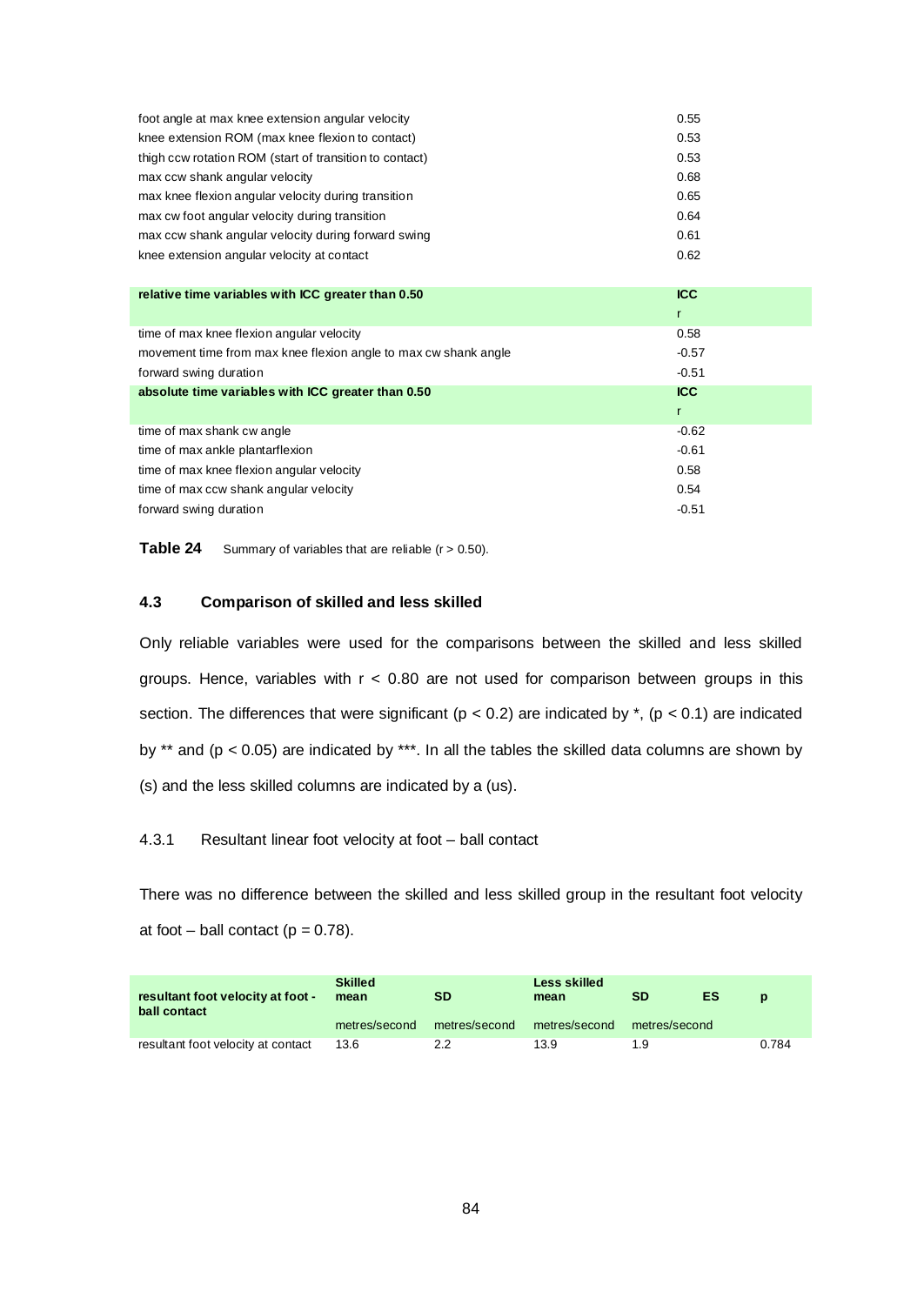**Table 25** Resultant linear foot velocity at foot – ball contact comparisons.

#### 4.3.2 Comparison of skilled and less skilled – Angles

### **4.3.2.1** Maximum angles

There was a difference between groups for the maximum ankle plantarflexion angle. There was a large effect size (ES =  $-0.85$ ) and p = 0.15. However, this difference was only significant at the most liberal level of significance ( $p < 0.20$ ). There was no statistically significant difference in the maximum thigh cw angle or the maximum foot cw angle (table 26).

| maximum angles                 | <b>Skilled</b><br>mean | <b>SD</b> | Less<br>skilled<br>mean | <b>SD</b> | ES      | p        |
|--------------------------------|------------------------|-----------|-------------------------|-----------|---------|----------|
|                                | degrees                | degrees   | degrees                 | degrees   |         |          |
| max thigh cw angle             | 62.2                   | 5.3       | 64.5                    | 4.3       |         | 0.429    |
| max foot cw angle              | 51.5                   | 11.7      | 57.8                    | 16.9      |         | 0.476    |
| max ankle plantarflexion angle | 52.7                   | 5.8       | 45.8                    | 9.0       | $-0.85$ | $0.155*$ |

Table 26 Comparisons of the maximum angular positions.

There was a moderate effect size (ES =  $-.63$ ) for the difference in the timing of the maximum knee extension angle, which occurred after foot – ball contact (138 – 142% of movement time). These results are presented in table 27.

| time of maximum angles (relative time) | <b>Skilled</b><br>mean | <b>SD</b> | Less<br>skilled<br>mean | <b>SD</b> | <b>ES</b> | p     |
|----------------------------------------|------------------------|-----------|-------------------------|-----------|-----------|-------|
|                                        | %MT                    | %MT       | %MT                     | %MT       |           |       |
| max knee flexion angle                 | 68.2                   | 4.0       | 65.8                    | 6.2       |           | 0.452 |
| max knee extension angle               | 142.1                  | 2.3       | 137.6                   | 9.6       |           | 0.704 |
| max shank cw angle                     | 49.7                   | 3.0       | 49.9                    | 4.6       |           | 0.941 |
| max foot cw angle                      | 52.2                   | 2.2       | 50.8                    | 6.4       |           | 0.963 |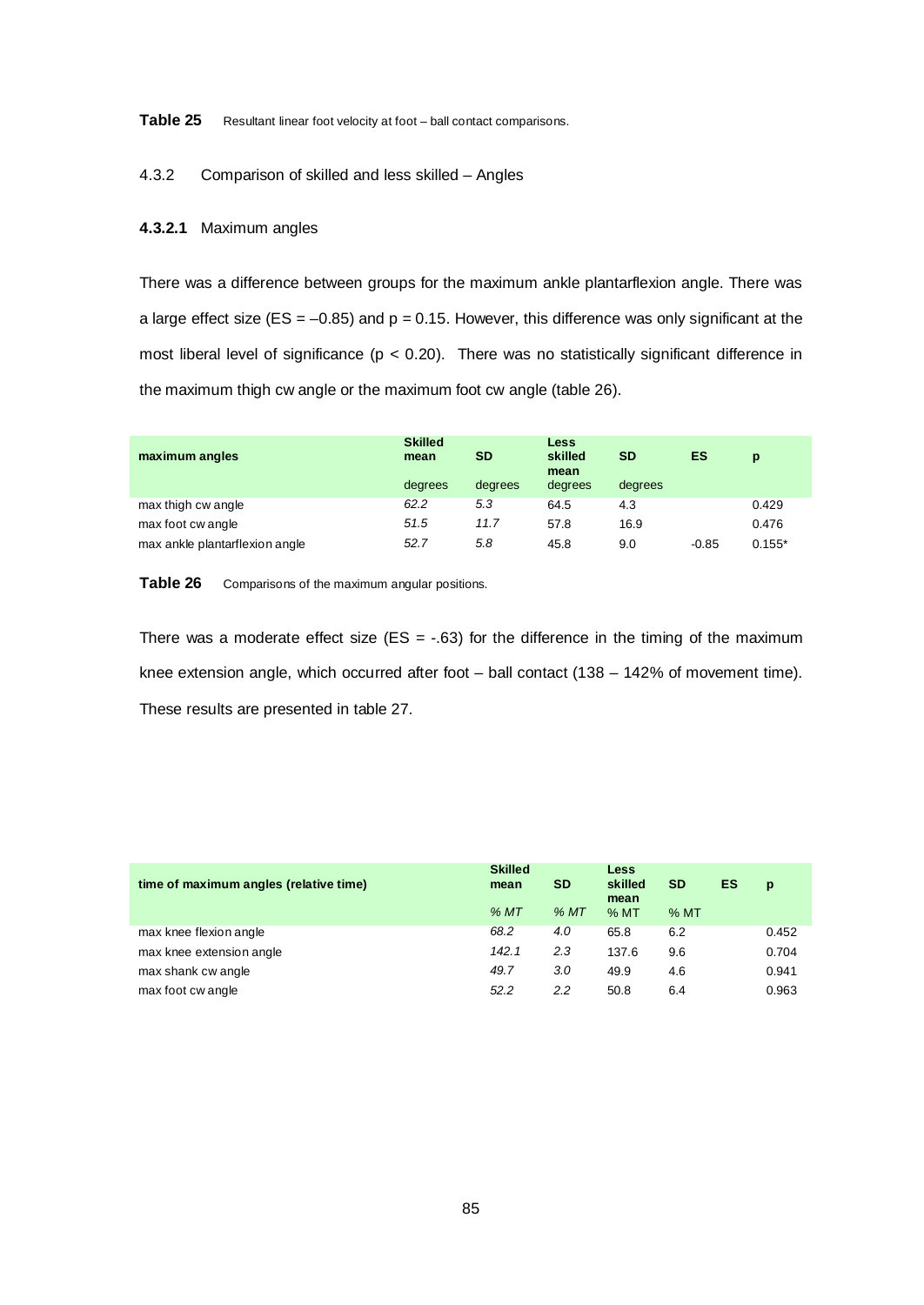#### Table 27 Timing of maximum angles.

#### **4.3.2.2** Angles at the end of the transition

There was a large effect size (ES = .77) for the foot angle at the end of the transition and a moderate effect size ( $ES = .50$ ) for the position of the thigh at the end of the transition (table 28). The p value was not significant for either the foot ( $p = 0.46$ ) or the thigh ( $p = 0.32$ ).

| Angles at the end of the transition      | <b>Skilled</b><br>mean | SD      | <b>Less</b><br>skilled<br>mean | <b>SD</b> | ES | D     |
|------------------------------------------|------------------------|---------|--------------------------------|-----------|----|-------|
|                                          | degrees                | degrees | degrees                        | degrees   |    |       |
| thigh angle at the end of the transition | 90.2                   | 4.8     | 93.8                           | 7.0       |    | 0.316 |
| foot angle at the end of the transition  | 51.8                   | 11.7    | 58.3                           | 16.8      |    | 0.461 |

**Table 28** Angles at the end of the transition.

#### **4.3.2.3** Angles at foot – ball contact

There was a difference between groups for the thigh angle at foot – ball contact. There was a large effect size ( $ES = -0.87$ ) and  $p = 0.14$ . However, this difference was only significant at the most liberal level of significance ( $p < 0.20$ ). This indicates that the thigh of the less skilled group was orientated approximately 4 degrees further in the ccw direction than the thigh of the skilled group.

The difference in the shank angle at foot – ball contact was not statistically significant ( $p = 0.43$ ). There was a greater standard deviation for the less skilled (22.5) group compared to the skilled (5.8) for the position of the shank at foot – ball contact.

| angles at contact      | <b>Skilled</b><br>mean | <b>SD</b> | Less<br>skilled<br>mean | <b>SD</b> | <b>ES</b> | $\mathbf{D}$ |
|------------------------|------------------------|-----------|-------------------------|-----------|-----------|--------------|
|                        | degrees                | degrees   | degrees                 | degrees   |           |              |
| thigh angle at contact | 145.6                  | 3.9       | 149.0                   | 3.4       | 0.87      | $0.139*$     |
| shank angle at contact | 93.4                   | 5.8       | 101.5                   | 22.5      |           | 0.428        |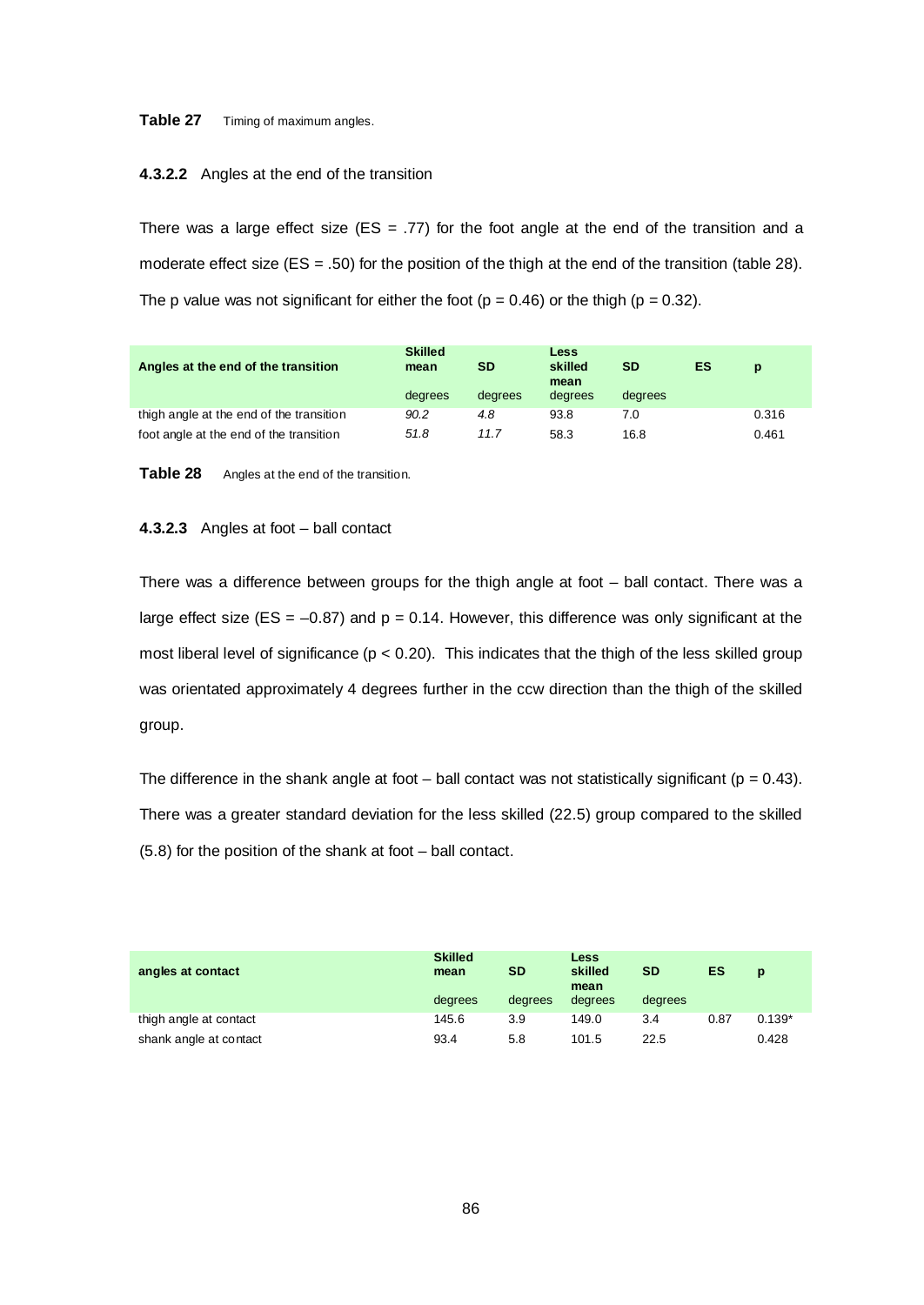#### **Table 29** Angles at contact of the skilled and less skilled groups.

#### **4.3.2.4** Range of motion (ROM)

There was no difference between groups in the shank cw ROM during the forward swing.

| ROM during transition and forward swing | <b>Skilled</b><br>mean<br>degrees | SD<br>degrees | Less<br>skilled<br>mean<br>degrees | <b>SD</b><br>degrees | ES      | p        |
|-----------------------------------------|-----------------------------------|---------------|------------------------------------|----------------------|---------|----------|
| knee flexion ROM during transition      | 62.2                              | 6.6           | 66.0                               | 4.0                  |         | 0.262    |
| thigh ccw ROM during transition         | 28.0                              | 4.7           | 29.3                               | 3.0                  |         | 0.589    |
| shank cw ROM during transition          | $-34.2$                           | 5.1           | $-36.8$                            | 4.9                  |         | 0.399    |
| foot ROM during transition              | -47.0                             | 4.0           | $-60.3$                            | 17.1                 | $-0.96$ | $0.119*$ |
| ankle ROM during transition             | 13.5                              | 3.8           | 23.5                               | 17.8                 |         | 0.232    |
| shank ccw ROM during forward swing      | 84.0                              | 13.0          | 83.1                               | 14.4                 |         | 0.577    |

Table 30 ROM data of the skilled and less skilled groups.

#### *ROM during the transition*

There was a difference between groups for the foot ROM during the transition. There was a large effect size ( $ES = -0.96$ ) and  $p = 0.119$ . However, this difference was only significant at the most liberal level of significance ( $p < 0.20$ ). There was also a greater standard deviation in the less skilled group for both the foot (skilled 4.01, less skilled 17.13) and the ankle (skilled 3.77, less skilled 17.8).

There was also a large effect size ( $ES = 0.68$ ) for the comparison between groups of the knee flexion ROM during transition. This difference was not significant even at the most liberal level of significance ( $p = 0.26$ ).

#### **4.3.2.5** Knee extension angle at maximum knee extension angular velocity

There was a difference between groups for the knee extension angle at maximum knee extension angular velocity. There was a large effect size ( $ES = 1.09$ ) and  $p = 0.06$ . This difference was statistically significant ( $p < 0.10$ ). The standard deviation amongst the less skilled group (SD 12.33) is nearly double that of the skilled group (SD 6.18).

| angle at maximum knee extension | <b>Skilled</b><br>mean | SD      | Less<br>skilled | <b>SD</b> | ES |  |
|---------------------------------|------------------------|---------|-----------------|-----------|----|--|
| angular velocity                |                        |         | mean            |           |    |  |
|                                 | degrees                | dearees | dearees         | degrees   |    |  |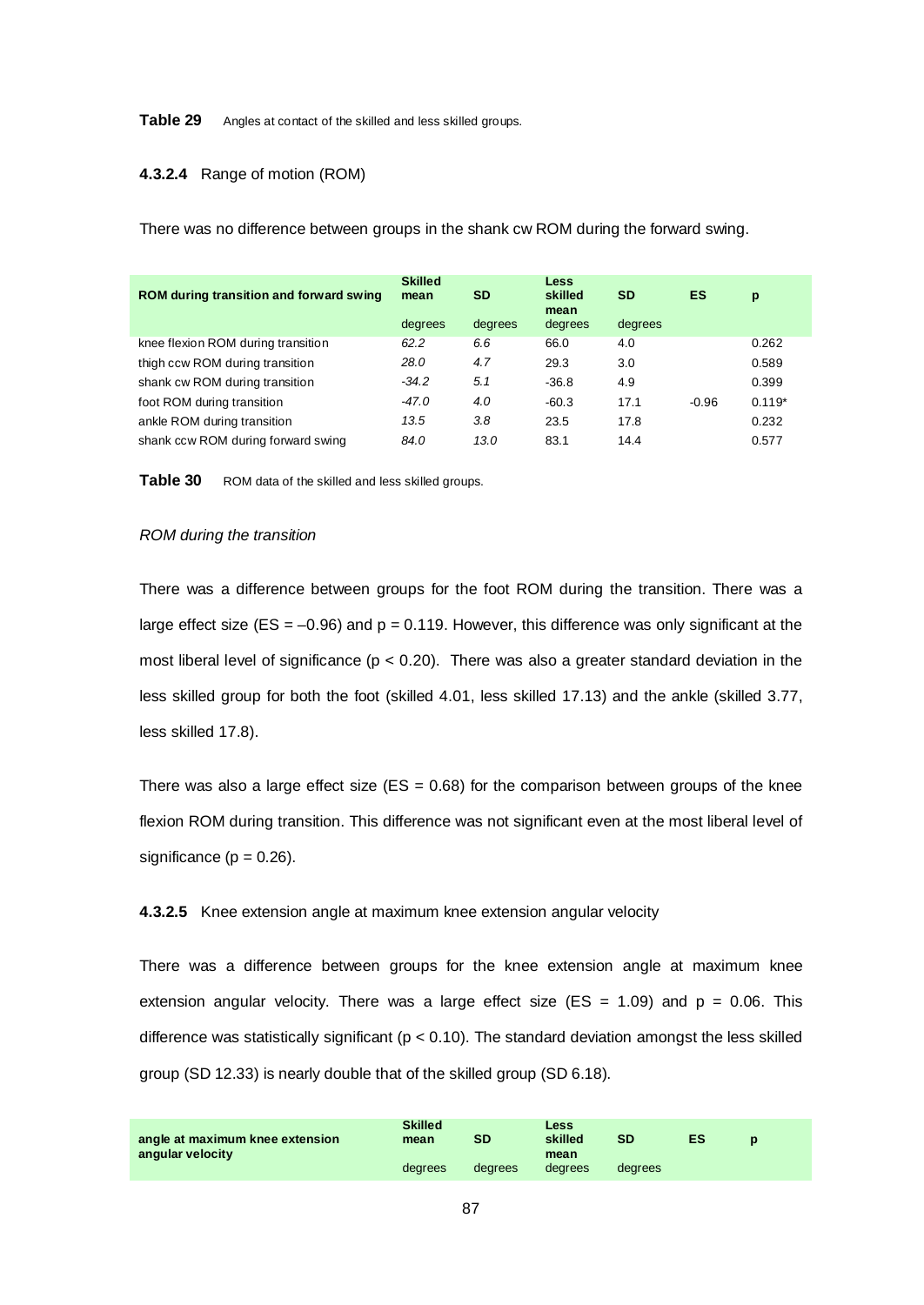| ankle plantarflexion angle at max knee | 18.0 | 30.3 | 1.09 | $0.064**$ |
|----------------------------------------|------|------|------|-----------|
| extension angular velocity             |      |      |      |           |

**Table 31** Ankle plantarflexion angle at maximum knee extension angular velocity data for the skilled and less

skilled groups.

#### 4.3.3 Comparison of skilled and less skilled - Angular velocity

There was no difference between groups for the maximum cw foot angular velocity. There was a small effect size (ES =  $-0.26$ ) and p = 0.67. The standard deviation amongst the less skilled group (SD 368.3) was greater than it was for the skilled group (SD 159.7). The graph directly below (figure 26) shows the standard deviation band for all subjects.



Figure 26 Mean foot angular velocity data for skilled and less skilled. Shaded areas represent the standard deviation for all subjects. The thick black line in the middle of the shaded area is the mean for all the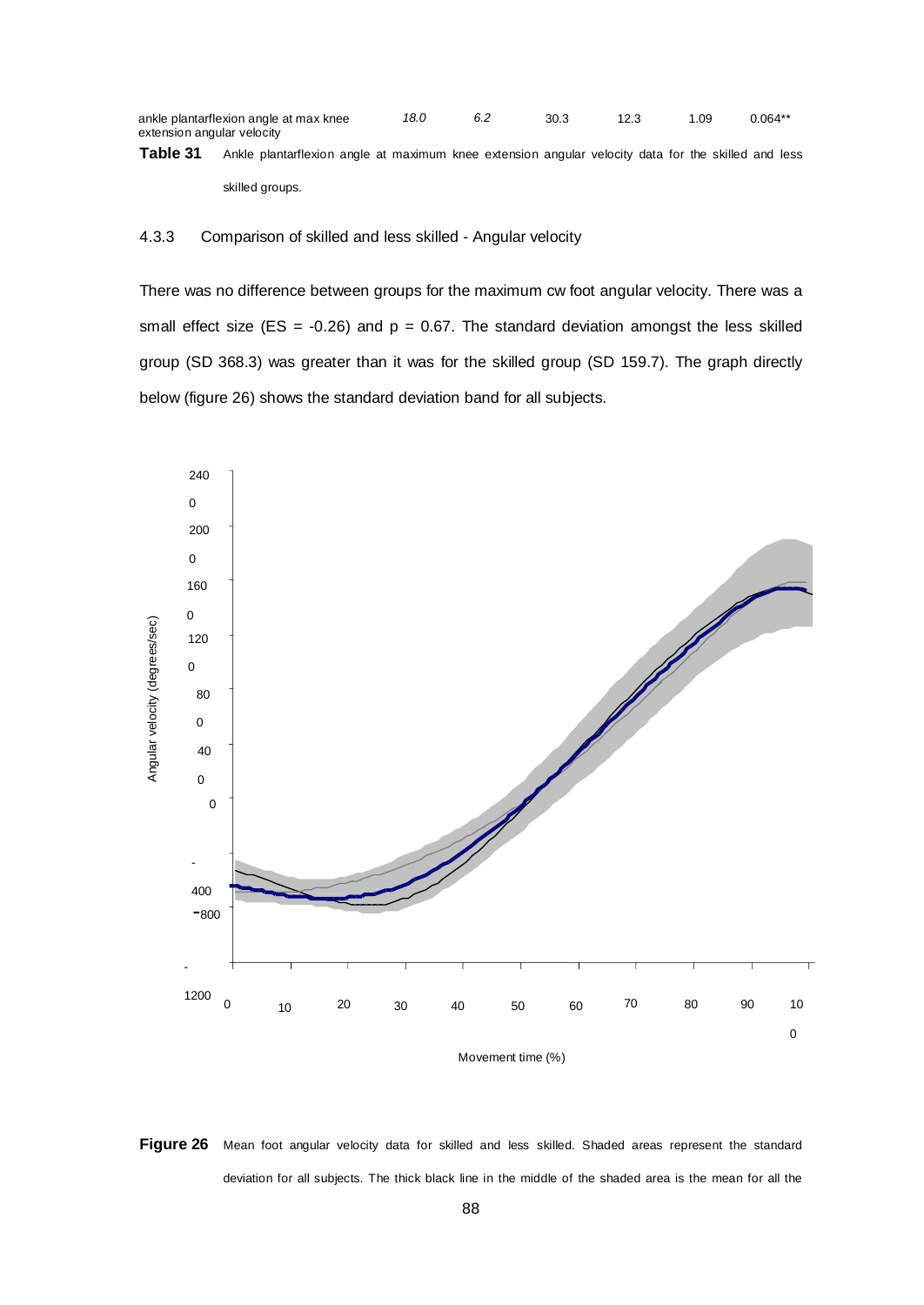subjects and the thin line above is the mean for the skilled subjects and the thin line below is the mean for the less skilled subjects.

| maximum angular velocities                   | <b>Skilled</b><br>mean | SD             | Less skilled<br>mean | <b>SD</b>      | ES | p     |
|----------------------------------------------|------------------------|----------------|----------------------|----------------|----|-------|
|                                              | degrees/second         | degrees/second | degrees/second       | degrees/second |    |       |
| max ccw thigh angular velocity               | 733.5                  | 88.3           | 666.0                | 122.8          |    | 0.302 |
| max cw foot angular velocity                 | 1703.1                 | 159.7          | 1630.8               | 368.3          |    | 0.673 |
| max ankle plantarflexion<br>angular velocity | 445.4                  | 136.0          | 479.9                | 77.5           |    | 0.603 |

**Table 32** Maximum angular velocity data for the skilled an less skilled groups.

The mean maximum ccw thigh angular velocity during the forward swing was greater for the skilled group (733 degrees/second) than it was for the less skilled group (666 degrees/second). There was a large effect size (ES = -0.63) and  $p = 0.300$  but this difference was not statistically significant ( $p > 0.20$ ), even at the most liberal level of significance. The standard deviation amongst the less skilled group (SD 123) is nearly double that of the skilled group (SD 88). The mean difference between groups for the maximum ccw thigh angular velocity is depicted in figure 27.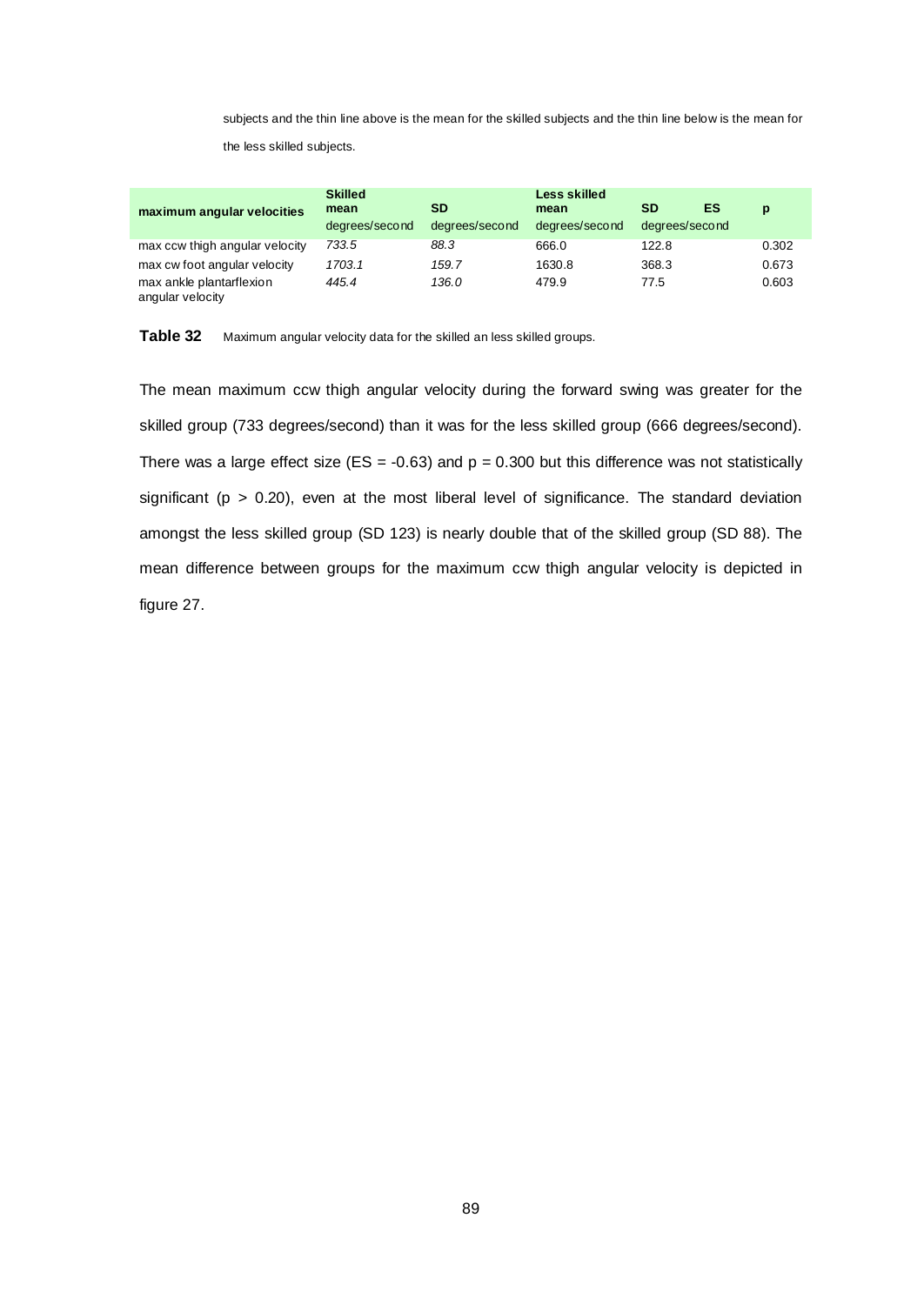

Figure 27 Mean thigh angular velocity curves for the skilled and less skilled groups. The black line is the skilled group and the white line is the less skilled group.

## **4.3.3.1** Timing of the maximum angular velocity

There was no difference (p>0.2) in the relative timing of the maximum ccw thigh angular velocity. This is shown in table 33.

| timing of maximum angular velocities | <b>Skilled</b><br>mean | <b>SD</b> | Less<br>skilled<br>mean | <b>SD</b> | ES | $\mathbf{D}$ |
|--------------------------------------|------------------------|-----------|-------------------------|-----------|----|--------------|
|                                      | $%$ MT                 | $%$ MT    | $%$ MT                  | % MT      |    |              |
| max ccw thigh angular velocity       | 64.3                   | 4.2       | 64.9                    | 6.6       |    | 0.861        |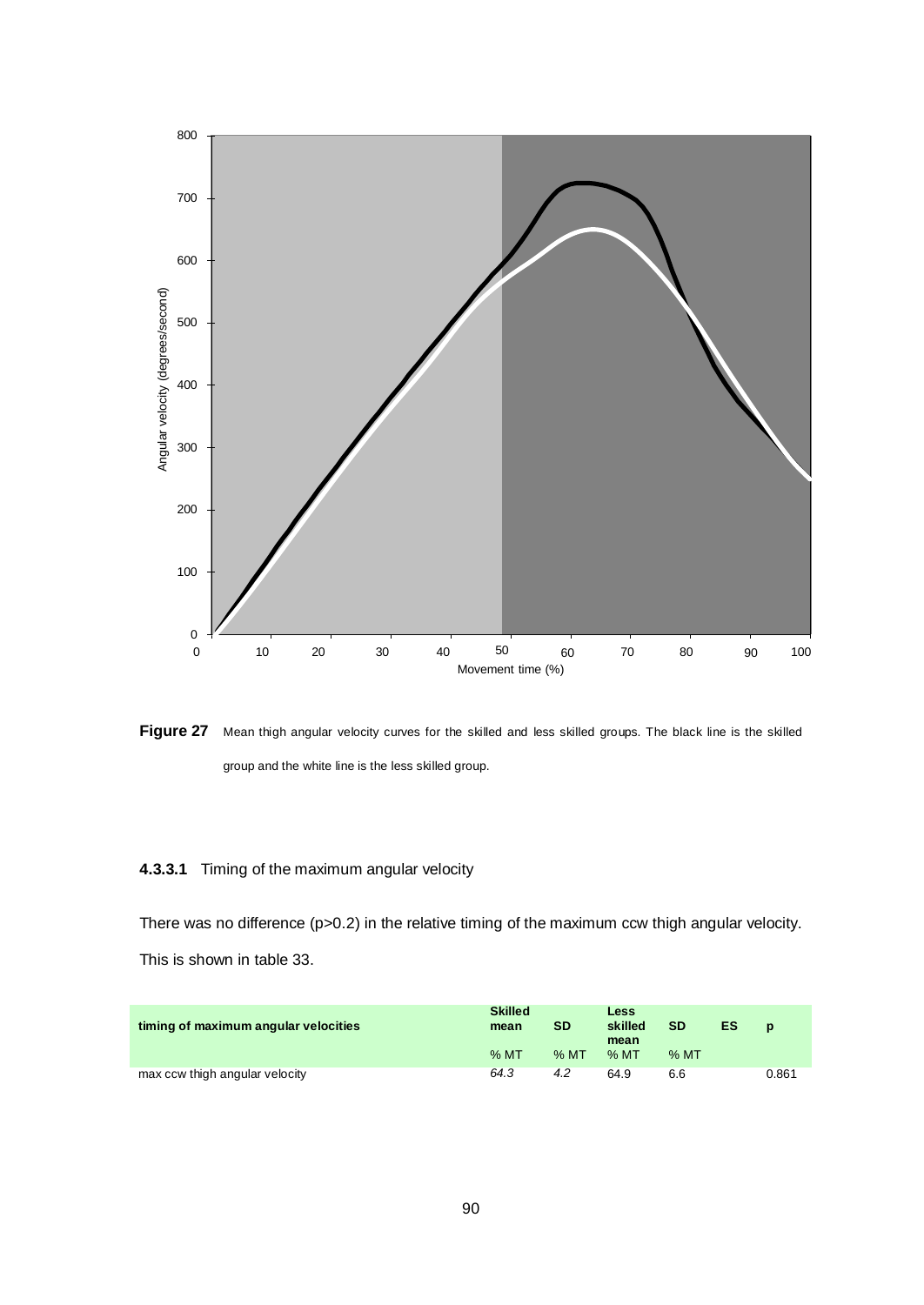**Table 33** Timing of maximum ccw thigh angular velocity for the skilled and less skilled groups.

#### **4.3.3.2** Maximum angular velocity during the phases

| Imaximum angular velocities<br>during phases                      | <b>Skilled</b><br>mean | <b>SD</b>      | Less skilled<br>mean | <b>SD</b>      | ES | p     |
|-------------------------------------------------------------------|------------------------|----------------|----------------------|----------------|----|-------|
|                                                                   | degrees/second         | degrees/second | degrees/second       | degrees/second |    |       |
| max ccw thigh angular velocity<br>during transition               | 584.6                  | 50.6           | 556.0                | 59.6           |    | 0.391 |
| max ankle plantarflexion<br>angular velocity during<br>transition | 382.4                  | 118.3          | 386.3                | 172.7          |    | 0.964 |
| max ccw thigh angular velocity<br>during forward swing            | 733.5                  | 88.3           | 666.0                | 122.8          |    | 0.302 |
| max cw foot angular velocity<br>during forward swing              | 1626.0                 | 264.7          | 1607.9               | 388.7          |    | 0.927 |



**4.3.3.3** Angular velocity at foot – ball contact for the skilled and less skilled groups

There was no difference between groups the thigh, foot and ankle angular velocity at foot – ball contact ( $p > 0.05$ ). There was a small effect size for all the angular velocities at contact.

There were no differences between groups for the ccw thigh, cw foot and ankle plantarflexion angular velocity at foot – ball contact. There was a small effect size for all the angular velocities at foot – ball contact (thigh  $ES = -0.02$ ,  $p = 0.98$ ; foot  $ES = -0.39$ ,  $p = 0.52$ ; ankle  $ES = 0.03$   $p =$ 0.96.

| angular velocity at foot - ball<br>contact          | <b>Skilled</b><br>mean | <b>SD</b>      | Less skilled<br>mean | <b>SD</b>      | ES | p     |
|-----------------------------------------------------|------------------------|----------------|----------------------|----------------|----|-------|
|                                                     | degrees/second         | degrees/second | degrees/second       | degrees/second |    |       |
| ccw thigh angular velocity at<br>contact            | 249.6                  | 42.9           | 248.8                | 62.9           |    | 0.978 |
| cw foot angular velocity at<br>contact              | 1612.7                 | 261.0          | 1495.3               | 346.5          |    | 0.524 |
| ankle plantarflexion angular<br>velocity at contact | 260.4                  | 261.4          | 262.4                | 263.4          |    | 0.957 |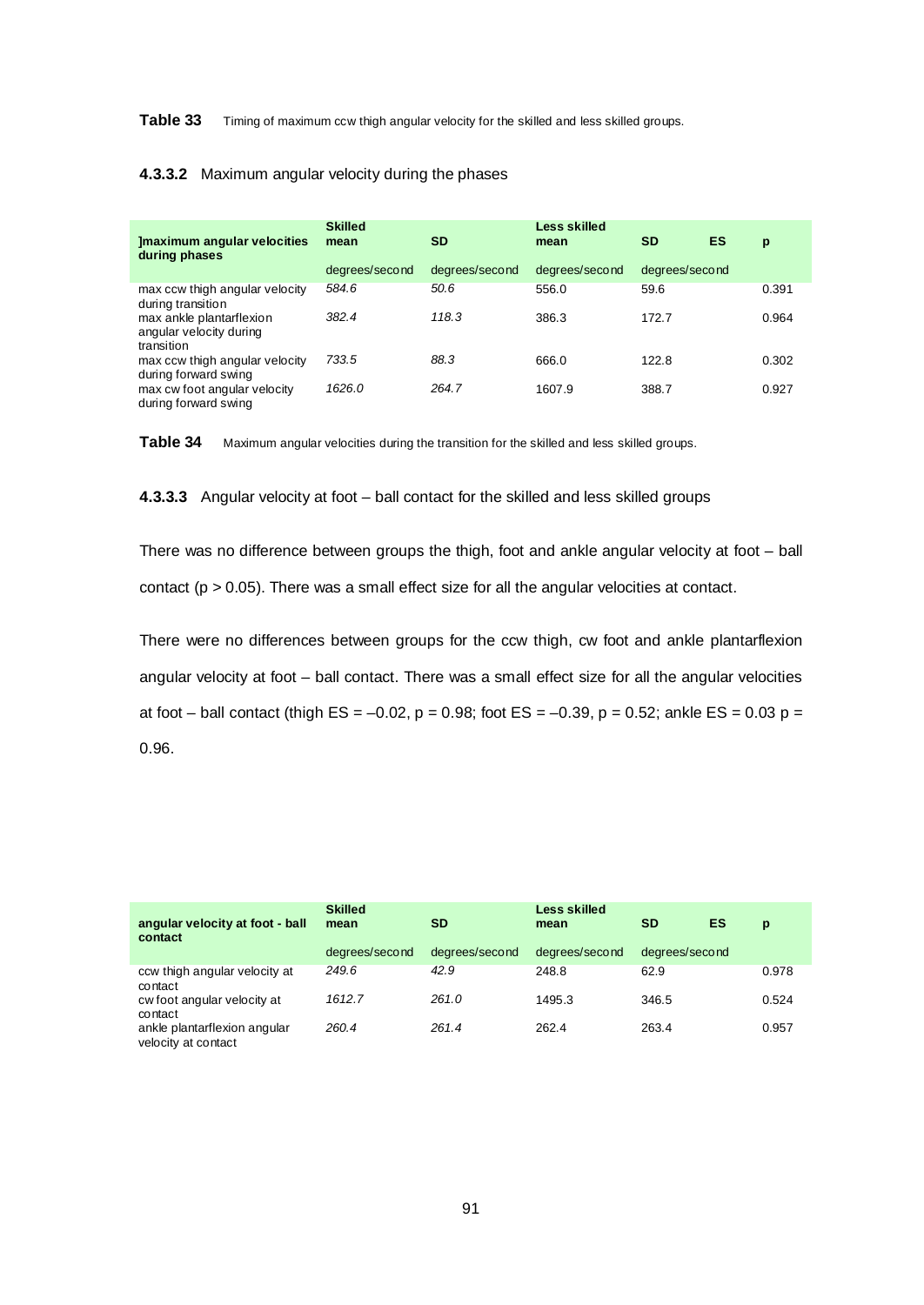**Table 35** Angular velocities at contact for the skilled and less skilled groups.

#### 4.3.4 Movement time between key events

The movement time from maximum ccw thigh angular velocity to maximum ccw shank angular velocity was different for the two groups. There was a large effect size (ES = 1.13) and  $p =$ 0.044. The maximum ccw thigh angular velocity occurred 33.2% of movement time before that of the shank for the skilled group and 26.5% prior for the less skilled group. This difference is significant at  $p < 0.05$ .

| movement time between selected key events                                                   | <b>Skilled</b><br>mean | <b>SD</b> | Less<br>skilled<br>mean | <b>SD</b> | ES   | $\mathbf{D}$ |
|---------------------------------------------------------------------------------------------|------------------------|-----------|-------------------------|-----------|------|--------------|
|                                                                                             | $%$ MT                 | $%$ MT    | $%$ MT                  | $%$ MT    |      |              |
| movement time from max ccw thigh angular velocity to<br>max ccw shank angular velocity      | $-33.2$                | 4.7       | $-26.5$                 | 5.3       | 1.13 | $0.044***$   |
| movement time from max knee extension angular velocity<br>to max ccw thigh angular velocity | 36.6                   | 8.7       | 34.1                    | 29        |      | 0.519        |

Table 36 Movement time between key events for the skilled and the less skilled groups.

The relationship between the angular velocity of the thigh and shank is shown in figure 28.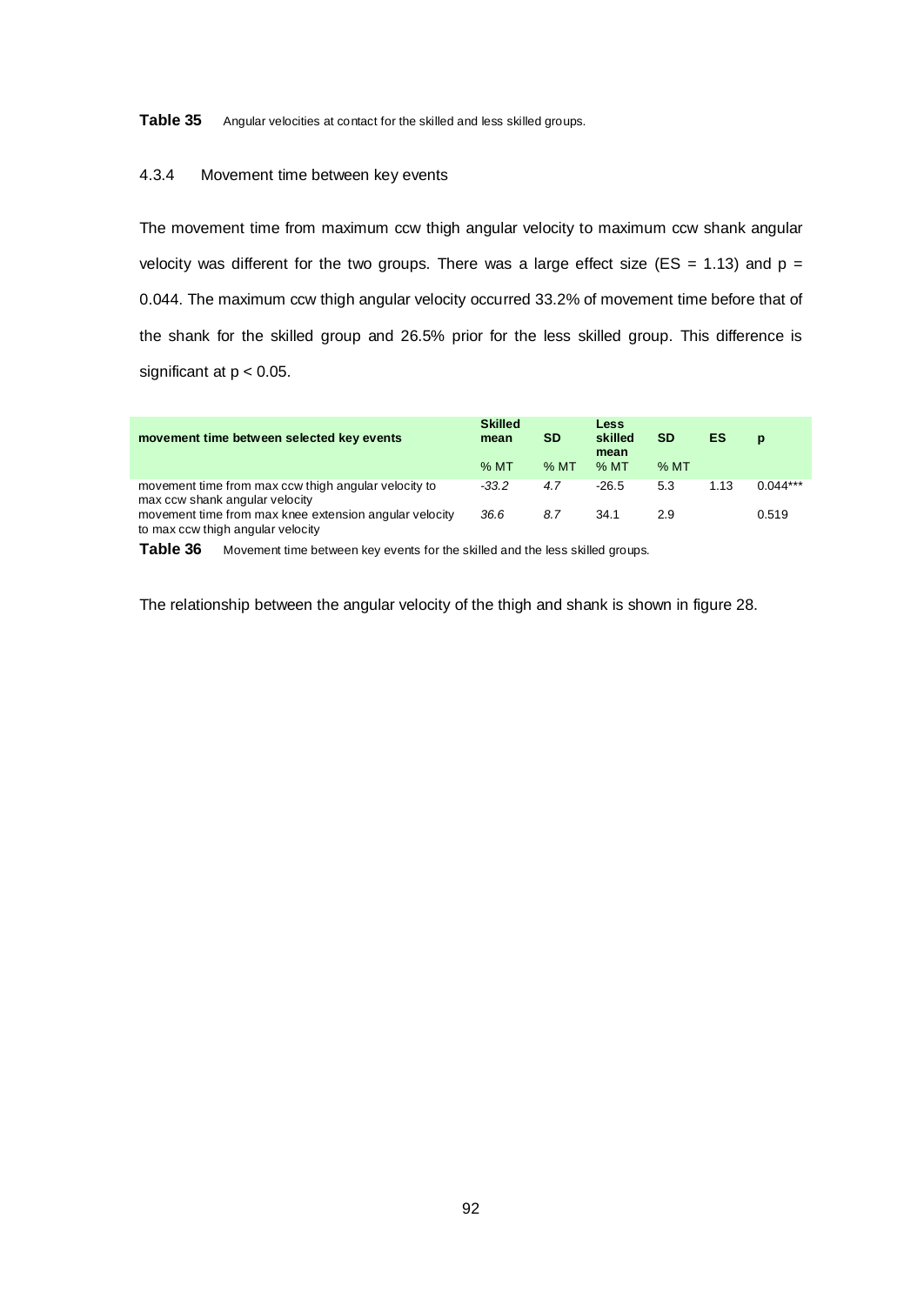

**Figure 28** Movement time between the maximum ccw angular velocity of the thigh and the shank for the skilled and less skilled groups. The black area represents the percent movement time between the maximum angular velocity of the shank and the thigh.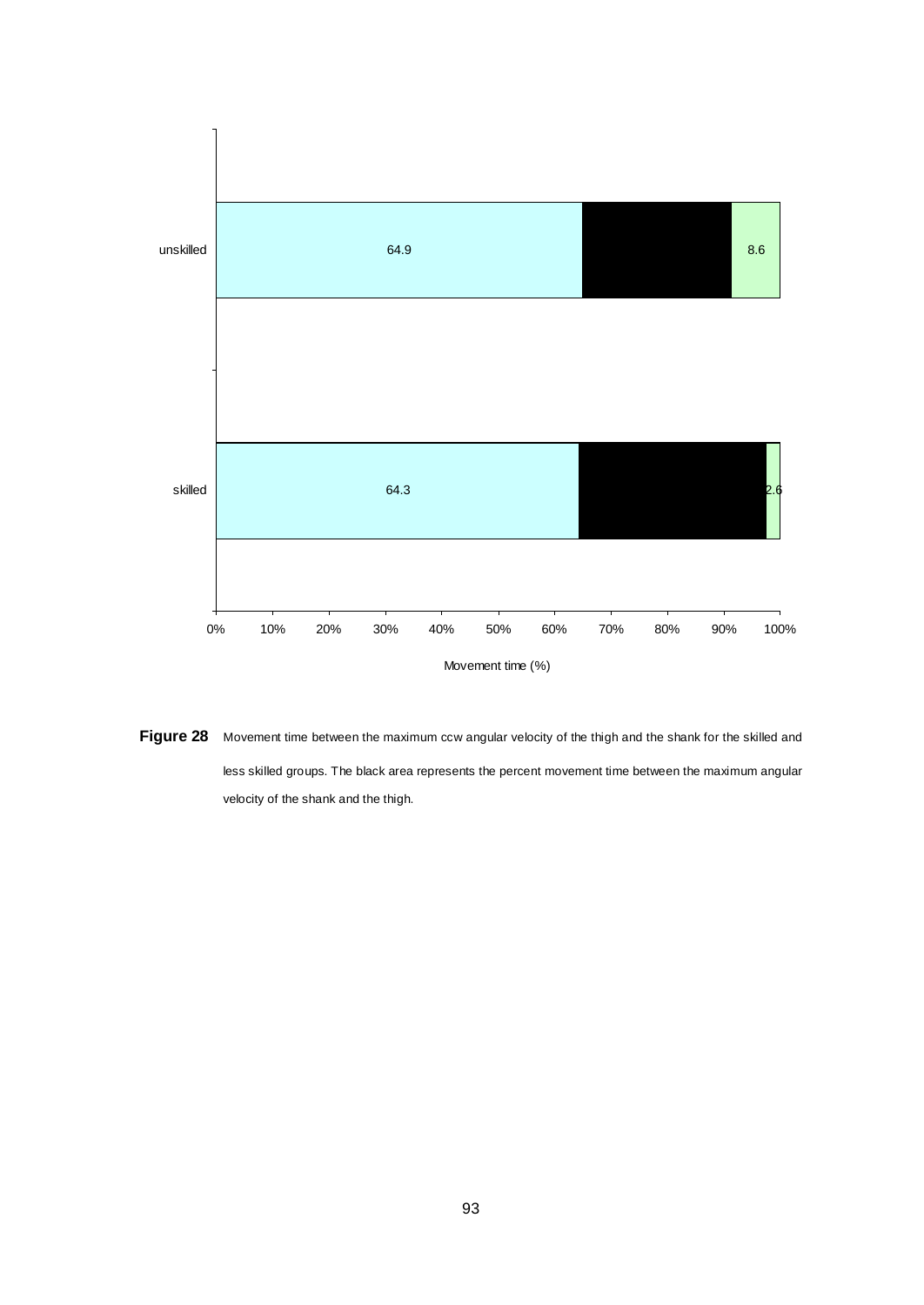

**Figure 29** Mean shank angular velocity and thigh angular velocity curves for the skilled and less skilled groups. The thigh angular velocity of the less skilled group is identified by (o) and the shank angular velocity of the less skilled group is represented by  $($ ).

# **4.3.4.1** Movement time between maximum ccw thigh angular velocity and maximum knee flexion angle

There was a consistent relationship between the timing of the maximum knee flexion angle and maximum ccw thigh angular velocity. The mean for all subjects indicates that these two events occur 2.4% movement time apart. There was more time between the two events for the skilled group (3.89% movement time) than there was for the less skilled group (0.94% movement time), with the comparison between the two groups resulting in a large effect size (-0.83), but the difference was only significant at the most liberal level of significance ( $p = 0.13$ ). The result for the between group comparisons are shown in table 37.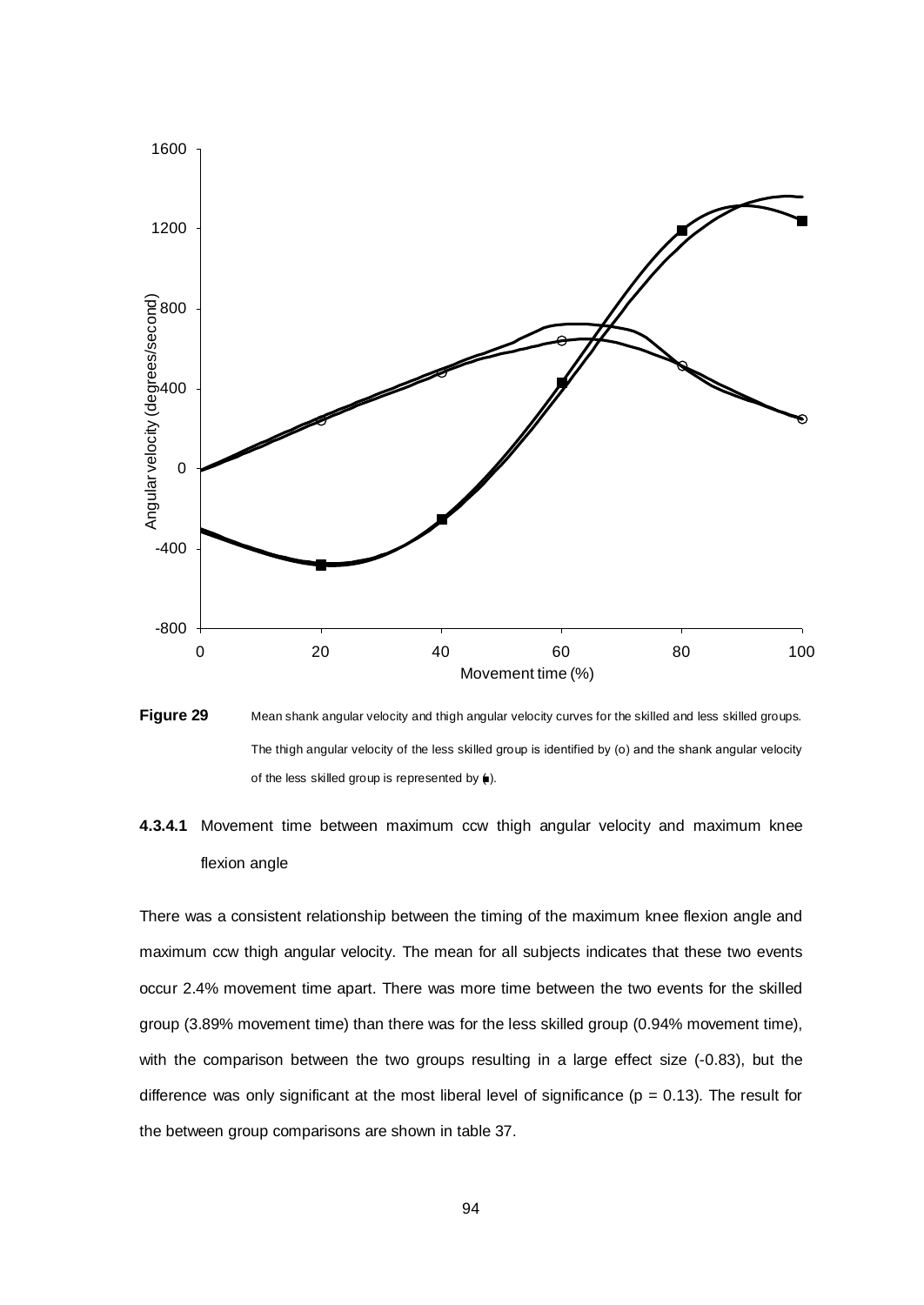| movement time from max ccw thigh angular velocity to<br>max knee flexion angle | <b>Skilled</b><br>mean | <b>SD</b> | Less<br>skilled<br>mean | <b>SD</b> | ES      | $\mathbf{D}$ |
|--------------------------------------------------------------------------------|------------------------|-----------|-------------------------|-----------|---------|--------------|
|                                                                                | $%$ MT                 | $%$ MT    | % MT                    | $%$ MT    |         |              |
| movement time from max ccw thigh angular velocity to max<br>knee flexion angle | 3.9                    | 2.7       | 0.9                     | 3.9       | $-0.83$ | $0.13*$      |

**Table 37** The movement time from maximum ccw thigh angular velocity to maximum knee flexion angle for the

skilled and less skilled groups.

#### **4.3.4.2** Movement time between maximum shank cw angle and maximum knee flexion angle

There was no difference between groups for the movement time from the maximum knee flexion angle to maximum shank cw angle. There was a moderate effect size (ES =  $-0.57$ ) and p = 0.157.

| movement time from max knee flexion angle to max<br>shank cw angle | <b>Skilled</b><br>mean<br>$%$ MT | <b>SD</b><br>$%$ MT | <b>Less</b><br>skilled<br>mean<br>$%$ MT | <b>SD</b><br>$%$ MT | ES      | $\mathbf{D}$ |
|--------------------------------------------------------------------|----------------------------------|---------------------|------------------------------------------|---------------------|---------|--------------|
| movement time from max knee flexion angle to max shank<br>cw angle | 19.7                             | $2.6^{\circ}$       | 17.5                                     | 2.0                 | $-0.89$ | $0.157*$     |

Table 38 Movement time between maximum cw shank angle and maximum knee flexion angle for the skilled and the less skilled groups.

### 4.3.5 Phase timings

There was no difference between groups for the duration of the transition or the forward swing. There was a small effect size and a non-significant  $p$  value for both the transition duration (ES = 0.07,  $p = 0.95$ ) and the forward swing duration (ES = -0.07,  $p = 0.81$ ). These results are presented in the table 39 and figure 30.

| phase duration         | <b>Skilled</b><br>mean | <b>SD</b> | Less<br>skilled<br>mean | <b>SD</b> | <b>ES</b> | $\mathbf{D}$ |
|------------------------|------------------------|-----------|-------------------------|-----------|-----------|--------------|
|                        | %MT                    | $%$ MT    | $%$ MT                  | $%$ MT    |           |              |
| transition duration    | 48.0                   | 2.9       | 48.3                    | 5.1       |           | 0.947        |
| forward swing duration | 50.4                   | 1.9       | 50.6                    | 3.0       |           | 0.805        |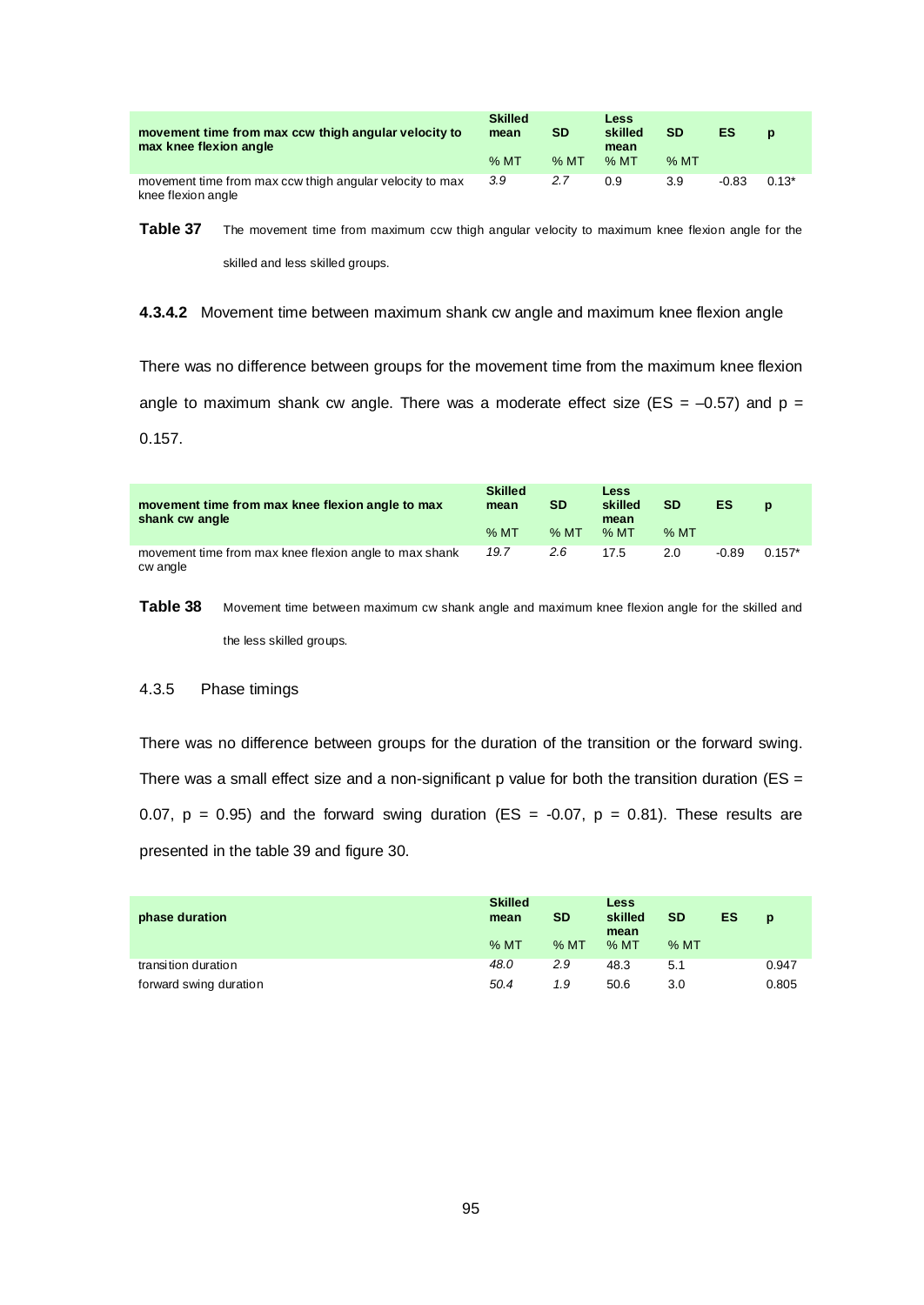

**Table 39** Phase timings of the skilled and less skilled groups.

**Figure 30** Phase duration of the skilled and less skilled groups.

## 4.3.6 Timing of key selected events

The sequence of the timing of the key selected events that are reliable  $(r > 0.80)$  was the same for both the skilled and the less skilled groups. However, there are differences between groups in the timing of the individual events. For example, the means for the skilled and less skilled groups differ in the timing of maximum knee extension angle.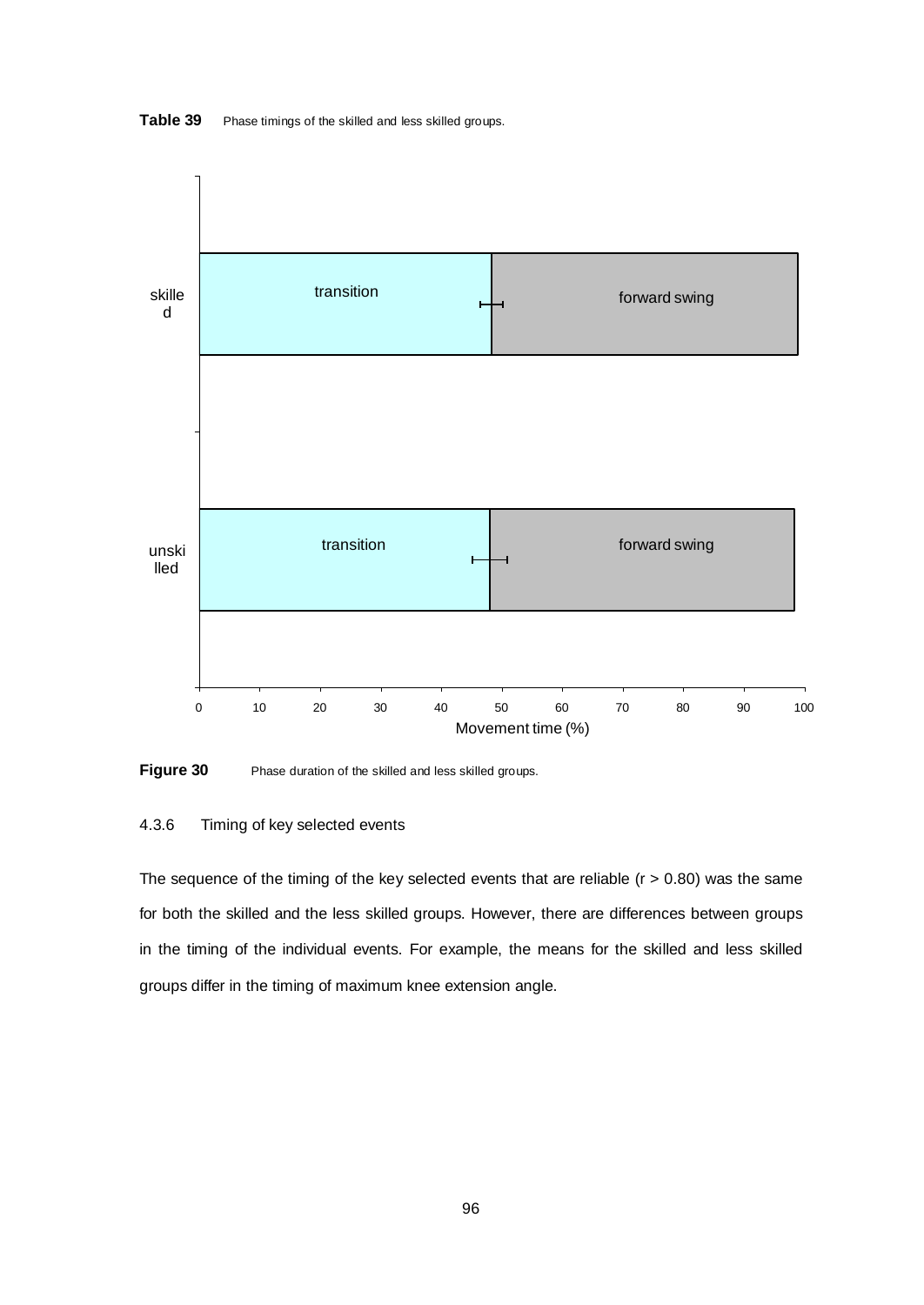

**Figure 31** Timing of key selected events for the skilled and less skilled groups. 100% movement time is the time of foot – ball contact. The data in this table is based on the mean results for the groups.

4.3.7 Comparison of skilled and less skilled for the variables with r > 0.50

95 variables were used to compare the two groups. Of the 95 variables that were used 40 were reliable ( $r > 0.80$ ) and 24 variables demonstrated  $r > 0.50$ .

|                |  |  | skilled |      |  |  |
|----------------|--|--|---------|------|--|--|
| maximum angles |  |  | งเ      | $-4$ |  |  |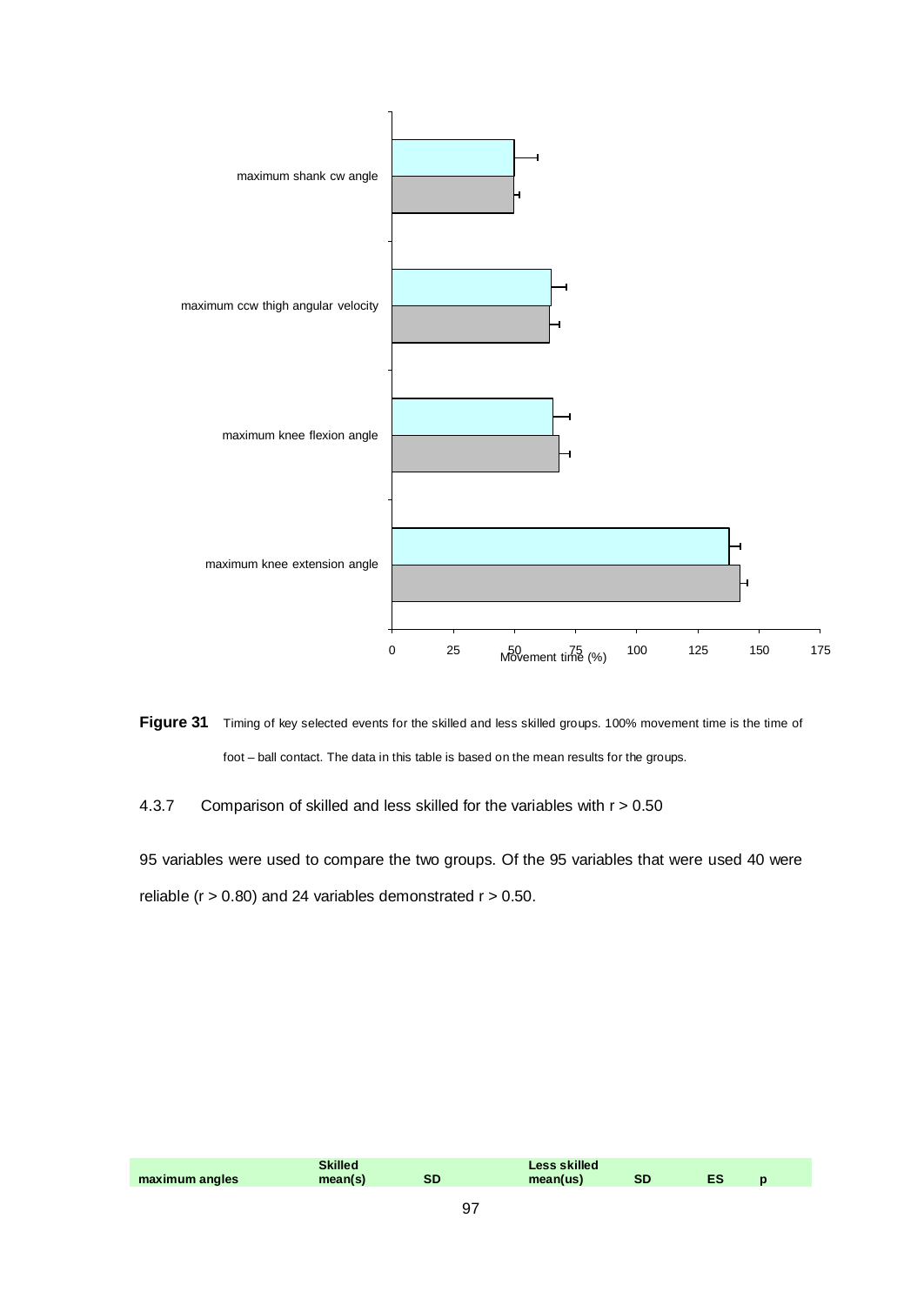|                                                                                          | degrees         | degrees              | degrees         | degrees              |           |          |
|------------------------------------------------------------------------------------------|-----------------|----------------------|-----------------|----------------------|-----------|----------|
| Max thigh cw angle                                                                       | 9.3             | 8.3                  | 10.2            | 11.7                 |           | 0.878    |
| angles at foot - ball contact                                                            | mean            | <b>SD</b>            | mean            | <b>SD</b>            | <b>ES</b> | p        |
|                                                                                          | degrees         | degrees              | degrees         | degrees              |           |          |
| knee extension angle at<br>contact                                                       | 52.2            | 4.2                  | 47.5            | 20.4                 |           | 0.604    |
| ankle plantarflexion angle at<br>contact                                                 | 46.7            | 3.9                  | 39.2            | 7.8                  | $-1.06$   | $.071**$ |
| angles at the end of the<br>transition                                                   | mean            | SD                   | mean            | <b>SD</b>            | ES        | p        |
|                                                                                          | degrees         | degrees              | degrees         | degrees              |           |          |
| knee flexion angle at the end                                                            | 80.8            | 5.3                  | 83.5            | 5.2                  |           | 0.395    |
| of the transition<br>shank angle at the end of the<br>transition                         | 9.4             | 8.3                  | 10.3            | 11.7                 |           | 0.873    |
| ankle plantarflexion angle at<br>the end of the transition                               | 47.9            | 4.8                  | 42.1            | 6.7                  | $-0.84$   | $0.122*$ |
| angles at maximum knee<br>extension angular velocity                                     | mean            | <b>SD</b>            | mean            | <b>SD</b>            | <b>ES</b> | p        |
|                                                                                          | degrees         | degrees              | degrees         | degrees              |           |          |
| knee extension angle at max<br>knee extension angular<br>velocity                        | 57.0            | 4.5                  | 55.7            | 2.4                  |           | 0.527    |
| foot angle at max knee<br>extension angular velocity                                     | 50.6            | 16.3                 | 52.9            | 15.4                 |           | 0.805    |
| <b>ROM</b>                                                                               | mean<br>degrees | <b>SD</b><br>degrees | mean<br>degrees | <b>SD</b><br>degrees | ES        | p        |
| knee extension ROM (max                                                                  | 43.4            | 6.4                  | 48.1            | 21.4                 |           | 0.432    |
| knee flexion to contact)<br>thigh ccw ROM (start of<br>transition to contact)            | 83.4            | 4.6                  | 81.0            | 7.6                  |           | 0.721    |
| maximum angular velocity                                                                 | mean            | <b>SD</b>            | mean            | <b>SD</b>            | ES        | p        |
|                                                                                          | degrees/second  | degrees/second       | degrees/second  | degrees/second       |           |          |
| max ccw shank angular                                                                    | 1366.6          | 107.1                | 1376.6          | 220.4                |           | 0.923    |
| velocity<br>maximum angular<br>velocities during the                                     | mean            | <b>SD</b>            | mean            | <b>SD</b>            | <b>ES</b> | p        |
| transition                                                                               |                 |                      |                 |                      |           |          |
|                                                                                          | degrees/second  | degrees/second       | degrees/second  | degrees/second       |           |          |
| max knee flexion angular                                                                 | 826.4           | 115.7                | 816.8           | 84.5                 |           | 0.873    |
| velocity during transition<br>max cw foot angular velocity<br>during transition          | -90.8           | 32.8                 | $-139.9$        | 81.1                 |           | 0.214    |
| forward swing duration                                                                   | 0.1             | 0.0                  | 0.2             | 0.0                  |           | 0.351    |
| max ccw shank angular<br>velocity during forward swing                                   | 1366.6          | 107.1                | 1376.6          | 220.4                |           | 0.923    |
| angular velocities at foot -<br>ball contact                                             | mean            | SD                   | mean            | <b>SD</b>            | ES        | p        |
|                                                                                          | degrees/second  | degrees/second       | degrees/second  | degrees/second       |           |          |
| knee extension angular<br>velocity at contact                                            | $-1110.4$       | 104.2                | $-992.5$        | 124.1                |           | $0.106*$ |
| resultant foot velocity at<br>foot - ball contact                                        | mean            | SD                   | mean            | <b>SD</b>            | ES        | p        |
|                                                                                          | metres/second   | metres/second        | metres/second   | metres/second        |           |          |
| resultant foot velocity at<br>contact                                                    | 13.6            | 2.2                  | 13.9            | 1.9                  |           | 0.784    |
| movement time from max<br>knee flexion angle to max<br>cw shank angle (absolute<br>time) | mean            | SD                   | mean            | <b>SD</b>            | <b>ES</b> | p        |
|                                                                                          | seconds         | seconds              | seconds         | seconds              |           |          |
| movement time from max<br>knee flexion angle to max                                      | 0.04            | 0.01                 | 0.04            | 0.00                 |           |          |
| shank cw angle<br>time of maximum angles                                                 | mean            | SD                   | mean            | <b>SD</b>            | ES        | p        |
| (absolute time)                                                                          | seconds         | seconds              | seconds         | seconds              |           |          |
| time of max shank cw angle                                                               | -0.1            | 0.0                  | -0.1            | 0.0                  |           | 0.393    |
| time of max ankle                                                                        | 0.0             | 0.0                  | $-0.1$          | 0.1                  | $-0.96$   | $0.118*$ |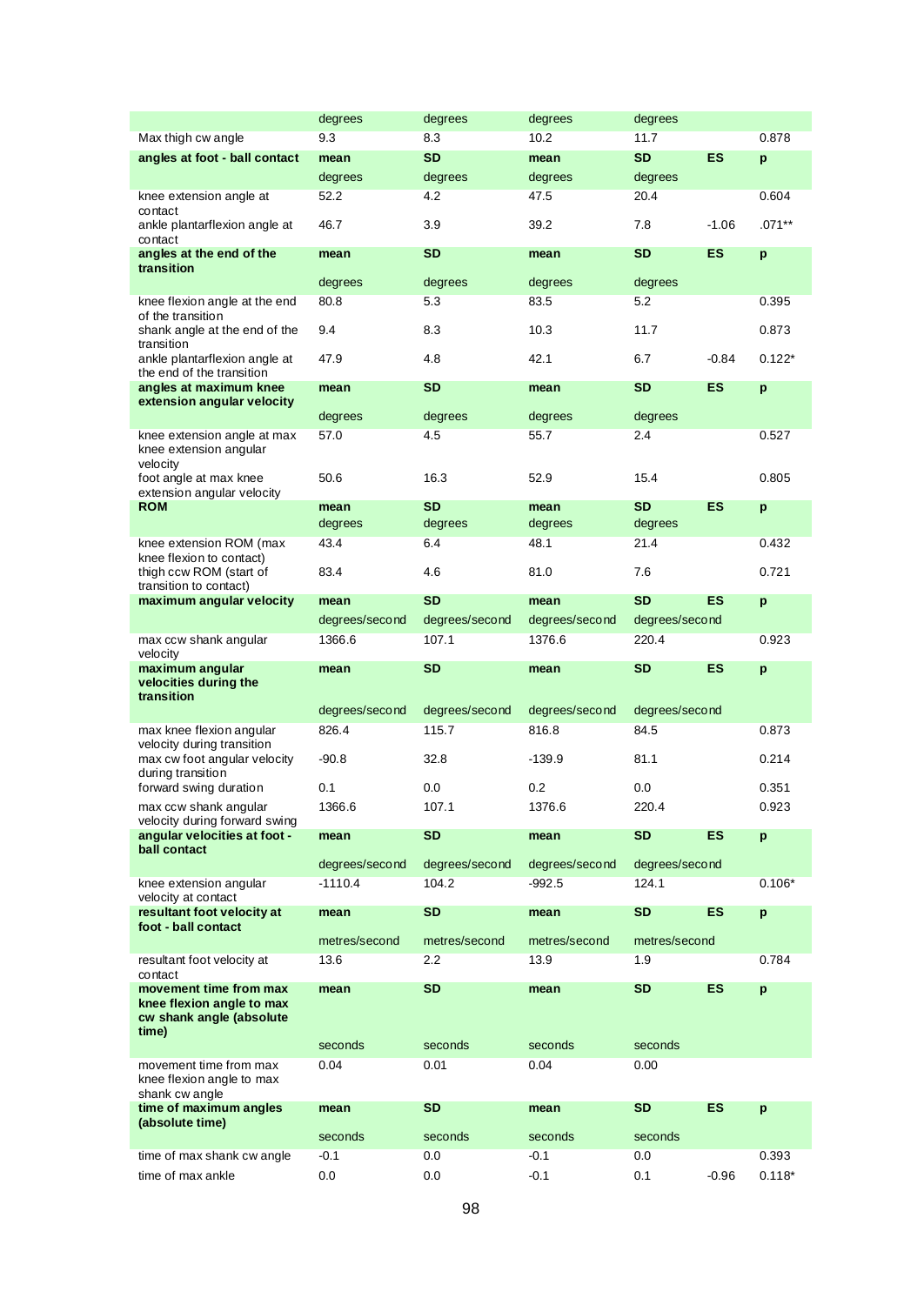| plantarflexion angle                                  |         |           |         |           |    |       |
|-------------------------------------------------------|---------|-----------|---------|-----------|----|-------|
| time of maximum angular<br>velocities (absolute time) | mean    | <b>SD</b> | mean    | <b>SD</b> | ES | p     |
|                                                       | seconds | seconds   | seconds | seconds   |    |       |
| time of max ccw shank<br>angular velocity             | 0.0     | 0.0       | $-0.1$  | 1.8       |    | 0.207 |
| duration of forward swing<br>(absolute time)          | mean    | <b>SD</b> | mean    | <b>SD</b> | ES | p     |
|                                                       | seconds | seconds   | seconds | seconds   |    |       |
| forward swing duration                                | 0.1     | 0.0       | 0.2     | 0.0       |    | 0.351 |

**Table 40** Comparison of skilled and less skilled for the variables with r > 0.50

## **5.0 DISCUSSION**

# **5.1 Kicking in soccer, American football and Australian Rules: similarities and differences**

The profile of the drop punt presented in this study shows that there are some similarities and some differences between the kinematics of the kicks in soccer, American football and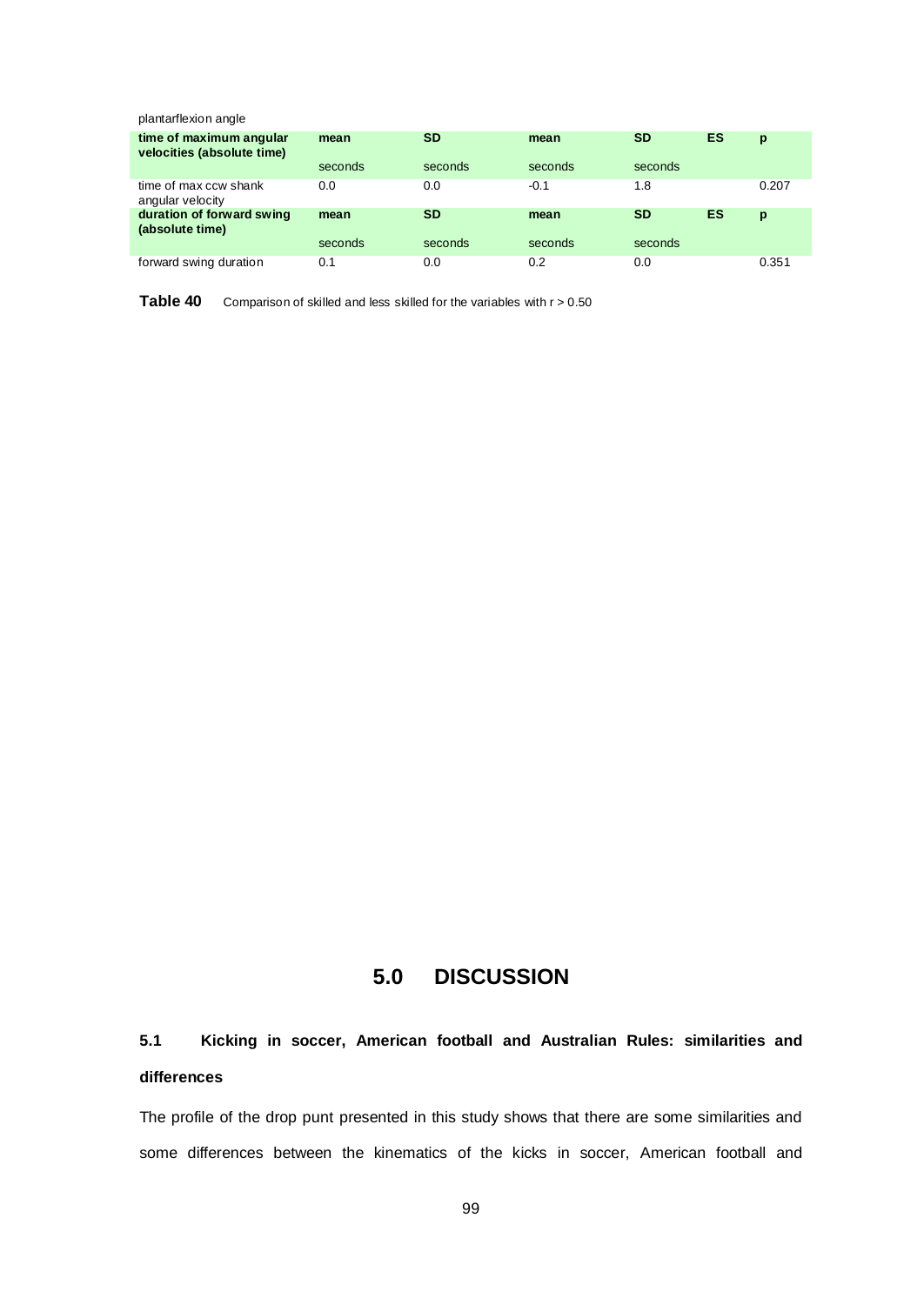Australian Rules football. Some of the kinematic patterns that have been shown consistently in soccer and American football apply to the drop punt as well. Conversely, the data obtained in this study also showed that some kinematic aspects of the drop punt may differ from the other kicks.

#### 5.1.1 Common kinematic patterns

**5.1.1.1** Increase in shank angular velocity and decrease in thigh angular velocity during the forward swing

The relationship between the angular velocity of the thigh and shank throughout the kick followed a similar pattern in this study as it has in previous studies that have measured the kinematics of kicking in soccer and American football (Putnam, 1983, 1991, 1993; Robertson and Mosher, 1985; Dunn and Putnam, 1987b; Putnam and Dunn, 1987; Lees and Nolan, 1998). During the forward swing the shank angular velocity increased as the thigh angular velocity decreased. This pattern is common to all types of kicking and this study has shown that the drop punt is no exception. The results obtained in this study for the thigh and shank angular velocity are shown in figure 32.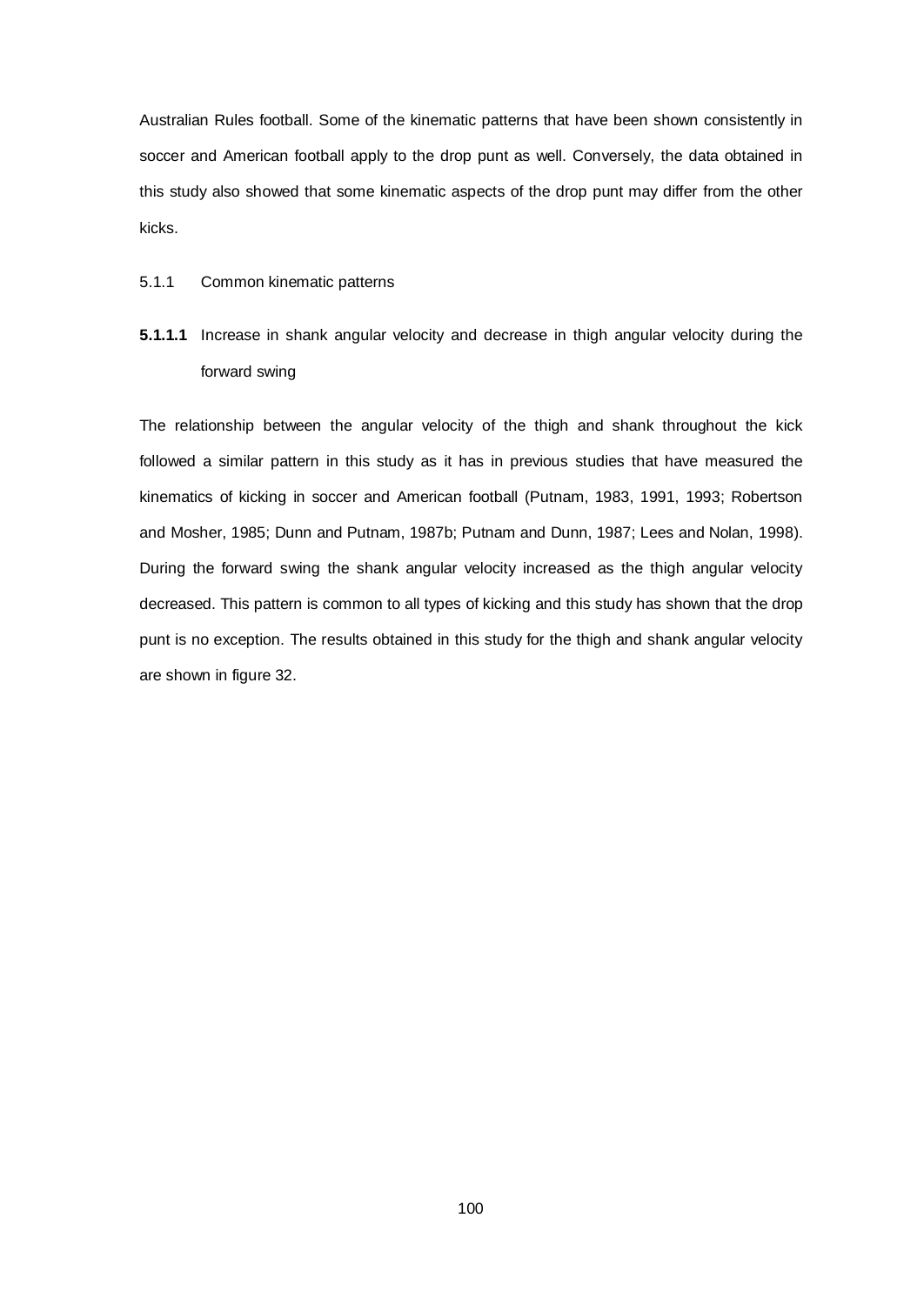

**Figure 32** The increased angular velocity of the shank (►) and decreased angular velocity of the thigh (–) during the forward swing. From results of the current study.

**5.1.1.2** Time of maximum ccw thigh angular velocity in relation to maximum knee flexion angle

The results of this study showed that there is a common temporal relationship between the timing of the maximum ccw thigh angular velocity and maximum knee flexion angle. They occur in close time proximity, sometimes simultaneously. This pattern is presented in Figure 33.

Putnam (1991) showed that this pattern existed in American football punt kicking. She suggested that the angular velocity of the thigh had the greatest effect on the rotation of the shank when the thigh was rotating rapidly and the knee angle was at 90 degrees of flexion. The actual timing of maximum ccw thigh angular velocity in relation to maximum knee flexion angle was not reported by Putnam however, she did suggest that the timing of maximum knee flexion angle corresponded with the time of maximum ccw thigh angular velocity.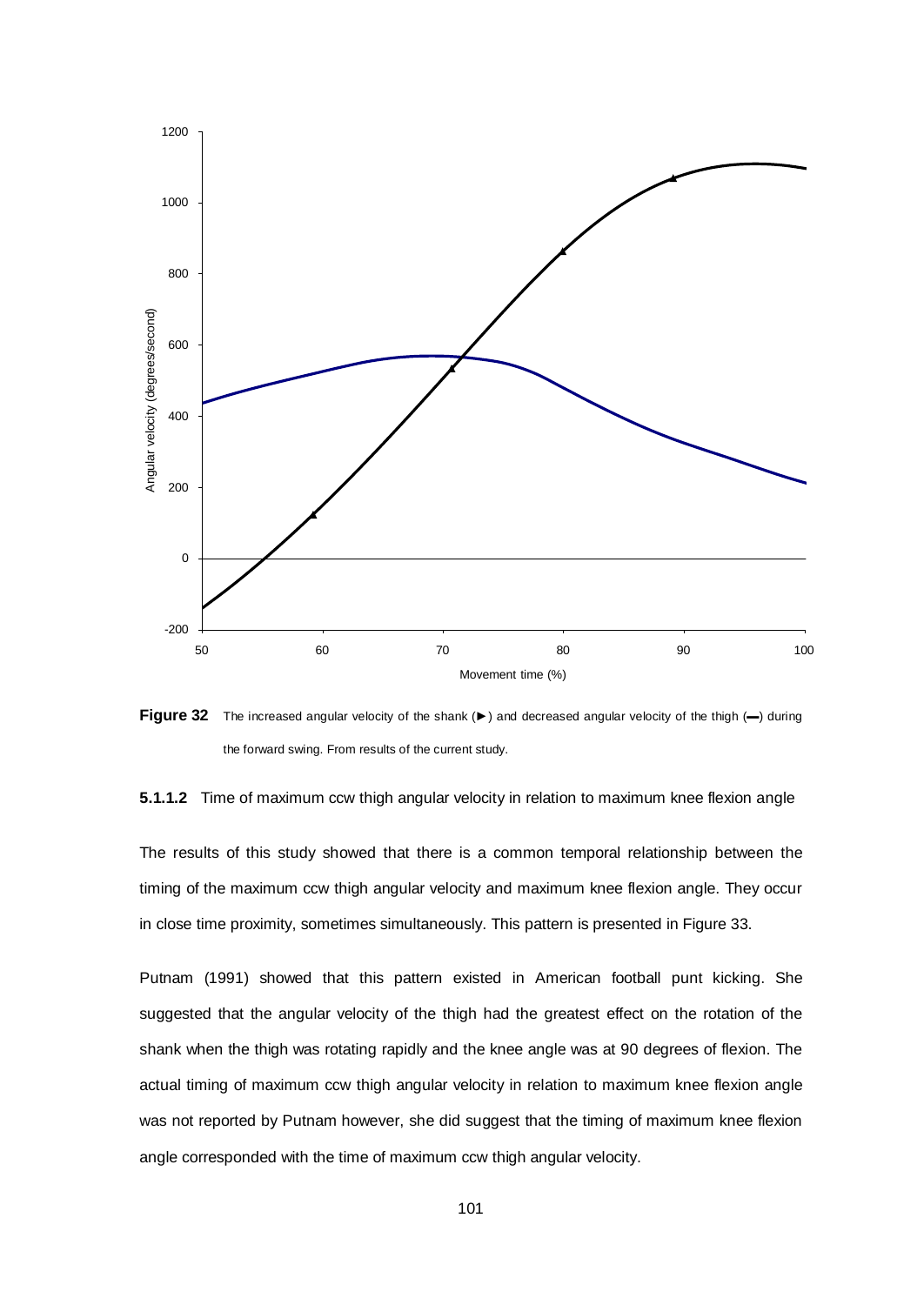

Figure 33 The mean angular displacement curves of the knee angle (——) and thigh (—) angular velocity

**5.1.1.3** Maximum knee flexion occurred after maximum cw rotation of the shank

The results of the present study indicated that the maximum knee flexion angle occurred 19% movement time (mean for all subjects) after the maximum shank cw angle. This means that the knee was continuing to flex whilst both the thigh and the shank were rotating in the ccw direction. At this time in the movement the angular velocity of the thigh was greater than that of the shank. The angular velocity of the thigh would have decreased the angle between the thigh and the shank which meant that the knee was continuing to flex. A similar relationship has been acknowledged in American football punt kicking (Putnam, 1991).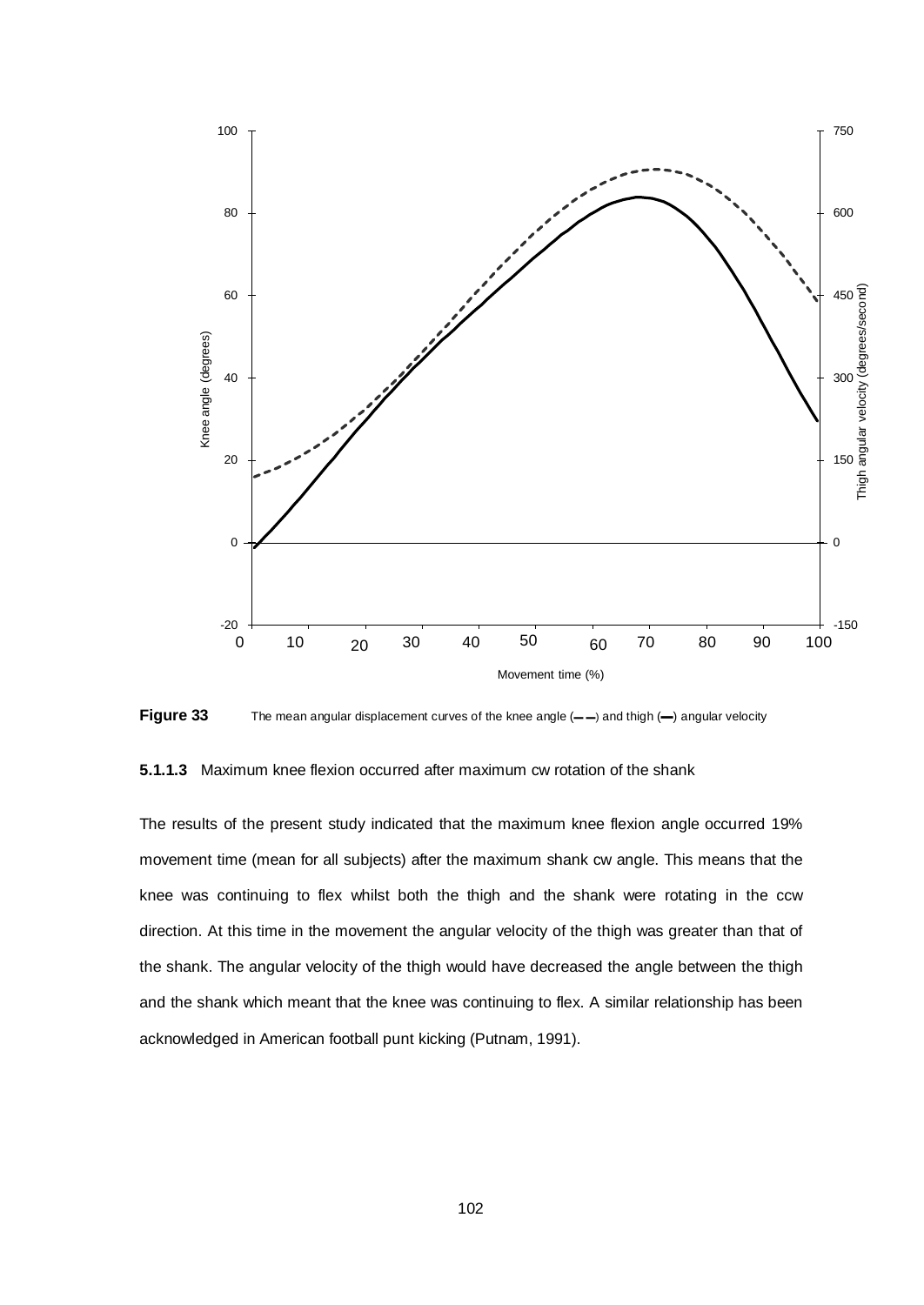#### 5.1.2 Variables that differentiate types of kicks

#### **5.1.2.1** Resultant foot velocity at foot – ball contact

The results of the present study indicate that the mean resultant foot velocity of the subjects was 13.8 metres/second. Some studies have reported a mean resultant foot velocity at foot – ball contact of between 18.3 metres/second (Opavsky, 1988) for kicking in soccer and 26.5 metres/second (Plagenhoef, 1971) for punt kicking in American football. The mean resultant foot velocity at foot – ball contact for Baker and Ball (1993) was 15.5 metres/second. These comparisons indicate that the resultant foot velocity at foot – ball contact is higher for the American punt kick than it is for the drop punt kick. The resultant foot velocity at foot – ball contact for the place kick in soccer may also be slightly greater than that obtained for the drop punt kick, but not as high as Australian Rules football. It is unclear whether the differences in resultant foot velocity at foot – ball contact are genuine or due to differences in the types of kick or experimental differences. The resultant foot velocity at foot – ball contact for the various types of kick is presented in figure 34.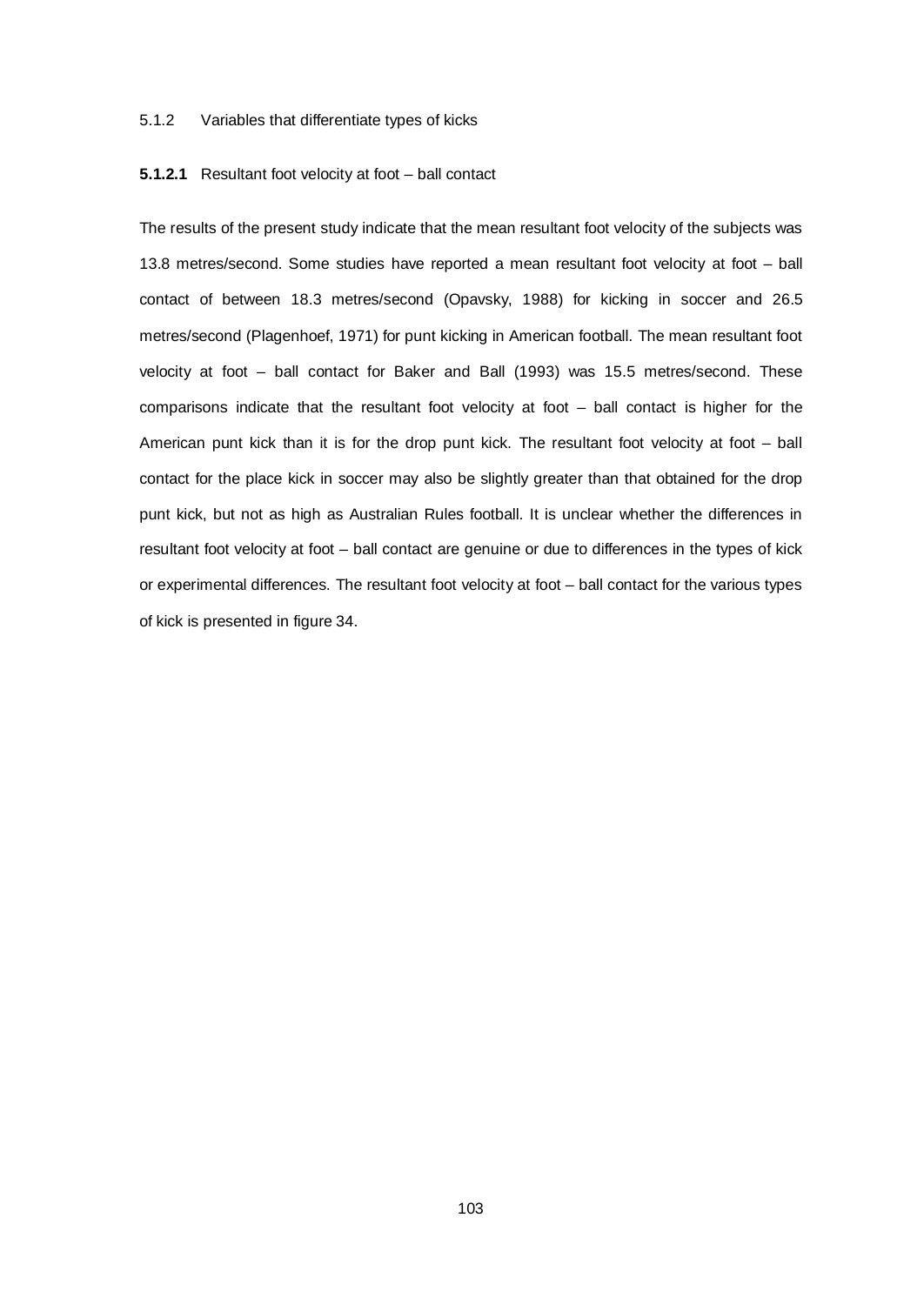

Figure 34 Resultant foot velocity at foot – ball contact results of soccer, American football and Australian Rules. The subjects used in these studies varied from elite junior players to open age professionals.

#### **5.1.2.2** Knee angle at foot – ball contact

The mean knee extension angle at foot – ball contact in the current study was 50 degrees. This is similar to the knee extension angle at contact for soccer (42 degrees) and less similar to American football (38 degrees). It is difficult to make general statements about the knee extension angle at foot – ball contact because Baker and Ball (1993) found that the mean knee extension angle at foot – ball contact was 30 degrees. Orchard et al. (1999), who also measured the kinematics of the drop punt, found that the mean knee extension angle at foot – ball contact was 50 degrees. The results of these studies are compared in figure 35 (below).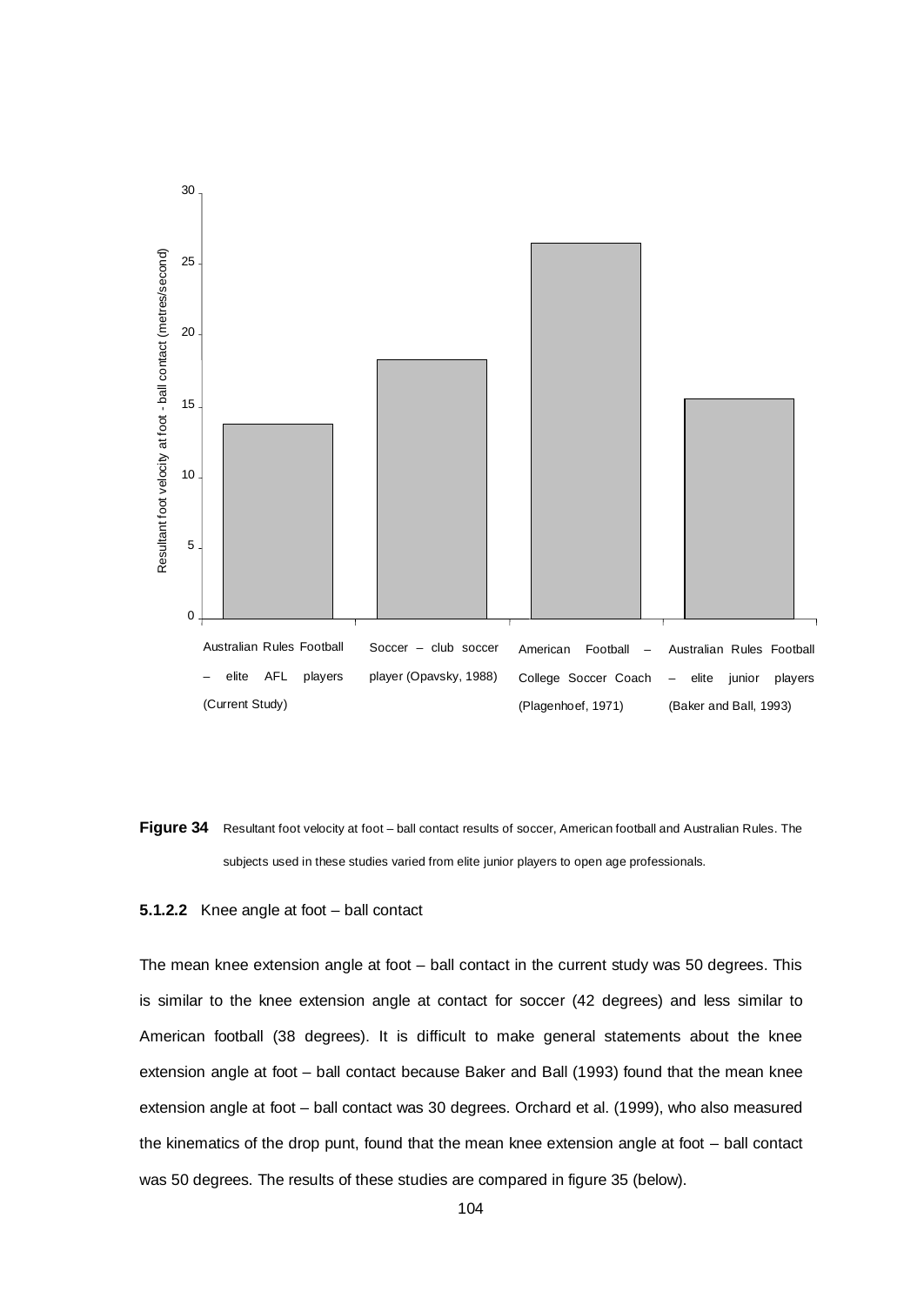



#### 5.1.3 Magnitude of angular velocity

In figure 37 the maximum ccw shank angular velocity from the results of this study is compared to that obtained in previous studies. The variation in the magnitude of the angular velocity between studies is indicative of the large variation that exists in all types of kick. This makes it difficult to distinguish one type of kick from another in terms of the maximum angular velocity of the joints and segments.

Figure 37 shows the thigh and shank angular velocity of three types of kick. The relationship between the thigh and shank is the same for all three, yet the magnitude of the angular velocity differs between kicks.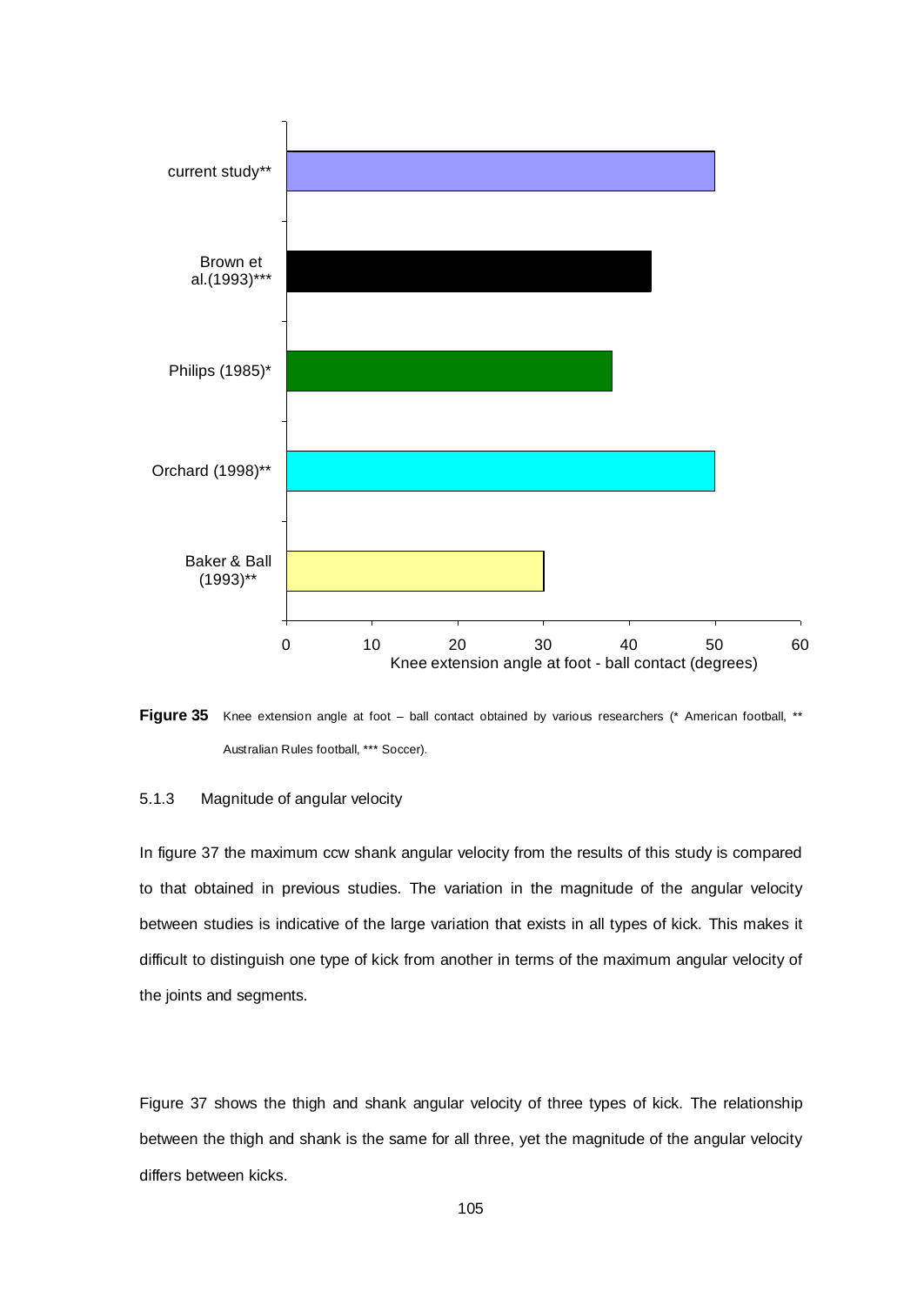

Figure 36 Thigh angular velocities for three types of kick. Kicking in Australian Rules is depicted by broken line, American football the solid dark line and soccer the solid grey line. The Australian Football curves are taken from the current study, the American football curves are adapted from Putnam (1983) and the soccer curves are adapted from Dunn and Putnam (1987b).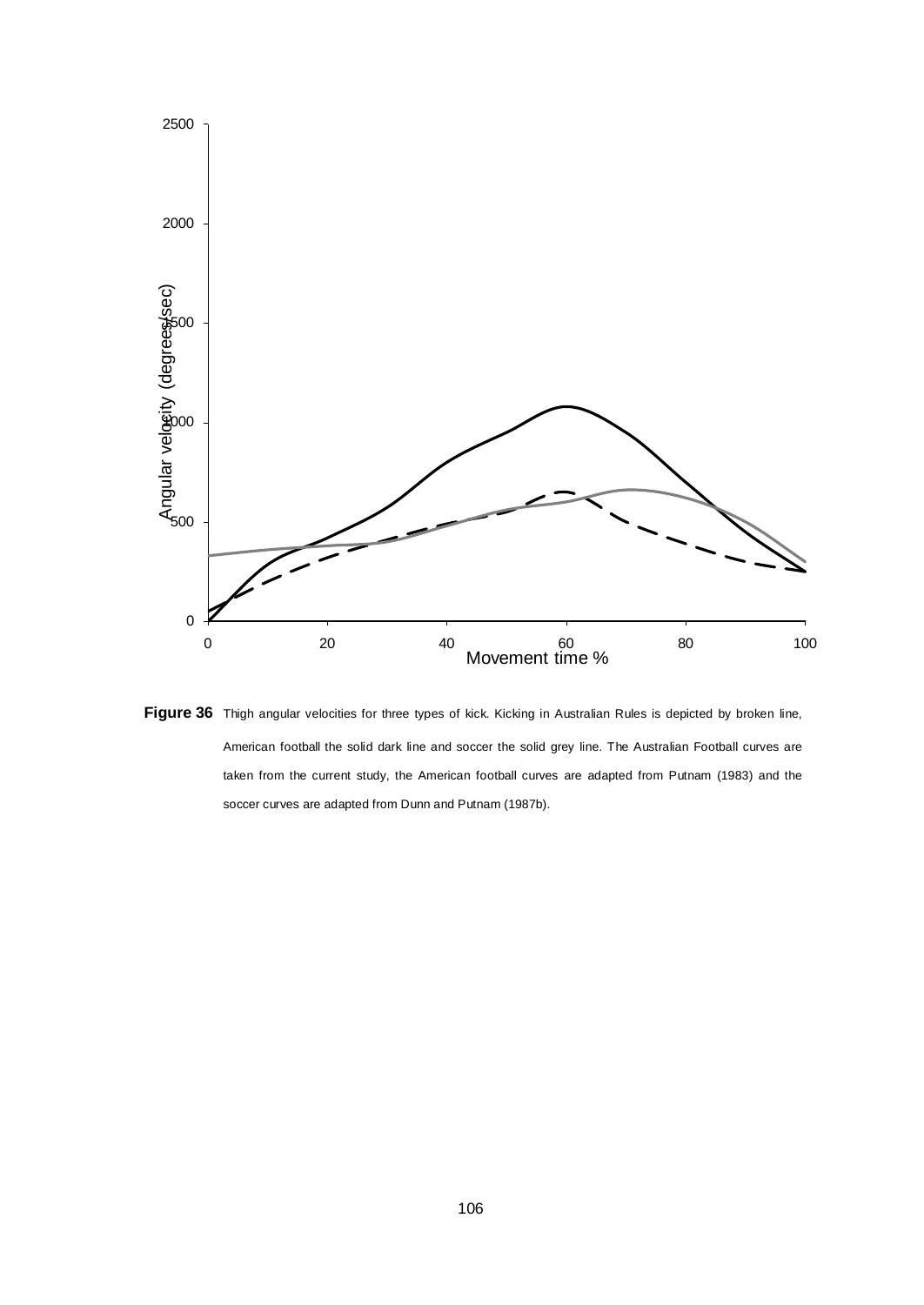

Figure 37 Shank angular velocities for three types of kick. Kicking in Australian Rules is depicted by broken line, American football the solid dark line and soccer the solid grey line. The Australian Football curves are taken from the current study, the American football curves are adapted from Putnam (1983) and the soccer curves are adapted from Dunn and Putnam (1987b).

#### 5.1.4 Phase duration

The phase defined by Orchard et al. (1999) as the wind-up had a duration of 0.1 second. The equivalent phase in this study was called the transition and it lasted approximately 0.1 second. The duration of the forward swing was also 0.1 second. The results of the present study found similar durations for the equivalent transition and forward swing. The three stages (phase 1: start of the forward (ccw) motion of the thigh to the start of the forward motion of the shank, phase 2: the time that both the thigh and the shank were rotating in the forward direction, phase 3: negative (cw) thigh rotation and positive (ccw) rotation of the shank) defined by Putnam (1991) in the American football punt kick had durations of .036, 0.072, and 0.072 seconds respectively.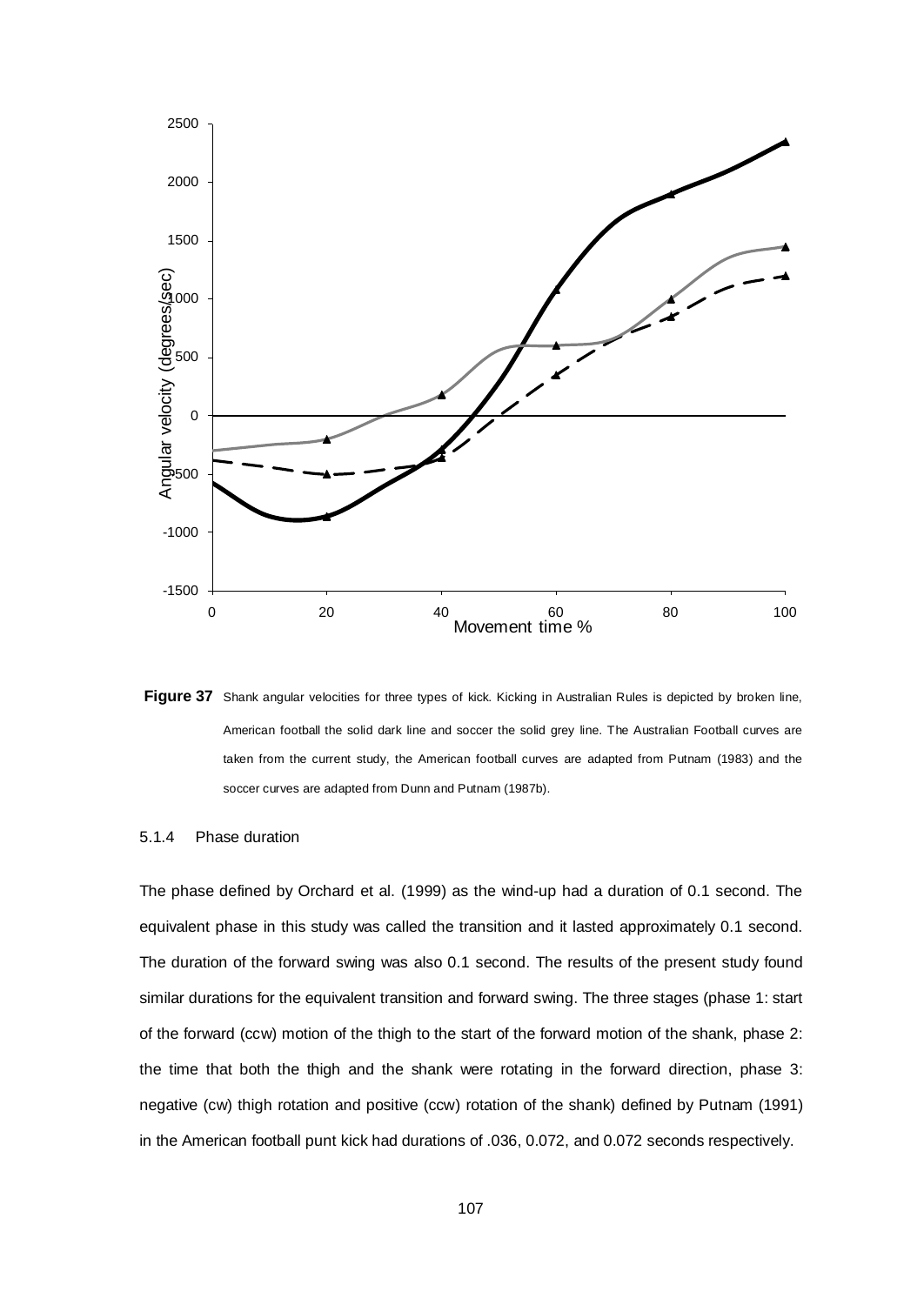### **5.2 Reliability**

No other studies have reported the reliability of the kinematics of kicking. Only reliable variables  $(r > 0.8)$  were used to compare the kinematics of the skilled and less skilled groups. A subset of reliable variables ( $r = 0.5 - 0.79$ ) was also reported, but these comparisons were made with caution because the reliability of between  $r = 0.5$  and 0.79 is typically classified as moderate or questionable (Vincent, 1994).

The reliability results that were reported in this study are not transferable to other studies. The reliability is specific to the particular population sample and protocols. The subjects used in this study were all AFL players, some skilled and some less skilled at drop punt kicking.

### **5.3 Variables that differentiated the skilled and less skilled**

5.3.1 Movement time from maximum ccw thigh angular velocity to maximum ccw shank angular velocity

The most significant difference between groups was found for the movement time from maximum ccw thigh angular velocity to maximum ccw shank angular velocity. This finding indicates that there is a greater length of time between these two events for the skilled than there was for the less skilled. Figure 37 shows the difference between the skilled and less skilled.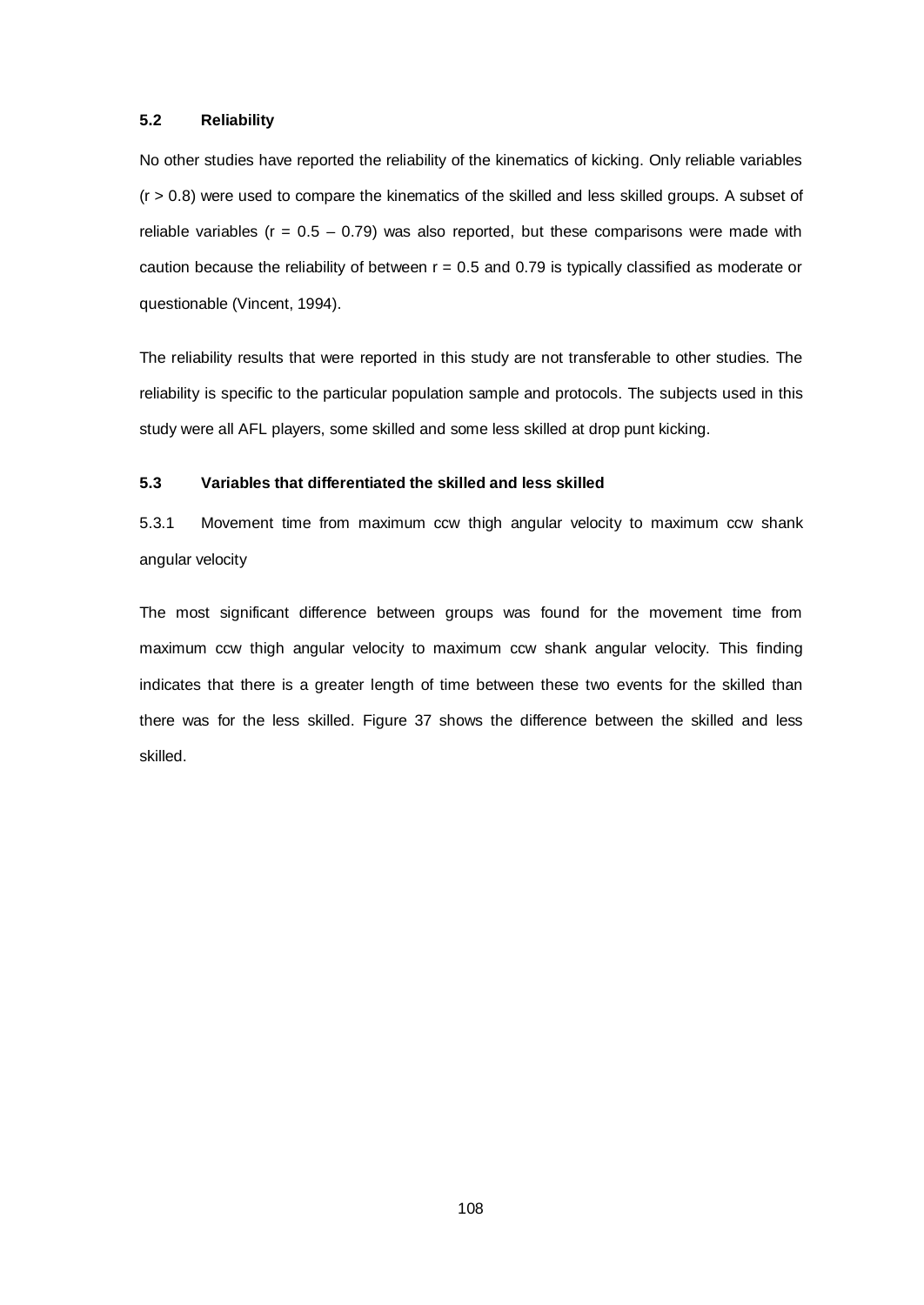

**Figure 38** Relative timing of the maximum angular velocity of the thigh and shank. The darker bars in the upper half of the chart represent the less skilled kickers and the lighter bars in the lower half represent the skilled subjects. There are three bars for each group. The first represents the time from the start of the kick to the maximum angular velocity of the thigh (less skilled 64.9%, skilled 64.3% movement time). The middle bar – which is the one of interest in this chart – represents the time from the occurrence of the maximum angular velocity of the thigh to the maximum angular velocity of the shank (less skilled 26.5%, skilled 33.2% movement time). The third bar represents the time from the occurrence of maximal shank angular velocity to foot – ball contact (skilled 2.6%, less skilled 8.6% movement time).

The maximum ccw thigh angular velocity occurred 33.2% movement time before that of the shank for the skilled group, compared to 26.5% movement time before the shank for the less skilled group. This reflected a difference in the timing of the maximum ccw shank angular velocity, not the maximum ccw thigh angular velocity: the difference between groups came from the maximum ccw shank angular velocity occurring closer to contact for the skilled subjects than it did for the less skilled. This finding supports one of the original hypotheses that the maximum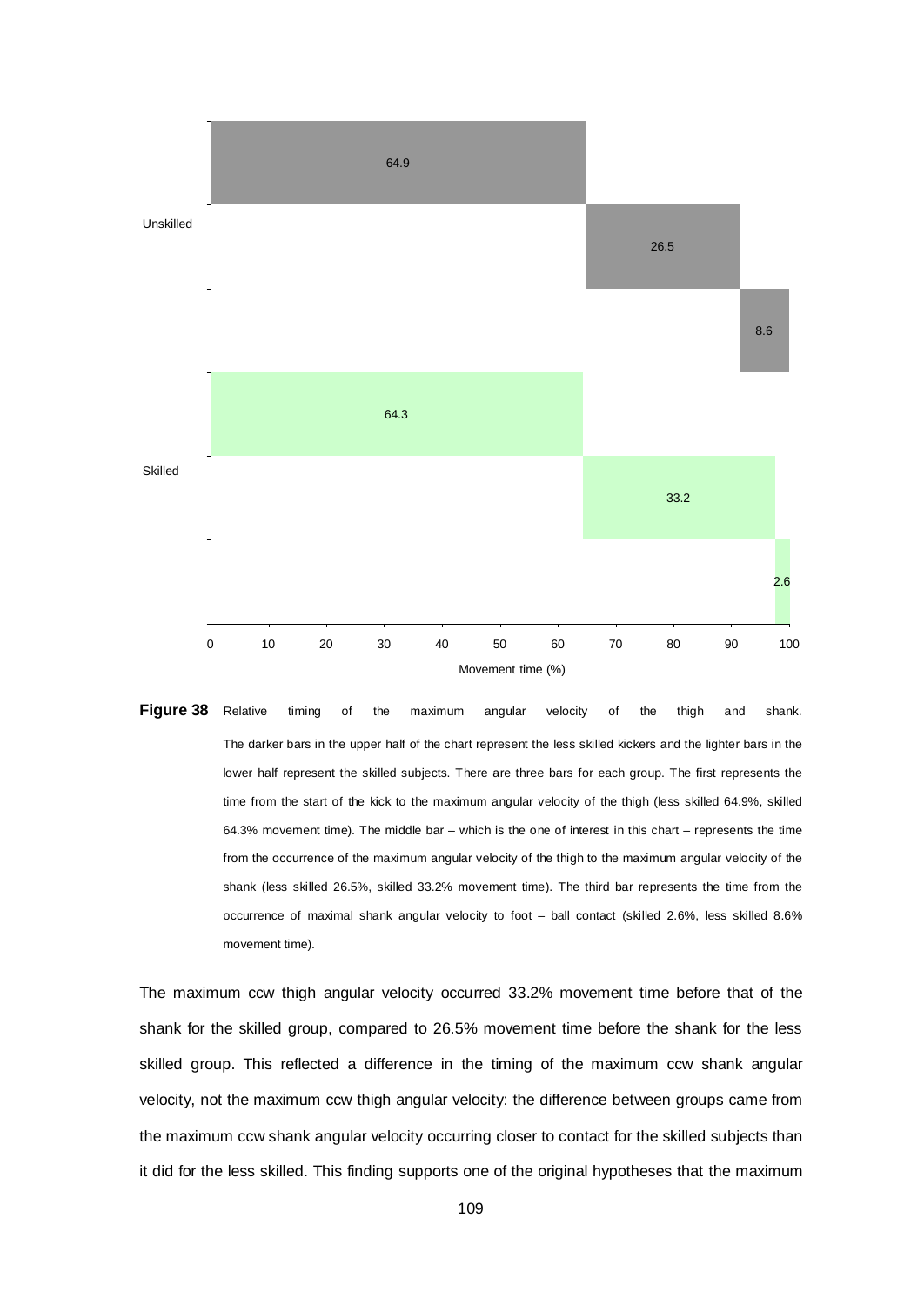angular velocity of the skilled kickers occurs closer to foot – ball contact. Figure 37 shows that the maximum angular velocity of the skilled subjects occurred closer to foot – ball contact.

#### 5.3.2 Resultant foot velocity at foot – ball contact

Resultant foot velocity at foot – ball contact was selected based on the results of other studies that showed that linear velocity of the foot and toe at foot – ball contact are predictors of ball velocity and ultimately kicking success (Plagenhoef, 1971; Macmillan, 1975, 1976). The results of this study indicated that the resultant foot velocity at foot – ball contact was not greater for the skilled subjects than it was for the less skilled (skilled 13.55 (2.2), less skilled 13.90 (1.9) metres/second,  $ES = -0.17$ ,  $p = 0.784$ ).

Baker and Ball (1993) and Alexander and Holt (1973) made similar observations. Both examined the relationship between foot speed and kicking distance and found that foot speed is not a defining factor in the distance of a kick. Baker and Ball did find that the group of subjects who kicked the ball a longer distance had a greater momentum of the foot at foot – ball contact. From this finding they suggested that it was not the speed of the foot at foot – ball contact but the momentum of the foot and the associated impact dynamics that differentiated the long distance kickers from the short distance kickers.

#### 5.3.3 Foot rigidity

Hay (1988) stated that the distance the ball travels is determined by the mass and initial velocity of both the foot and the ball and their coefficient of restitution. The effective striking mass of the foot was not measured in the current study so a conclusion pertaining to the relationship between the impact dynamics and skillful kicking can't be made with certainty. However, it is appropriate here to comment on one aspect of impact dynamics that was measured in the current study, that is, of the ankle plantarflexion angle at foot – ball contact.

One component of the impact dynamics is foot rigidity. The ankle plantarflexion angle has been used to measure foot rigidity (Plagenhoef, 1971; Macmillan, 1975). Plagenhoef (1971) and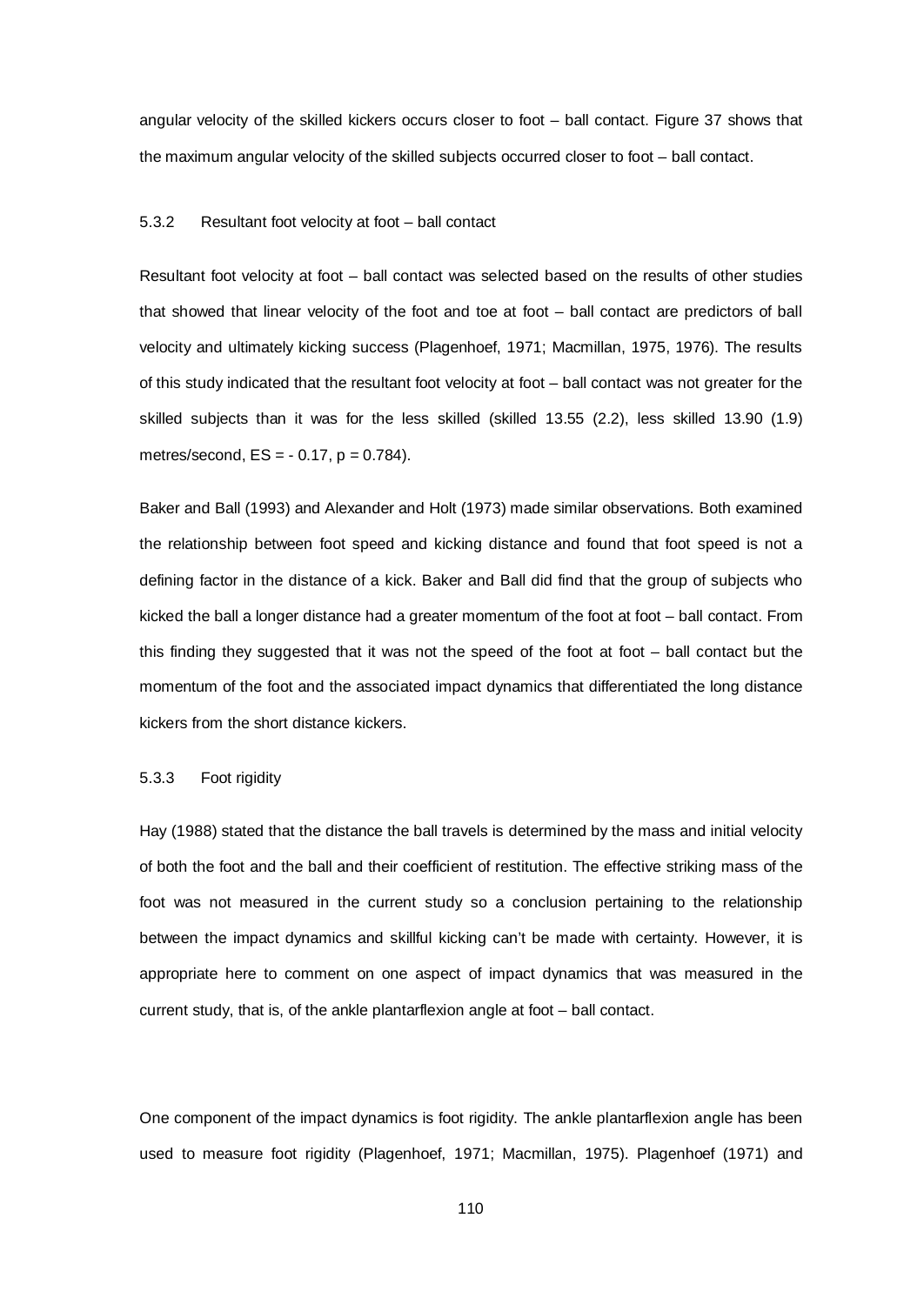Orchard et al. (2003) suggested that the ankle plantarflexion angle is an important factor in the transfer of momentum from the foot to the ball. The results of the current study showed that the skilled kickers held the ankle in a more plantarflexed position than did the less skilled kickers (skilled 46.7 degrees, less skilled 39.21 degrees,  $r = 0.70$ ,  $ES = -1.06$ ,  $p = .071$ ) at the time of foot – ball contact. This result indicates that a common trait amongst skilled kickers is the presence of a taut instep at foot – ball contact. This is one trait of skilled kickers that is often referred to by skills coaches within the AFL.

This finding supports the suggestion made by Orchard et al. (2003) that maintaining maximal ankle plantarflexion through foot – ball contact effectively increases the length of the shank and the tangential velocity of the foot. Our initial hypothesis was that the skilled kickers would display greater angular velocities of the shank at foot – ball contact. This was not the case in the current study. The reliability of the ccw angular velocity of the shank at foot – ball contact was low ( $r =$ 0.25). This prevented - based on the criteria of this study - a comparison of the skilled and less skilled groups. However, it is clear from the results of this study and others (Orchard, 2003) and coaching literature (Parkin et al. 1987; Wheadon, 1997) that foot rigidity is a determinant of skillful kicking. Hence, further investigation is required to ascertain the relative importance of foot rigidity and shank angular velocity at foot – ball contact.

5.3.4 Movement time from maximum ccw thigh angular velocity to maximum knee flexion angle

There was a difference between groups in the movement time between maximum ccw thigh angular velocity and maximum knee flexion angle. There was a greater gap between the maximum ccw thigh angular velocity and maximum knee flexion angle for the skilled group than there was for the less skilled group. The results for the skilled group showed that the mean maximum ccw thigh angular velocity occurred 3.98% (2.72) movement time after the maximum knee flexion angle. The difference was 0.94%(3.86) movement time for the less skilled group. This difference yielded a high effect size of -0.83. Anderson and Sidaway (1994) said that one feature that is apparent in the experts' pattern is the simultaneous occurrence of maximum knee flexion angle and the start of hip flexion. They demonstrated that the movement time between the maximum knee flexion angle and the maximum hip flexion angular velocity changed after the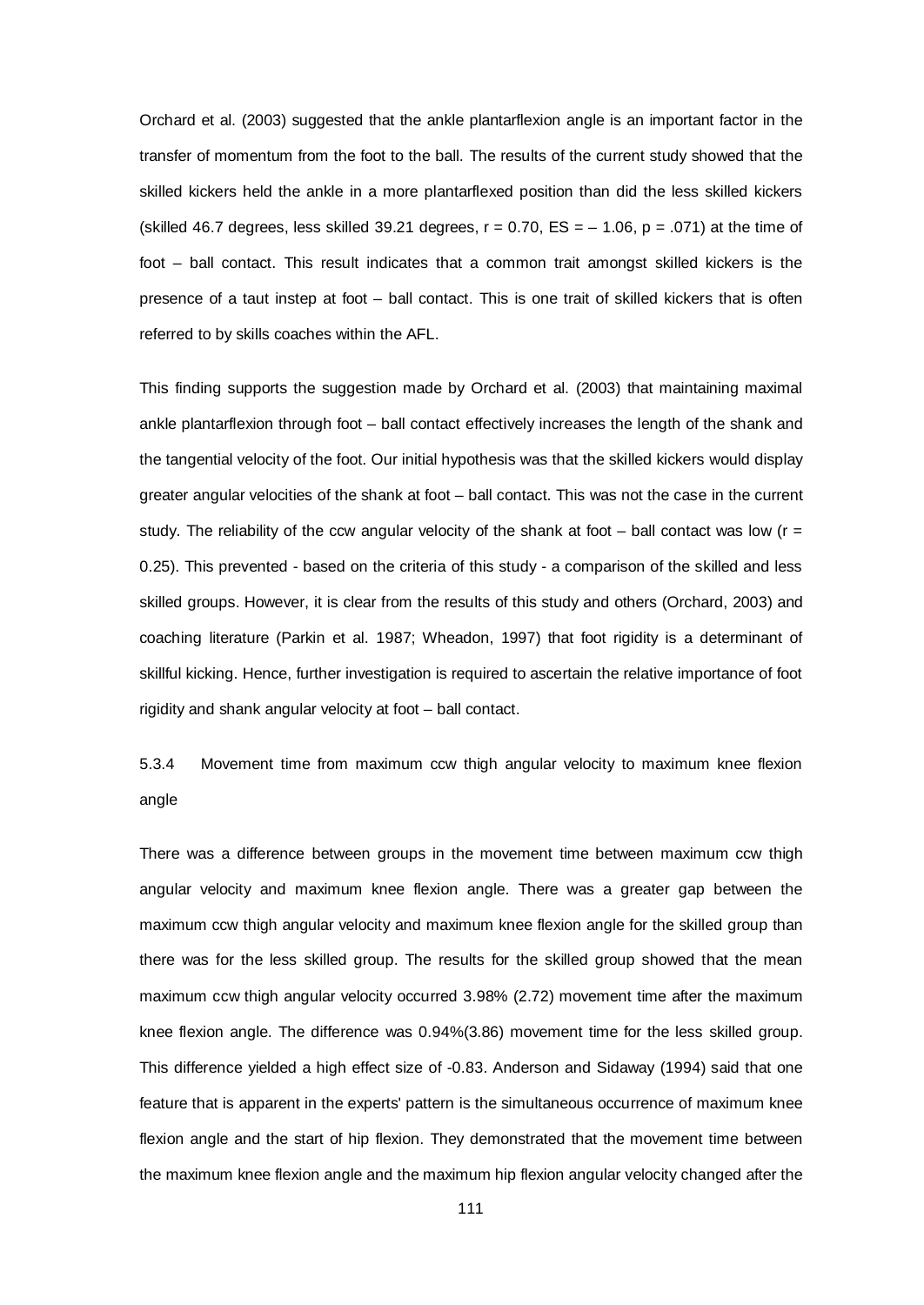10 weeks of practice. Before practice maximum knee flexion angle was attained 2% movement time after maximum hip flexion angular velocity. After practice the maximum hip flexion angular velocity occurred 11% after maximum knee flexion angle. The significant difference in the timing of these two events in the present study and the findings presented in the Anderson and Sidaway (1994) study indicate that this pattern has relevance to the profile of skillful kicking.

#### 5.3.5 Angles

Skills coaches currently suggest that a skilled kicker demonstrates greater hip extension and knee flexion at the end of the backswing than does an less skilled kicker. In the current study the start of the forward swing is the same as the end of the backswing. The hip extension at the end of the backswing is the same as the maximum thigh cw angle at the end of the transition in this study.

The finding of this study that there was no difference between groups in the orientation of the segments at the start of the transition and the ROM of the knee extension, shank ccw rotation and thigh ccw rotation, is contrary to the current notion of what constitutes a skillful kick. These findings also opposed the findings of Phillips (1985) that the expert kicker displayed a greater ROM of the shank than did a club player.

5.3.6 Angles at contact

### *Knee*

Phillips (1985), Orchard et al. (1999, 2003) and Baker and Ball (1993) showed that the joints are not fully extended at the time of foot – ball contact. Parkin et al. (1987) suggested that the leg must be straight (knee angle close to 0) at foot – ball contact.

One of the initial hypotheses of this study was that the knee was not fully extended at the time of foot – ball contact. The results of this study support this hypothesis. Full knee extension occurred after foot – ball contact at about 150% movement time. The mean knee flexion angle at foot – ball contact for all subjects was 50 degrees. This is the same as the angle that was shown by Orchard et al. (1999).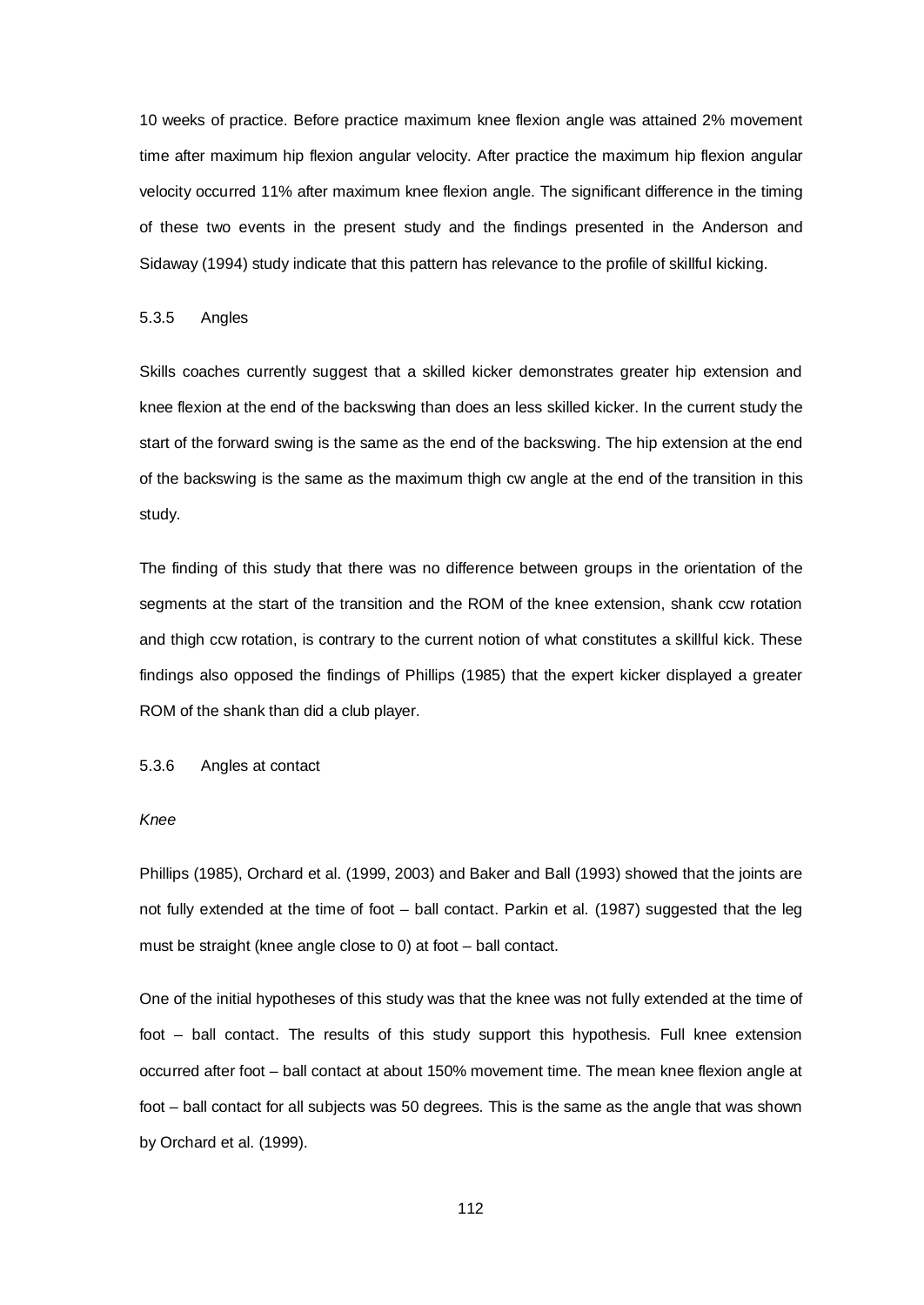The knee extension angle at foot – ball contact was not included in the reliable comparisons of the skilled and less skilled subjects because  $r < 0.8$ . Its inclusion as a moderately reliable variable ( $r = 0.55$ ) showed that there was no difference in the knee extension angle at foot – ball contact of the skilled and the less skilled group. However, the standard deviation was much greater for the less skilled group than it was for the skilled group. The mean standard deviation for the skilled group was 4 degrees and the mean standard deviation of the less skilled group was 20 degrees. These results support the hypothesis that less skilled kickers demonstrate greater between subject variation than do skilled kickers.

#### *Thigh*

The mean thigh angle at foot - ball contact was greater for the less skilled group (145.6) than it was for the skilled subjects (149.0). Even though the difference had a large effect size (0.87,  $p =$ 0.139), a difference of 4.4 degrees does not seem to be a practically significant difference.

#### *Shank*

There was a greater difference between the two groups for the mean angle of the shank than there was for the angle of the thigh at foot – ball contact, but this was not deemed to be significant ( $p = 0.428$ ). The mean shank angle at foot – ball contact was 93.4 degrees (5.8) for the skilled subjects and 101.5 degrees (22.5) for the less skilled subjects.

### 5.3.7 Angular velocity

#### *Thigh*

Putnam (1991) suggested that a high angular velocity of the proximal thigh segment is important for the transfer of momentum to the distal shank segment. Putnam indicated that the angular velocity of the thigh contributes to about 50% of the angular velocity of the shank. Even though the angular velocity of the thigh decreases late in the movement it is still important that a high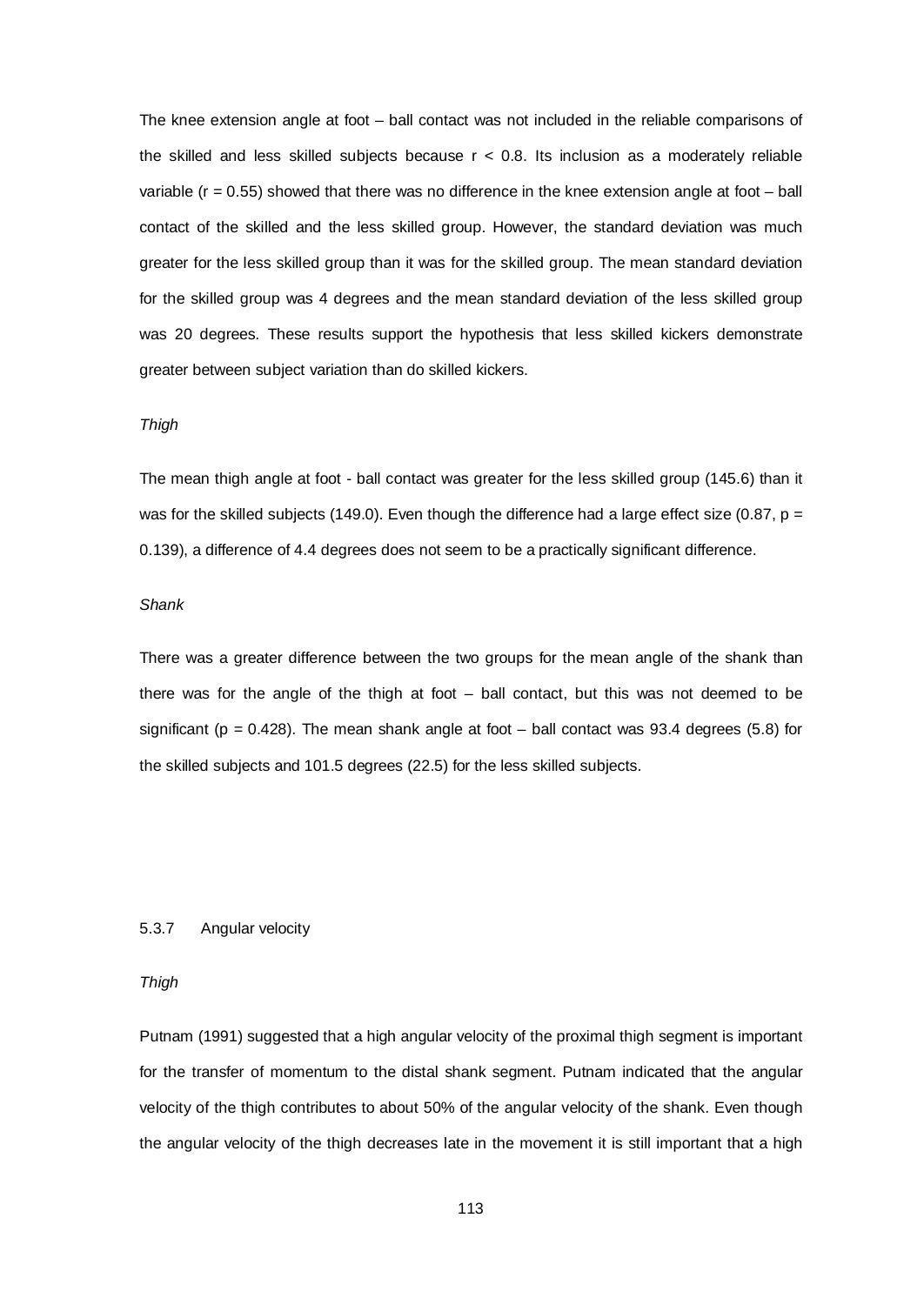maximum thigh angular velocity be attained to facilitate greater angular velocity of the distal segments.

The results of the present study indicate that the mean maximum ccw thigh angular velocity for the skilled subjects was 733.5 degrees/second (88) and the mean maximum angular velocity of the less skilled subjects was 666 degrees/second (123). The difference between the means of the skilled and less skilled groups was not significant ( $p = 0.302$ ) and there was a moderate effect size of -0.63.

One of the major findings of Baker and Ball (1993) was that the subjects who were long distance kickers had higher maximum thigh angular velocities than the short distance kickers. The absolute angular velocity difference between the two groups used in this study and those used in the Baker and Ball study is exactly the same. However, their difference was significant (p<0.05) and this study was not ( $p = 0.302$ ). They did not report the standard deviations of the groups. The standard deviation of our groups, particularly the less skilled group, was high. This affected the statistical significance of the difference. The difference in the level of significance of the results can also be attributed to the low subject numbers that were used in the present study. Baker and Ball used 22 subjects whereas 12 subjects were used in this study.

#### *Foot*

Observation of the mean foot angular velocity curves for both groups indicated that there was a difference between groups in the lead-up to foot – ball contact (Figure 38). The angular velocity of the skilled group increases and the angular velocity of the less skilled group begins to decrease just prior to foot - ball contact. Despite the skilled subjects increasing the angular velocity of the foot at the time of foot - ball contact and the less skilled subjects decreasing it, there was no significant difference between the mean cw foot angular velocity at foot – ball contact. The actual mean values of the two groups were 1612(261) degrees/second and 1495(346) degrees/second, respectively.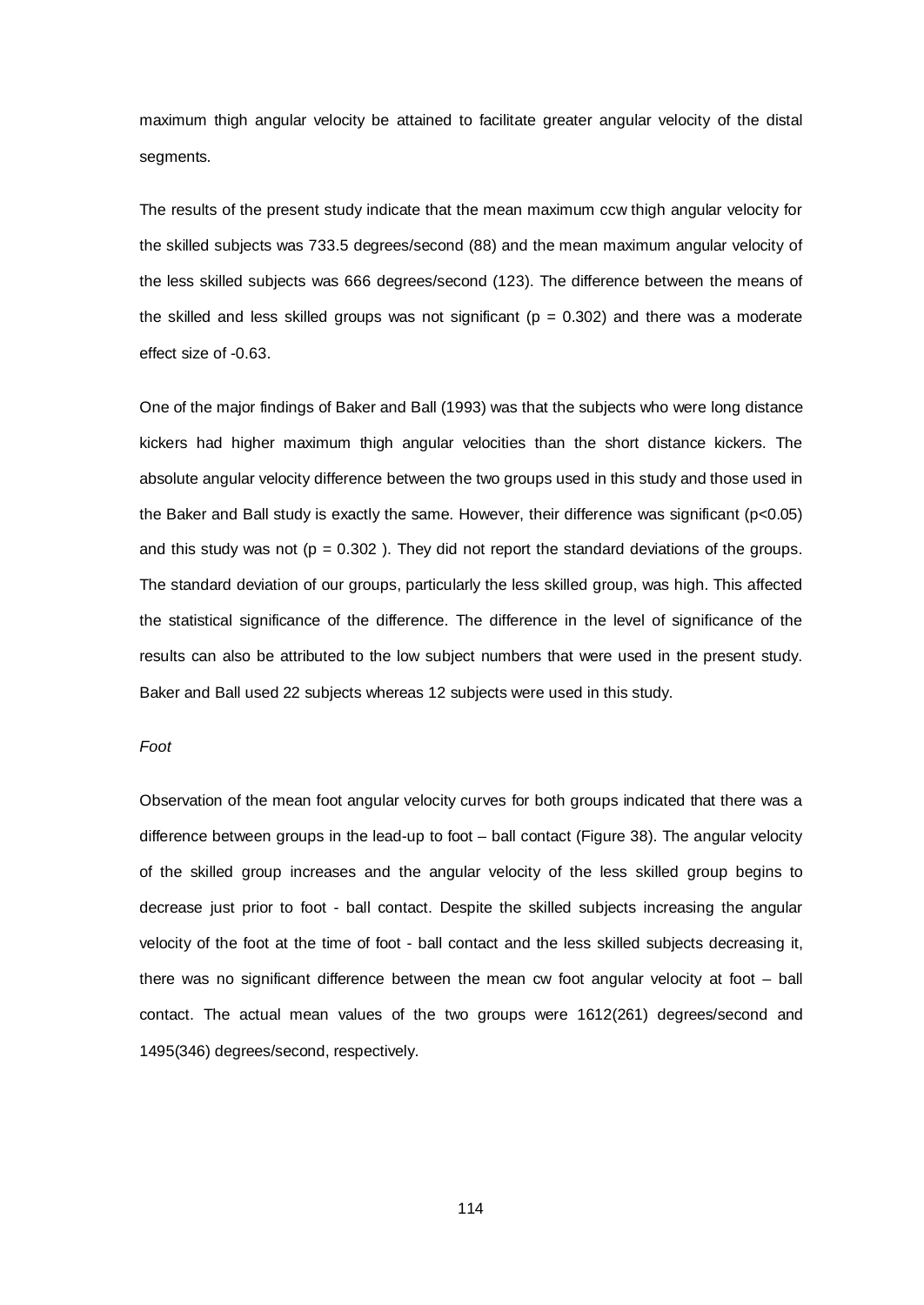

**Figure 39** Foot angular velocity curves of a skilled and less skilled subject (+ skilled, - less skilled).

Once again, the standard deviation for the less skilled group was substantially higher than the skilled group, and the range of scores was 1132 – 1931 degrees/second for the less skilled and 1192 – 1839 degrees/second for the skilled group. The higher variation amongst the less skilled group is again indicative of the variability that existed within the group. This result is similar to that of Phillips (1985), who showed that a less skilled club player demonstrated greater variability between trials than did an expert kicker.

# *Knee*

The results of this study indicated that the knee extension angular velocity at foot – ball contact was greater for the skilled than it was for the less skilled ( $p = 0.106$ ,  $p < 0.2$ ,  $ES = -0.94$ ,  $r =$ 0.62). This finding, in conjunction with the observation that the skilled kickers continue to increase the angular velocity of the foot at the time of foot – ball contact, indicates that the skilled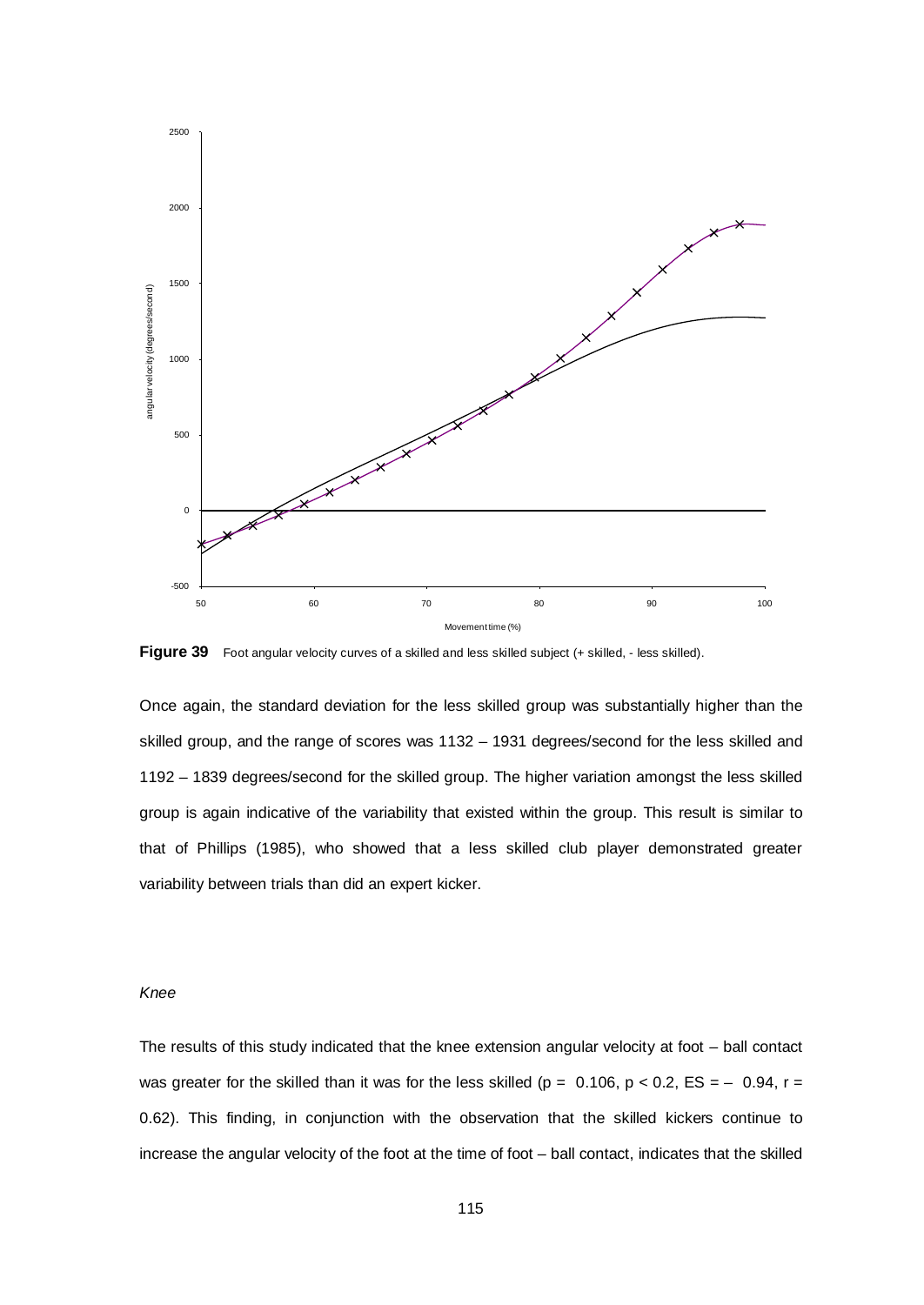kickers do continue to extend the knee through contact. The less skilled kickers appear to reduce the angular velocity of the shank which results in a lower knee extension angular velocity at foot – ball contact. This finding is in accordance with the initial hypothesis of this study and the results presented by Baker and Ball (1993).

# **5.4 Summary**

### 5.4.1 General description of kicking

#### *Magnitude*

- The maximum angular velocity of the shank (1402 degrees/second) was higher than that of the thigh (805 degrees/second).
- The mean knee extension angle at foot ball contact was 50 degrees.

#### *Timing*

- The two phases  $-$  transition (time from maximum thigh cw angle to maximum shank cw angle) and the forward swing (time from the maximum shank cw angle to foot – ball contact) - were of equal duration.
- During the transition the knee flexion angular velocity peaks. During the early part of the forward swing the angular velocity of the knee changes from flexion to extension. The maximum angular velocity of the thigh also occurs at this time.
- Thigh ccw angular velocity decreases during the transition.
- Maximum shank ccw, foot cw and knee extension angular velocity occur at around the same time (at foot – ball contact).
- Maximum knee extension angle occurs well after foot ball contact (142% movement time).

### 5.4.2 Comparison of skilled and less skilled

The most reliable and significant difference between the groups was in the analysis of the temporal data. The difference in the relative time between the maximum ccw thigh angular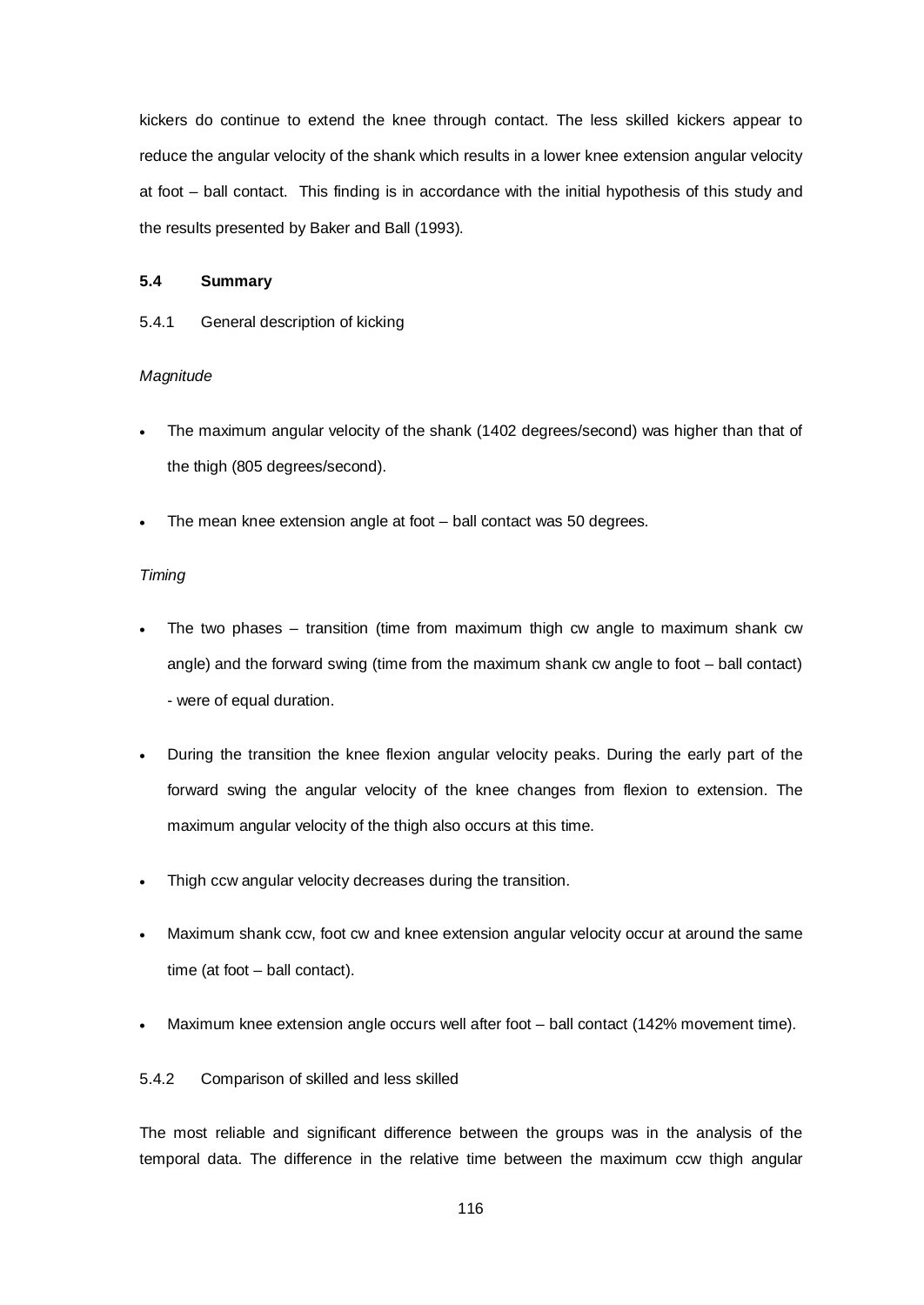velocity and the maximum ccw shank angular velocity was the most statistically significant difference between the skilled and less skilled kicking groups.

# *Differences between groups for reliable variables (ICC > 0.80).*

- 1) time between the maximum ccw shank angular velocity and the maximum ccw thigh angular velocity. The analysis revealed that the mean % movement time from maximum ccw thigh angular velocity to maximum ccw shank angular velocity for the skilled subjects (33.2% movement time) was 6.7% greater than the mean for the less skilled subjects (26.5% movement time).
- 2) the mean % movement time from maximum ccw thigh angular velocity to maximum knee flexion angle which was 3% greater for the skilled subjects (3.9% movement time) than it was for the less skilled subjects (0.9% movement time).
- 3) The thigh of the skilled kickers was orientated 4 degrees further in the ccw direction than that of the less skilled kickers.

*Differences between groups for moderately reliable variables (ICC 0.50 – 0.79).*

1) The mean knee extension angular velocity at foot - ball contact was 117.9 degree/second greater for the skilled (1110.4 degrees/second) than it was for the less skilled (992.5 degrees/second) kickers.

2) The mean plantarflexion angle at foot – ball contact was 7.5 degrees greater for the skilled (46.7 degrees) than it was for the less skilled (39.2 degrees).

#### **5.5 Limitations**

The sample size that was used in the present study limited the outcomes. The small sample size meant that the means of the groups were more likely to be affected by outliers. There were several cases where a high or low extreme score pulled the mean of the group in that direction. These extreme scores affected the reliability and comparison of the skilled and less skilled. One such example is the resultant foot velocity at foot – ball contact. In this instance one extreme score lowered the reliability of this variable.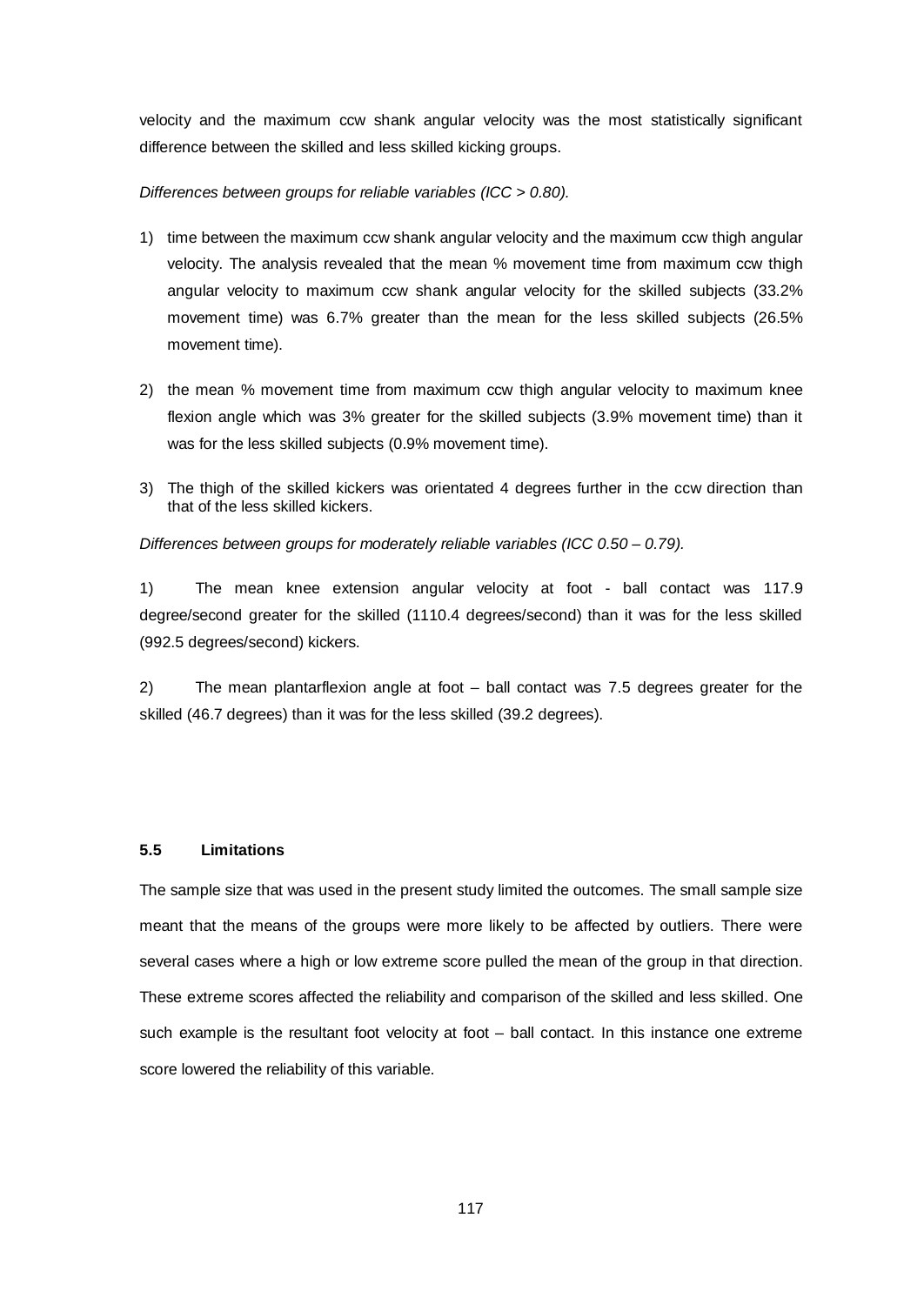#### 5.5.1 Reliability

The decision to only analyse variables that were reliable meant that the number of variables that could be compared between groups was limited. 61% of the variables measured were reliable. No other study has reported the reliability of the methodology. Hence, the variables that have been used by other researchers have not been limited in this way. The reliability of the results of other kicking research is unknown. Since they may be unreliable, comparisons may have been made with less confidence than those of the present study.

Although the decision to use  $r > 0.8$  as the cut-off for reliability was a limitation, it also provided greater certainty that all the variables used to compare the skilled and less skilled were reliable.

#### **5.6 Future studies**

5.6.1 Phases

The kick was divided into two phases in the current study, the transition and the forward swing. The transition commenced at maximum thigh cw angle and finished at the time of maximum shank cw angle. The forward swing began at this time and ended at foot – ball contact.

The two phases of the transition and the forward swing could have been divided into 3 phases:

Phase one: maximum thigh cw angle to maximum shank cw angle;

Phase two: maximum shank cw angle to maximum knee flexion angle; and,

Phase three: maximum knee flexion angle to foot - ball contact.

Putnam (1991) used similar definitions to define the phases of the kick. By her definition phase one began when the positive (ccw) angular acceleration of the thigh began. Phase two started when the positive angular acceleration of the shank began. Section 3 began when the thigh started to decelerate; this time corresponded with maximum ccw thigh angular velocity.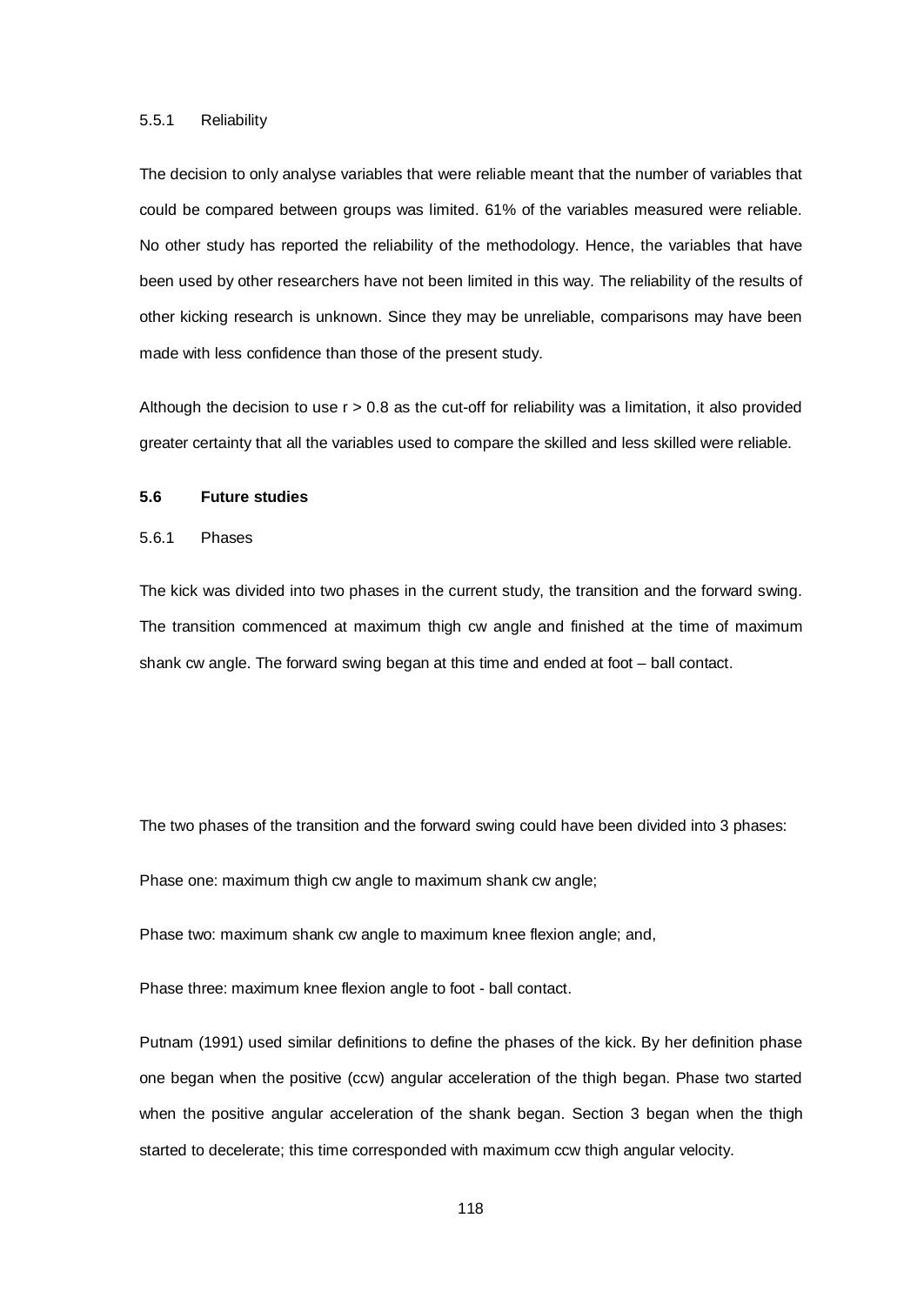The phase that was referred to as the forward swing in the present study is exactly that - a phase where both the shank and the thigh are rotating in the forward direction (ccw). However, it is suggested that future kicking research separate the transition and forward swing into three phases. In this instance, a definition similar to that used by Putnam (1991) would be appropriate. This would ensure that the maximum knee flexion angle and its relationship to the start of the ccw motion of the shank is acknowledged.

The relative timing of the start of the ccw rotation of the shank and the time of maximum knee flexion angle may be an important pattern that needs to be acknowledged when the kicking motion is being separated into phases.

#### 5.6.2 Reliability

The reliability of some variables was different for absolute and normalised time. In general the variables were more reliable when they were reported in normalised time. One example of this is the reliability of the timing of the maximum angular positions. Of the five variables only one was reliable  $(r > 0.8)$  when the results were reported in absolute time. When the results were reported in relative time there were four reliable variables ( $r > 0.8$ ). The reverse of this occurred with the timing of maximum angular velocity. Three variables were reliable in absolute time and only one was reliable in relative time  $(r > 0.8)$ . When comparing the intersegmental timings the relative variables were more reliable than the absolute variables. In this study relative time variables were more reliable. Hence, reporting temporal variables in relative time may be the most reliable technique to use in future research.

#### 5.6.3 Measures of kicking success

No direct measures of kicking success such as accuracy or distance were used in this study. Resultant foot velocity at foot – ball contact was the only indirect measure of kicking success that was used. No direct measures of kicking success were included because the data was collected in a laboratory.

Future studies that compare skilled and less skilled kickers should perform a more comprehensive analysis of the nature of the foot - ball contact. Using a more direct method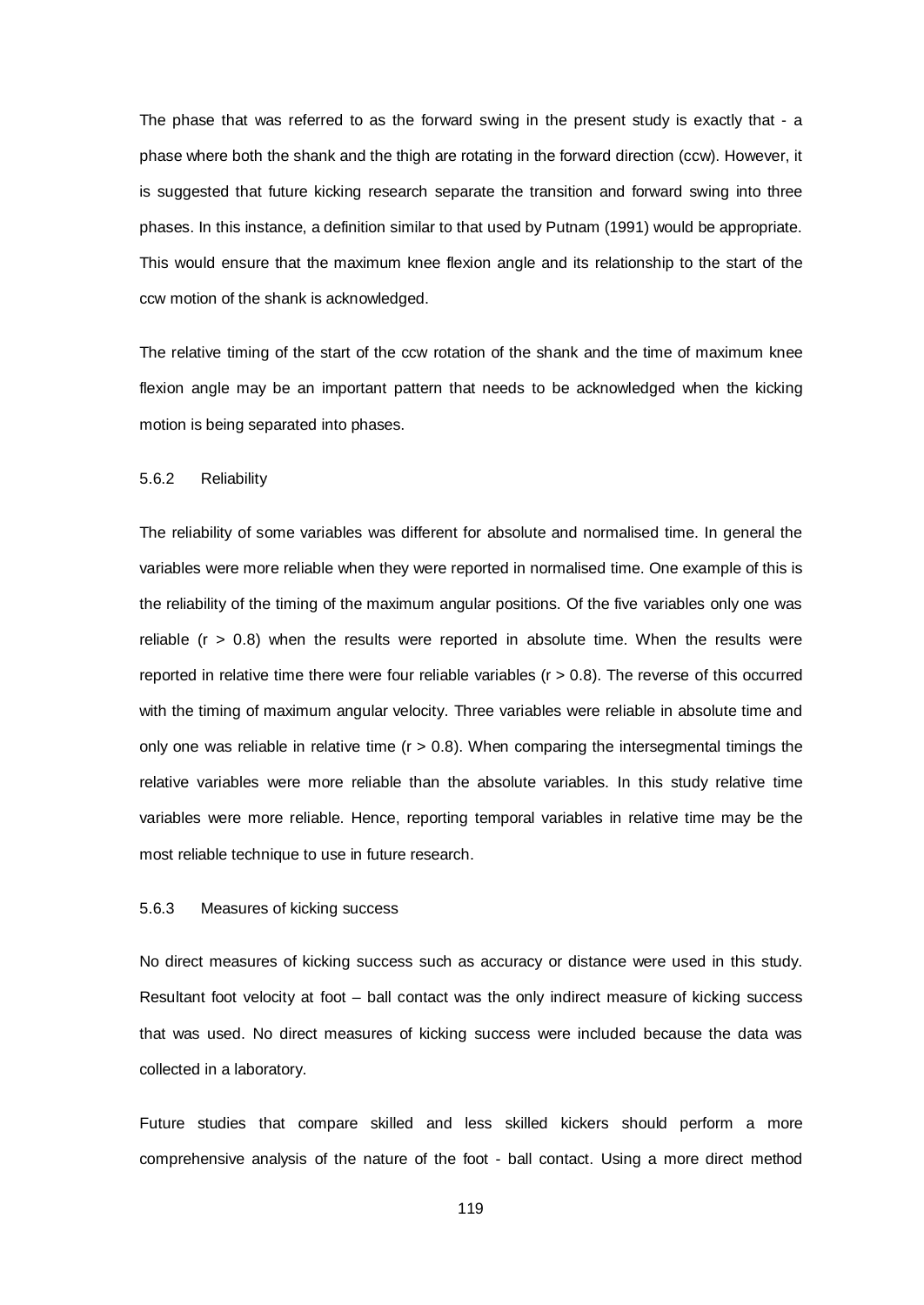would have provided an objective comparison of the success of each kick and would have facilitated more accurate selection of the best trials for each subject.

#### 5.6.4 Impact dynamics

The skilled subjects used in this study could all kick the ball further than 50 metres which, compared to most kickers, is a long kick. There are two aspects of a skillful kick – accuracy and distance. Whilst filming the trials it was noted that some skilled subjects had a fast swing and others had a slower swing. The results indicated that the subjects who had the slower swings also had the lowest foot angular velocities at foot – ball contact. Interestingly, the two subjects who appeared to have the fast swings are known for the distance that they attain with their kicks and the two subjects who had the slower swings are more renowned for their accuracy. It would be interesting to measure the impact dynamics to ascertain if there was a difference in the nature of the impact between the two groups, fast and slow swings. There was no difference in the angular velocity of the distal segments at foot – ball contact so it may have been the nature of the foot – ball contact that differentiated the two groups. No further comment can be made on this because neither kicking distance, accuracy nor impact dynamics were measured.

Even though the skilled subjects used in this study are renowned for their kicking prowess, it would be beneficial to identify different types of skillful drop punt kicking. Various styles may be classified on the basis of common patterns in the kinematic profile.

Future researchers should consider comparing the profiles of skillful kickers to ascertain the styles and the commonalities that exist amongst them. Future researchers are also advised to use a more specific criteria for inclusion into the skilled kicking group to avoid mixing players who are skilled and those who are less skilled, but for different reasons.

#### 5.6.5 Coaching

Kicking is a complex motion that requires a high level of coordination. For this reason it may be difficult to train. However, Anderson and Sidaway (1994) demonstrated that 10 weeks of regular practice made the profiles of novice kickers become more similar to that of the expert kickers. The extent to which practice would change the profile of elite kickers who need to improve their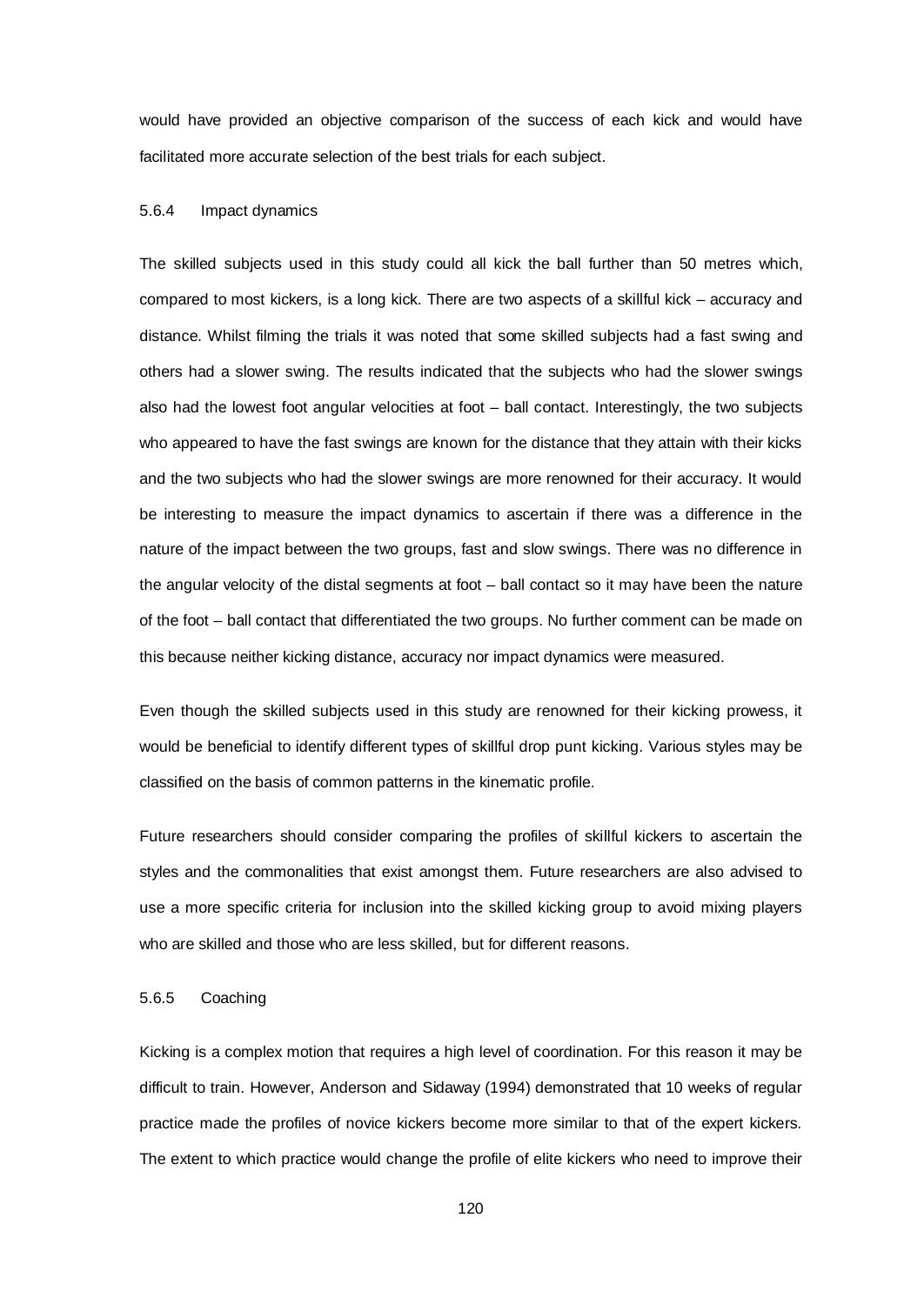kicking remains to be seen. More research is required to 1) clarify the aspects of successful kicking, and 2) incorporate these features into a practicable intervention strategy for players and coaches, and 3) measure the impact that practice can have on the kicking success of elite and sub elite footballers.

# **5.7 Implications for coaching**

Three major coaching points can be extracted from the results of the present study. Players who endeavour to enhance their kicking performance should 1) optimise the timing of the rotation of the thigh in relation to the shank 2) increase the angular velocity of the thigh, and 3) establish and maintain a maximum position of ankle plantarflexion throughout foot – ball contact.

If the findings of this study were to be implicated in the coaching of kicking technique then the outcomes of this study would need to be presented in a format that was simple for the players to understand and apply. Explanation of complex sequential patterns would not be practicable. However, simple pointers such as the two that were mentioned in the previous paragraph could serve as simple and effective advice to kickers. The PDS and other biomechanical theories do not need to be introduced to a player however, simple observation and instruction could result in greater utilisation of the benefits of the PDS.

#### **5.8 Conclusion**

It is a reliable and significant conclusion that skilled and less skilled kickers were differentiated by the relative timing of the maximum angular velocity of the proximal and distal segments. There was no difference in the magnitude of either the angles or angular velocities. Hence, the two groups were differentiated by the timing of key events, not the magnitude of the velocity of the foot at contact or the maximum angular velocities of the segments and joints.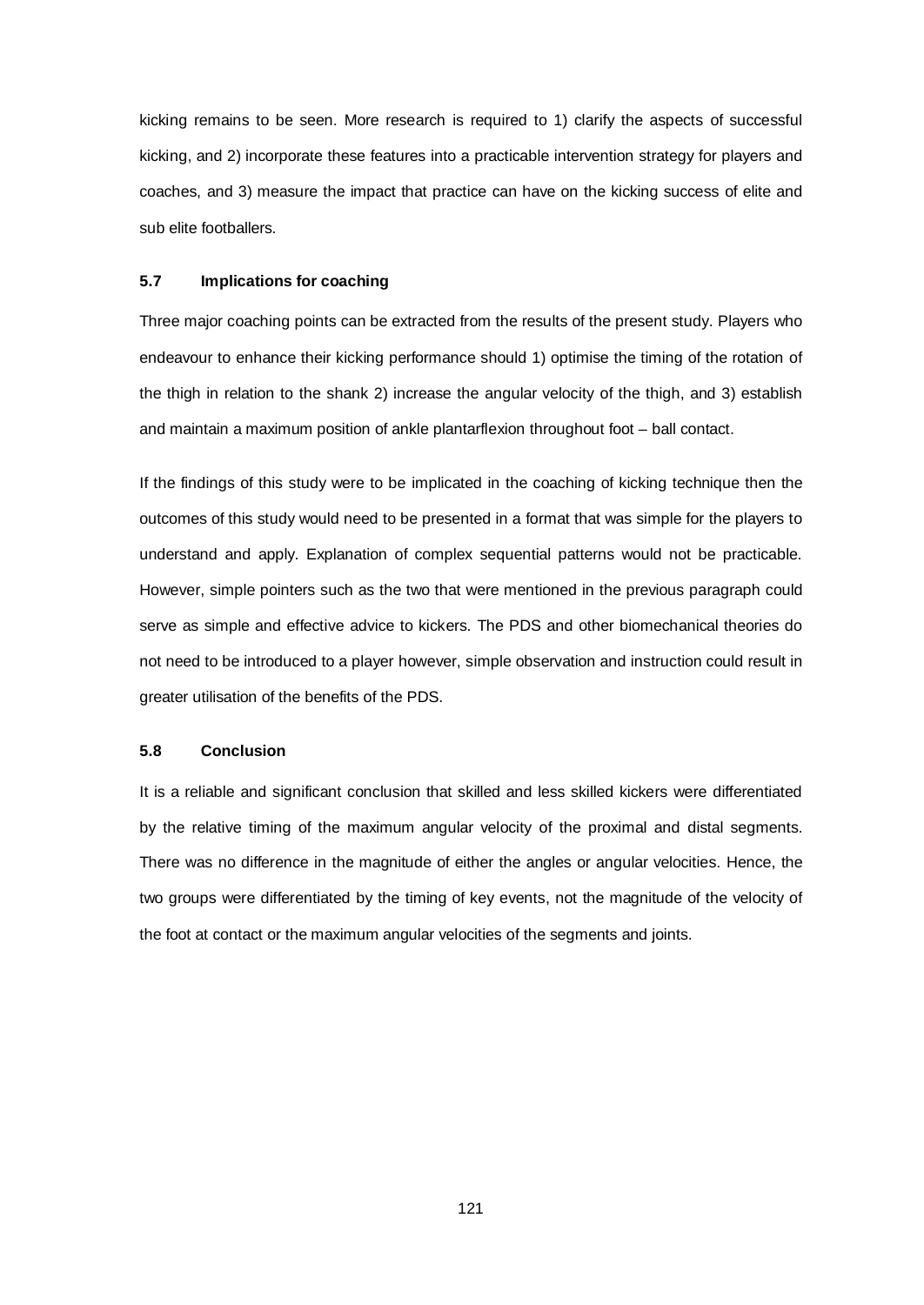# **6.0 REFERENCES**

Aitcheson, I. and Lees, A. (1983) A biomechanical analysis of place kicking in rugby union football. Journal of Sports Sciences, 1, 136 – 137.

Alexander, A. and Holt, L. E. (1973) Punting – A cinema – computer analysis. Scholastic Coach, 43, 14 – 16. Cited in: Elliott, B. C., Bloomfield, J. and Davies, C. M. (1980) Development of the punt kick: A cinematographic analysis. Journal of Human Movement Studies, 6, 142 – 150.

Anderson, D, I. and Sidaway, B. (1994) Coordination changes associated with practise of a soccer kick. Research Quarterly for Exercise and Sport, 65 (2), 65 – 72.

Atkinson, G. and Nevill, A, M. (1998) Statistical methods for assessing measurement error (reliability) in variables relevant to sports medicine. Sports Medicine, 26 (4), 217 – 238.

Baker, J. and Ball, K. (1993) Technique considerations of the drop punt. Unpublished. Australian Institute of Sport, Belconnen.

Barfield, W. R. (1998) The biomechanics of kicking in soccer. Clinics in Sports Medicine, 17 (4),  $711 - 728.$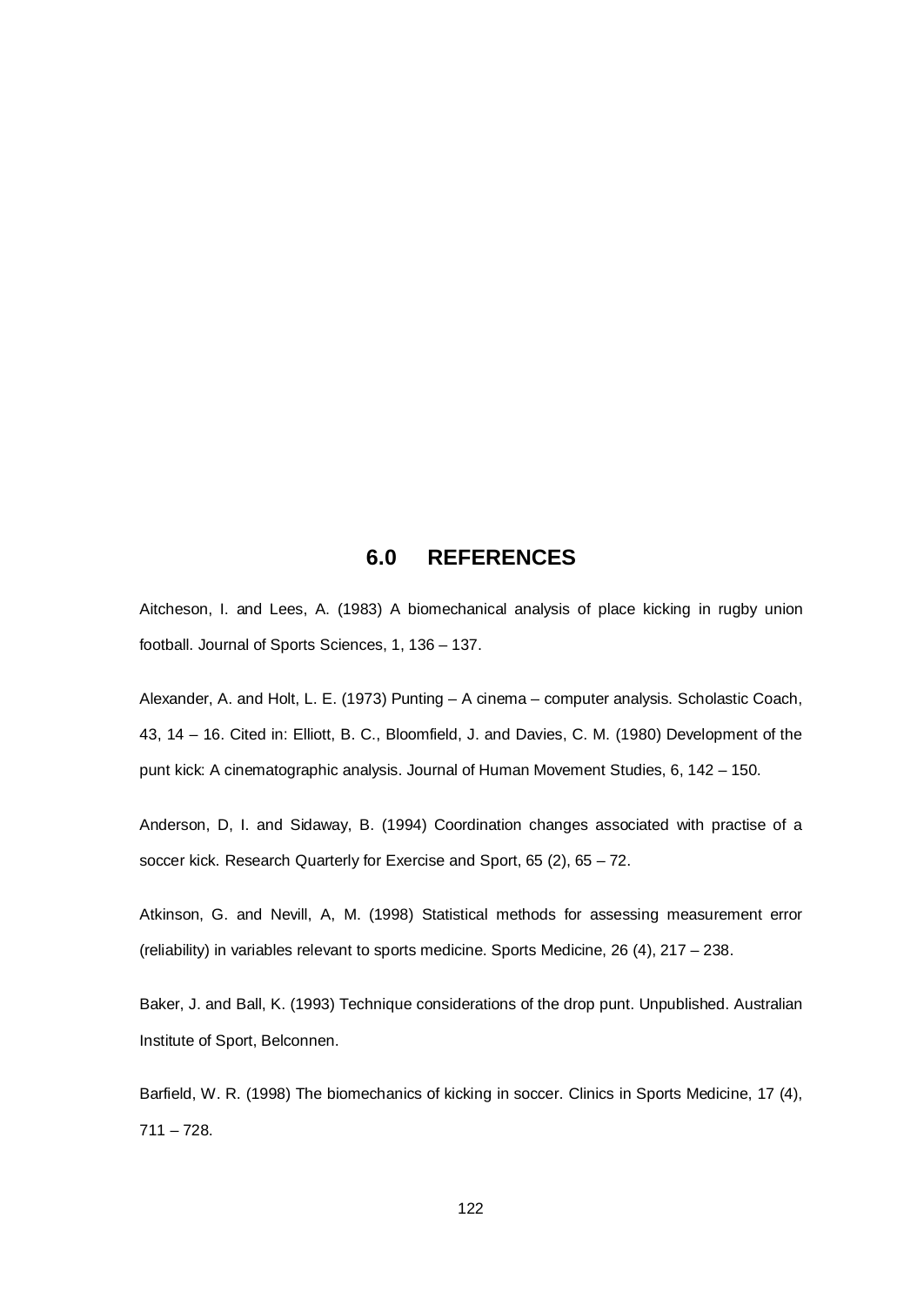Barfield, W. R., Kirkendall, D. T. and Yu, B. (2002) Kinematic instep kicking differences between elite female and male soccer players. Journal of Sports Science and Medicine, 1, 72 – 79.

Bober, T., Putnam, C. A. and Woodworth, G. (1987) Factors influencing the angular velocity of a human limb segment. Journal of Biomechanics, 20, 511 – 521.

Brown, E. W., Wilson, D. J., Mason, B. R., and Baker, J. (1993) Three dimensional kinematics of the direct free kick in soccer when opposed by a defensive wall. In: J. Hamill, T. R., Derrick, & E. H. Elliott (Eds.), Biomechanics In Sports XI, International Society of Biomechanics in Sports, Amherst, 334-338.

Bunn, J. W. (1972) Scientific Principles of Coaching. Prentice - Hall, New Jersey.

Cabri, J., De Proft, E., Dufour, W. and Clarys, J.P. (1988) The relation between muscular strength and kick performance. In: T. Reilly, A. Lees, K Davids and W.J. Murphy (Eds), Science and Football, E & FN Spon, London, 186 – 193.

Cohen, J. (1990) Things I have learned (so far), American Psychologist, 45, 1304-1312.

Cohen, J. (1988) Statistical Power Analysis for the Behavioral Sciences ( $2^{nd}$  ed.), Erlbaum, New Jersey.

Davids, K., Lees, A. and Burwitz, L. (2000) Understanding and measuring coordination and control in kicking skills in soccer: Implications for talent identification and skill acquisition. Journal of Sports Sciences, 18, 703 – 714.

Day, P. (1987) A biomechanical analysis of the development of the mature kicking pattern in soccer. Unpublished BSc thesis, Liverpool Polytechnic. Cited in: Lees, A. and Nolan, L. (1998) The biomechanics of soccer: A review. J. Sports Sciences, 16, 211 – 234.

De Proft, E., Cabri, J., Dufour, W. and Clarys, J.P. (1988) Strength training and kick performance in soccer. In: Reilly, T., Lees, A, Davids, K. and Murphy (Eds), Science and Football. Free University Press, Amsterdam, 787 – 790.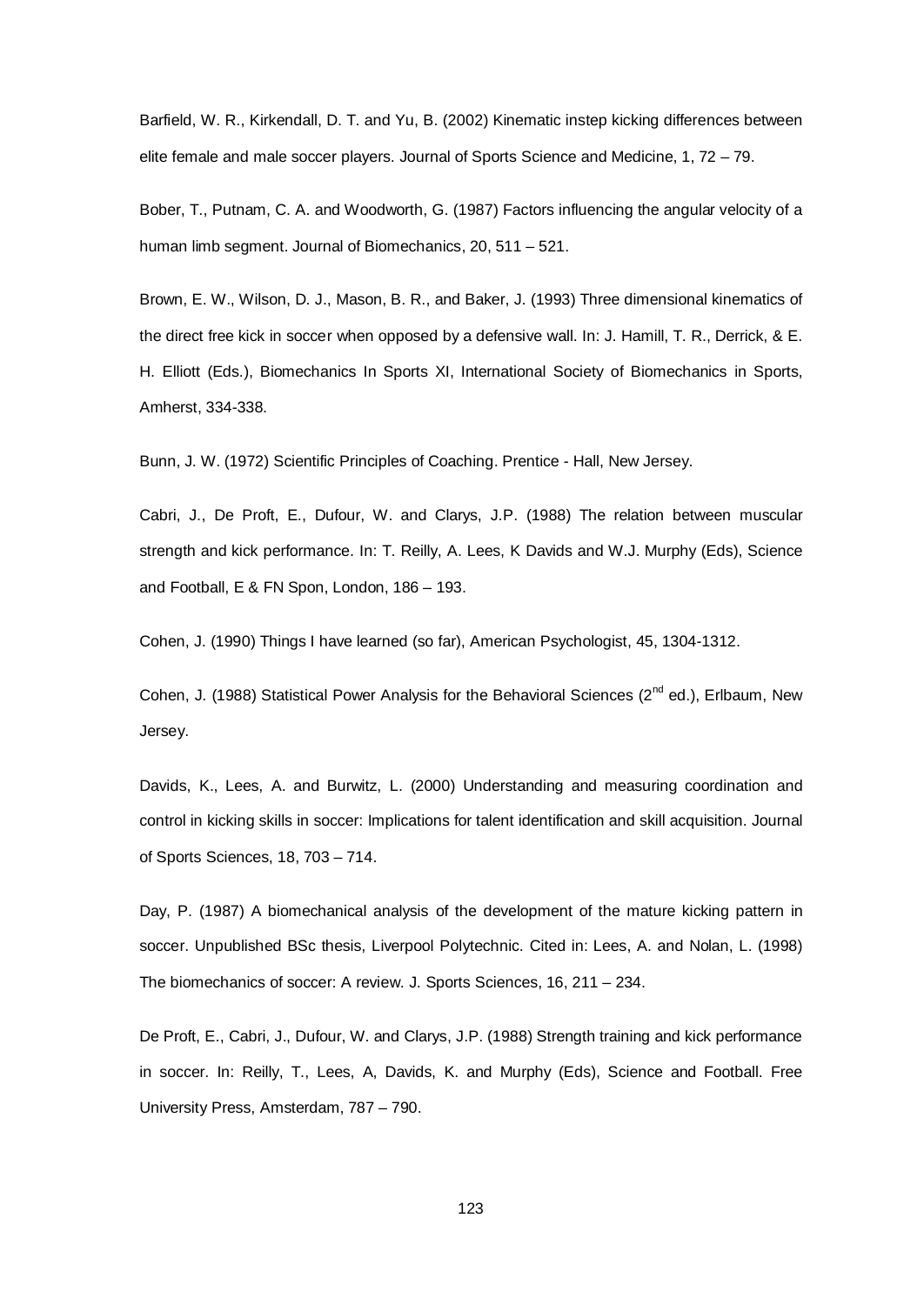Dunn, E.G. and Putnam, C. A. (1987a) Kicking speed and lower extremity kinematics. In: Terauds, J., Gowitzke, B. A. and Holte, L. (Eds), Biomechanics in Sports III & IV. Academic publishers, Delmar, 154 – 160.

Dunn, E. G. and Putnam, C. A. (1987b) The influence of lower leg motion on thigh deceleration in kicking. In: de Groot, G., Hollander. P., Huijing, P. A. and van Ingen Schenqu, G. J. (Eds), Biomechanics XI-B, Free Press, Amsterdam, 787-790.

Dyson, G. H. G. (1977) The Mechanics of Athletics (7<sup>th</sup> Ed). Hodder and Stoughton, Toronto.

Elliott, B., Marsh, T. and Overheu, P. (1989) A biomechanical comparison of the multisegmental and single unit topspin forehand drives in tennis. International Journal of Sport Biomechanics. 5,  $350 - 364.$ 

Enoka, R. M. (2002) Neuromechanical Basis of Kinesiology ( $3<sup>rd</sup>$  Ed). Human Kinetics, Champaign, IL.

Franks, B. D., and Huck, S. W. (1986) Why does everyone use the .05 significance level? Research Quarterly for Exercise and Sport, 57, 345 – 249.

Hay, J. G., and Reid, J. G. (1988) Anatomy, Mechanics, and Human Motion (2<sup>nd</sup> Ed). Prentice Hall, New Jersey.

Huang, T. C., Roberts, E. M. and Youm, Y. (1982) Biomechanics of kicking. In: Ghista, D. N. (Ed), Human Body Dynamics. Clarendon Press, Oxford, 409 – 443.

Isokawa, J.K. (1981) Kinematic analysis of kicking in soccer. Proceedings of Japanese Physical Education, 444. Cited in: Isokawa, M. and Lees, A. (1988) A biomechanical analysis of the instep kick motion in soccer. In: Reilly, T., Lees, A., Davids, K. and Murphy, W. J. (Eds), Science & Football. E & FN Spon, London, 449-455.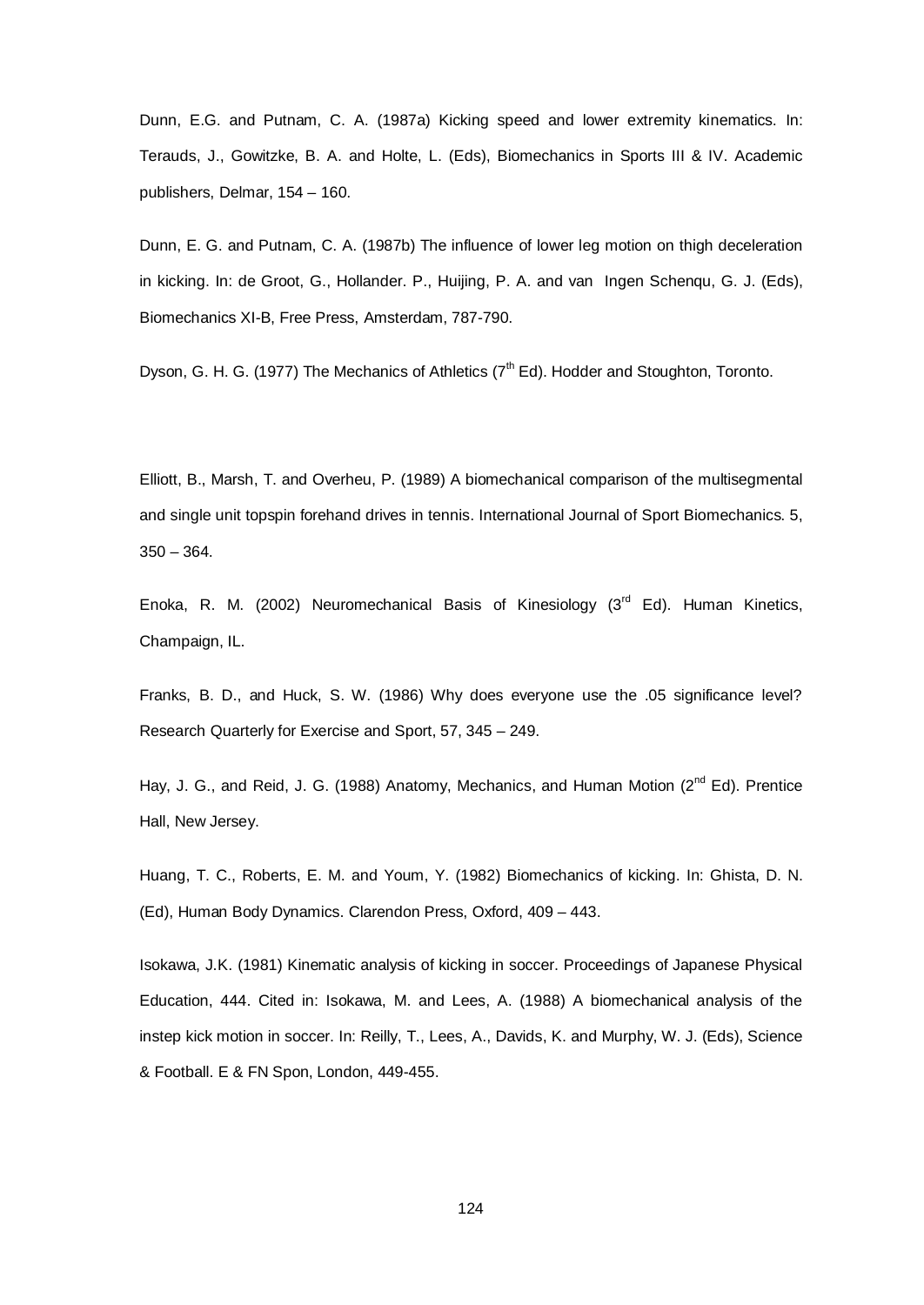Isokawa, M. and Lees, A. (1988) A biomechanical analysis of the instep kick motion in soccer. In: Reily, T., Lees, A., Davids, K. and Murphy, W. J. (Eds), Science & Football. E & FN Spon, London, 449-455.

Lees, A. and Nolan, L. (1998) The biomechanics of soccer: A review. Journal of Sports Sciences, 16, 211 – 234.

Luhtanen, P. (1988). Kinematics and kinetics of maximal instep kicking in junior soccer players. In: Reilly, T., Lees, A., Davids, K. and Murphy, W. J. (Eds), Science & Football. E & FN Spon, London, 441-448.

Macmillan, M. B. (1975) Determinants of the flight of the kicked football. The Research Quarterly, 46 (1), 48 - 57.

Macmillan, M. B. (1976) Kinesiological determinants of the path of the foot during the football kick. The Research Quarterly, 47 (1), 33 - 40.

McCrudden, M. and Reilly, T. (1993) A comparison of the punt and the drop - kick. In Reilly, T., Clarys, J. and Stibbe, A. (Eds), Science & Football II. E & FN Spon, London, 362-366.

McLean, B. D. and Tumilty, D. (1993). Left – right asymmetry in two types of soccer kick. British Journal of Sports Medicine, 27, 260 – 262.

Milburn, P. D. (1982) Summation of segmental velocities in the golf swing. Medicine and Science in Sports and Exercise, 14, 60 – 64.

Narici, M., Sirtori, M. and Mognoni, P. (1988) Maximal ball velocity and peak torques of hip flexor and knee extensor muscles. In: Reilly, T., Lees, A., Davids, K. and Murphy, W. J. (Eds), Science & Football. E & FN Spon, London, 429-433.

Opavsky, P. (1988) An investigation of linear and angular kinematics of the leg during two types of soccer kick. In: Reilly, T., Lees, A., Davids, K. and Murphy, W. J. (Eds), Science & Football. E & FN Spon, London, 460-467.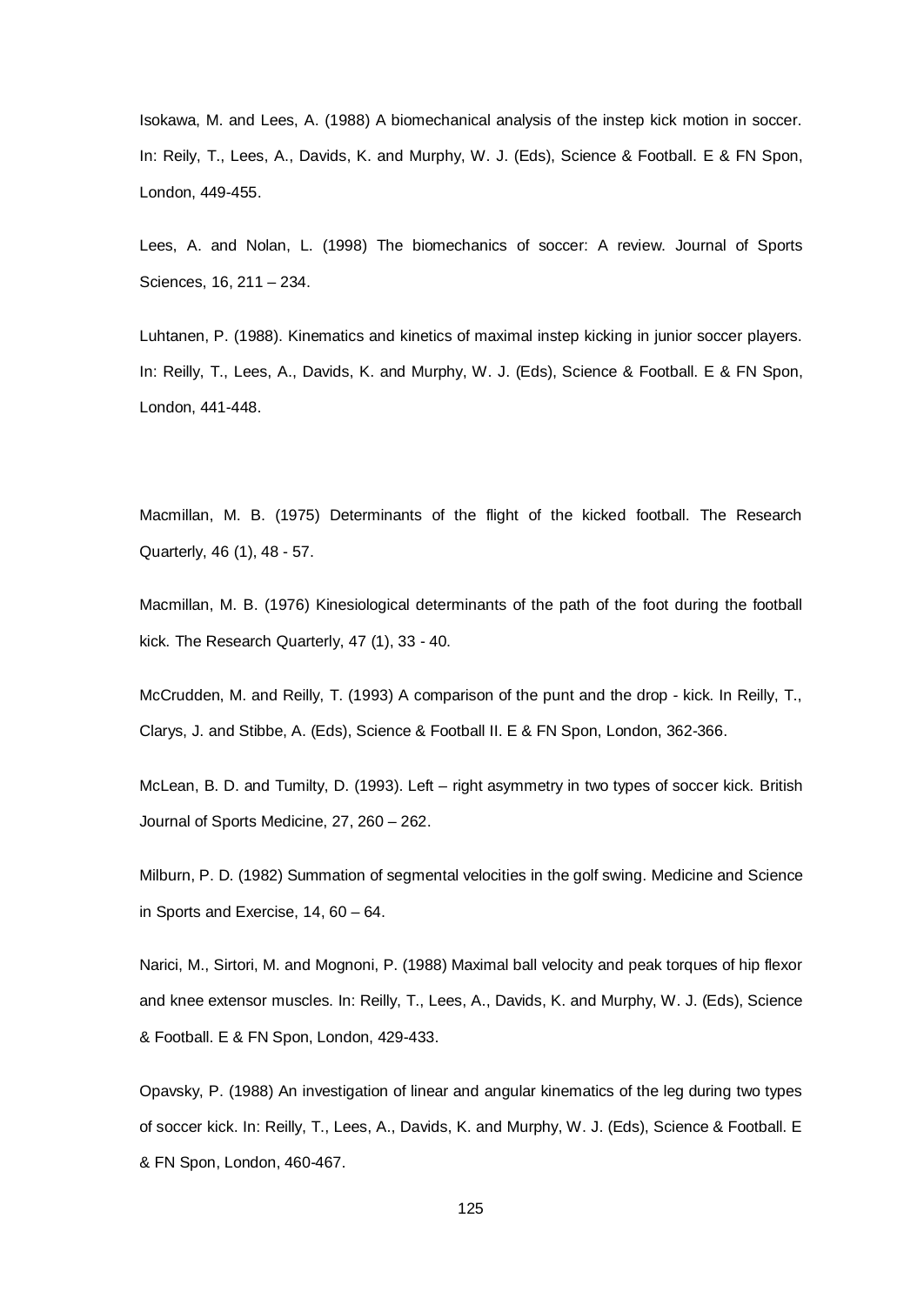Orchard. J., Walt, S., McIntosh, A. and Garlick, D. (1999) Muscle activity during the drop punt kick. Journal of Sports Science, 17 (10), 837 – 838.

Orchard. J., McIntosh, A., Landeo, R., Savage, T. and Beatty, K. (2003) Biomechanics of kicking in the AFL with respect to the development of quadriceps strains. Unpublished. Report for the AFL research and development board.

Parkin, D., Smith, R. and Schokman, P. (1987) Premiership football; how to coach, train and play Australian football. Hargreen, Melbourne.

Phillips, S. J. (1985) Invariance of elite kicking performance. In: Winter, D. A., Norman, R. W., Wells, R. P., Hayes, K. C. and Patla, A. E. (Eds), Biomechanics IX-B. Human Kinetics Publishers, Inc., Champaign, IL, 533- 538.

Plagenhoef, S. (1971) Patterns of Human Motion: A Cinematographic Analysis. Prentice - Hall, New Jersey.

Putnam, C. A. (1983) Interaction between segments during a kicking motion. In: Matsui, H. and Kobayashi, K. (Eds), Biomechanics VIII-B. Human Kinetics Publishers, Inc., Champaign, IL, 688-694.

Putnam, C. A. and Dunn, E. G. (1987) Performance variations in rapid swinging motions: Effects on segment interaction and resultant joint moments. In: Jonsson, B. (Eds), Biomechanics X-B. Human Kinetics Publishers, Inc., Champaign, IL, 661 - 665.

Putnam, C. A. (1991) A segment interaction analysis of proximal -to- distal sequential segment motion patterns. Medicine and Science in Sports and Exercise, 23, 130 - 144.

Putnam, C. A. (1993) Sequential motions of body segments in striking and throwing skills – descriptions and explanations. Journal of Biomechanics, 26, 25 – 135.

Robertson, D. G. E. and Mosher, R. E. (1985) Work and power of the leg muscles in soccer kicking. In: Winter, D. A., Norman, R. W., Wells, R. P., Hayes, K. C. and Patla, A. E. (Eds), Biomechanics IX-B. Human Kinetics Publishers, Inc., Champaign, IL, 533- 538.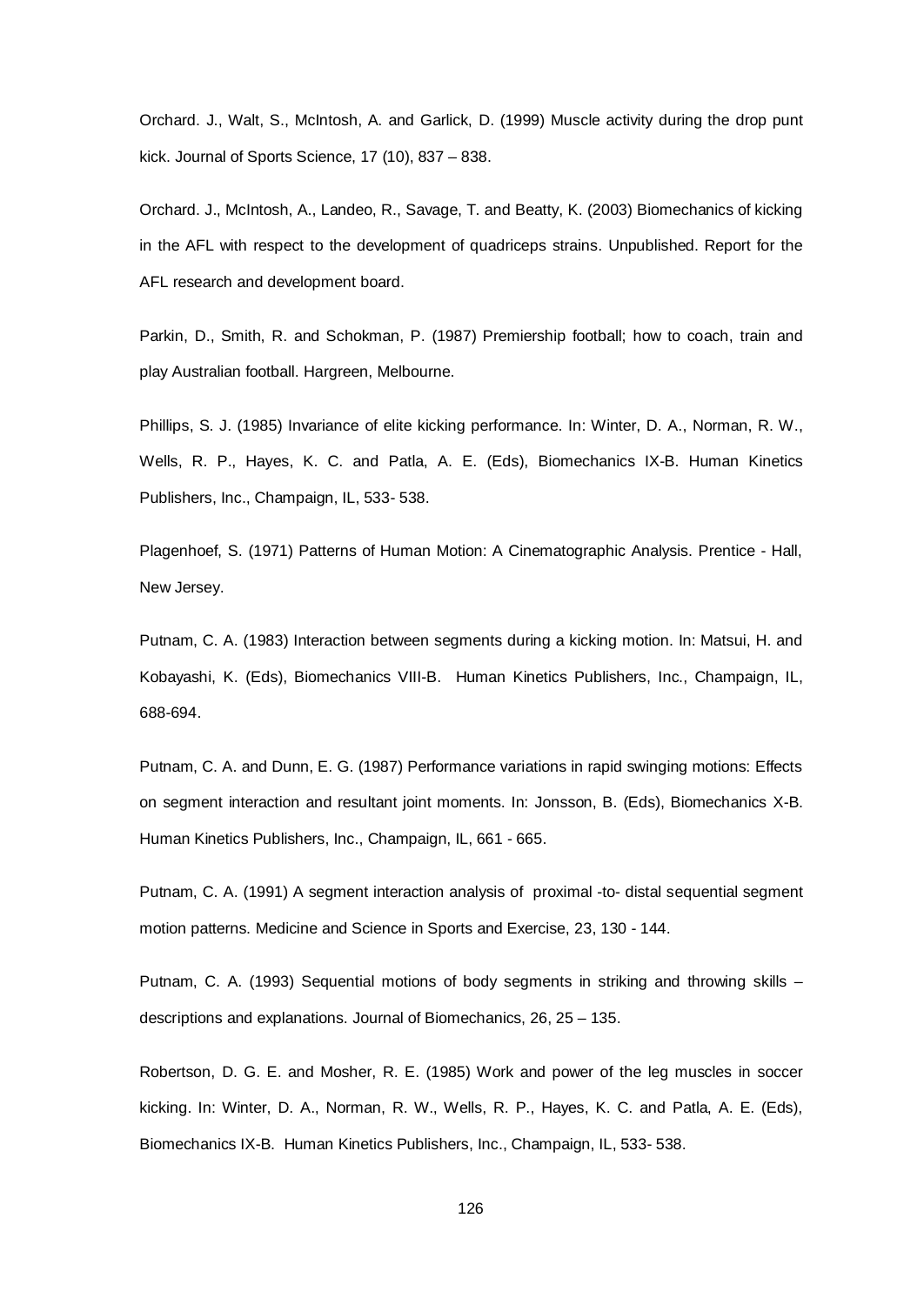Rodano, R. and Tavana. (1993) Three dimensional analysis of the instep kick in professional soccer players. In: Reilly, T., Lees, A., Davids, K. and Murphy, W. J. (Eds), Science & Football. E & FN Spon, London, 357 - 361.

Saliba, L. and Hrysomallis, C. (2001) Isokinetic strength related to jumping but not kicking performance of Australian footballers. Journal of Science and Medicine in Sport, 4(3), 336 – 347.

Speed, H. D., and Anderson, M. B. (2000) What Exercise and Sports Scientists don't understand. Journal of Science and Medicine in Sport, 3 (1), 84 – 92.

Thomas, J. R., Salazer, W. and Landers, M. (1991) What is Missing in  $p < .05$ ? Effect Size. Research Quarterly for Exercise and Sport, 62 (3), 344 – 348.

Togari, H. (1972) Kinesiological study of soccer (1). Japanese Journal of Physical Education 16(5), 259 – 264. Cited in: Isokawa, M. and Lees, A. (1988) A biomechanical analysis of the instep kick motion in soccer. In: Reily, T., Lees, A., Davids, K. and Murphy, W. J. (Eds), Science & Football. E & FN Spon, London, 449-455.

Van Gheluwe, B., De Ruysscher, I. and Craenhals, J. (1985) The kinematics of the service movement in tennis: A three - dimensional cinematographical approach. In: Winter, K. A., Norman, R. W., Wells, R. P., Hayes, K. C. and Patla, A. E. (Eds), Biomechanics IX – B. Human Kinetics Publishers, Inc., Champaign, IL, 521 – 526.

Vincent, W.J. (1994) Statistics in kinesiology. Human kinetics, Champaign, IL.

Wahrenberg, H., Lindbeck, L. and Ekholm, J. (1978) Knee muscular moment, tendon tension force and EMG during a vigorous movement in man. Scandanavian Journal of Rehabilitation Medicine, 10, 99 - 100.

Wheadon, D. (1997) Football Skills: How to Play The Game. Champion, Melbourne.

Wickstrom, R.L. (1975) Developmental kinesiology. Exercise and Sports Science Reviews, 3,  $163 - 192.$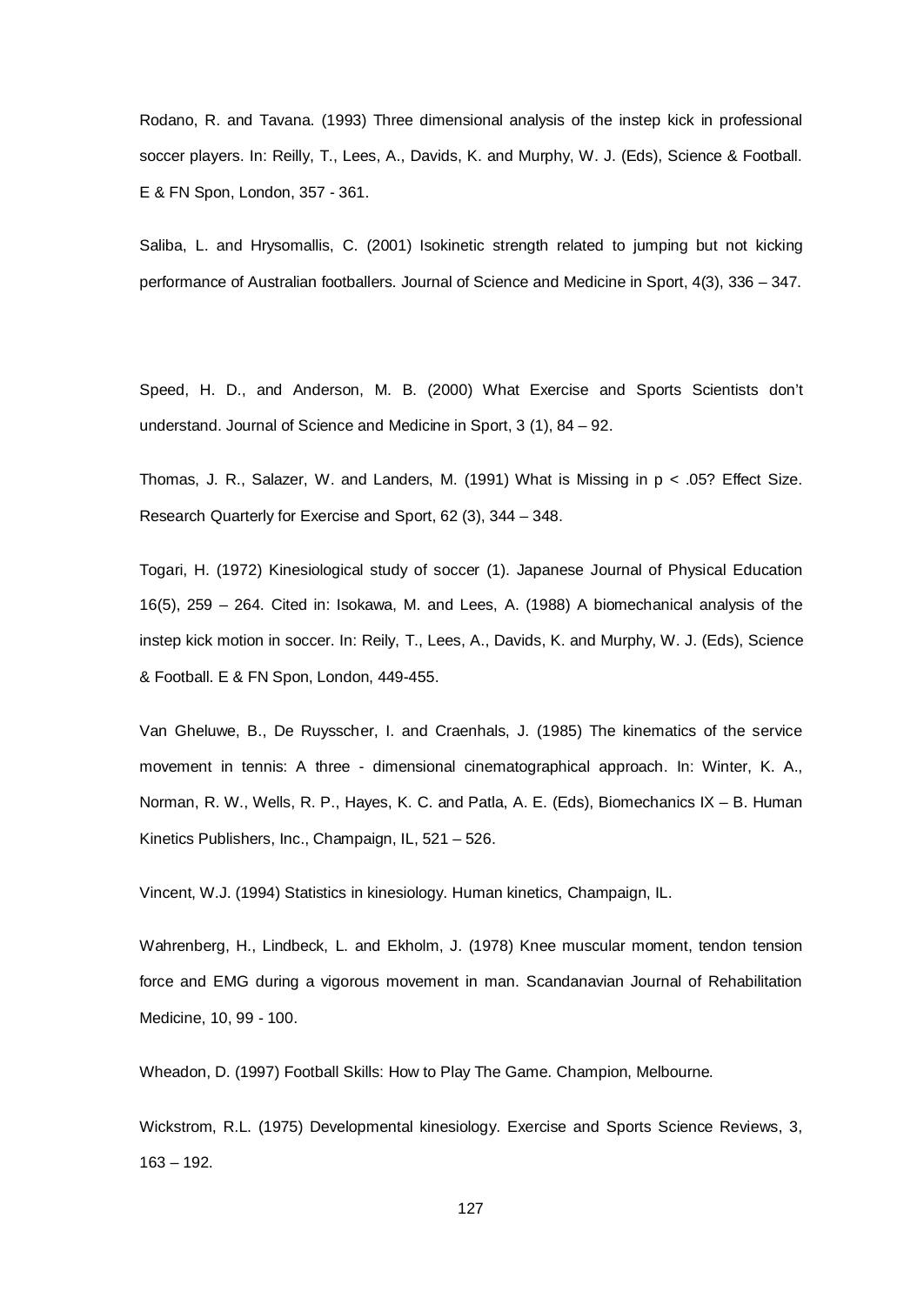Winter, D. A. (1990) Biomechanics and Motor Control of Human Movement (2<sup>nd</sup> Ed). John Wiley and Sons, Inc, Canada.

Wrigley, T. (1998) ICC and SEM macro for Microsoft Excel. School of Human Development, Victoria University of Technology, Melbourne.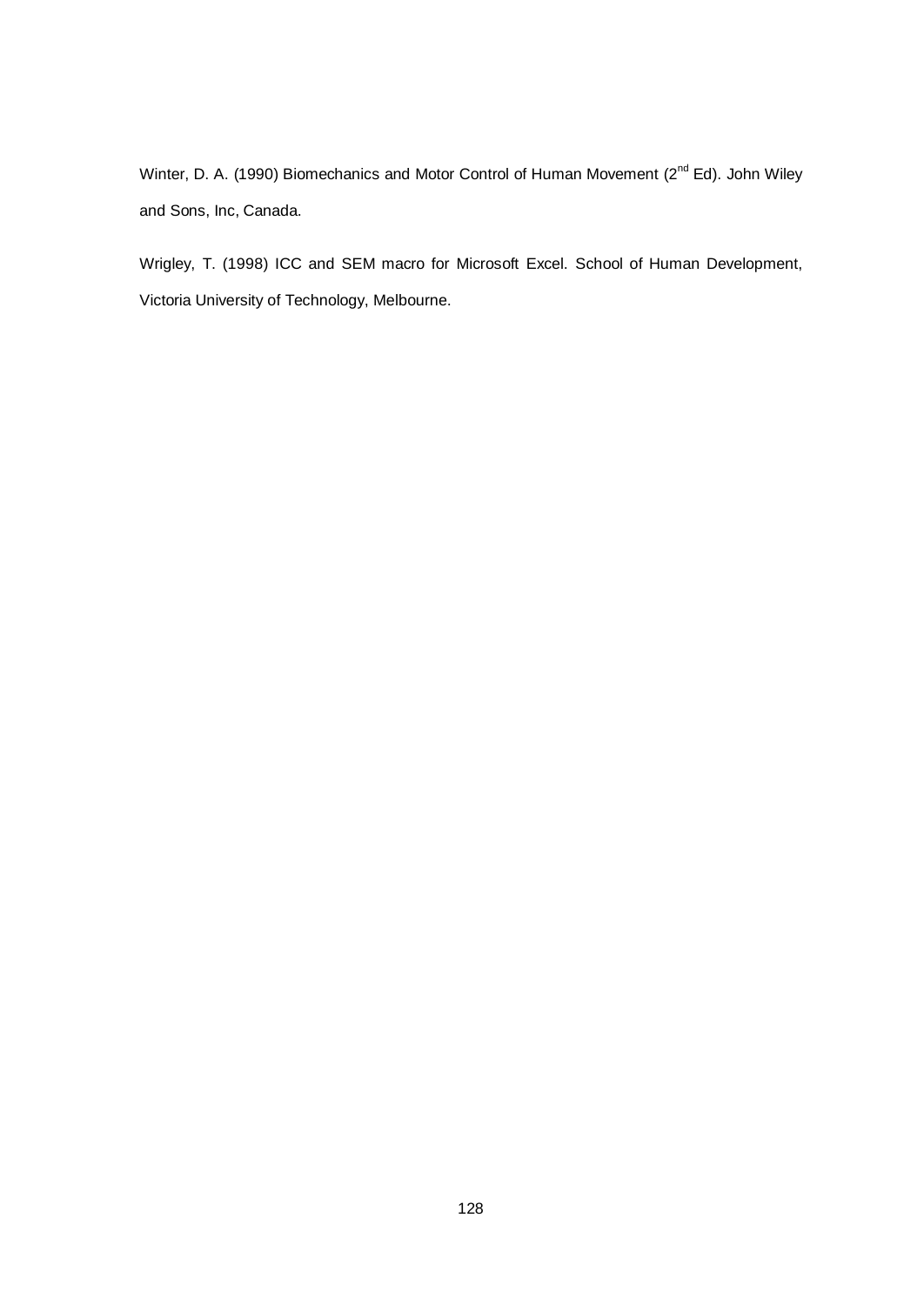# **Appendices**

# **APPENDIX 1**

# **Victoria University of Technology**

# **Standard Consent Form for Subjects Involved in**

# **Research**

# **INFORMATION TO PARTICIPANTS:**

*We would like to invite you to be a part of a study into biomechanics of the drop punt.* 

*The aim of this research is to compare the kinematics of skilled and less skilled kickers. All the*  data that is used for this project will be collected in the laboratory. Twelve subjects will be filmed *performing drop punt kicks of the football into a net that is about 10 metres in front of them.* 

*More specifically your participation as a subject will require you to;*

- *be fitted with reflective markers (these foam balls are stuck to your skin on the center of your hip, knee, ankle, heel and toe joints. They are easily removed and will not irritate your skin).*
- *participate in a 5 minute warm up*
- *perform 10 maximal effort drop punt kicks*

*You need to wear,* 

- *football/running shorts*
- *grasscat football boots with no socks.*

# *The potential risk*

*This is a low risk project. However there is a slight risk of musculotendonous injury.*

# **CERTIFICATION BY SUBJECT**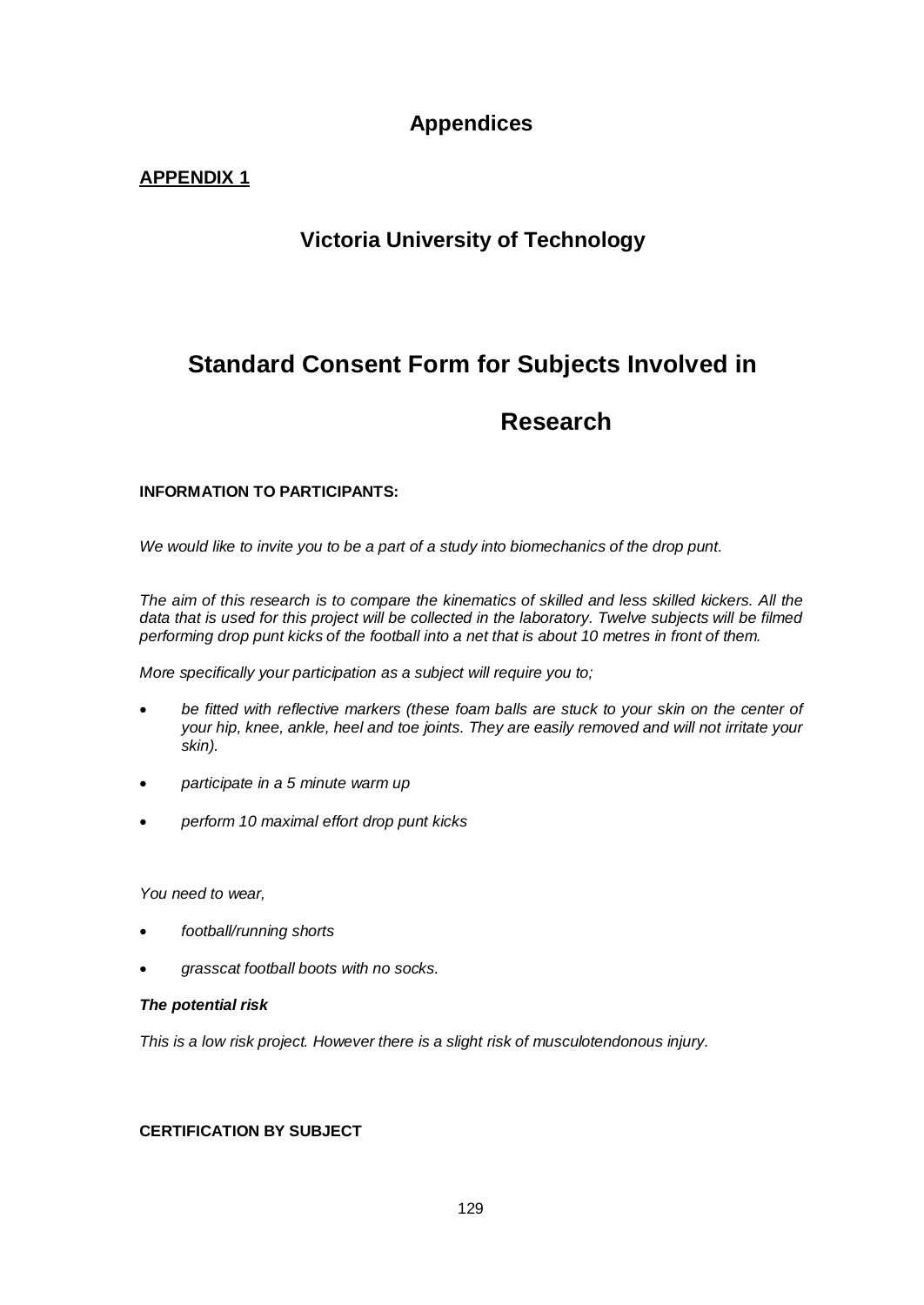I**,** 

of \_\_\_\_\_\_\_\_\_\_\_\_\_\_\_\_\_\_\_\_\_\_\_\_\_\_\_\_\_\_\_\_\_\_\_\_\_\_\_\_\_\_\_\_\_\_\_\_\_\_\_\_\_\_\_\_\_\_\_\_\_\_\_\_\_\_\_\_\_\_\_\_\_\_\_

certify that I am at least 18 years old\* and that I am voluntarily giving my consent to participate in the experiment entitled: KINEMATICS OF SKILLED AND LESS SKILLED KICKING IN ELITE AUSTRALIAN RULES FOOTBALL being conducted at Victoria University of Technology by:

**\_\_\_\_\_\_\_\_\_\_\_\_\_\_\_\_\_\_\_\_\_\_\_\_\_\_\_\_\_\_\_\_\_\_\_\_\_\_\_\_\_\_\_\_\_\_\_\_\_\_\_\_\_\_\_\_\_\_\_\_\_\_\_\_\_\_\_\_\_\_\_\_\_\_\_\_**

# Sam Millar**.**

I certify that the objectives of the experiment, together with any risks to me associated with the procedures listed hereunder to be carried out in the experiment, have been fully explained to me by Sam Millar and that I freely consent to participation involving the use on me of these procedures: Preparation and fitting of markers, warm up and 10 kicks into a net.

I certify that I have had the opportunity to have any questions answered and that I understand that I can withdraw from this experiment at any time and that this withdrawal will not jeopardise me in any way.

I have been informed that the information I provide will be kept confidential.

Signed: **................................................. }**

Witness other than the experimenter: **BEF } Date:** ..........................

**................................................................}**